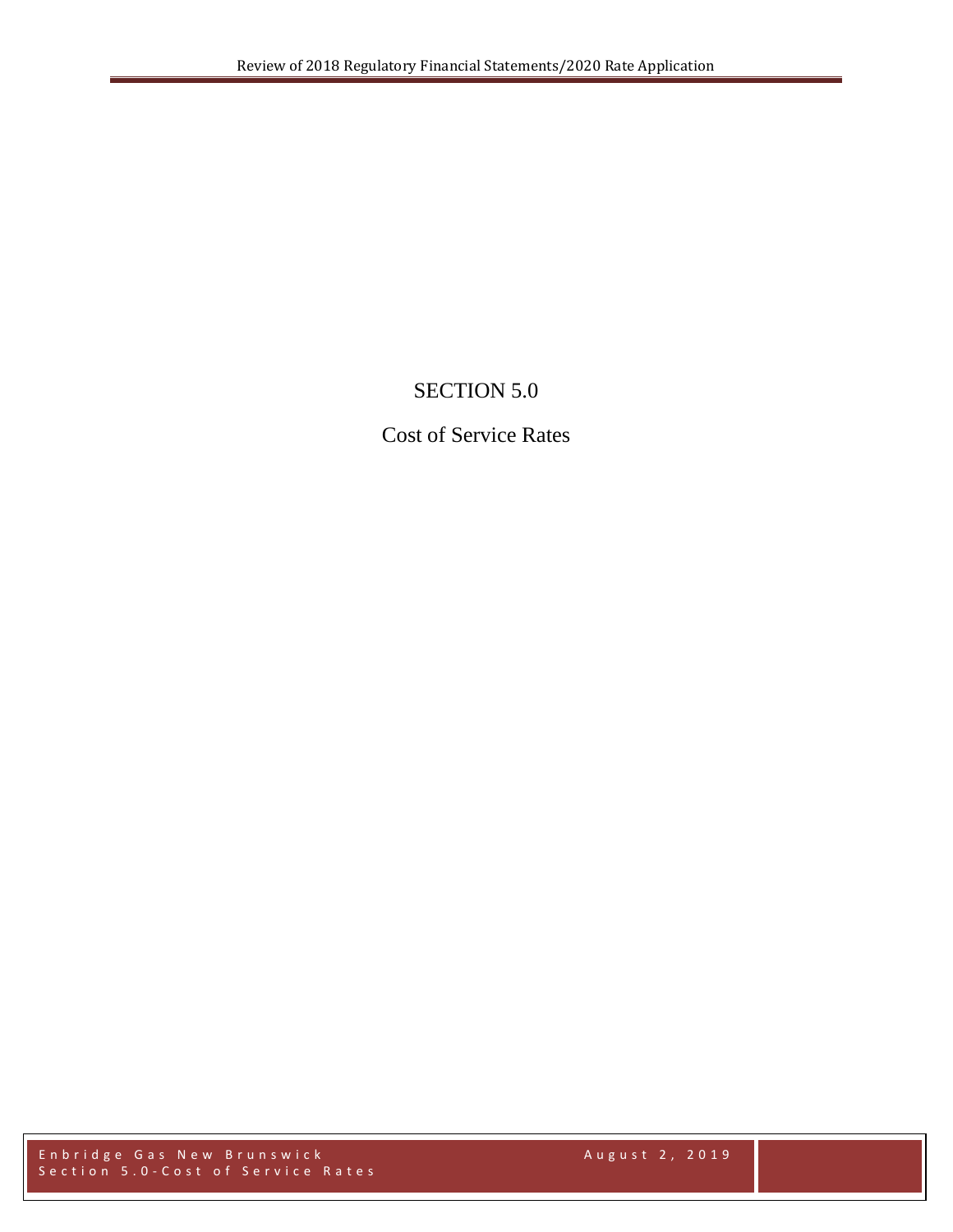## **5.0 Cost of Service Rates**

- Under a COS model, a regulated entity is permitted to set rates that allow it the opportunity to
- recover the costs of its regulated operations, including a fair rate of return on its investment devoted to regulated operations.
- This principle is consistent with what is expected to occur in a competitive market, where the price of services trends towards the cost of providing them, including a fair return.
- Cost of Service Methodology
- In the December 23, 2014 Decision in the Matter of Enbridge Gas New Brunswick's ("EGNB")
- Review of 2013 Regulatory Financial Statements/2015 Rate Application, the Board approved
- the Cost of Service Study as proposed by EGNB. EGNB used the same cost of service principles
- and processes for the purpose of the 2020 COS study.

## Revenue Requirement

- The revenue requirement provided in the 2020 Budget was used for the purpose of determining
- 14 the distribution rates in the 2020 COS Model.

## Allocators

- Allocators used in the 2020 COS study are consistent with those provided in support of the 2017
- Rate Application. A copy of the Allocators is attached in Schedule 5.1 Allocators.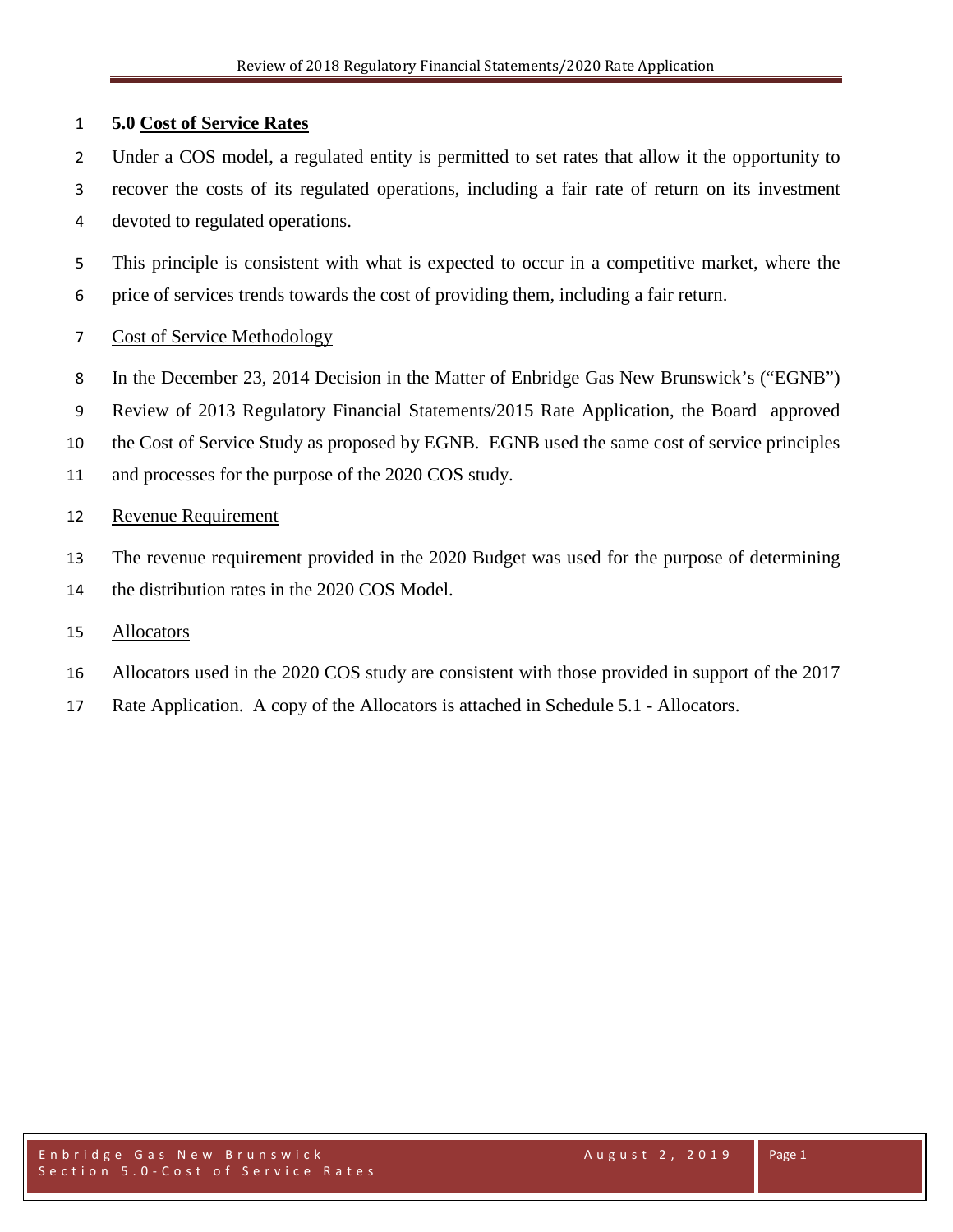| 1              |           | The results of the 2020 COS study can be found in Schedule 5.2 - Cost of Service Model Data. |
|----------------|-----------|----------------------------------------------------------------------------------------------|
| $\overline{2}$ | $\bullet$ | COS Schedule 1 represents the results of the class cost of service study for 2020.           |
| 3              | $\bullet$ | COS Schedule 2 provides the summary of account functionalization.                            |
| 4              | $\bullet$ | COS Schedule 3 summarizes the classification of the distribution function accounts.          |
| 5              | $\bullet$ | COS Schedule 4 provides the allocation of each account by classification and by rate         |
| 6              |           | class.                                                                                       |
| 7              | $\bullet$ | COS Schedule 5 provides a summary of the allocation factors by account and                   |
| 8              |           | function.                                                                                    |
| 9              | $\bullet$ | COS Schedule 6 provides a summary of the revenue requirement, revenue expected               |
| 10             |           | from proposed rates and the rates.                                                           |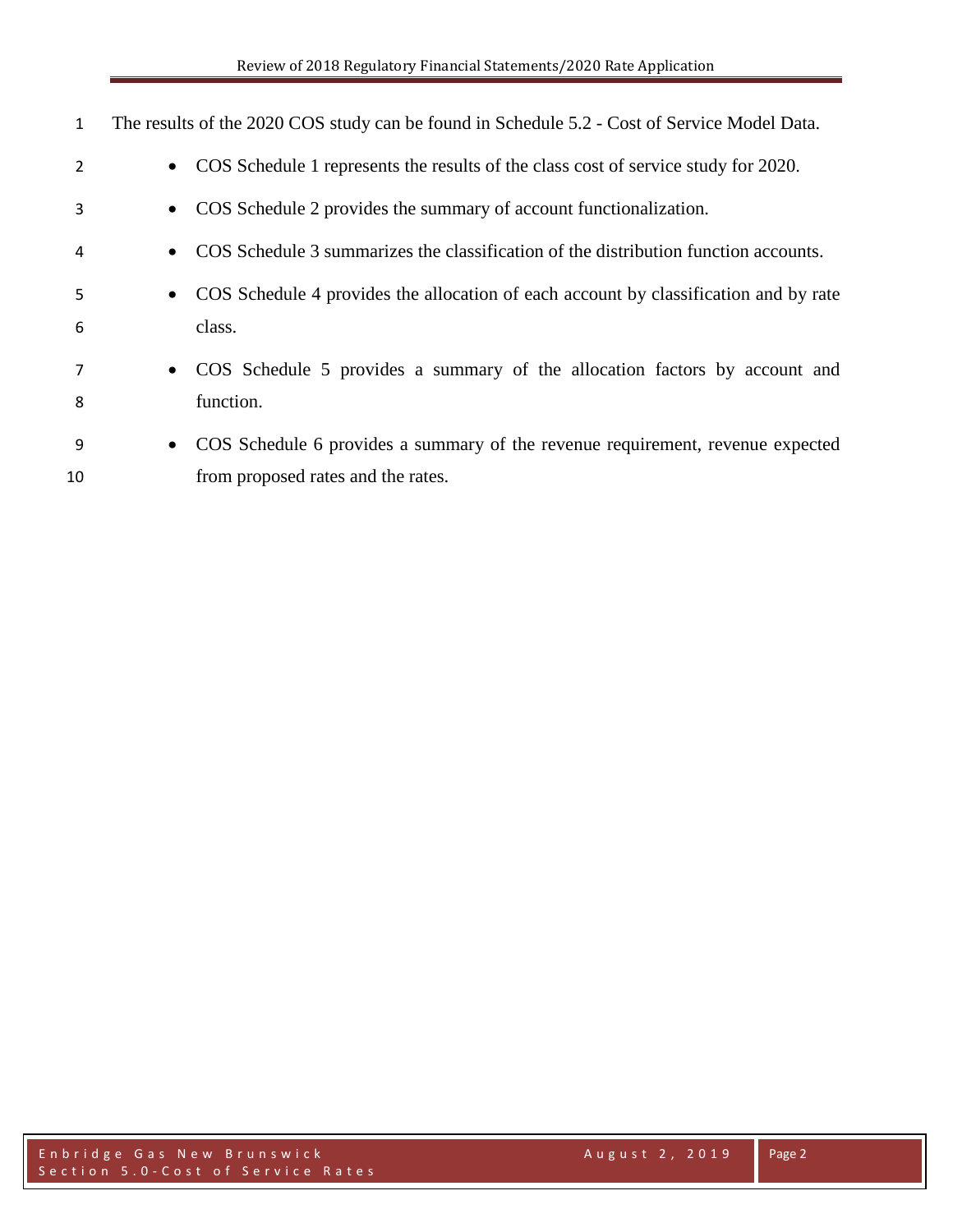Schedule 5.1

Allocators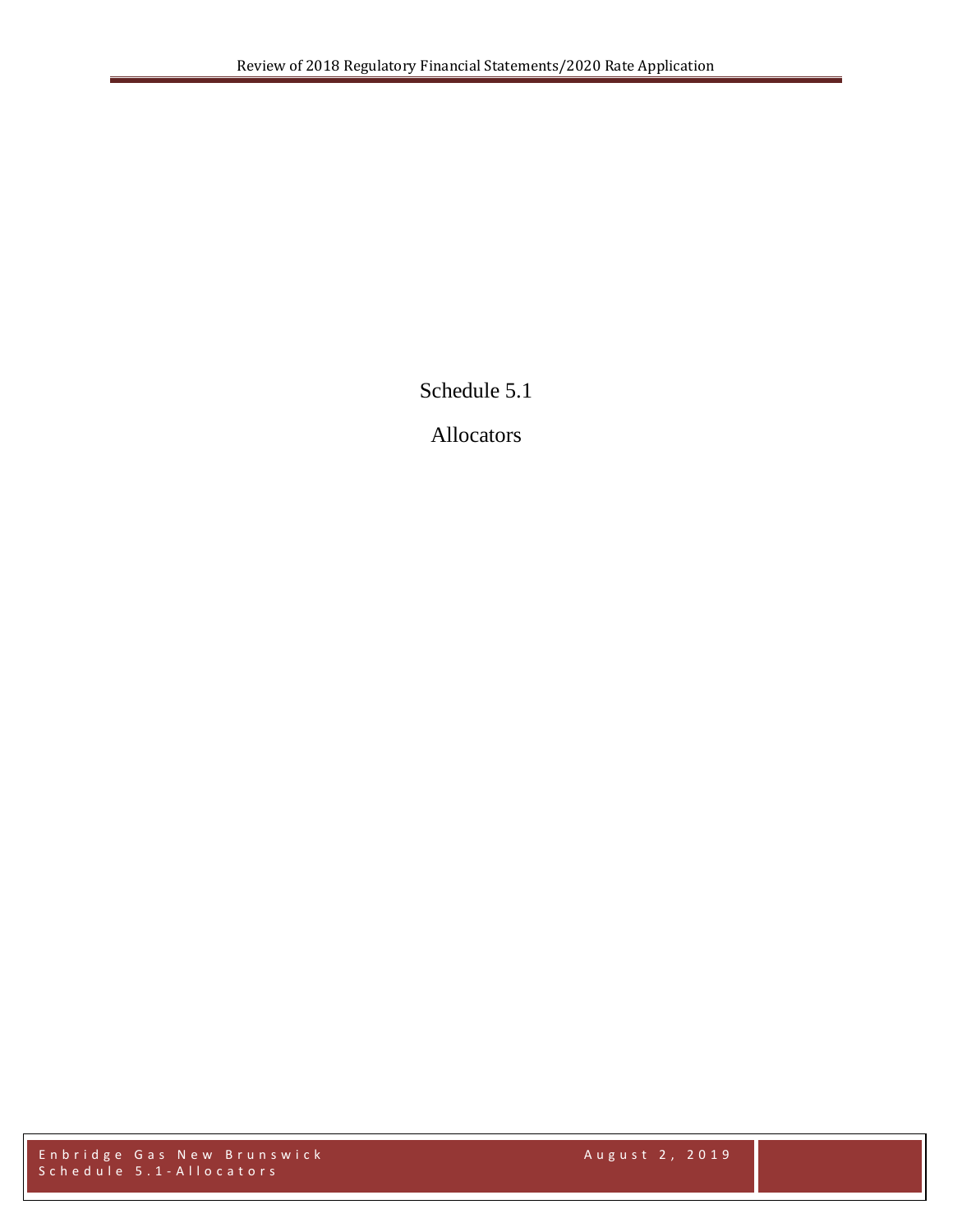*E - External Allocation Factors - based on direct knowledge from data in the utility's accounting and other records*

*I - Internal Allocation Factors - based on some combination of external allocation factors, previously directly assigned costs and other internal allocation factors.*

| <b>Allocator Name</b>            | <b>Description</b>                                                                                                                                                                                                                                                                                                |
|----------------------------------|-------------------------------------------------------------------------------------------------------------------------------------------------------------------------------------------------------------------------------------------------------------------------------------------------------------------|
| <b>Functional Allocators</b>     |                                                                                                                                                                                                                                                                                                                   |
| <b>DIST</b>                      | 100% Functionalized to Distribution and is considered to be directly related to the<br>Distribution System (E)                                                                                                                                                                                                    |
| DIST_PT                          | based on Distribution Plant and has a Demand and a Customer component. Each<br>component of Distribution Plant is allocated to either Demand or Customer or a<br>combination of both and the overall total Distribution Plant allocation for Demand &<br>Customer form the percentages used in this allocator (I) |
| LABOR                            | total labour amount, allocated between Distribution and Onsite. Based on a review of total<br>O&M labour costs in each cost centre, labour was determined to be associated with either<br>the Distribution or Onsite functions (I)                                                                                |
| O&MXGAS                          | total operating expenses (less any gas related O&M i.e. gas nomination services),<br>allocated between Distribution and Onsite based on a review of total O&M expenses to<br>determine the drivers of expenditures within each cost centre (I)                                                                    |
| <b>ONSITE</b>                    | 100% Functionalized to Onsite, which refers to the costs associated with a customer on<br>the system (onsite includes a portion of service lines, meters and regulators installed on-<br>site at the customer's premises) $(E)$                                                                                   |
| <b>PLANT</b>                     | total amount of Distribution Plant, allocating 100% of the costs to Distribution (1)                                                                                                                                                                                                                              |
| <b>RevRegxGas</b>                | total revenue requirement (less gas related revenue requirement), allocated to<br>Distribution and Onsite based on the % of return on rate base & regulated expenses in<br>each category (I)                                                                                                                      |
| <b>Classification Allocators</b> |                                                                                                                                                                                                                                                                                                                   |
| CUST                             | based on costs that vary with specific customer requirements, the number of customers,<br>or both (such as meters and service lines) - (100% classified to Customer) $(E)$                                                                                                                                        |
| <b>DEMAND</b>                    | based on costs associated with design day demand (100% classified to Demand) $(E)$                                                                                                                                                                                                                                |
| <b>DISTLABOR</b>                 | labour costs that are attributable to the distribution system, contains a Demand and<br>Customer component (I)                                                                                                                                                                                                    |
| <b>DISTOnlyPT</b>                | based on the portion of Distribution Plant that is considered to be Demand driven (to meet<br>design day demand). Includes mains, measurement & regulation assets ( <i>I</i> )                                                                                                                                    |
| <b>DISTPT</b>                    | based on Distribution Plant and has a Demand and a Customer component. Each<br>component of Distribution Plant is allocated to either Demand or Customer or a<br>combination of both and the overall total Distribution Plant allocation for Demand &<br>Customer form the percentages used in this allocator (I) |
| <b>MAINS</b>                     | assumes 44% classification to Customer (to meet the minimum system requirements)<br>and 56% classification to Demand (to meet peak demand needs) $(E)$                                                                                                                                                            |
| MAIN&SERVICE                     | based on the mains and services portion of Distribution Plant and contains a Demand and<br>Customer component (I)                                                                                                                                                                                                 |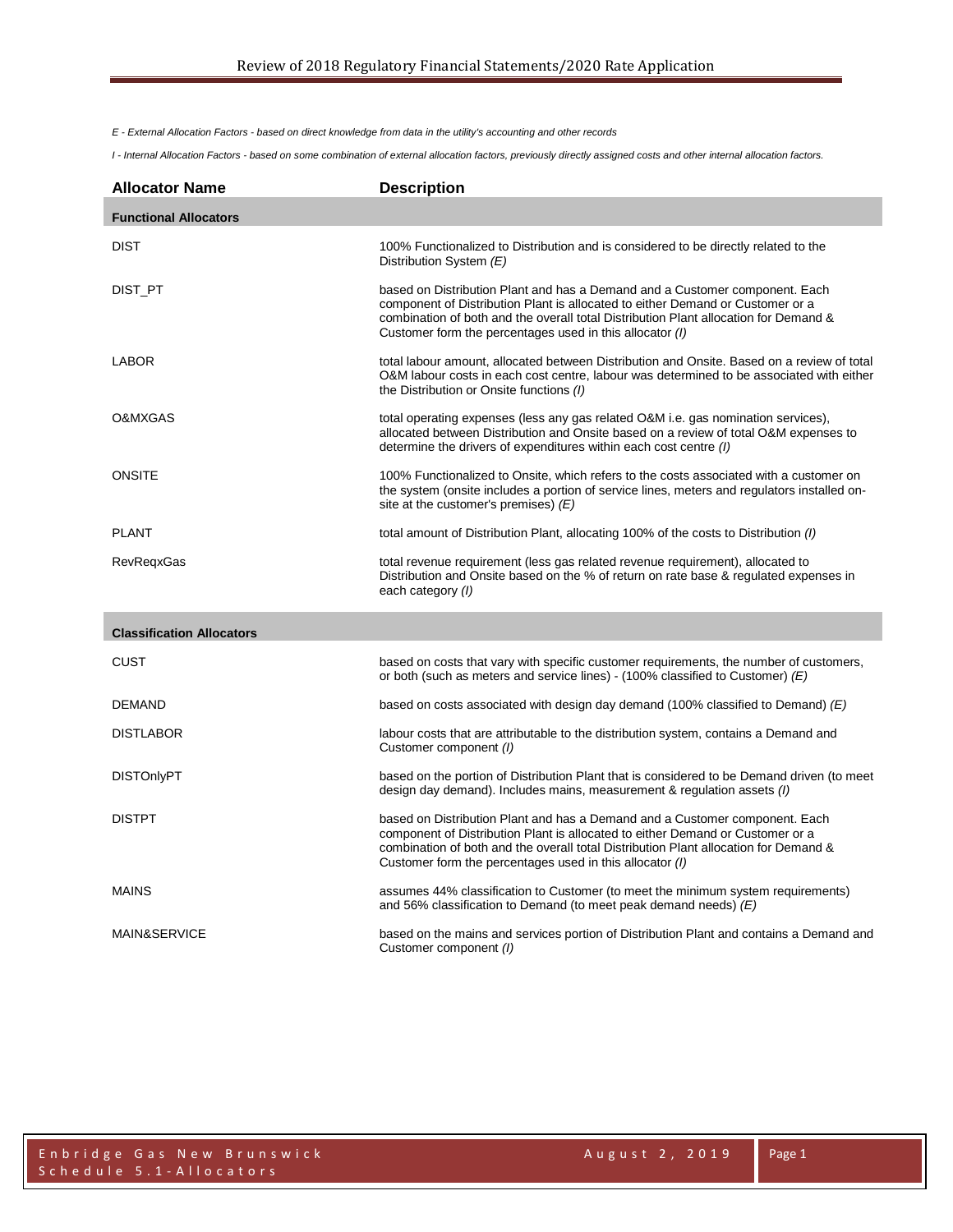*E - External Allocation Factors - based on direct knowledge from data in the utility's accounting and other records*

*I - Internal Allocation Factors - based on some combination of external allocation factors, previously directly assigned costs and other internal allocation factors.*

| <b>Allocator Name</b>      | <b>Description</b>                                                                                                                                                                                                                                                                                                                    |
|----------------------------|---------------------------------------------------------------------------------------------------------------------------------------------------------------------------------------------------------------------------------------------------------------------------------------------------------------------------------------|
| RevReq_Dist                | based on the portion of the revenue requirement that is driven by Distribution and contains<br>a Demand and Customer component (I)                                                                                                                                                                                                    |
| <b>Demand Allocators</b>   |                                                                                                                                                                                                                                                                                                                                       |
| Delivery_Rev               | percentages are established based on the breakdown of forecasted distribution revenue by<br>rate class $(E)$                                                                                                                                                                                                                          |
| DISTLABOR-D                | labour costs that are considered to be attributed to the distribution system - includes only<br>the Demand component based on a review of O&M labour costs (I)                                                                                                                                                                        |
| DISTO&MXGAS-D              | total O&M expenses that are considered to be driven by Distribution are allocated based<br>on each expense group's allocators - includes only the Demand component (I)                                                                                                                                                                |
| DISTPT-D                   | based on the portion of Distribution Plant that is attributed to Demand (1)                                                                                                                                                                                                                                                           |
| MainsDemand                | based on the Calculated peak design day - No amount allocated to Small General $(E)$                                                                                                                                                                                                                                                  |
| Peak                       | calculated peak design day (the 24-hour period where there is the maximum amount of<br>system demand). Based on forecasted consumption with adjustments for forecasted<br>weather (degree days) $(E)$                                                                                                                                 |
| RATEBASE                   | based on total rate base, where each component of rate base is allocated to Distribution or<br>Onsite based on the component's individual analysis. Overall, a percentage is allocated to<br>each based on the sum of the components of rate base (I)                                                                                 |
| <b>Customer Allocators</b> |                                                                                                                                                                                                                                                                                                                                       |
| <b>Billing</b>             | Black & Veatch assumption based on prior client studies/experience. Allocator calculated<br>using 2020 average number of customers with a weighting to account for differences in<br>assumed billing costs between classes. Allocations based on interviews with billing,<br>professional judgment and advice from Black & Veatch (E) |
| Bills_All                  | Black & Veatch assumption based on prior client studies/experience. Calculated by<br>multiplying the average number of customers in the class by 12 (assumed number of bills<br>per customer per year) $(E)$                                                                                                                          |
| Delivery_Rev               | percentages are established based on the breakdown of forecasted distribution revenue by<br>rate class $(E)$                                                                                                                                                                                                                          |
| DISTLABOR-C                | labour costs that are considered to be attributed to the distribution system - includes only<br>the Customer component based on a review of O&M labour costs (I)                                                                                                                                                                      |
| DISTO&MXGAS-C              | total O&M expenses that are considered Distribution driven are allocated to customer rate<br>classes based on each expense group's allocators - includes only the Customer<br>component (1)                                                                                                                                           |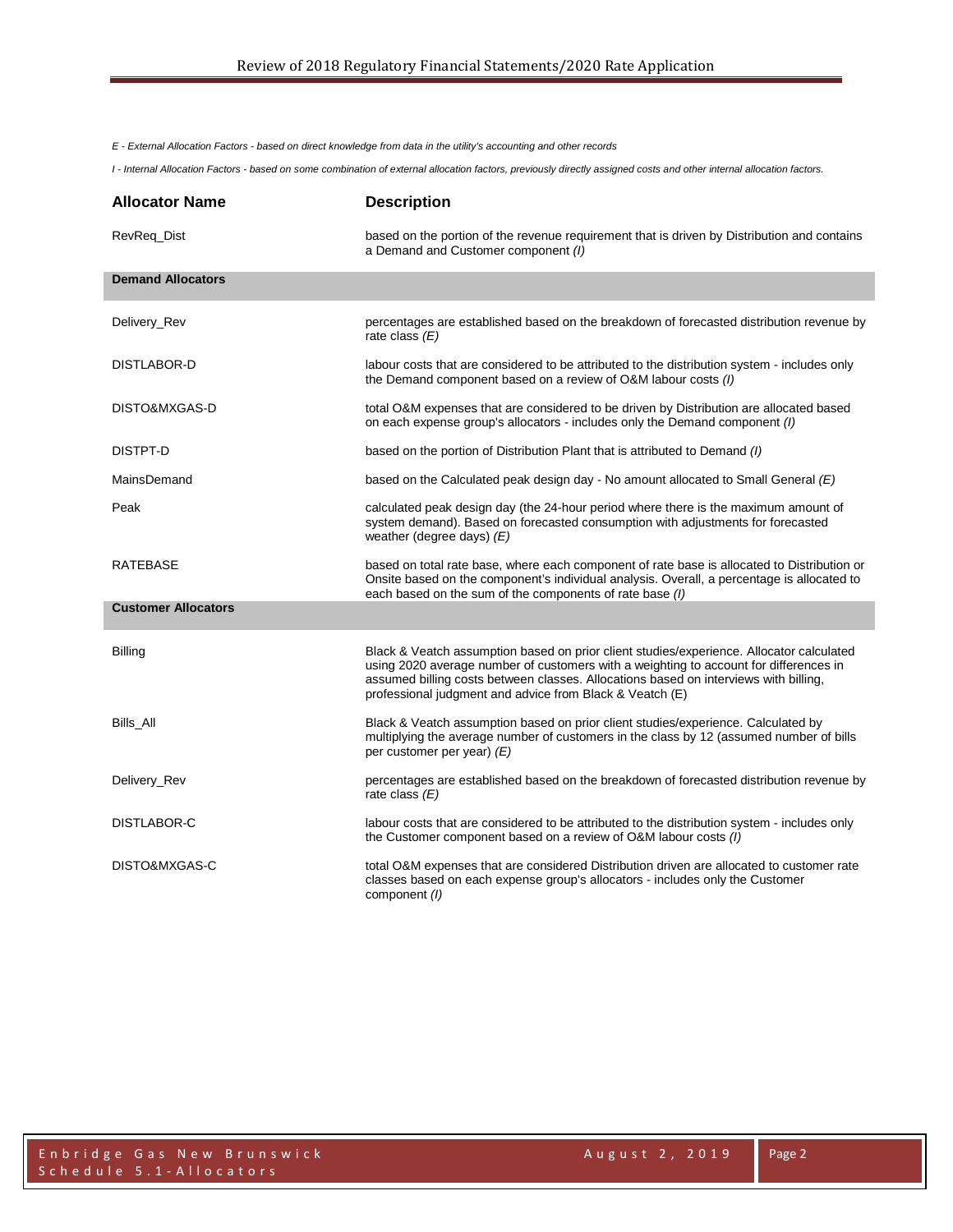*E - External Allocation Factors - based on direct knowledge from data in the utility's accounting and other records*

| <b>Allocator Name</b> | I - Internal Allocation Factors - based on some combination of external allocation factors, previously directly assigned costs and other internal allocation factors.<br><b>Description</b>                                                                                                       |
|-----------------------|---------------------------------------------------------------------------------------------------------------------------------------------------------------------------------------------------------------------------------------------------------------------------------------------------|
|                       |                                                                                                                                                                                                                                                                                                   |
| DISTPT-C              | based on the portion of Distribution Plant that is attributed to Customer (I)                                                                                                                                                                                                                     |
| Incentives            | based on incentive expenditures per rate class $(E)$                                                                                                                                                                                                                                              |
| <b>MainsCustomer</b>  | the average number of total customers in each rate class for 2020 (E)                                                                                                                                                                                                                             |
| Meter_Invest          | the average cost per meter, multiplied by the average number of customers in each rate<br>class $(E)$                                                                                                                                                                                             |
| MetersRead            | expenses are calculated using average number of customers and incorporating a<br>weighting, using Black & Veatch assumptions based on prior client studies/experience, to<br>account for differences in assumed costs between classes. The weightings account for<br>staff time and capital $(E)$ |
| ONSITELABOR-C         | labour costs that are considered to be attributed to Onsite - includes only the Customer<br>component (1)                                                                                                                                                                                         |
| ONSITEO&MXGAS-C       | total O&M expenses that are considered Onsite driven, allocated to customer rate classes<br>based on each expense group's allocators (I)                                                                                                                                                          |
| <b>RATEBASE</b>       | based on total rate base, where each component of rate base is allocated to Distribution or<br>Onsite based on the components' individual analysis. Overall a percentage is allocated to<br>each based on the sum of the components of rate base (I)                                              |
| Service Invest        | the average cost per service multiplied by the average number of customers in each rate<br>class $(E)$                                                                                                                                                                                            |
| <b>TOTALPLANT</b>     | total amount of Distribution Plant, allocated to Distribution based on a Customer and<br>Demand component (for each component of the Distribution Plant) (1)                                                                                                                                      |
| Write-offs            | based on the percentage of bad debt expense calculated for each rate class $(E)$                                                                                                                                                                                                                  |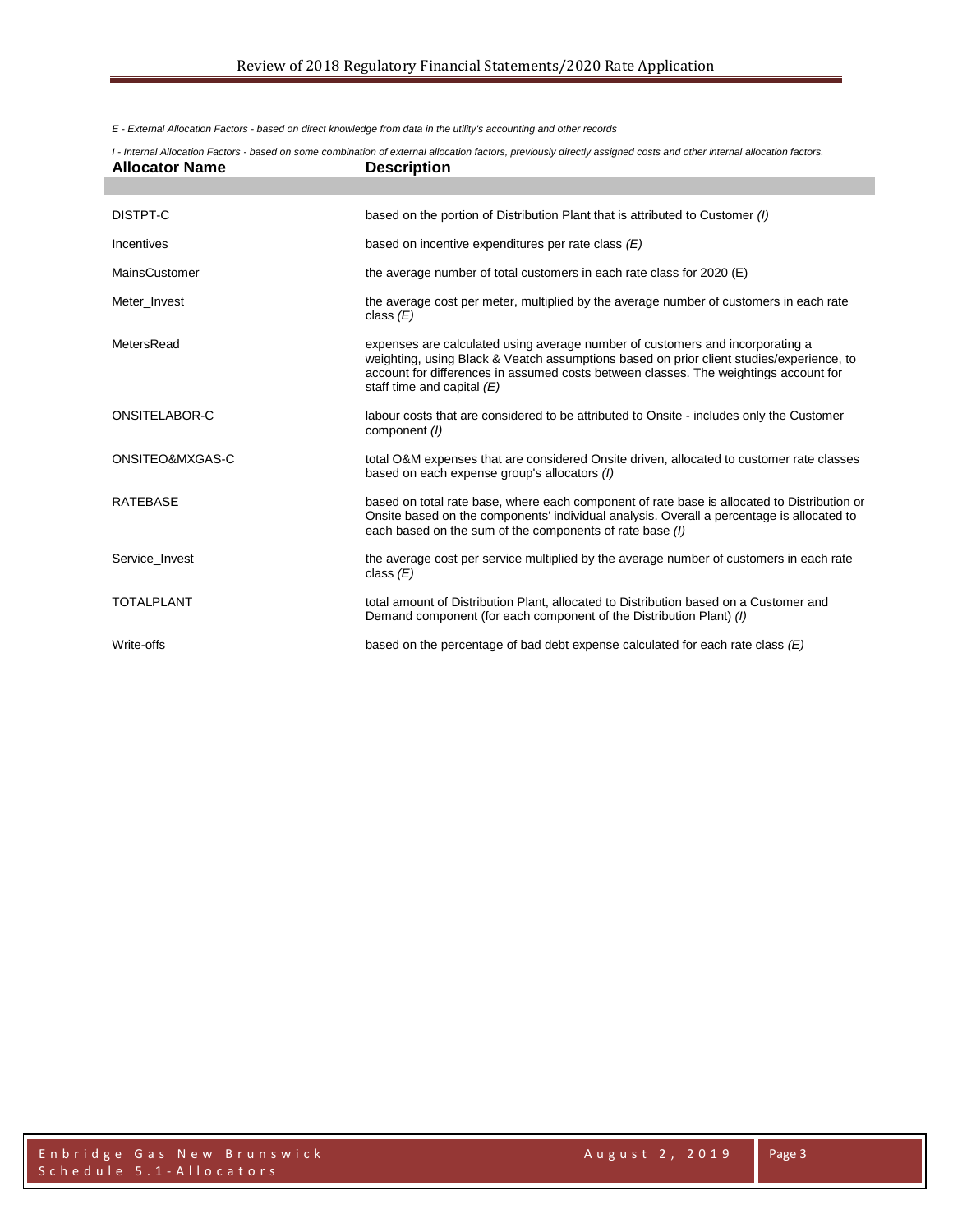# SCHEDULE 5.2

Cost of Service Model Data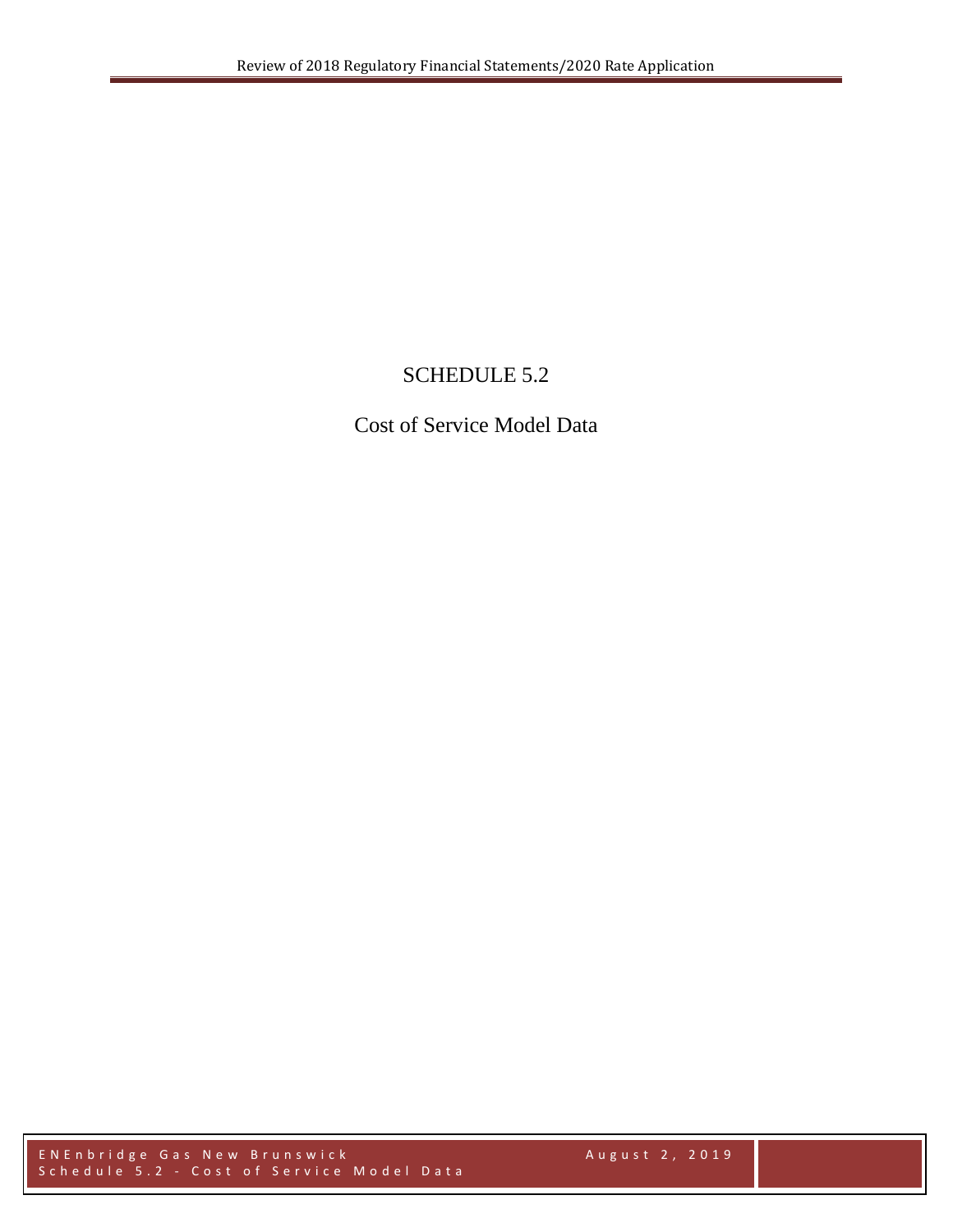| 1<br>$\overline{2}$<br>3 |                                                               | <b>Enbridge Gas New Brunswick</b><br>2020 COS Budget<br><b>Rate Classes</b> |                            |                           |                           |                           |                               |                         |                      |
|--------------------------|---------------------------------------------------------------|-----------------------------------------------------------------------------|----------------------------|---------------------------|---------------------------|---------------------------|-------------------------------|-------------------------|----------------------|
| 7                        |                                                               |                                                                             |                            |                           |                           |                           | <b>TOTAL Class Allocation</b> |                         |                      |
| 8                        |                                                               |                                                                             | Total                      | <b>Small General</b> -    |                           |                           | Contract                      | <b>Industrial</b>       |                      |
| 9                        | Account                                                       | Account                                                                     | Allocated                  | <b>Residential</b>        |                           | Mid General Large General | General                       | <b>Contract General</b> | <b>OPS</b>           |
| 10                       | Description                                                   | Code                                                                        | Dollars                    |                           |                           |                           |                               |                         |                      |
| $12 \overline{ }$        | <b>GAS PLANT IN SERVICE</b><br>L.<br>13 Franchises & Consents | 401                                                                         | 0                          | 0                         | 0                         | 0                         | $\mathbf 0$                   | 0                       | 0                    |
| 14                       | Other Intangible Plant                                        | 402                                                                         | 0                          | $\mathbf 0$               | 0                         | 0                         | $\mathbf 0$                   | 0                       | 0                    |
| 15                       | Subtotal - INTANGIBLE ASSETS                                  | 401-402                                                                     | $\Omega$                   | $\Omega$                  | $\Omega$                  | 0                         | $\mathbf 0$                   | $\Omega$                | $\mathbf 0$          |
| 16                       |                                                               |                                                                             |                            |                           |                           |                           |                               |                         |                      |
| 17                       | <b>B. PRODUCTION PLANT</b>                                    |                                                                             |                            |                           |                           |                           |                               |                         |                      |
|                          | 18 Production Plant                                           | 403-419                                                                     | $\overline{0}$             | $\overline{0}$            | $\Omega$                  | $\overline{0}$            | $\overline{0}$                | <u>0</u>                | <u>0</u>             |
| 19                       | Subtotal - PRODUCTION PLANT                                   | 403-419                                                                     | 0                          | $\mathbf 0$               | $\mathbf 0$               | $\mathbf 0$               | $\mathbf 0$                   | $\mathbf 0$             | 0                    |
| 20                       | 21 C. STORAGE PLANT                                           |                                                                             |                            |                           |                           |                           |                               |                         |                      |
| 22                       | Storage Plant                                                 | 440-459                                                                     | $\overline{0}$             | $\overline{0}$            | $\overline{0}$            | $\overline{0}$            | $\overline{0}$                | $\overline{0}$          | $\overline{0}$       |
| 23                       | Subtotal - STORAGE PLANT                                      | 440-459                                                                     | 0                          | $\mathbf 0$               | $\Omega$                  | $\Omega$                  | $\Omega$                      | $\Omega$                | $\mathbf 0$          |
| 24                       |                                                               |                                                                             |                            |                           |                           |                           |                               |                         |                      |
|                          | 25 D. TRANSMISSION PLANT                                      | 460-469                                                                     | 0                          | $\mathbf 0$               | $\mathbf 0$               | 0                         | $\mathbf 0$                   | 0                       | $\mathbf 0$          |
| 26                       |                                                               |                                                                             |                            |                           |                           |                           |                               |                         |                      |
| 27                       | E. DISTRIBUTION PLANT                                         |                                                                             |                            |                           |                           |                           |                               |                         |                      |
|                          | 28 Land and Land Rights                                       | 470                                                                         | 564,250                    | 71,173                    | 130.672                   | 133,564                   | 86,867                        | 141,975                 | 0                    |
| 29                       | Structures and Improvements<br>30 Services                    | 472<br>473                                                                  | 0<br>73,148,927            | $\mathbf 0$<br>41,864,841 | 0<br>25,271,050           | 0<br>3,464,888            | 0<br>1,582,011                | 0<br>861,875            | 0<br>104,260         |
|                          | 31 Regulators and Meter Installations                         | 474                                                                         | 0                          | 0                         | 0                         | $\Omega$                  | $\Omega$                      | 0                       | 0                    |
|                          | 32 Mains-PL                                                   | 475                                                                         | 85, 155, 493               | 23,116,618                | 28,078,878                | 20,796,654                | 13,127,426                    | 0                       | 35,917               |
|                          | 33 Mains-ST                                                   | 475                                                                         | 51,292,417                 | 0                         | 13,593,130                | 13,894,025                | 9,036,343                     | 14,768,919              | 0                    |
| 34                       | <b>Compressor Equipment</b>                                   | 476                                                                         | 0                          | $\mathbf 0$               | 0                         | 0                         | 0                             | 0                       | $\mathbf 0$          |
|                          | 35 Meas. & Reg. Stat. Equip. - General                        | 477                                                                         | 16,831,771                 | 2,123,104                 | 3,897,980                 | 3,984,265                 | 2,591,271                     | 4,235,151               | $\mathbf 0$          |
|                          | 36 Meters                                                     | 478                                                                         | 25,809,030                 | 4,194,560                 | 17,186,439                | 2,726,071                 | 875,557                       | 755,496                 | 70,906               |
| 37                       | <b>Other Distribution Equipment</b>                           | 479<br>479                                                                  | 0                          | $\mathbf 0$               | 0                         | $\mathbf 0$               | 0                             | 0                       | 0                    |
| 38<br>39                 | Development O&M<br>Subtotal - DISTRIBUTION PLANT              | 470-479                                                                     | 114,901,733<br>367,703,621 | 32,438,724<br>103,809,018 | 40,069,021<br>128,227,172 | 20,452,842<br>65,452,310  | 12,407,966<br>39,707,442      | 9,437,241<br>30,200,657 | 95,940<br>307,022    |
| 40                       |                                                               |                                                                             |                            |                           |                           |                           |                               |                         |                      |
|                          | 41 F. GENERAL PLANT                                           |                                                                             |                            |                           |                           |                           |                               |                         |                      |
|                          | 42 Land and Land Rights                                       | 480                                                                         | 0                          | 0                         | 0                         | 0                         | $\mathbf 0$                   | 0                       | 0                    |
|                          | 43 Structures and Improvements                                | 482                                                                         | 107,201                    | 31,373                    | 31,946                    | 18,544                    | 12,185                        | 12,977                  | 176                  |
| 44                       | Office Furniture and Equipment                                | 483                                                                         | 186,322                    | 54,528                    | 55,524                    | 32,231                    | 21,178                        | 22,555                  | 306                  |
| 45                       | <b>Transportation Equipment</b>                               | 484                                                                         | 2,405,518                  | 703,985                   | 716,842                   | 416,123                   | 273,421                       | 291,196                 | 3,951                |
|                          | 46 Heavy Work Equipment                                       | 485<br>486                                                                  | 0<br>1,966,904             | $\mathbf 0$<br>575,622    | 0                         | 0<br>340,249              | $\mathbf 0$<br>223,567        | 0                       | $\mathbf 0$<br>3,231 |
| 47                       | Tools & Work Equipment<br>48 Equipment on Customers' Premises | 487                                                                         | 0                          | 0                         | 586,135<br>0              | 0                         | 0                             | 238,100<br>0            | 0                    |
| 49                       | <b>Communication Structures &amp; Equip</b>                   | 488                                                                         | 0                          | $\mathbf 0$               | $\mathbf 0$               | $\mathbf 0$               | $\mathbf 0$                   | 0                       | 0                    |
| 50                       | Computer Hardware & Software                                  | 490                                                                         | 4,004,897                  | 1,172,049                 | 1,193,455                 | 692,795                   | 455,214                       | 484,806                 | 6,579                |
|                          | 51 Other General Equipment                                    | 489                                                                         | <u>0</u>                   | 0                         | <u>0</u>                  | <u>0</u>                  | 0                             | <u>0</u>                | <u>0</u>             |
| 52                       | Subtotal - GENERAL PLANT                                      | 480-490                                                                     | 8,670,842                  | 2,537,557                 | 2,583,901                 | 1,499,943                 | 985,565                       | 1,049,633               | 14,243               |
| 53                       |                                                               |                                                                             |                            |                           |                           |                           |                               |                         |                      |
| 54                       | TOTAL UTILITY PLANT                                           |                                                                             | 376,374,463                | 106,346,576               | 130,811,072               | 66,952,254                | 40,693,006                    | 31,250,290              | 321,265              |
| 55                       | 56 II. DEPRECIATION RESERVE                                   |                                                                             |                            |                           |                           |                           |                               |                         |                      |
|                          | 57 Intangible Plant                                           |                                                                             | 0                          | 0                         | $\pmb{0}$                 | 0                         | $\pmb{0}$                     | 0                       | 0                    |
|                          | 58 Production Plant                                           |                                                                             | 0                          | 0                         | $\mathbf 0$               | 0                         | $\mathbf 0$                   | 0                       | 0                    |
|                          | 59 Local Storage Plant                                        |                                                                             | 0                          | $\pmb{0}$                 | $\mathbf 0$               | 0                         | $\pmb{0}$                     | 0                       | 0                    |
|                          | 60 Transmission Plant                                         |                                                                             | 0                          | 0                         | $\mathbf 0$               | 0                         | $\mathbf 0$                   | 0                       | 0                    |
|                          | 61 Mains-PL                                                   |                                                                             | 25,650,489                 | 6,963,174                 | 8,457,904                 | 6,264,356                 | 3,954,236                     | 0                       | 10,819               |
|                          | 62 Mains-ST                                                   |                                                                             | 13,025,748                 | 0                         | 3,451,986                 | 3,528,398                 | 2,294,786                     | 3,750,578               | 0                    |
|                          | 63 Development O&M                                            |                                                                             | 37,294,904                 | 10,528,989                | 13,005,638                | 6,638,601                 | 4,027,388                     | 3,063,148               | 31,140               |
|                          | 64 Services<br>65 Meters                                      |                                                                             | 21,723,217<br>6,827,980    | 12,432,705<br>1,109,704   | 7,504,806<br>4,546,807    | 1,028,976<br>721,203      | 469,814<br>231,635            | 255,953<br>199,872      | 30,962<br>18,759     |
|                          | 66 Distr Other                                                |                                                                             | 8,299,783                  | 2,348,075                 | 2,895,122                 | 1,474,876                 | 894,497                       | 680,268                 | 6,946                |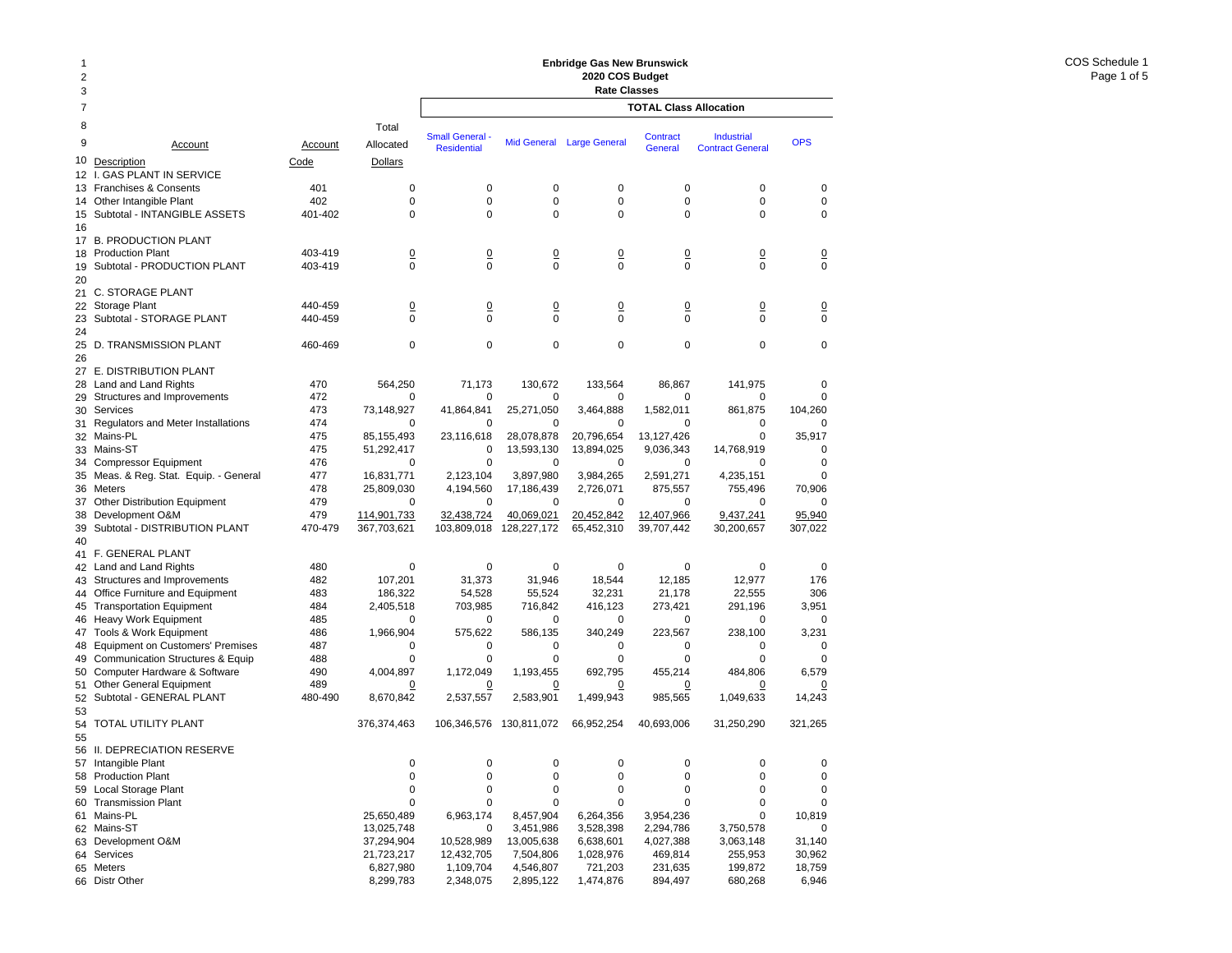### **Enbridge Gas New Brunswick 2020 COS Budget**

| 2<br>3               |                                                                                              |                |                                            | Enbridge Gas New Brunswick<br>2020 COS Budget<br><b>Rate Classes</b> |                       |                       |                               |                                              |                   |  |
|----------------------|----------------------------------------------------------------------------------------------|----------------|--------------------------------------------|----------------------------------------------------------------------|-----------------------|-----------------------|-------------------------------|----------------------------------------------|-------------------|--|
| $\overline{7}$       |                                                                                              |                |                                            |                                                                      |                       |                       | <b>TOTAL Class Allocation</b> |                                              |                   |  |
| 8<br>9               | Account                                                                                      | Account        | Total<br>Allocated                         | <b>Small General -</b><br><b>Residential</b>                         | <b>Mid General</b>    | <b>Large General</b>  | <b>Contract</b><br>General    | <b>Industrial</b><br><b>Contract General</b> | <b>OPS</b>        |  |
| 10<br>67<br>68       | Description<br><b>General Plant</b><br>TOTAL - DEPRECIATION RESERVE                          | Code           | <b>Dollars</b><br>3,174,804<br>115,996,925 | 929,119<br>34,311,766                                                | 946,088<br>40,808,349 | 549,200<br>20,205,611 | 360,862<br>12,233,218         | 384,320<br>8,334,140                         | 5,215<br>103,841  |  |
| 69<br>70             | III. OTHER RATE BASE ITEMS                                                                   |                |                                            |                                                                      |                       |                       |                               |                                              |                   |  |
| 71                   | Gas Storage Inventory                                                                        |                | 0                                          | 0                                                                    | 0                     | $\mathbf 0$           | $\mathbf 0$                   | 0                                            | 0                 |  |
| 72                   | <b>CWIP</b>                                                                                  |                | 0                                          | 0                                                                    | $\mathbf 0$           | $\mathbf 0$           | $\mathbf 0$                   | 0                                            | 0                 |  |
| 73                   | <b>Customer Deposits</b>                                                                     |                | 0                                          | 0                                                                    | $\mathbf 0$           | $\mathbf 0$           | $\mathbf 0$                   | 0<br>0                                       | 0                 |  |
| 74<br>75             | Franchise fee<br>Deferred development costs                                                  |                | 0<br>$\Omega$                              | 0<br>0                                                               | 0<br>0                | 0<br>$\mathbf 0$      | 0<br>$\mathbf 0$              | 0                                            | 0<br>0            |  |
| 76                   | Deferred carrying costs                                                                      |                | 0                                          | 0                                                                    | $\mathbf 0$           | $\mathbf 0$           | $\mathbf 0$                   | 0                                            | 0                 |  |
| 77                   | Deferred equity offering costs                                                               |                | $\Omega$                                   | $\Omega$                                                             | $\Omega$              | 0                     | $\Omega$                      | $\Omega$                                     | 0                 |  |
| 78                   | Term deposit                                                                                 |                | 2,970,615                                  | 840,411                                                              | 1,036,207             | 527,880               | 320,154                       | 243,478                                      | 2,486             |  |
| 79                   | Deferral account                                                                             |                | 0                                          | 0                                                                    | 0                     | 0                     | 0                             | 0                                            | 0                 |  |
| 80<br>81             | Total - OTHER RATE BASE ITEMS                                                                |                | 2,970,615                                  | 840,411                                                              | 1,036,207             | 527,880               | 320,154                       | 243,478                                      | 2,486             |  |
|                      | 82 IV. TOTAL RATE BASE (Excl. Working Ca                                                     |                | 263,348,153                                | 72,875,220                                                           | 91,038,930            | 47,274,522            | 28,779,942                    | 23,159,628                                   | 219,911           |  |
| 83<br>84             | <b>Working Capital</b>                                                                       | 131            | 1,449,961                                  | 359,419                                                              | 452,923               | 284,356               | 185,608                       | 164,861                                      | 2,794             |  |
| 85                   | V. TOTAL RATE BASE                                                                           |                | 264,798,114                                | 73,234,639                                                           | 91,491,853            | 47,558,879            | 28,965,550                    | 23,324,490                                   | 222,705           |  |
| 86<br>87<br>88<br>89 | I. OPERATION & MAINTENANCE EXPEN<br>A. PRODUCTION EXPENSES<br>1. Manufactured Gas Production |                |                                            |                                                                      |                       |                       |                               |                                              |                   |  |
| 90                   | Operation Supv and Engineering                                                               | 610            | 0                                          | 0                                                                    | $\mathbf 0$           | $\mathbf 0$           | $\mathbf 0$                   | 0                                            | 0                 |  |
| 91                   | Gas Wells                                                                                    | 614            | 0                                          | 0                                                                    | 0                     | $\mathbf 0$           | 0                             | 0                                            | $\mathbf 0$       |  |
|                      | 92 Other Gas Production                                                                      | 619            | $\overline{0}$                             | $\overline{0}$                                                       | $\overline{0}$        | $\overline{0}$        | $\overline{0}$                | $\overline{0}$                               | $\underline{0}$   |  |
| 93                   | Subtotal - Production                                                                        | 610-619        | 0                                          | 0                                                                    | 0                     | 0                     | 0                             | 0                                            | 0                 |  |
| 94                   | Supervision                                                                                  | 810            | 0                                          | 0                                                                    | $\mathbf 0$           | $\mathbf 0$           | $\mathbf 0$                   | 0                                            | $\pmb{0}$         |  |
| 95                   | <b>Gas Production Maintenance</b>                                                            | 814            | $\underline{0}$                            | $\overline{0}$                                                       | $\underline{0}$       | $\overline{0}$        | $\underline{0}$               | $\overline{0}$                               | $\frac{0}{0}$     |  |
| 96                   | Subtotal - O&M Accounts 617-618                                                              | 810-819        | $\overline{0}$                             | $\overline{0}$                                                       | $\overline{0}$        | $\overline{0}$        | $\underline{0}$               | $\overline{0}$                               |                   |  |
| 97<br>98             | Subtotal - Manufactured Gas Production                                                       | 610-819        | 0                                          | 0                                                                    | 0                     | $\mathbf 0$           | $\mathbf 0$                   | 0                                            | $\mathbf 0$       |  |
| 99                   | <b>Gas Supply Expenses</b>                                                                   | 623            | 0                                          |                                                                      | 0                     | 0                     | $\mathbf 0$                   | 0                                            | 0                 |  |
| 100<br>101           | Natural Gas Purchases<br><b>Gas Supply Operation</b>                                         | 624            | 142,000                                    | 0<br>47,411                                                          | 44,445                | 20,090                | 11,961                        | 17,974                                       | 119               |  |
| 102                  | Natural Gas W/D from Storage                                                                 | 627-628        | 0                                          | 0                                                                    | 0                     | 0                     | 0                             | 0                                            | $\mathbf 0$       |  |
| 103                  | Gas Used for Other Util Operations                                                           | 629            | 0                                          | 0                                                                    | 0                     | 0                     | 0                             | 0                                            | 0                 |  |
| 104                  | Other Gas Supply Expenses                                                                    |                | <u>0</u>                                   | <u>0</u>                                                             | <u>0</u>              | $\overline{0}$        | $\Omega$                      | 0                                            | $\Omega$          |  |
| 105<br>106           | Subtotal - PRODUCTION EXPENSES                                                               | 623-629        | 142,000                                    | 47,411                                                               | 44,445                | 20,090                | 11,961                        | 17,974                                       | 119               |  |
| 107                  | B. NATURAL GAS STORAGE, TERMINAL                                                             |                |                                            |                                                                      |                       |                       |                               |                                              |                   |  |
| 108                  | Storage Operation & Maintenance                                                              | 640-859        | 0                                          | 0                                                                    | 0                     | 0                     | 0                             | 0                                            | 0                 |  |
| 109<br>110           | Subtotal - NATURAL GAS STORAGE                                                               | 640-859        | $\Omega$                                   | 0                                                                    | 0                     | $\mathbf 0$           | $\mathbf 0$                   | 0                                            | $\Omega$          |  |
| 112                  | 111 C. TRANSMISSION EXPENSES                                                                 | 660-869        | 1,768,039                                  | 223,015                                                              | 409,451               | 418,514               | 272,192                       | 444,868                                      | 0                 |  |
|                      | 113 D. DISTRIBUTION EXPENSES                                                                 |                |                                            |                                                                      |                       |                       |                               |                                              |                   |  |
|                      | 114 Supervision                                                                              | 670-870        | 1,236,339                                  | 349,471                                                              | 431,465               | 219,909               | 133,382                       | 101,076                                      | 1,035             |  |
| 115                  | <b>Load Dispatching</b>                                                                      | 671            | 0                                          | 0                                                                    | 0                     | 0                     | 0                             | 0                                            | 0                 |  |
| 116                  | Meter and Regulator Work                                                                     | 673-878        | 0                                          | 0                                                                    | 0                     | 0                     | $\mathbf 0$                   | $\mathbf 0$                                  | $\mathbf 0$       |  |
| 117<br>118           | Service Work<br>Mains and Services                                                           | 674<br>675-875 | 0<br>140,362                               | 0<br>43,516                                                          | 0<br>44,830           | $\mathbf 0$<br>25,552 | $\mathbf 0$<br>15,902         | 0<br>10,468                                  | $\mathbf 0$<br>94 |  |
| 119                  | <b>Compressor Equipment</b>                                                                  | 676-876        | 0                                          | 0                                                                    | 0                     | 0                     | 0                             | 0                                            | $\mathbf 0$       |  |
| 120                  | Measuring and Regulation                                                                     | 677-877        | 1,119,114                                  | 141,161                                                              | 259,170               | 264,907               | 172,289                       | 281,587                                      | 0                 |  |
| 121                  | Other Distribution Equipment                                                                 | 679-879        | 0                                          | 0                                                                    | 0                     | 0                     | 0                             | 0                                            | 0                 |  |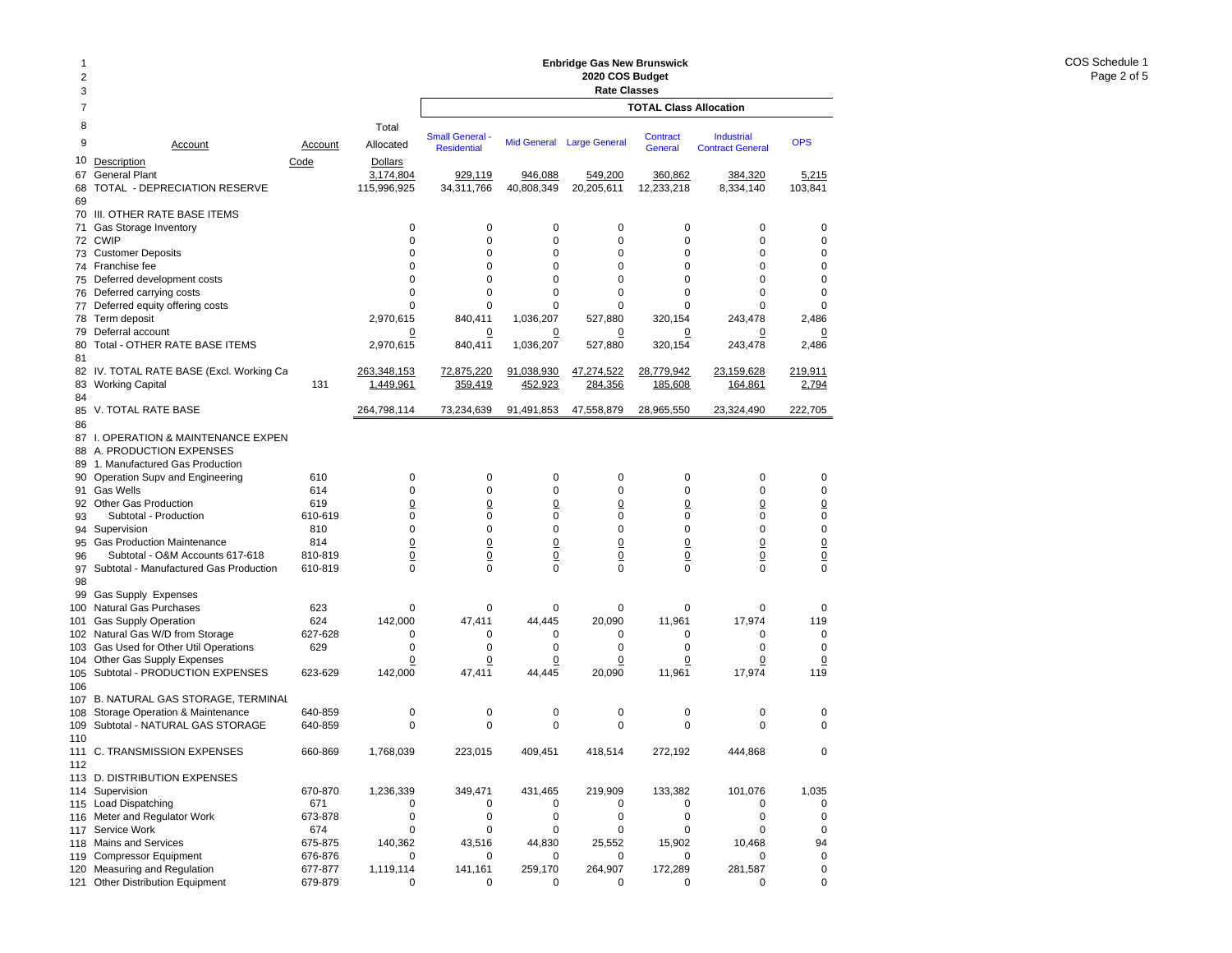#### 12378 Total9 Account Account Allocated10Description Code Dollars 122Structures and Improvements 672 123 General Maintenance 884-889 2,934,667 124 Subtotal - DISTRIBUTION EXPENSES 670-889 5,430,481 125 Total - OPERATION & MAINTENANCE E>  $\hspace{1.5cm} \overline{7,198,520}$ 126 127 II. SALES & MARKETING 128 Supervision 700 827,071 129 Advertising - Natural Gas Promotion 701 352,133 130 Demonstration and Selling Exp  $702$  177,692 131 Revenue from Merchandising 703 0 132 Expense of Merchandising 704 0 133 Advertising - Other 705 705 58,550 134 Other Sales Promotion 709 0 135 Total - CUSTOMER ACCOUNTS EXPENS 1,415,447 136137 III. CUSTOMER SERVICE & INFORMATIO 138 Operatin Supervision 138 Operatin Supervision 144,980 139 Customers' Contracts and Orders 711 0 140 Meter Reading 1,500 nm  $\,$  712  $\,$  1,500  $\,$ 141 Customers' Billing and Accounting 713 623,238 142 Credit and Collection 714 0 143 Uncollectable Accounts 718 162,722 144 Other Customer Accounting 719 0 145 Total - CUSTOMER SERVICE & INFORMA 932,440 146 147Total - CUSTOMER ACCOUNTS, SERVIC 2.347,887 148149 IV. ADMINISTRATIVE & GENERAL EXPE 150151 Administrative & General 151 721 6,000 152 Special Services 722 757,530 153 Insurance 723 0 154 Injuries & Damages 724 0 155 Employee Pensions and Benefits 725 2,419,362 156 Other Admin & Gen Expenses **728** 3,704,170 157Admin & Gen Expenses Transferred 729 (3.480.546) 158 Subtotal - O&M Accounts 721-729 3,406,516 159160 TOTAL - OPERATING EXPENSES (Excl D 12,952,923 161 162 VI. DEPRECIATION EXPENSE 163 Intangible Plant 403 0 164 Production Plant 403 0 165 Local Storage Plant 165 2003 165 2004 165 2004 165 2004 165 2004 165 2005 166 2004 167 2005 168 2007 168 20 166 Transmission Plant 403 0 167 Mains-PL 404 1,389,151 168 Mains-ST 404 822,395 169 Development O&M 404 2,792,099 170 Services 404 1,299,379 171 Meters 404 2,170,679 172 Distr Other 404 484,501 173 General Plant **173 General Plant** 173 General Plant 174 Amort Ltd-Term Elect/Gas Plant 404 3,967,141 175 Adjustment 2018 2019 12:00:00 00:00 00:00 00:00 00:00 00:00 00:00 00:00 00:00 00:00 00:00 00:00 00:00 00:0 **TOTAL Class AllocationEnbridge Gas New Brunswick 2020 COS Budget Rate Classes Industrial** Contract GeneralSmall General - Mid General Large General Contract Industrial OPS<br>Residential - Mid General Large General General Contract General 0 0 0 0 00858,842 874,527 507,659 333,567 355,251 4,821 1,392,991 1,609,992 1,018,027 655,140 748,382 5,949 1,616,006 2,019,443 1,436,542 927,331 1,193,249 5,949 233,496 288,420 147,221 89,313 67,930 691 99,413 122,797 62,681 38,026 28,922 294 50,165 61,965 31,630 19,189 14,594 148 0 0 0 0 000 0 0 0 0049 16,530 20,418 10,422 6,323 4,809 49 0 $\overline{0}$  0 0 0 0 399,605 493,601 251,954 152,851 116,255 1,182 101,172 38,101 4,353 1,088 109 157 0 0 0 0 001,005 379 65 32 11 8 401,187 151,087 17,262 43,154 4,315 6,233 0 0 0 0 00547 29,777 49,553 42,280 20,006 20,559 547 0 0 0 0 00533,142 239,119 63,959 64,280 24,994 6,946 932,747 732,720 315,913 217,131 141,249 8,127 1,756 1,788 1,038 682 726 10 221,694 225,743 131,043 86,104 91,701 1,244 0 0 0 0 000 0 0 0 00708,036 720,967 418,518 274,995 292,872 3,974 1,084,040 1,103,838 640,773 421,032 448,402 6,085 (1,014,113) (1,032,766) (602,885) (393,244) (437,538) 0 1,001,413 1,019,570 588,487 389,569 396,163 11,313 3,550,166 3,771,733 2,340,942 1,534,032 1,730,661 25,389 0 0 0 0 000 0 0 0 000 0 0 0 000 0 0 0 00377,104 458,054 339,258 214,149 0 586 0 217,945 222,769 144,884 236,797 0 788,257 973,673 497,002 301,512 229,324 2,331 743,665 448,902 61,548 28,102 15,310 1,852 352,785 1,445,473 229,277 73,639 63,541 5,964 136,783 168,957 86,243 52,320 39,794 405 190,373 193,850 112,529 73,939 78,746 1,069 1,119,992 1,383,438 706,163 428,402 325,834 3,312  $\Omega$  $\overline{0}$  0 0 0 0 3,708,959 5,290,291 2,254,789 1,316,948 989,345 15,518

176 Total - DEPRECIATION EXPENSE 403-404 13,575,852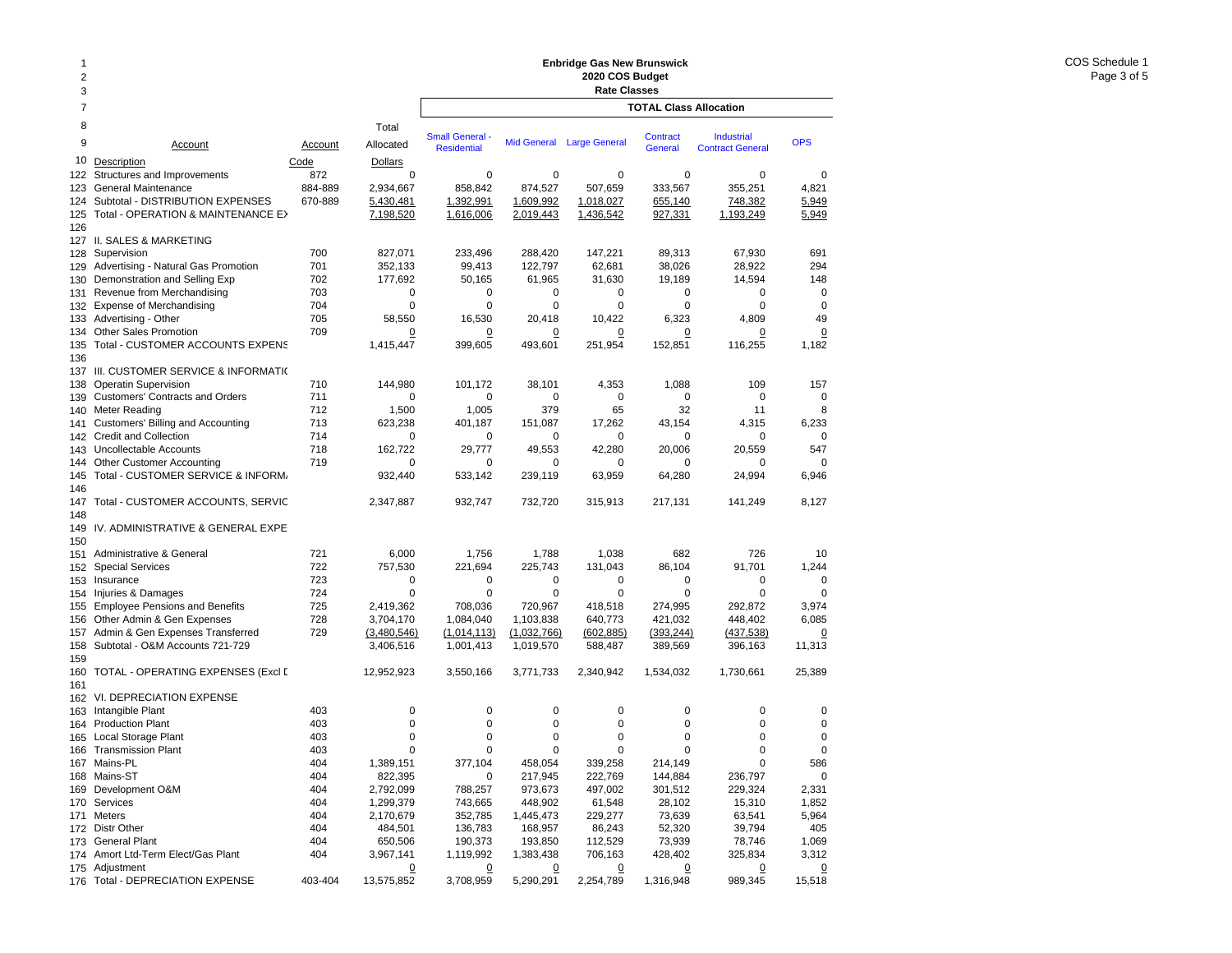#### 2378 Total9 Accountt Account Allocated 10Description Code Dollars 177178 VII. TAXES OTHER THAN INCOME TAXE 179 A. General Taxes 180 Property Tax- Plant 1,274,518 181 Distribution Tax 0 182 Payroll related 0 183Other taxes 0 184 Property Tax- Gas <u>0</u> 185 Total Taxes Other Than Income Taxes 408 1,274,518 186 187 B. Franchise and Revenue Taxes 188 Gross Receipts Tax 0 189 GRT- Uncoll Rider 0 190 Subtotal- Franchise and Gross Receipts Ta metal control of the 0 191 192 C. Income Tax Expense 193 State Income Tax expense 0 194 Federal Income Tax expense 0 195 Subtotal- Income tax expense 00 196 Total- TAX EXPENSE 1,274,518 197198 TOTAL EXPENSES 27,945,293 199 200 V. REVENUES at Present Rates 201 Retail Revenue 520 44,999,618 202 Commercial Sales 521 0 203 Industrial Sales 622 and 100 million of the state of the state of the state of the state of the state of t 204 Other Sales 529 190,623 205 Late Payment Penalties 660 192,000 206 Revenue from Service Work 561 561 276,561 207 Transportation Revenue 570 0 208 Miscellaneous Operating Revenue 579 by the settlement of the settlement of the settlement of the settlemen 209 Other Revenue 61,771 210 Rent from Gas Ppty / Other Rev 540,564 211 Subtotal Gas Revenues, net 46,261,136 212213 Non-Operating Income 0 214 Non-Operating Income <u>0</u> 215 Total Non-Oper Income 0 216 217 Total Revenue 46,261,136 218219 Total Expenses 27,945,293 220221 NET INCOME at Present Rates 18,315,843 222 6.9%223 Tariff Revenue Requirements 46,199,365 **TOTAL Class Allocation2020 COS Budget Rate Classes** Industrial Contract GeneralSmall General - Mid General Large General Contract Industrial OPS<br>Residential - Mid General Large General General Contract General 314,566 399,035 309,639 196,433 54,399 446 0 0 0 0 000 0 0 0 00 $\mathsf 0$ 0 0 0 0 000 0 0 0 0 0 314,566 399,035 309,639 196,433 54,399 446 0 0 0 0 000 0 0 0 0 0 0 0 0 0 000 0 0 0 000 0 0 0 0 0 0 0 0 0 0 0 314,566 399,035 309,639 196,433 54,399 446 7,621,103 9,505,504 4,925,460 3,059,374 2,792,379 41,473 8,234,726 13,703,479 11,692,166 5,532,482 5,685,426 151,339 0 0 0 0 00 $\Omega$ 0 0 0 0 0034,883 58,049 49,529 23,436 24,084 641 60,285 80,769 34,159 10,489 6,289 9 50,609 84,219 71,858 34,002 34,942 930 0 0 0 0 000 0 0 0 0011,304 18,811 16,050 7,594 7,804 208 152,610 188,508 96,222 58,374 44,398 451 8,544,417 14,133,836 11,959,984 5,666,378 5,802,943 153,578 0 0 0 0 00 $\Omega$  0 0 0 0 0 0 0 0 0 000 8,544,417 14,133,836 11,959,984 5,666,378 5,802,943 153,578 7,621,103 9,505,504 4,925,460 3,059,374 2,792,379 41,473 923,315 4,628,331 7,034,524 2,607,004 3,010,564 112,106 1.3% 5.1% 14.8% 9.0% 12.9% 50.3%8,533,113 14,115,025 11,943,934 5,658,783 5,795,139 153,371

**Enbridge Gas New Brunswick** 

224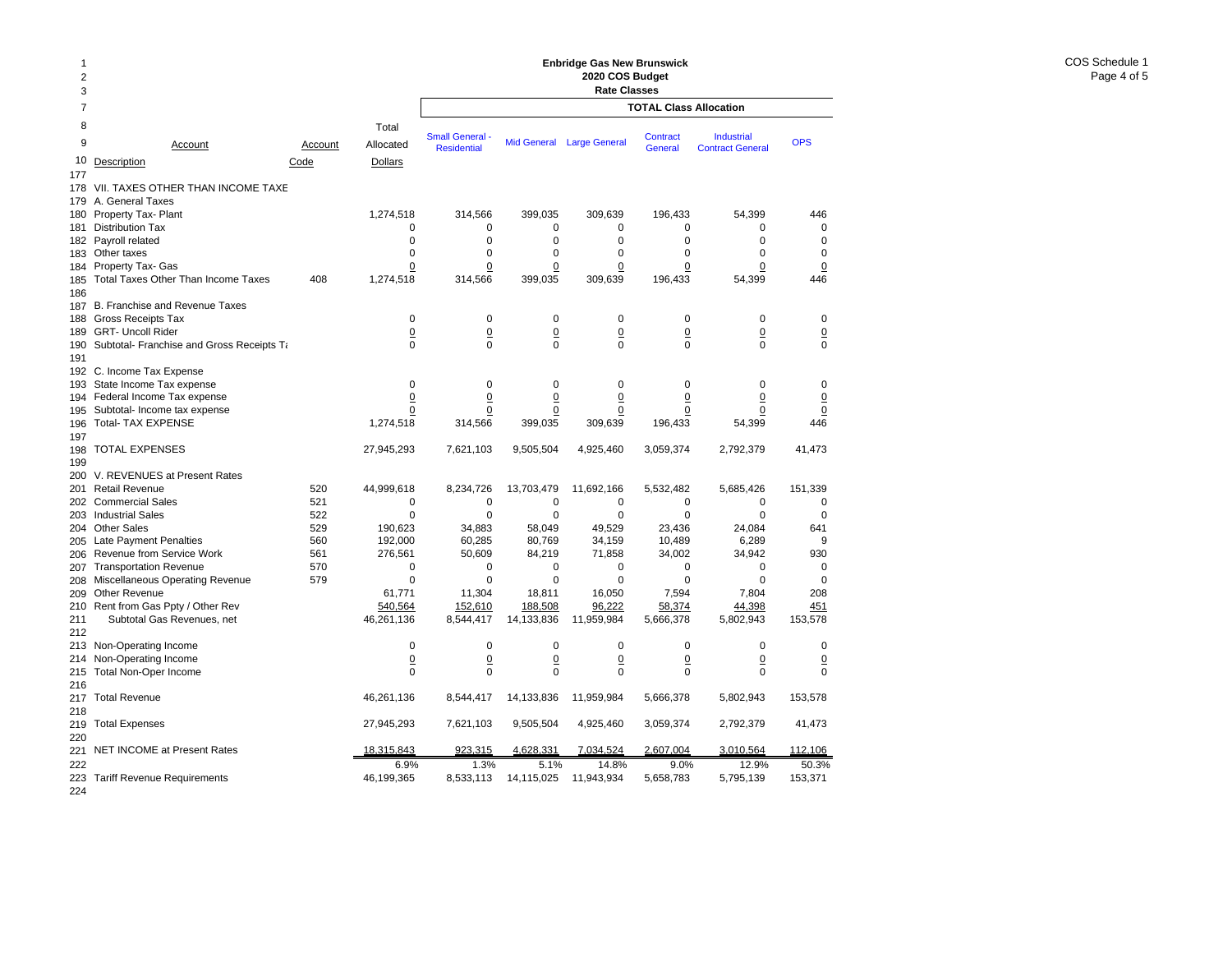### **Enbridge Gas New Brunswick 2020 COS Budget**

|                     | Enbridge Gas New Brunswick                  |          |                        |                                        |                        |                           |                               |                         |                |  |  |  |
|---------------------|---------------------------------------------|----------|------------------------|----------------------------------------|------------------------|---------------------------|-------------------------------|-------------------------|----------------|--|--|--|
| 2                   |                                             |          |                        | 2020 COS Budget<br><b>Rate Classes</b> |                        |                           |                               |                         |                |  |  |  |
| 3<br>$\overline{7}$ |                                             |          |                        |                                        |                        |                           | <b>TOTAL Class Allocation</b> |                         |                |  |  |  |
| 8                   |                                             |          |                        |                                        |                        |                           |                               |                         |                |  |  |  |
|                     |                                             |          | Total                  | <b>Small General -</b>                 |                        |                           | Contract                      | Industrial              |                |  |  |  |
| 9                   | Account                                     | Account  | Allocated              | <b>Residential</b>                     |                        | Mid General Large General | <b>General</b>                | <b>Contract General</b> | <b>OPS</b>     |  |  |  |
| 10                  | Description                                 | Code     | <b>Dollars</b>         |                                        |                        |                           |                               |                         |                |  |  |  |
| 225                 | <b>SUMMARY</b>                              |          |                        |                                        |                        |                           |                               |                         |                |  |  |  |
| 226                 | Revenues                                    |          |                        |                                        |                        |                           |                               |                         |                |  |  |  |
| 227                 | Gas revenues                                |          | 46,261,136             | 8,544,417                              | 14,133,836             | 11,959,984                | 5,666,378                     | 5,802,943               | 153,578        |  |  |  |
| 228                 | Non-operating income                        |          | $\overline{0}$         | $\Omega$                               | $\overline{0}$         | $\overline{0}$            | $\overline{0}$                | $\overline{0}$          | $\overline{0}$ |  |  |  |
| 229                 | <b>Total revenues</b>                       |          | 46,261,136             | 8,544,417                              | 14,133,836             | 11,959,984                | 5,666,378                     | 5,802,943               | 153,578        |  |  |  |
| 230                 |                                             |          |                        |                                        |                        |                           |                               |                         |                |  |  |  |
| 231                 | <b>Operating Expenses</b>                   |          |                        |                                        |                        |                           |                               |                         |                |  |  |  |
| 232                 | <b>Production Expenses</b>                  |          | 142,000                | 47,411                                 | 44,445                 | 20,090                    | 11,961                        | 17,974                  | 119            |  |  |  |
| 233                 | Natural Gas Storage, Terminaling & Proc.    |          | $\Omega$               | 0                                      | $\mathbf 0$            | $\Omega$                  | $\mathbf 0$                   | $\Omega$                | $\mathbf 0$    |  |  |  |
| 234                 | <b>Transmission Expenses</b>                |          | 1,768,039              | 223,015                                | 409,451                | 418,514                   | 272,192                       | 444,868                 | $\mathbf 0$    |  |  |  |
| 235<br>236          | <b>Distribution Expenses</b>                |          | 5,430,481<br>7,340,520 | 1,392,991<br>1,663,417                 | 1,609,992<br>2,063,888 | 1,018,027<br>1,456,632    | 655,140<br>939,293            | 748,382<br>1,211,223    | 5,949<br>6,068 |  |  |  |
| 237                 | <b>Total Operating Expenses</b>             |          |                        |                                        |                        |                           |                               |                         |                |  |  |  |
| 238                 | Customer Accounts, Services, & Sales Exp    |          | 2,347,887              | 932,747                                | 732,720                | 315,913                   | 217,131                       | 141,249                 | 8,127          |  |  |  |
| 239                 | Administrative & General Expenses           |          | 3,406,516              | 1,001,413                              | 1,019,570              | 588,487                   | 389,569                       | 396,163                 | 11,313         |  |  |  |
| 240                 | <b>Depreciation Expense</b>                 |          | 13,575,852             | 3,708,959                              | 5,290,291              | 2,254,789                 | 1,316,948                     | 989,345                 | 15,518         |  |  |  |
| 241                 | Taxes other than Income, GRT                |          | 1,274,518              | 314,566                                | 399,035                | 309,639                   | 196,433                       | 54,399                  | 446            |  |  |  |
| 242                 | <b>Total Other Expenses</b>                 |          | 20,604,772             | 5,957,685                              | 7,441,616              | 3,468,829                 | 2,120,081                     | 1,581,156               | 35,405         |  |  |  |
| 243                 |                                             |          |                        |                                        |                        |                           |                               |                         |                |  |  |  |
| 244                 | Income tax expense                          |          | $\mathbf 0$            | $\mathbf 0$                            | $\mathbf 0$            | 0                         | 0                             | $\mathbf 0$             | $\mathbf 0$    |  |  |  |
| 245                 | Gross receipts tax expense                  |          | $\mathbf 0$            | 0                                      | 0                      | $\Omega$                  | $\overline{0}$                | 0                       | 0              |  |  |  |
| 246                 | Total expenses                              |          | 27,945,293             | 7,621,103                              | 9,505,504              | 4,925,460                 | 3,059,374                     | 2,792,379               | 41,473         |  |  |  |
| 247                 |                                             |          |                        |                                        |                        |                           |                               |                         |                |  |  |  |
| 248                 | <b>NET INCOME at Present Rates</b>          |          | 18,315,843             | 923,315                                | 4,628,331              | 7,034,524                 | 2,607,004                     | 3,010,564               | 112,106        |  |  |  |
| 249                 |                                             |          |                        |                                        |                        |                           |                               |                         |                |  |  |  |
| 250                 | <b>Total Rate Base</b>                      |          | 264,798,114            | 73,234,639                             | 91,491,853             | 47,558,879                | 28,965,550                    | 23,324,490              | 222,705        |  |  |  |
| 251                 | Effective tax rate                          |          | 0.0%                   | 0.0%                                   | 0.0%                   | 0.0%                      | 0.0%                          | 0.0%                    | 0.0%           |  |  |  |
| 252                 | <b>Effective GRT Rate</b>                   |          | 0.00%                  | 0.00%                                  | 0.00%                  | 0.00%                     | 0.00%                         | 0.00%                   | 0.00%          |  |  |  |
| 253                 |                                             |          |                        |                                        |                        |                           |                               |                         |                |  |  |  |
| 254                 | <b>REVENUE REQUIREMENTS</b>                 |          |                        |                                        |                        |                           |                               |                         |                |  |  |  |
| 255                 |                                             |          |                        |                                        |                        |                           |                               |                         |                |  |  |  |
| 256                 | <b>Target ROR</b>                           |          | 7.51%                  | 7.51%                                  | 7.51%                  | 7.51%                     | 7.51%                         | 7.51%                   | 7.51%          |  |  |  |
| 257                 | Using Target for System                     |          |                        |                                        |                        |                           |                               |                         |                |  |  |  |
| 258                 | Rate Base                                   |          | 264,798,114            | 73,234,639                             | 91,491,853             | 47,558,879                | 28,965,550                    | 23,324,490              | 222,705        |  |  |  |
| 259                 |                                             |          |                        |                                        |                        |                           |                               |                         |                |  |  |  |
| 260                 | Operating expenses                          |          | 13,094,923             | 3,597,577                              | 3,816,178              | 2,361,032                 | 1,545,993                     | 1,748,635               | 25,508         |  |  |  |
| 261                 | Depreciation expense                        |          | 13,575,852             | 3,708,959                              | 5,290,291              | 2,254,789                 | 1,316,948                     | 989,345                 | 15,518         |  |  |  |
| 262                 | Additional Bad Debt expense                 |          | $\mathbf 0$            | $\mathbf 0$                            | $\mathbf 0$            | 0                         | 0                             | $\mathbf 0$             | $\mathbf 0$    |  |  |  |
| 263                 | Taxes other than Income, GRT                |          | 1,274,518              | 314,566                                | 399,035                | 309,639                   | 196,433                       | 54,399                  | 446            |  |  |  |
| 264                 | Operating expenses to recover               |          | 27,945,293             | 7,621,103                              | 9,505,504              | 4,925,460                 | 3,059,374                     | 2,792,379               | 41,473         |  |  |  |
| 265                 |                                             |          |                        |                                        |                        |                           |                               |                         |                |  |  |  |
|                     | 266 Target Return on Rate Base- After taxes |          | 19,884,902             | 5,499,524                              | 6,870,542              | 3,571,414                 | 2,175,156                     | 1,751,543               | 16,724         |  |  |  |
| 267                 |                                             |          |                        |                                        |                        |                           |                               |                         |                |  |  |  |
| 268                 | Income taxes to recover                     | 0        | $\overline{0}$         | 0                                      | 0                      | 0                         | <u>0</u>                      | 0                       | 0              |  |  |  |
| 269                 | Subtotal- Rev Req before GRT                |          | 47,830,194             | 13,120,627                             | 16,376,046             | 8,496,874                 | 5,234,529                     | 4,543,922               | 58,197         |  |  |  |
| 270                 | <b>GRT</b> needed                           | $\Omega$ | 0                      | 0                                      | 0                      | 0                         | 0                             | 0                       | $\mathbf 0$    |  |  |  |
|                     | 271 TOTAL REVENUE REQUIREMENT               |          | 47,830,194             | 13,120,627                             | 16,376,046             | 8,496,874                 | 5,234,529                     | 4,543,922               | 58,197         |  |  |  |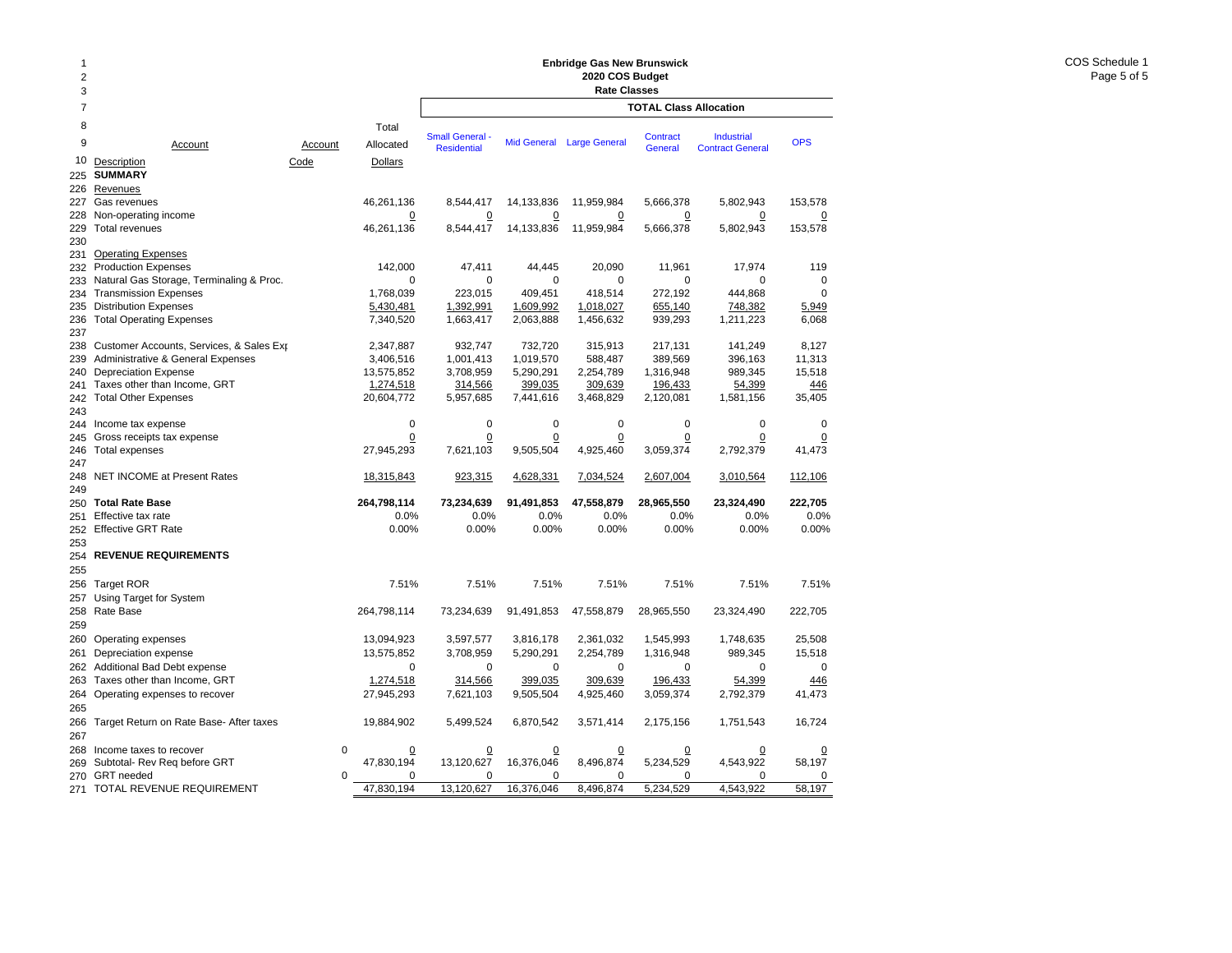| 1<br>$\overline{2}$<br>3<br>7 |                                                        |                    |                            |                              |                            | <b>Enbridge Gas New Brunswick</b><br>2020 COS Budget<br><b>Rate Classes</b><br><b>FUNCTIONALIZATION</b> |                                   |                            |                               |
|-------------------------------|--------------------------------------------------------|--------------------|----------------------------|------------------------------|----------------------------|---------------------------------------------------------------------------------------------------------|-----------------------------------|----------------------------|-------------------------------|
| 8                             | Account                                                | Account            | Account                    | Allocation                   |                            |                                                                                                         |                                   |                            |                               |
| 9                             | Description                                            | Code               | <b>Balance</b>             | Factor                       | <b>SUPPLY</b>              |                                                                                                         | STORAGE TRANSMISSION DISTRIBUTION |                            | <b>ONSITE</b>                 |
| 10<br>11                      |                                                        |                    |                            |                              |                            |                                                                                                         |                                   |                            |                               |
|                               | 12 I. GAS PLANT IN SERVICE                             |                    |                            |                              |                            |                                                                                                         |                                   |                            |                               |
|                               | 13 Franchises & Consents                               | 401                | $\mathbf 0$                | <b>DIST</b>                  | 0                          | $\mathbf 0$                                                                                             | $\mathbf 0$                       | $\mathbf 0$                | 0                             |
|                               | 14 Other Intangible Plant                              | 402                | $\Omega$                   | <b>DIST</b>                  | $\mathbf 0$                | $\mathbf 0$                                                                                             | $\mathbf 0$                       | $\mathbf 0$                | $\mathbf 0$                   |
|                               | 15 Subtotal - INTANGIBLE ASSETS                        | 401-402            | $\Omega$                   |                              | $\Omega$                   | $\mathbf 0$                                                                                             | $\Omega$                          | $\Omega$                   | $\Omega$                      |
| 16                            |                                                        |                    |                            |                              |                            |                                                                                                         |                                   |                            |                               |
|                               | 17 B. PRODUCTION PLANT                                 |                    |                            |                              |                            |                                                                                                         |                                   |                            |                               |
|                               | 18 Production Plant                                    | 403-419            | $\overline{0}$             | <b>None</b>                  | $\underline{0}$            | $\underline{0}$                                                                                         | $\underline{0}$                   | $\overline{0}$             | $\overline{0}$                |
| 19                            | Subtotal - PRODUCTION PLANT                            | 403-419            | $\Omega$                   |                              | $\Omega$                   | $\Omega$                                                                                                | $\Omega$                          | $\Omega$                   | $\Omega$                      |
| 20                            |                                                        |                    |                            |                              |                            |                                                                                                         |                                   |                            |                               |
|                               | 21 C. STORAGE PLANT                                    |                    |                            |                              |                            |                                                                                                         |                                   |                            |                               |
| 23                            | 22 Storage Plant                                       | 440-459<br>440-459 | $\overline{0}$<br>$\Omega$ | <b>None</b>                  | $\overline{0}$<br>$\Omega$ | $\Omega$<br>$\Omega$                                                                                    | $\overline{0}$<br>$\Omega$        | $\overline{0}$<br>$\Omega$ | $\overline{0}$<br>$\mathbf 0$ |
| 24                            | Subtotal - STORAGE PLANT                               |                    |                            |                              |                            |                                                                                                         |                                   |                            |                               |
| 25                            | <b>D. TRANSMISSION PLANT</b>                           | 460-469            | $\mathbf 0$                | <b>TRANS</b>                 | $\pmb{0}$                  | $\mathbf 0$                                                                                             | $\mathbf 0$                       | $\mathbf 0$                | $\mathbf 0$                   |
| 26                            |                                                        |                    |                            |                              |                            |                                                                                                         |                                   |                            |                               |
|                               | 27 E. DISTRIBUTION PLANT                               |                    |                            |                              |                            |                                                                                                         |                                   |                            |                               |
| 28                            | Land and Land Rights                                   | 470                | 564.250                    | <b>DIST</b>                  | $\mathbf 0$                | $\mathbf 0$                                                                                             | $\mathbf 0$                       | 564,250                    | $\mathbf 0$                   |
|                               | 29 Structures and Improvements                         | 472                | 0                          | <b>DIST</b>                  | $\pmb{0}$                  | $\mathbf 0$                                                                                             | $\mathbf 0$                       | $\Omega$                   | $\mathbf 0$                   |
| 30                            | Services                                               | 473                | 73,148,927                 | <b>DIST</b>                  | 0                          | $\mathbf 0$                                                                                             | $\mathbf 0$                       | 73,148,927                 | 0                             |
|                               | 31 Regulators and Meter Installations                  | 474                | $\Omega$                   | <b>DIST</b>                  | 0                          | $\mathbf 0$                                                                                             | $\mathbf 0$                       | $\Omega$                   | 0                             |
|                               | 32 Mains-PL                                            | 475                | 85,155,493                 | <b>DIST</b>                  | $\mathbf 0$                | $\overline{0}$                                                                                          | $\mathbf 0$                       | 85,155,493                 | 0                             |
|                               | 33 Mains-ST                                            | 475                | 51,292,417                 | <b>DIST</b>                  | $\mathbf 0$                | $\mathbf 0$                                                                                             | $\mathbf 0$                       | 51,292,417                 | $\mathbf 0$                   |
|                               | 34 Compressor Equipment                                | 476                | $\mathbf 0$                | <b>DIST</b>                  | $\mathbf 0$                | $\mathbf 0$                                                                                             | $\mathbf 0$                       | 0                          | 0                             |
|                               | 35 Meas. & Reg. Stat. Equip. - General                 | 477                | 16,831,771                 | <b>DIST</b>                  | $\mathbf 0$                | $\mathbf 0$                                                                                             | $\mathbf 0$                       | 16,831,771                 | $\mathbf 0$                   |
|                               | 36 Meters                                              | 478                | 25.809.030                 | <b>DIST</b>                  | $\Omega$                   | $\Omega$                                                                                                | $\mathbf 0$                       | 25,809,030                 | $\Omega$                      |
| 37                            | Other Distribution Equipment                           | 479                | $\mathbf 0$                | <b>DIST</b>                  | $\mathbf 0$                | $\mathbf 0$                                                                                             | $\mathbf 0$                       | $\Omega$                   | $\mathbf 0$                   |
|                               | 38 Development O&M                                     | 479.1              | 114,901,733                | <b>PLANT</b>                 | $\overline{0}$             | $\overline{0}$                                                                                          | $\overline{0}$                    | 114,901,733                | $\underline{0}$               |
|                               | 39 Subtotal - DISTRIBUTION PLANT                       | 470-479            | 367,703,621                |                              | $\Omega$                   | $\Omega$                                                                                                | $\Omega$                          | 367,703,621                | $\Omega$                      |
| 40                            |                                                        |                    |                            |                              |                            |                                                                                                         |                                   |                            |                               |
|                               | 41 F. GENERAL PLANT                                    |                    |                            |                              |                            |                                                                                                         |                                   |                            |                               |
|                               | 42 Land and Land Rights                                | 480                | $\mathbf 0$                | <b>LABOR</b>                 | $\mathbf 0$                | $\mathbf 0$                                                                                             | $\mathbf 0$                       | $\mathbf 0$                | $\mathbf 0$                   |
|                               | 43 Structures and Improvements                         | 482                | 107,201                    | <b>LABOR</b>                 | $\pmb{0}$                  | $\mathbf 0$                                                                                             | $\mathbf 0$                       | 69,440                     | 37,761                        |
|                               | 44 Office Furniture and Equipment                      | 483<br>484         | 186,322                    | <b>LABOR</b><br><b>LABOR</b> | $\pmb{0}$<br>$\mathbf 0$   | $\mathbf 0$<br>$\mathbf 0$                                                                              | $\mathbf 0$<br>$\mathbf 0$        | 120,691                    | 65,631<br>847,334             |
|                               | 45 Transportation Equipment<br>46 Heavy Work Equipment | 485                | 2,405,518<br>0             | <b>LABOR</b>                 | $\mathbf 0$                | $\mathbf 0$                                                                                             | $\mathbf 0$                       | 1,558,185<br>0             | 0                             |
|                               | 47 Tools & Work Equipment                              | 486                | 1,966,904                  | <b>LABOR</b>                 | $\mathbf 0$                | $\mathbf 0$                                                                                             | $\mathbf 0$                       | 1,274,070                  | 692,834                       |
|                               | 48 Equipment on Customers' Premises                    | 487                | $\mathbf 0$                | <b>LABOR</b>                 | $\mathbf 0$                | $\mathbf 0$                                                                                             | $\mathbf 0$                       | $\mathbf 0$                | 0                             |
| 49                            | <b>Communication Structures &amp; Equip</b>            | 488                | $\mathbf 0$                | <b>LABOR</b>                 | $\Omega$                   | $\Omega$                                                                                                | $\mathbf 0$                       | $\mathbf 0$                | $\mathbf 0$                   |
| 50                            | Computer Hardware & Software                           | 490                | 4,004,897                  | <b>LABOR</b>                 | $\mathbf 0$                | $\mathbf 0$                                                                                             | $\mathbf 0$                       | 2,594,189                  | 1,410,708                     |
|                               | 51 Other General Equipment                             | 489                | 0                          | <b>LABOR</b>                 | $\overline{0}$             | $\overline{0}$                                                                                          | $\overline{0}$                    | 0                          | 0                             |
|                               | 52 Subtotal - GENERAL PLANT                            | 480-490            | 8,670,842                  |                              | $\mathbf 0$                | $\Omega$                                                                                                | $\mathbf 0$                       | 5,616,574                  | 3,054,268                     |
| 53                            |                                                        |                    |                            |                              |                            |                                                                                                         |                                   |                            |                               |
|                               | 54 TOTAL UTILITY PLANT                                 |                    | 376,374,463                |                              | $\mathbf 0$                | $\mathbf 0$                                                                                             | $\mathbf 0$                       | 373,320,195                | 3,054,268                     |
| 55                            |                                                        |                    |                            |                              |                            |                                                                                                         |                                   |                            |                               |

COS Schedule 2 Page 1 of 6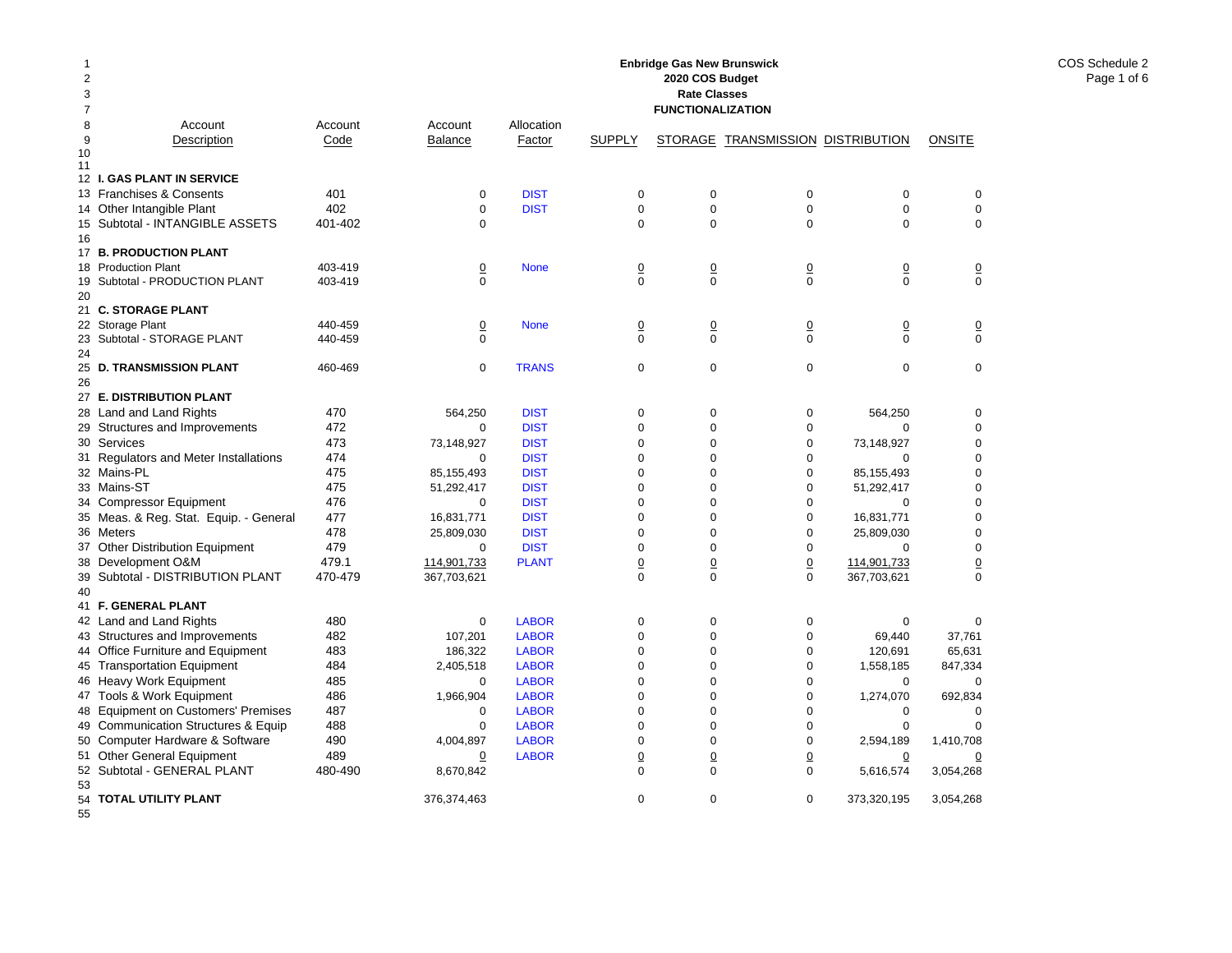| 2<br>3 |                                                |         |             |                    |                 | Enbridge Gas New Brunswick<br>2020 COS Budget<br><b>Rate Classes</b> |                                   |                |                 |
|--------|------------------------------------------------|---------|-------------|--------------------|-----------------|----------------------------------------------------------------------|-----------------------------------|----------------|-----------------|
| 7      |                                                |         |             |                    |                 | <b>FUNCTIONALIZATION</b>                                             |                                   |                |                 |
| 8      | Account                                        | Account | Account     | Allocation         |                 |                                                                      |                                   |                |                 |
| 9      | Description                                    | Code    | Balance     | Factor             | <b>SUPPLY</b>   |                                                                      | STORAGE TRANSMISSION DISTRIBUTION |                | ONSITE          |
| 10     |                                                |         |             |                    |                 |                                                                      |                                   |                |                 |
| 11     |                                                |         |             |                    |                 |                                                                      |                                   |                |                 |
|        | 56 II. DEPRECIATION RESERVE                    |         |             |                    |                 |                                                                      |                                   |                |                 |
|        | 57 Intangible Plant                            |         | 0           | <b>DIST</b>        | 0               | 0                                                                    | 0                                 | 0              | 0               |
|        | 58 Production Plant                            |         | $\mathbf 0$ | <b>None</b>        | 0               | 0                                                                    | $\mathbf 0$                       | $\mathbf 0$    | 0               |
|        | 59 Local Storage Plant                         |         | 0           | <b>None</b>        | $\Omega$        | 0                                                                    | $\mathbf 0$                       | $\mathbf 0$    | 0               |
|        | 60 Transmission Plant                          |         | $\mathbf 0$ | <b>TRANS</b>       | 0               | 0                                                                    | $\mathbf 0$                       | $\Omega$       | 0               |
|        | 61 Mains-PL                                    |         | 25.650.489  | <b>DIST</b>        | $\mathbf 0$     | 0                                                                    | $\mathbf 0$                       | 25,650,489     | 0               |
|        | 62 Mains-ST                                    |         | 13,025,748  | <b>DIST</b>        | 0               | 0                                                                    | $\mathbf 0$                       | 13,025,748     | 0               |
|        | 63 Development O&M                             |         | 37,294,904  | <b>PLANT</b>       | 0               | 0                                                                    | $\mathbf 0$                       | 37,294,904     | $\mathbf 0$     |
|        | 64 Services                                    |         | 21,723,217  | <b>DIST</b>        | 0               | 0                                                                    | $\mathbf 0$                       | 21,723,217     | $\Omega$        |
|        | 65 Meters                                      |         | 6,827,980   | <b>DIST</b>        | 0               | 0                                                                    | $\mathbf 0$                       | 6,827,980      | $\mathbf 0$     |
|        | 66 Distr Other                                 |         | 8,299,783   | <b>DIST</b>        | $\mathbf 0$     | 0                                                                    | $\mathbf 0$                       | 8,299,783      | $\mathbf 0$     |
|        | 67 General Plant                               |         | 3,174,804   | <b>LABOR</b>       | $\underline{0}$ | $\underline{0}$                                                      | $\overline{0}$                    | 2,056,492      | 1,118,311       |
|        | 68 TOTAL - DEPRECIATION RESERVE                |         | 115,996,925 |                    | 0               | $\mathbf 0$                                                          | $\mathbf 0$                       | 114,878,614    | 1,118,311       |
| 69     |                                                |         |             |                    |                 |                                                                      |                                   |                |                 |
|        | 70 III. OTHER RATE BASE ITEMS                  |         |             |                    |                 |                                                                      |                                   |                |                 |
|        | 71 Gas Storage Inventory                       |         | 0           | <b>STOR</b>        | $\mathbf 0$     | 0                                                                    | $\mathbf 0$                       | 0              | 0               |
|        | 72 CWIP                                        |         | 0           | <b>PLANT</b>       | $\mathbf 0$     | 0                                                                    | $\mathbf 0$                       | $\mathbf 0$    | $\mathbf 0$     |
|        | 73 Customer Deposits                           |         | 0           | <b>DIST</b>        | 0               | 0                                                                    | $\mathbf 0$                       | 0              | 0               |
|        | 74 Franchise fee                               |         | $\mathbf 0$ | <b>DIST</b>        | $\mathbf 0$     | 0                                                                    | $\mathbf 0$                       | $\Omega$       | $\mathbf 0$     |
|        | 75 Deferred development costs                  |         | 0           | <b>STOR</b>        | 0               | 0                                                                    | $\mathbf 0$                       | $\mathbf 0$    | 0               |
|        | 76 Deferred carrying costs                     |         | 0           | <b>PLANT</b>       | 0               | 0                                                                    | $\mathbf 0$                       | $\Omega$       | $\mathbf 0$     |
|        | 77 Deferred equity offering costs              |         | $\mathbf 0$ | <b>PLANT</b>       | $\mathbf 0$     | 0                                                                    | $\mathbf 0$                       | $\Omega$       | 0               |
|        | 78 Term deposit                                |         | 2,970,615   | <b>DIST</b>        | 0               | 0                                                                    | $\mathbf 0$                       | 2,970,615      | 0               |
|        | 79 Deferral account                            |         | 0           | <b>PLANT</b>       | $\overline{0}$  | $\underline{0}$                                                      | $\overline{0}$                    | <u>0</u>       | $\overline{0}$  |
| 80     | Total - OTHER RATE BASE ITEMS                  |         | 2,970,615   |                    | 0               | $\mathbf 0$                                                          | $\mathbf 0$                       | 2,970,615      | $\mathbf 0$     |
| 81     |                                                |         |             |                    |                 |                                                                      |                                   |                |                 |
|        | 82 IV. TOTAL RATE BASE (Excl. Working Capital) |         | 263,348,153 |                    | 0               | 0                                                                    | $\pmb{0}$                         | 261,412,196    | 1,935,957       |
|        | 83 Working Capital                             | 131     | 1,449,961   | <b>O&amp;MXGAS</b> | 0               | $\mathsf 0$                                                          | $\mathbf 0$                       | 931,415        | 518,547         |
| 84     |                                                |         |             |                    |                 |                                                                      |                                   |                |                 |
|        | 85 V. TOTAL RATE BASE                          |         | 264,798,114 |                    | 0               | 0                                                                    | 0                                 | 262,343,611    | 2,454,503       |
| 86     |                                                |         |             |                    |                 |                                                                      |                                   |                |                 |
|        | 87 I. OPERATION & MAINTENANCE EXPENSE          |         |             |                    |                 |                                                                      |                                   |                |                 |
|        | 88 A. PRODUCTION EXPENSES                      |         |             |                    |                 |                                                                      |                                   |                |                 |
|        | 89 1. Manufactured Gas Production              |         |             |                    |                 |                                                                      |                                   |                |                 |
|        | 90 Operation Supv and Engineering              | 610     | 0           | <b>None</b>        | $\mathbf 0$     | 0                                                                    | $\mathbf 0$                       | $\mathbf 0$    | 0               |
|        | 91 Gas Wells                                   | 614     | 0           | <b>None</b>        | 0               | 0                                                                    | $\mathbf 0$                       | $\mathbf 0$    | $\mathbf 0$     |
|        | 92 Other Gas Production                        | 619     | 0           | <b>None</b>        | $\overline{0}$  | $\overline{0}$                                                       | $\overline{0}$                    | $\overline{0}$ | $\underline{0}$ |
| 93     | Subtotal - Production                          | 610-619 | 0           |                    | 0               | 0                                                                    | $\mathbf 0$                       | $\mathbf 0$    | 0               |
|        | 94 Supervision                                 | 810     | 0           | <b>None</b>        | 0               | 0                                                                    | $\mathbf 0$                       | 0              | 0               |
|        | 95 Gas Production Maintenance                  | 814     | $\Omega$    | <b>None</b>        | $\Omega$        | 0                                                                    | $\mathbf 0$                       | $\Omega$       | $\Omega$        |
| 96     | Subtotal - O&M Accounts 617-618                | 810-819 | 0           |                    | 0               | 0                                                                    | 0                                 | 0              | 0               |
|        | 97 Subtotal - Manufactured Gas Production      | 610-819 | 0           |                    | $\pmb{0}$       | $\mathsf 0$                                                          | $\mathbf 0$                       | $\mathbf 0$    | 0               |
| 98     | 99 Gas Supply Expenses                         |         |             |                    |                 |                                                                      |                                   |                |                 |
|        | 100 Natural Gas Purchases                      | 623     | 0           | <b>SUPP</b>        | 0               | 0                                                                    | 0                                 | 0              | 0               |
|        | 101 Gas Supply Operation                       | 624     | 142,000     | <b>DIST</b>        | 0               | 0                                                                    | 0                                 | 142,000        | 0               |
|        | 102 Natural Gas W/D from Storage               | 627-628 | 0           | <b>SUPP</b>        | 0               | 0                                                                    | 0                                 | 0              | 0               |
|        | 103 Gas Used for Other Util Operations         | 629     | 0           | <b>SUPP</b>        | 0               | 0                                                                    | 0                                 | 0              | 0               |
|        | 104 Other Gas Supply Expenses                  |         | 0           | <b>SUPP</b>        | $\overline{0}$  | $\overline{0}$                                                       | $\pmb{0}$                         | 0              | $\overline{0}$  |

COS Schedule 2 Page 2 of 6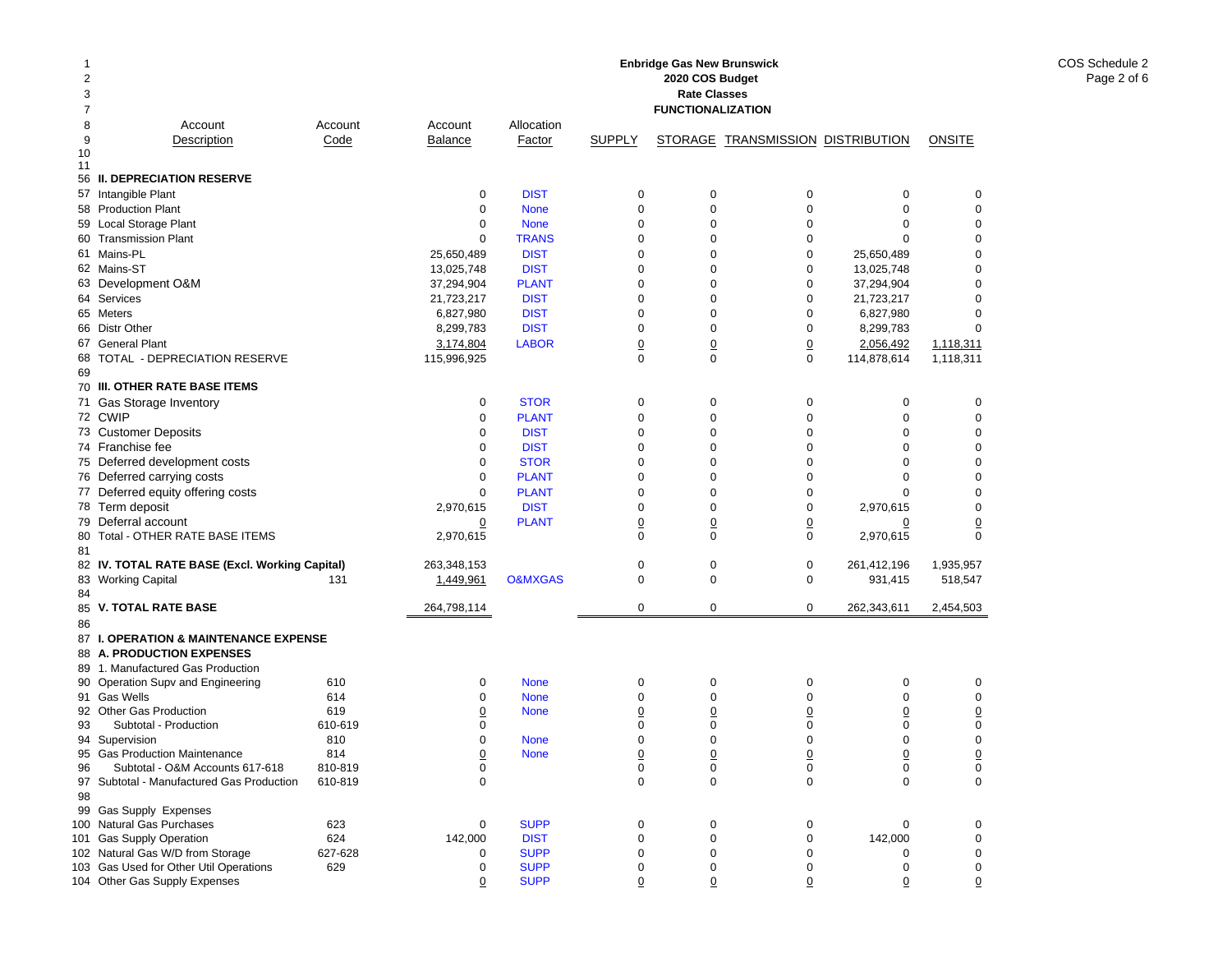| 2020 COS Budget<br>2<br>3<br><b>Rate Classes</b> |                                                                                    |            |                |               |                  |                          |                                          |                  |                |
|--------------------------------------------------|------------------------------------------------------------------------------------|------------|----------------|---------------|------------------|--------------------------|------------------------------------------|------------------|----------------|
| 7                                                |                                                                                    |            |                |               |                  | <b>FUNCTIONALIZATION</b> |                                          |                  |                |
| 8                                                | Account                                                                            | Account    | Account        | Allocation    |                  |                          |                                          |                  |                |
| 9                                                | Description                                                                        | Code       | <b>Balance</b> | Factor        | <b>SUPPLY</b>    |                          | <b>STORAGE TRANSMISSION DISTRIBUTION</b> |                  | <b>ONSITE</b>  |
| 10<br>11                                         |                                                                                    |            |                |               |                  |                          |                                          |                  |                |
| 106                                              | 105 Subtotal - PRODUCTION EXPENSES                                                 | 623-629    | 142,000        |               | 0                | 0                        | $\mathbf 0$                              | 142,000          | $\mathbf 0$    |
|                                                  | 107 B. NATURAL GAS STORAGE, TERMINALING & PROCESSIES                               |            |                |               |                  |                          |                                          |                  |                |
| 108                                              | Storage Operation & Maintenance                                                    | 640-859    | $\mathbf 0$    | <b>SUPP</b>   | $\mathbf 0$      | $\mathbf 0$              | $\mathbf 0$                              | $\mathbf 0$      | $\mathbf 0$    |
| 110                                              | 109 Subtotal - NATURAL GAS STORAGE                                                 | 640-859    | $\Omega$       |               | $\Omega$         | $\Omega$                 | $\mathbf 0$                              | $\Omega$         | $\mathbf 0$    |
| 111<br>112                                       | <b>C. TRANSMISSION EXPENSES</b>                                                    | 660-869    | 1,768,039      | <b>DIST</b>   | 0                | 0                        | $\mathbf 0$                              | 1,768,039        | $\mathbf 0$    |
|                                                  | 113 D. DISTRIBUTION EXPENSES                                                       |            |                |               |                  |                          |                                          |                  |                |
|                                                  | 114 Supervision                                                                    | 670-870    | 1,236,339      | <b>DIST</b>   | 0                | $\mathbf 0$              | 0                                        | 1,236,339        | $\mathbf 0$    |
|                                                  | 115 Load Dispatching                                                               | 671        | 0              | <b>DIST</b>   | $\mathbf 0$      | $\Omega$                 | $\mathbf 0$                              | $\mathbf 0$      | $\mathbf 0$    |
|                                                  | 116 Meter and Regulator Work                                                       | 673-878    | $\mathbf 0$    | <b>DIST</b>   | $\Omega$         | $\Omega$                 | $\mathbf 0$                              | $\Omega$         | $\mathbf 0$    |
| 117                                              | Service Work                                                                       | 674        | $\Omega$       | <b>DIST</b>   | $\mathbf 0$      | $\Omega$                 | $\mathbf 0$                              | $\Omega$         | $\mathbf 0$    |
|                                                  | 118 Mains and Services                                                             | 675-875    | 140,362        | <b>DIST</b>   | $\mathbf 0$      | $\Omega$                 | $\mathbf 0$                              | 140,362          | $\mathbf 0$    |
| 119                                              | <b>Compressor Equipment</b>                                                        | 676-876    | $\mathbf 0$    | <b>DIST</b>   | $\mathbf 0$      | $\mathbf 0$              | $\mathbf 0$                              | $\mathbf 0$      | $\mathbf 0$    |
| 120                                              | Measuring and Regulation                                                           | 677-877    | 1,119,114      | <b>DIST</b>   | $\mathbf 0$      | $\mathbf 0$              | $\mathbf 0$                              | 1,119,114        | $\mathbf 0$    |
| 121                                              | <b>Other Distribution Equipment</b>                                                | 679-879    | 0              | <b>DIST</b>   | $\mathbf 0$      | $\mathbf 0$              | $\mathbf 0$                              | $\mathbf 0$      | $\mathbf 0$    |
|                                                  | 122 Structures and Improvements                                                    | 872        | $\Omega$       | DIST_PT       | $\Omega$         | $\Omega$                 | $\Omega$                                 | $\Omega$         | $\Omega$       |
| 123                                              | <b>General Maintenance</b>                                                         | 884-889    | 2,934,667      | <b>LABOR</b>  | $\underline{0}$  | $\overline{0}$           | $\underline{0}$                          | 1.900.943        | 1.033.724      |
|                                                  | 124 Subtotal - DISTRIBUTION EXPENSES                                               | 670-889    | 5,430,481      |               | $\Omega$         | $\Omega$                 | $\mathbf 0$                              | 4,396,757        | 1,033,724      |
| 125                                              | Total - OPERATION & MAINTENANCE EXPENSES                                           |            | 7,198,520      |               | $\Omega$         | $\Omega$                 | $\Omega$                                 | 6,164,796        | 1,033,724      |
| 126                                              |                                                                                    |            |                |               |                  |                          |                                          |                  |                |
|                                                  | 127 II. SALES & MARKETING                                                          |            |                |               |                  |                          |                                          |                  |                |
|                                                  | 128 Supervision                                                                    | 700        | 827,071        | <b>ONSITE</b> | 0                | $\mathbf 0$              | $\mathbf 0$                              | 0                | 827,071        |
| 129                                              | Advertising - Natural Gas Promotion                                                | 701        | 352,133        | <b>ONSITE</b> | $\Omega$         | $\Omega$                 | $\Omega$                                 | $\Omega$         | 352,133        |
|                                                  | 130 Demonstration and Selling Exp                                                  | 702        | 177,692        | <b>ONSITE</b> | $\Omega$         | $\Omega$                 | $\mathbf 0$                              | $\Omega$         | 177,692        |
|                                                  | 131 Revenue from Merchandising                                                     | 703        | 0              | <b>ONSITE</b> | $\Omega$         | $\Omega$                 | $\Omega$                                 | $\Omega$         | 0              |
|                                                  | 132 Expense of Merchandising                                                       | 704        | $\mathbf 0$    | <b>ONSITE</b> | $\Omega$         | $\Omega$                 | $\Omega$                                 | $\Omega$         | $\Omega$       |
|                                                  | 133 Advertising - Other                                                            | 705        | 58,550         | <b>ONSITE</b> | $\mathbf 0$      | $\Omega$                 | $\mathbf 0$                              | $\mathbf 0$      | 58,550         |
| 134                                              | <b>Other Sales Promotion</b>                                                       | 709        | 0              | <b>ONSITE</b> | $\underline{0}$  | $\overline{0}$           | $\underline{0}$                          | $\overline{0}$   | $\overline{0}$ |
|                                                  | 135 Total - CUSTOMER ACCOUNTS EXPENSES                                             |            | 1,415,447      |               | $\mathbf 0$      | $\Omega$                 | $\Omega$                                 | $\mathbf 0$      | 1,415,447      |
| 136                                              |                                                                                    |            |                |               |                  |                          |                                          |                  |                |
|                                                  | 137 III. CUSTOMER SERVICE & INFORMATIONAL EXPENSES                                 |            |                |               |                  |                          |                                          |                  |                |
| 138                                              | <b>Operatin Supervision</b>                                                        | 710        | 144,980        | <b>ONSITE</b> | 0                | $\mathbf 0$              | 0                                        | 0                | 144,980        |
|                                                  | 139 Customers' Contracts and Orders                                                | 711        | 0              | <b>ONSITE</b> | $\mathbf 0$      | $\mathbf 0$              | $\mathbf 0$                              | $\mathbf 0$      | $\Omega$       |
|                                                  | 140 Meter Reading                                                                  | 712        | 1,500          | <b>ONSITE</b> | $\mathbf 0$      | $\Omega$                 | $\mathbf 0$                              | $\mathbf 0$      | 1,500          |
| 141                                              | Customers' Billing and Accounting                                                  | 713        | 623,238        | <b>ONSITE</b> | $\mathbf 0$      | $\mathbf 0$              | $\mathbf 0$                              | $\mathbf 0$      | 623,238        |
|                                                  | 142 Credit and Collection                                                          | 714        | 0              | <b>ONSITE</b> | 0                | 0                        | $\mathbf 0$                              | $\mathbf 0$      | $\mathbf 0$    |
|                                                  | 143 Uncollectable Accounts                                                         | 718<br>719 | 162,722        | <b>ONSITE</b> | $\mathbf 0$<br>0 | 0<br>$\mathbf 0$         | $\mathbf 0$<br>$\mathbf 0$               | 0<br>$\mathbf 0$ | 162,722        |
|                                                  | 144 Other Customer Accounting<br>145 Total - CUSTOMER SERVICE & INFORMATIONAL EXP. |            | 0              | <b>ONSITE</b> | $\mathbf 0$      | $\Omega$                 | $\mathbf 0$                              | $\Omega$         | 0              |
| 146                                              |                                                                                    |            | 932,440        |               |                  |                          |                                          |                  | 932,440        |
| 147<br>148                                       | Total - CUSTOMER ACCOUNTS, SERVICES & SALES EXPI                                   |            | 2,347,887      |               | $\Omega$         | $\Omega$                 | $\Omega$                                 | 0                | 2,347,887      |

**Enbridge Gas New Brunswick**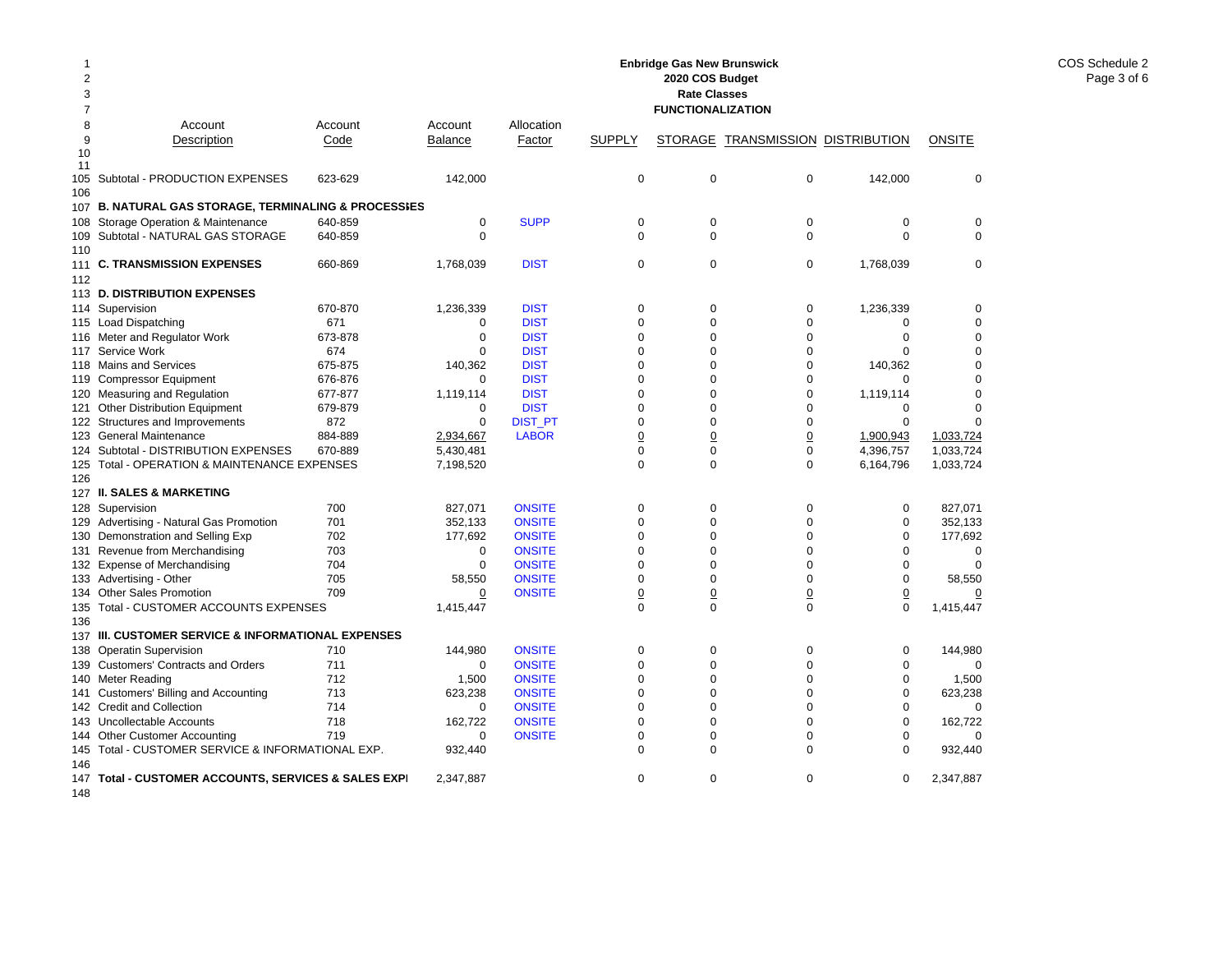| 2<br>3<br>$\overline{7}$ |                                                              |            |                 |                              |                | 2020 COS Budget<br><b>Rate Classes</b><br><b>FUNCTIONALIZATION</b> |                                   |                  |                            |
|--------------------------|--------------------------------------------------------------|------------|-----------------|------------------------------|----------------|--------------------------------------------------------------------|-----------------------------------|------------------|----------------------------|
| 8                        | Account                                                      | Account    | Account         | Allocation                   |                |                                                                    |                                   |                  |                            |
| 9                        | Description                                                  | Code       | Balance         | Factor                       | <b>SUPPLY</b>  |                                                                    | STORAGE TRANSMISSION DISTRIBUTION |                  | <b>ONSITE</b>              |
| 10                       |                                                              |            |                 |                              |                |                                                                    |                                   |                  |                            |
| 11                       |                                                              |            |                 |                              |                |                                                                    |                                   |                  |                            |
|                          | 149 IV. ADMINISTRATIVE & GENERAL EXPENSES                    |            |                 |                              |                |                                                                    |                                   |                  |                            |
| 150                      |                                                              |            |                 |                              |                |                                                                    |                                   |                  |                            |
|                          | 151 Administrative & General                                 | 721        | 6,000           | <b>LABOR</b>                 | 0              | 0                                                                  | 0                                 | 3,887            | 2,113                      |
|                          | 152 Special Services                                         | 722        | 757,530         | <b>LABOR</b>                 | 0              | 0                                                                  | 0                                 | 490,693          | 266,837                    |
|                          | 153 Insurance                                                | 723<br>724 | 0<br>0          | <b>PLANT</b><br><b>LABOR</b> | 0<br>0         | 0<br>$\Omega$                                                      | 0<br>0                            | 0<br>$\mathbf 0$ | $\mathbf 0$<br>$\mathbf 0$ |
|                          | 154 Injuries & Damages<br>155 Employee Pensions and Benefits | 725        | 2,419,362       | <b>LABOR</b>                 | 0              | 0                                                                  | 0                                 | 1,567,152        | 852,210                    |
|                          | 156 Other Admin & Gen Expenses                               | 728        | 3,704,170       | <b>LABOR</b>                 | 0              | 0                                                                  | 0                                 | 2,399,392        | 1,304,779                  |
|                          | 157 Admin & Gen Expenses Transferred                         | 729        | (3,480,546)     | <b>LABOR</b>                 | <u>0</u>       | $\overline{0}$                                                     | $\overline{0}$                    | (2, 254, 538)    | (1,226,008)                |
|                          | 158 Subtotal - O&M Accounts 721-729                          |            | 3,406,516       |                              | 0              | $\Omega$                                                           | 0                                 | 2,206,585        | 1,199,931                  |
| 159                      |                                                              |            |                 |                              |                |                                                                    |                                   |                  |                            |
| 161                      | 160 TOTAL - OPERATING EXPENSES (Excl Depr, Tax and Gas       |            | 12,952,923      |                              | 0              | 0                                                                  | 0                                 | 8,371,381        | 4,581,542                  |
|                          | 162 VI. DEPRECIATION EXPENSE                                 |            |                 |                              |                |                                                                    |                                   |                  |                            |
|                          | 163 Intangible Plant                                         | 403.10     | 0               | <b>INTANG_PT</b>             | 0              | 0                                                                  | 0                                 | 0                | 0                          |
|                          | 164 Production Plant                                         | 403.20     | 0               | <b>None</b>                  | 0              | 0                                                                  | 0                                 | 0                | 0                          |
|                          | 165 Local Storage Plant                                      | 403.30     | 0               | <b>None</b>                  | 0              | 0                                                                  | 0                                 | 0                | 0                          |
|                          | 166 Transmission Plant                                       | 403.40     | 0               | <b>TRANS</b>                 | 0              | 0                                                                  | 0                                 | 0                | 0                          |
|                          | 167 Mains-PL                                                 | 403.51     | 1,389,151       | <b>DIST</b>                  | 0              | 0                                                                  | $\mathbf 0$                       | 1,389,151        | 0                          |
|                          | 168 Mains-ST                                                 | 403.51     | 822,395         | <b>DIST</b>                  | 0              | 0                                                                  | 0                                 | 822,395          | 0                          |
|                          | 169 Development O&M                                          | 403.52     | 2,792,099       | <b>PLANT</b>                 | 0              | 0                                                                  | 0                                 | 2,792,099        | 0                          |
|                          | 170 Services                                                 | 403.53     | 1,299,379       | <b>DIST</b>                  | $\Omega$       | $\Omega$                                                           | 0                                 | 1,299,379        | 0                          |
|                          | 171 Meters                                                   | 403.54     | 2,170,679       | <b>DIST</b>                  | 0              | $\Omega$                                                           | $\Omega$                          | 2,170,679        | 0                          |
|                          | 172 Distr Other                                              | 403.55     | 484,501         | <b>DIST</b>                  | $\Omega$       | $\Omega$                                                           | 0                                 | 484,501          | 0                          |
|                          | 173 General Plant                                            | 403.60     | 650,506         | <b>LABOR</b>                 | 0              | $\Omega$                                                           | 0                                 | 421,368          | 229,138                    |
|                          | 174 Amort Ltd-Term Elect/Gas Plant                           | 404.00     | 3,967,141       | <b>PLANT</b>                 | 0              | 0                                                                  | 0                                 | 3,967,141        | 0                          |
|                          | 175 Adjustment                                               |            | 0               | <b>PLANT</b>                 | <u>0</u>       | $\overline{0}$                                                     | $\overline{0}$                    | 0                | 0                          |
|                          | 176 Total - DEPRECIATION EXPENSE                             | 403-404    | 13,575,852      |                              | 0              | $\Omega$                                                           | $\Omega$                          | 13,346,714       | 229,138                    |
| 177                      |                                                              |            |                 |                              |                |                                                                    |                                   |                  |                            |
|                          | 178 VII. TAXES OTHER THAN INCOME TAXES                       |            |                 |                              |                |                                                                    |                                   |                  |                            |
|                          | 179 A. General Taxes                                         |            |                 |                              |                |                                                                    |                                   |                  |                            |
|                          | 180 Property Tax- Plant                                      |            | 1,274,518       | <b>DIST</b>                  | 0              | 0                                                                  | 0                                 | 1,274,518        | 0                          |
|                          | 181 Distribution Tax                                         |            | 0               | <b>PLANT</b>                 | 0              | 0                                                                  | 0                                 | 0                | 0                          |
|                          | 182 Payroll related                                          |            | 0               | <b>LABOR</b>                 | 0              | 0                                                                  | 0                                 | 0                | 0                          |
|                          | 183 Other taxes                                              |            | 0               | <b>PLANT</b>                 | 0              | 0                                                                  | 0                                 | 0                | 0                          |
|                          | 184 Property Tax- Gas                                        |            | <u>0</u>        | <b>STOR</b>                  | 0              | $\overline{0}$                                                     | <u>0</u>                          | 0                | 0                          |
| 186                      | 185 Total Taxes Other Than Income Taxes                      | 408        | 1,274,518       |                              | $\Omega$       | $\Omega$                                                           | 0                                 | 1,274,518        | 0                          |
|                          | 187 B. Franchise and Revenue Taxes                           |            |                 |                              |                |                                                                    |                                   |                  |                            |
|                          | 188 Gross Receipts Tax                                       |            | 0               | <b>REVENUE</b>               | 0              | 0                                                                  | 0                                 | 0                | 0                          |
|                          | 189 GRT- Uncoll Rider                                        |            | <u>0</u>        | <b>None</b>                  | <u>0</u>       | $\overline{0}$                                                     | 0                                 | $\overline{0}$   | $\overline{0}$             |
|                          | 190 Subtotal- Franchise and Gross Receipts Tax               |            | $\Omega$        |                              | 0              | $\Omega$                                                           | 0                                 | 0                | 0                          |
| 191                      |                                                              |            |                 |                              |                |                                                                    |                                   |                  |                            |
|                          | 192 C. Income Tax Expense                                    |            |                 |                              |                |                                                                    |                                   |                  |                            |
|                          | 193 State Income Tax expense                                 |            | 0               | Pre-Tax                      | 0              | 0                                                                  | 0                                 | 0                | 0                          |
|                          | 194 Federal Income Tax expense                               |            | $\underline{0}$ | Pre-Tax                      | $\overline{0}$ | $\overline{0}$                                                     | $\underline{0}$                   | $\overline{0}$   | $\Omega$                   |
|                          | 195 Subtotal- Income tax expense                             |            | 0               |                              | 0              | 0                                                                  | 0                                 | 0                | 0                          |
|                          | 196 Total- TAX EXPENSE                                       |            | 1,274,518       |                              | 0              | 0                                                                  | 0                                 | 1,274,518        | $\mathbf 0$                |
| 197                      |                                                              |            |                 |                              |                |                                                                    |                                   |                  |                            |
|                          | 198 TOTAL EXPENSES                                           |            | 27,945,293      |                              | 0              | 0                                                                  | 0                                 | 23,134,612       | 4,810,680                  |

**Enbridge Gas New Brunswick**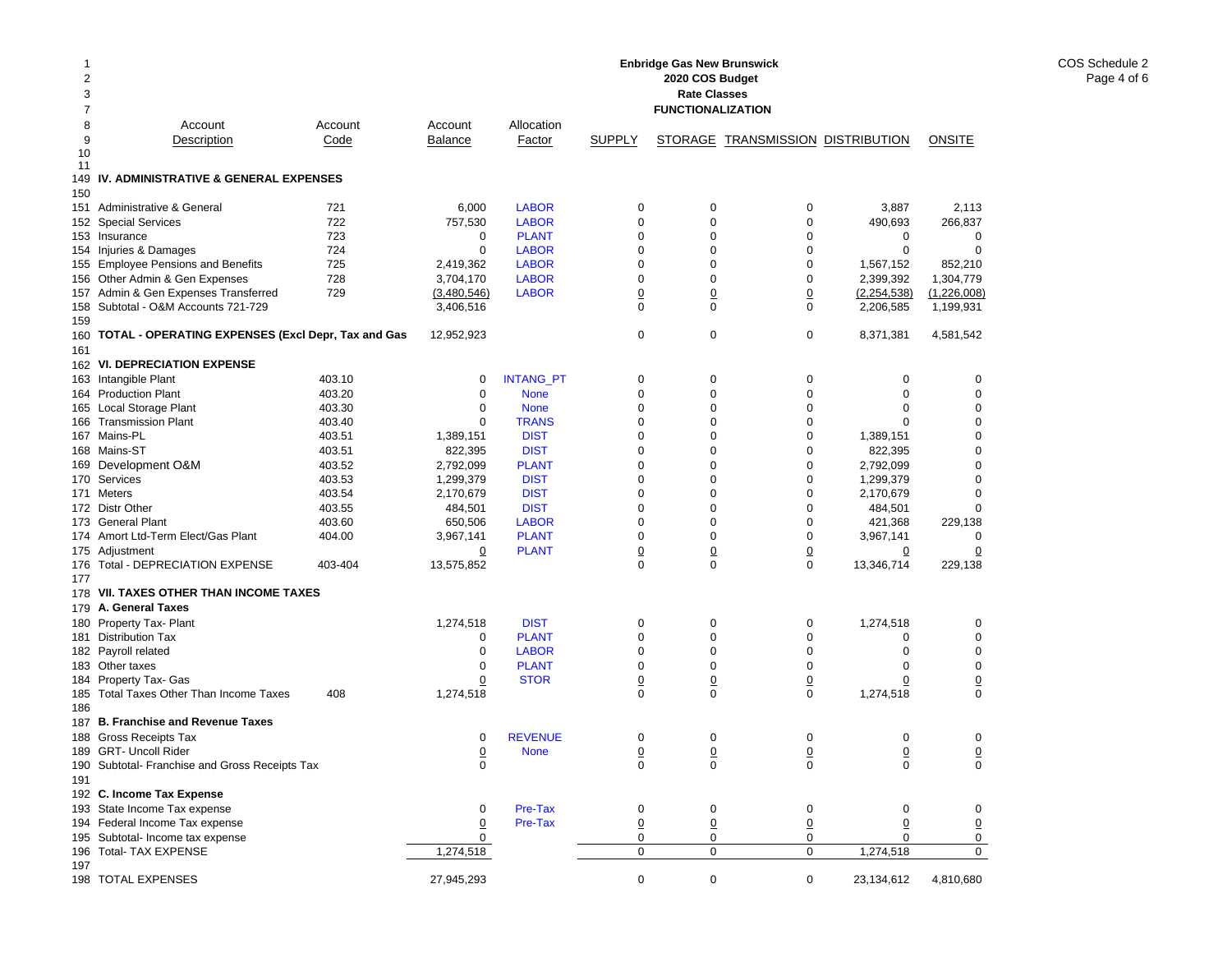|        |             |             |                |               |        | <b>Enbridge Gas New Brunswick</b> | COS Schedule 2 |
|--------|-------------|-------------|----------------|---------------|--------|-----------------------------------|----------------|
| $\sim$ |             |             |                |               |        | 2020 COS Budget                   | Page 5 of 6    |
| 3      |             |             |                |               |        | <b>Rate Classes</b>               |                |
|        |             |             |                |               |        | <b>FUNCTIONALIZATION</b>          |                |
| 8      | Account     | Account     | Account        | Allocation    |        |                                   |                |
| a      | Description | <u>Code</u> | <b>Balance</b> | <b>Factor</b> | SUPPLY | STORAGE TRANSMISSION DISTRIBUTION | <b>ONSITE</b>  |
| 10     |             |             |                |               |        |                                   |                |

10<br>11<br>199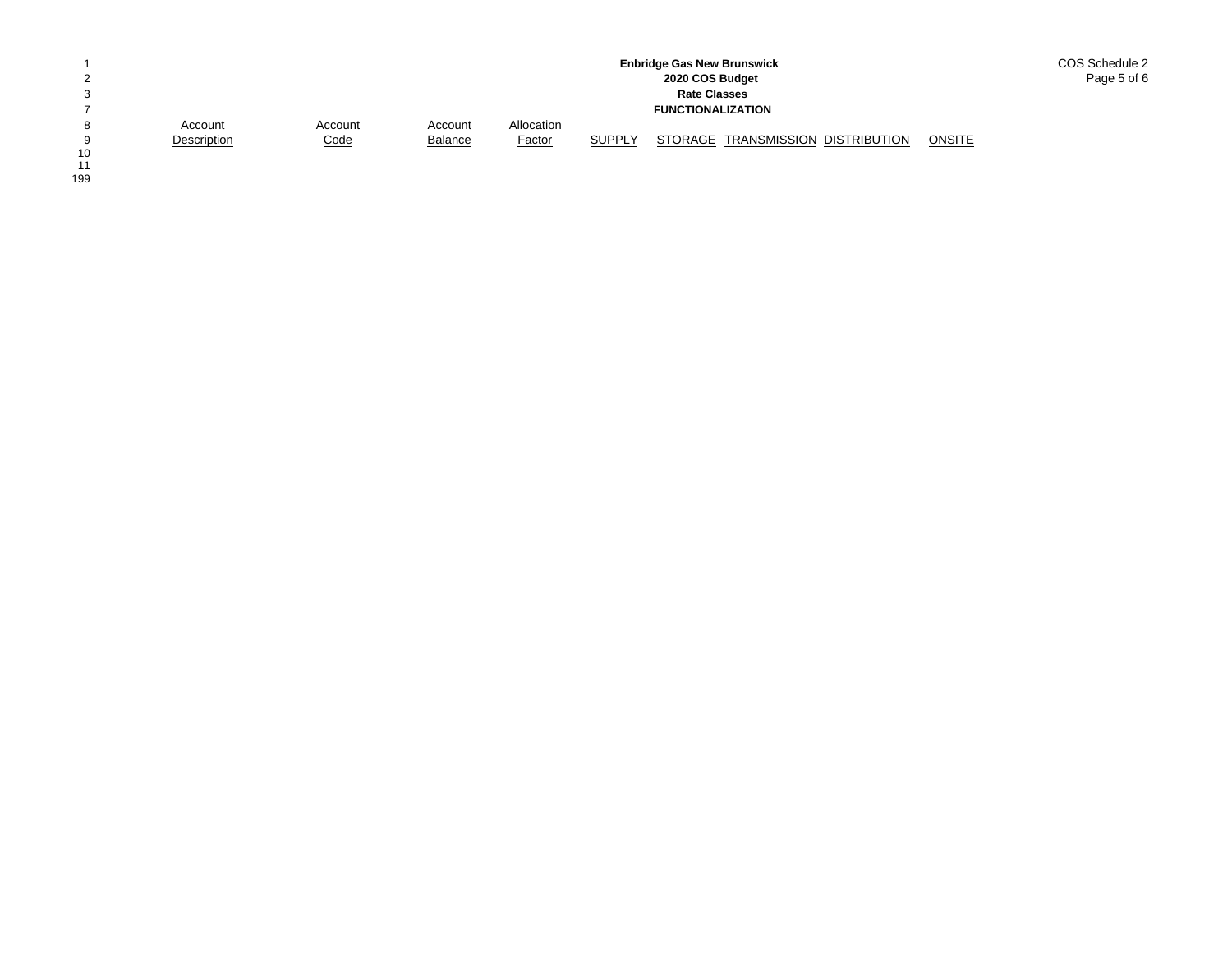|     |                                     |         |                |                   |                     | <b>Enbridge Gas New Brunswick</b> |                |                     |                |
|-----|-------------------------------------|---------|----------------|-------------------|---------------------|-----------------------------------|----------------|---------------------|----------------|
|     |                                     |         |                |                   |                     | 2020 COS Budget                   |                |                     |                |
| 3   |                                     |         |                |                   |                     | <b>Rate Classes</b>               |                |                     |                |
|     |                                     |         |                |                   |                     | <b>FUNCTIONALIZATION</b>          |                |                     |                |
| 8   | Account                             | Account | Account        | Allocation        |                     |                                   |                |                     |                |
| 9   | Description                         | Code    | <b>Balance</b> | Factor            | <b>SUPPLY</b>       | <b>STORAGE</b>                    | TRANSMISSION   | <b>DISTRIBUTION</b> | <b>ONSITE</b>  |
| 10  |                                     |         |                |                   |                     |                                   |                |                     |                |
| 11  |                                     |         |                |                   |                     |                                   |                |                     |                |
| 200 | <b>V. REVENUES at Present Rates</b> |         |                |                   |                     |                                   |                |                     |                |
| 201 | <b>Retail Revenue</b>               | 520     | 44,999,618     | <b>RevRegxGas</b> | 0                   | $\Omega$                          | $\Omega$       | 40,286,227          | 4,713,391      |
| 202 | <b>Commercial Sales</b>             | 521     | 0              | <b>RevRegxGas</b> | $\Omega$            |                                   |                |                     |                |
| 203 | <b>Industrial Sales</b>             | 522     | 0              | <b>RevRegxGas</b> | 0                   |                                   |                |                     |                |
| 204 | <b>Other Sales</b>                  | 529     | 190.623        | <b>RevRegxGas</b> | 0                   |                                   |                | 170.657             | 19,966         |
| 205 | Late Payment Penalties              | 560     | 192,000        | <b>RevRegxGas</b> | 0                   |                                   |                | 171,889             | 20,111         |
|     | 206 Revenue from Service Work       | 561     | 276,561        | <b>RevRegxGas</b> | 0                   |                                   |                | 247,593             | 28,968         |
| 207 | <b>Transportation Revenue</b>       | 570     | 0              | <b>RevRegxGas</b> | $\Omega$            |                                   |                |                     |                |
| 208 | Miscellaneous Operating Revenue     | 579     | 0              | <b>RevRegxGas</b> | 0                   |                                   |                |                     |                |
| 209 | Other Revenue                       |         | 61.771         | <b>RevRegxGas</b> | 0                   | $\Omega$                          |                | 55,301              | 6,470          |
|     | 210 Rent from Gas Ppty / Other Rev  |         | 540,564        | <b>DIST_PT</b>    | $\overline{0}$      | $\overline{0}$                    | $\overline{0}$ | 540,564             | 0              |
| 211 | Subtotal Gas Revenues, net          |         | 46,261,136     |                   | $\Omega$            | $\Omega$                          | $\mathbf 0$    | 41,472,230          | 4,788,906      |
| 212 |                                     |         |                |                   |                     |                                   |                |                     |                |
| 213 | Non-Operating Income                |         | 0              | <b>None</b>       | 0                   | 0                                 | 0              | O                   | 0              |
| 214 | Non-Operating Income                |         | <u>0</u>       | <b>None</b>       | <u>0</u>            | $\overline{0}$                    | $\overline{0}$ |                     | $\overline{0}$ |
| 215 | Total Non-Oper Income               |         |                |                   | $\Omega$            | $\Omega$                          | $\Omega$       | $\Omega$            | $\Omega$       |
| 216 |                                     |         |                |                   |                     |                                   |                |                     |                |
| 217 | <b>Total Revenue</b>                |         | 46,261,136     |                   | 0                   | 0                                 | $\mathbf 0$    | 41,472,230          | 4,788,906      |
| 218 |                                     |         |                |                   |                     |                                   |                |                     |                |
| 219 | <b>Total Expenses</b>               |         | 27,945,293     |                   | 0                   | $\Omega$                          | 0              | 23,134,612          | 4,810,680      |
| 220 |                                     |         |                |                   |                     |                                   |                |                     |                |
| 221 | <b>NET INCOME at Present Rates</b>  |         | 18.315.843     |                   | $\overline{\Omega}$ | $\overline{0}$                    | $\Omega$       | 18.337.618          | (21.775)       |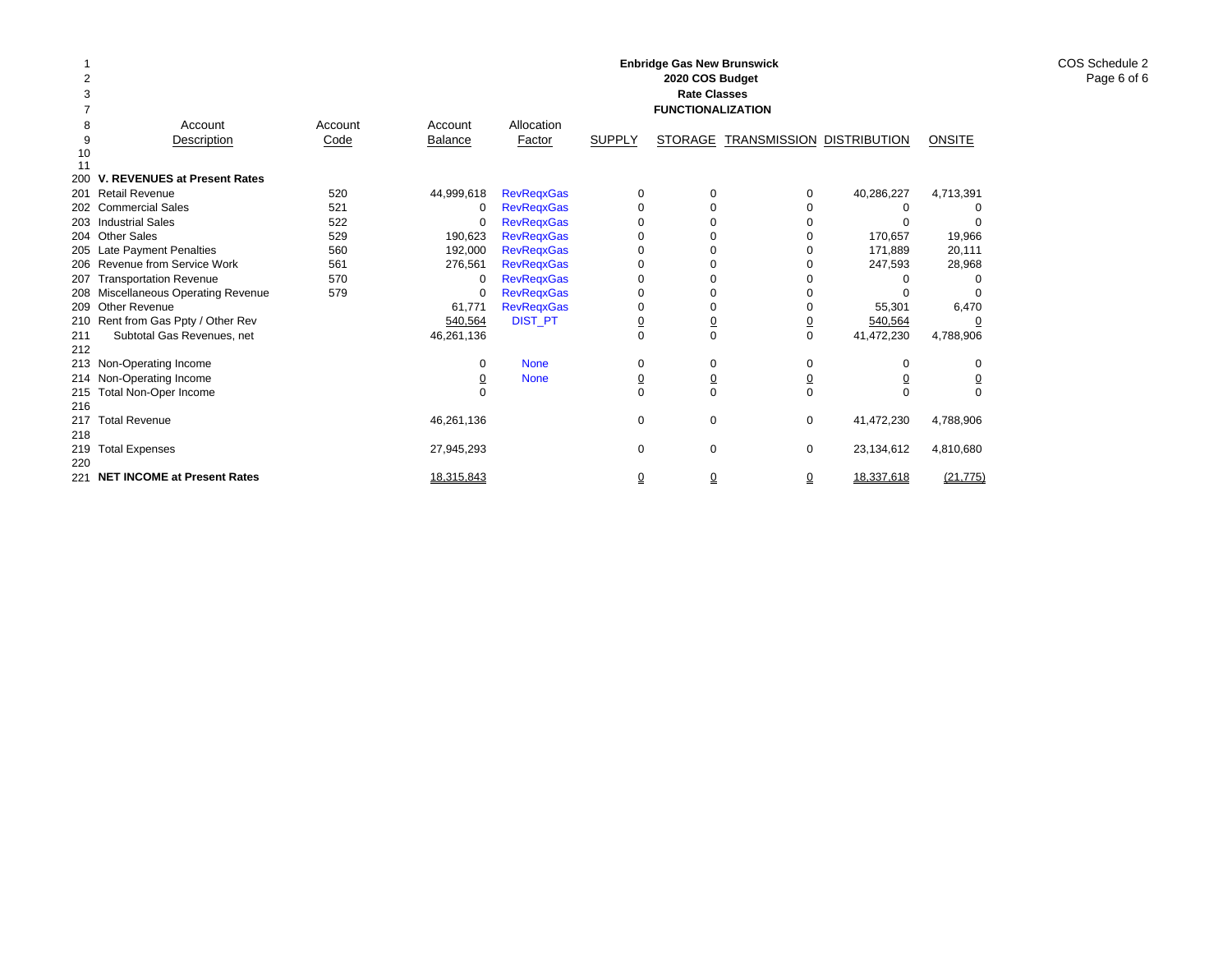COS Schedule 3Page 1 of 5

#### Account Account Description Code 13 Franchises & Consents 401 14 Other Intangible Plant 402 Subtotal - INTANGIBLE ASSETS 401-402 17 B. PRODUCTION PLANT 18 Production Plant 403-419 Subtotal - PRODUCTION PLANT 403-419 21 C. STORAGE PLANT 22 Storage Plant 440-459 23 Subtotal - STORAGE PLANT 440-459 25 D. TRANSMISSION PLANT 460-469 27 E. DISTRIBUTION PLANT 28 Land and Land Rights 470 29 Structures and Improvements 472 Services 473 Regulators and Meter Installations 474 Mains-PL 475 33 Mains-ST 475 Compressor Equipment 476 Meas. & Reg. Stat. Equip. - General 477 36 Meters 478 Other Distribution Equipment 479 Development O&M 479 Subtotal - DISTRIBUTION PLANT 470-479 41 F. GENERAL PLANT 42 Land and Land Rights 480 43 Structures and Improvements 482 44 Office Furniture and Equipment 483 45 Transportation Equipment 484 46 Heavy Work Equipment 485 47 Tools & Work Equipment 486 48 Equipment on Customers' Premises 487 49 Communication Structures & Equip 488 Computer Hardware & Software 490 51 Other General Equipment 489 52 Subtotal - GENERAL PLANT 480-490 54 TOTAL UTILITY PLANT **2020 COS Budget Rate Classes**ClassificationDISTRIBUTION Allocation DISTRIBUTION**Dollars** Factor Demand Commodity Customer 0**CUST** T 0 0 0 0**DEMAND** D 0 0 0 0 0000**None** e 0 0 0 0 0000 None 0 0 0 0 0000 None 000 564,250 DEMAND 564,250 0 0 0 DEMANDD 0 0 0 73,148,927 CUST 0 0 73,148,927  $\Omega$  DEMANDD 0 0 0 85,155,493 MAINS-PL 52,054,000 0 33,101,493 51,292,417 DEMAND 51,292,417 0 0  $\Omega$  DEMANDD 0 0 0 16,831,771 DEMAND 16,831,771 0 0 0 25,809,030 CUST 0 0 25,809,030 0 DEMANDD 0 0 0 114,901,733 DISTPT 54,879,002 0 60,022,731 367,703,621 175,621,441 0 192,082,180 0**DISTLABOR** R 0 0 0 69.440 DISTLABOR 49.671 0 19.768 120,691 DISTLABOR 86,332 0 34,359 1,558,185 DISTLABOR 1,114,593 0 443,591  $\Omega$ **DISTLABOR** R 0 0 0 1,274,070 DISTLABOR 911,362 0 362,708 0 DISTLABORR 0 0 0 0**DISTLABOR** R 0 0 0 2,594,189 DISTLABOR 1,855,663 0 738,526 0 DISTLABORR 0 0 0 5,616,574 4,017,621 0 1,598,952 373,320,195 179,639,062 0 193,681,133

**Enbridge Gas New Brunswick** 

55

50

53

9

1011

15

16

19

20

24

26

30

31

32

34

35

37

38

39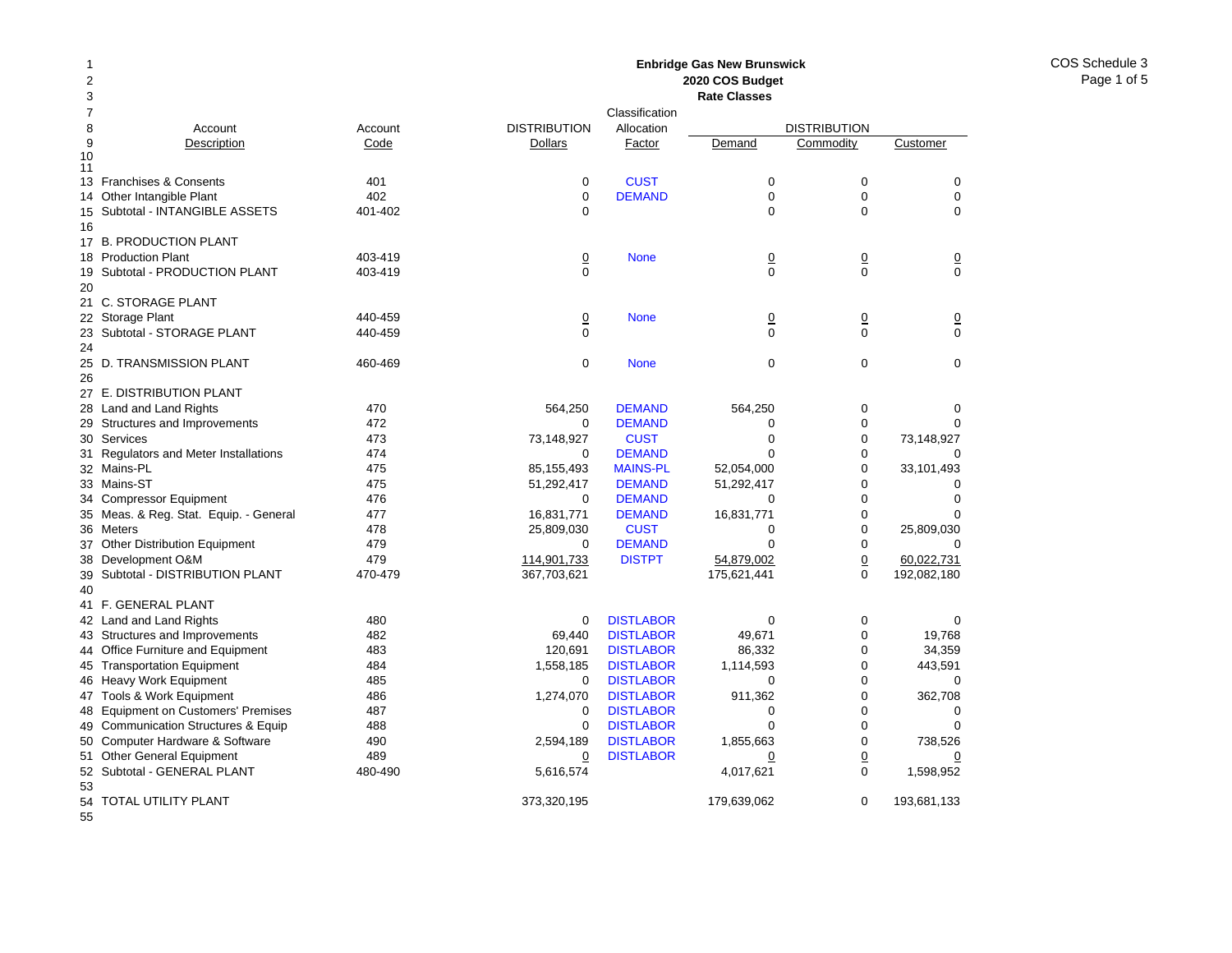#### 2 378 Account Account 9Description Code 10 11 56 II. DEPRECIATION RESERVE 57 Intangible Plant 58 Production Plant 59 Local Storage Plant 60 Transmission Plant 61 Mains-PL 62 Mains-ST 63 Development O&M 64 Services 65 Meters 66 Distr Other 67 General Plant 68 TOTAL - DEPRECIATION RESERVE 6970 III. OTHER RATE BASE ITEMS 71 Gas Storage Inventory 72 CWIP 73 Customer Deposits 74 Franchise fee 75 Deferred development costs 76 Deferred carrying costs 77 Deferred equity offering costs 78 Term deposit 79 Deferral account 80 Total - OTHER RATE BASE ITEMS 8182 IV. TOTAL RATE BASE (Excl. Working Cap 83 Working Capital 131 8485 V. TOTAL RATE BASE 8687 I. OPERATION & MAINTENANCE EXPENS 88 A. PRODUCTION EXPENSES 89 1. Manufactured Gas Production 90 Operation Supv and Engineering **610** 91 Gas Wells 614 92 Other Gas Production 619 93 Subtotal - Production 610-619 94 Supervision 810 95Gas Production Maintenance **814** 96 Subtotal - O&M Accounts 617-618 810-819 97 Subtotal - Manufactured Gas Production 610-819 **Enbridge Gas New Brunswick 2020 COS Budget Rate Classes**ClassificationDISTRIBUTION Allocation DISTRIBUTION**Dollars** Factor Demand Commodity Customer 0DISTPT\_INT 0 0 0 0 0 None 000 0 None 000  $\Omega$  None 000 25,650,489 MAINS-PL 15,679,676 0 9,970,813 13,025,748 **DEMAND** 13,025,748 0 0 0 37,294,904 DISTPT 17,812,674 0 19,482,230 21,723,217 CUST 0 0 21,723,217 6,827,980 CUST 0 0 6,827,980 8,299,783 DISTOnlyPT 3,954,418 0 4,345,366 2,056,492 DISTLABOR 1,471,040 0 585,452 114,878,614 51,943,556 0 62,935,058 0**COMMODITY** Y 0 0 0 0DISTOnlyPT 0 0 0 0 0**CUST** T 0 0 0 0DISTONIVPT 0 0 0 0  $\Omega$ **COMMODITY** Y 0 0 0 0 DISTPTT 0 0 0  $\Omega$ DISTONIVPT 0 0 0 0 2,970,615 DISTOnlyPT 1,415,344 0 1,555,271 0 DISTPT 0 0 0 2,970,615 1,415,344 0 1,555,271 261,412,196 129,110,851 0 132,301,345 931,415 DISTO&MXGAS 721,376 0 210,039 262,343,611 129,832,227 0 132,511,384 0 None 000 0 None 000 0 Nonee 0 0 0 0 0000 None 000 0 Nonee 0 0 0 0 0000 000

98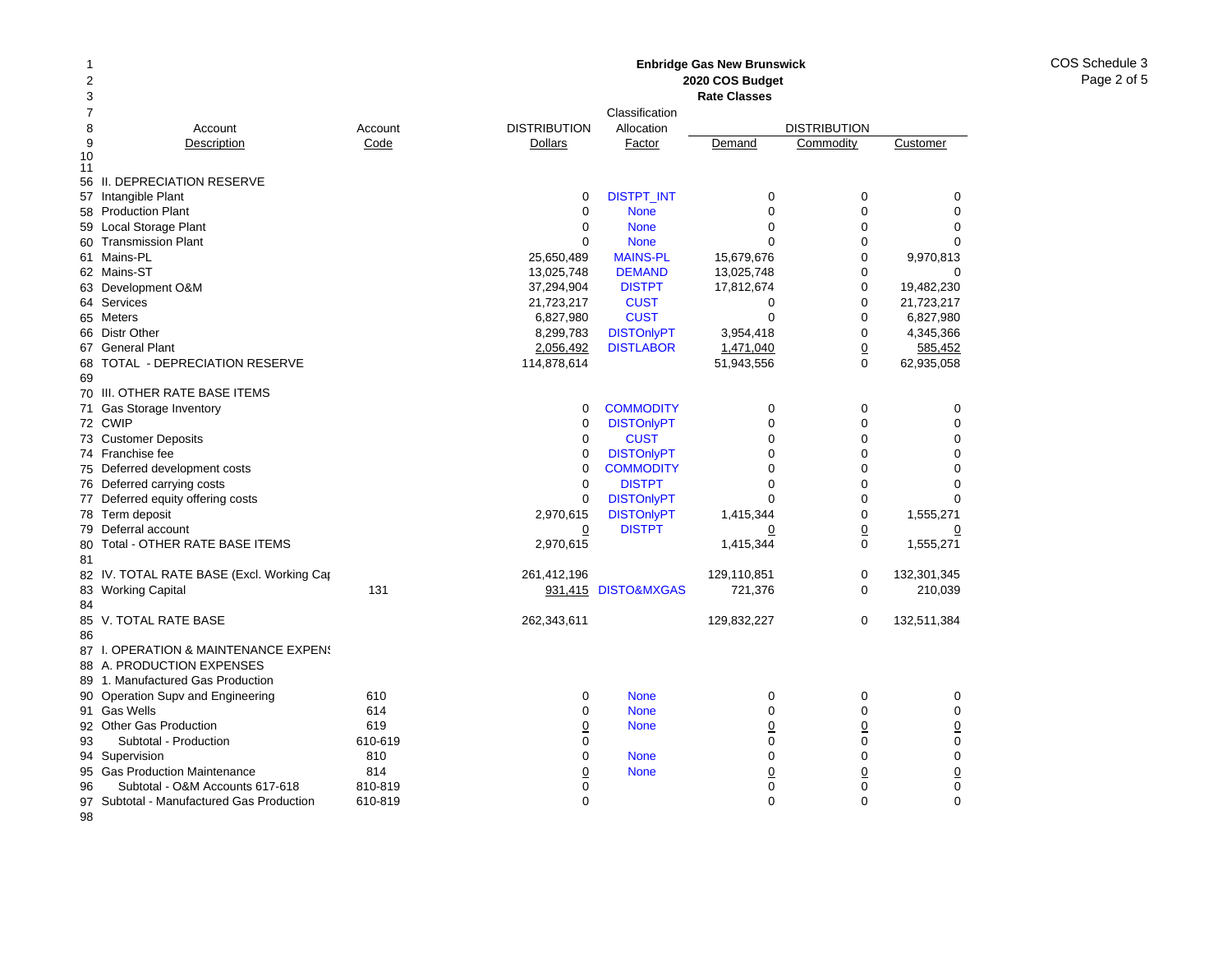#### 12378 Account Account 9Description Code 10 1199 Gas Supply Expenses 100Natural Gas Purchases 623 101Gas Supply Operation 624 102 Natural Gas W/D from Storage 627-628 103Gas Used for Other Util Operations 629 104 Other Gas Supply Expenses 105Subtotal - PRODUCTION EXPENSES 623-629 106107 B. NATURAL GAS STORAGE, TERMINAL 108 Storage Operation & Maintenance 640-859 109Subtotal - NATURAL GAS STORAGE 640-859 110111 C. TRANSMISSION EXPENSES 660-869 112113 D. DISTRIBUTION EXPENSES 114 Supervision 670-870 115 Load Dispatching 671 116Meter and Regulator Work 673-878 117Service Work 674 118Mains and Services 675-875 119Compressor Equipment 676-876 120Measuring and Regulation 677-877 121 Other Distribution Equipment 679-879 122 Structures and Improvements 872 123General Maintenance 884-889 124 Subtotal - DISTRIBUTION EXPENSES 670-889 125 Total - OPERATION & MAINTENANCE EX 126127 II. SALES & MARKETING128Supervision 700 129Advertising - Natural Gas Promotion 701 130Demonstration and Selling Exp 702 131Revenue from Merchandising 703 132 Expense of Merchandising metal of the 704 133Advertising - Other 705 134Other Sales Promotion 709 135 Total - CUSTOMER ACCOUNTS EXPENS 136137 III. CUSTOMER SERVICE & INFORMATIO138Operatin Supervision 710 139 Customers' Contracts and Orders 711 140Meter Reading **712** 141 Customers' Billing and Accounting 713 142 Credit and Collection 714 143Uncollectable Accounts 718 144Other Customer Accounting T19 **Enbridge Gas New Brunswick 2020 COS Budget Rate Classes**ClassificationDISTRIBUTION Allocation DISTRIBUTION**Dollars** Factor Demand Commodity Customer 0 None 000 142,000 DISTPT 67,822 0 74,178 0 None 000 0 None 000 0**None** e 0 0 0 142,000 67,822 0 74,178 0 None 000 0 0001,768,039 DEMAND 1,768,039 0 0 1,236,339 DISTOnlyPT 589,051 0 647,287 0 None 000 0 MAIN&SERVICEE 0 0 0  $\Omega$  DEMANDD 0 0 0 140,362 MAIN&SERVICE 69,209 0 71,153 0 DEMANDD 0 0 0 1,119,114 **DEMAND** 1,119,114 0 0 0  $\Omega$  DEMANDD 0 0 0 0DISTONIVPT 0 0 0 0 1,900,943 DISTLABOR 1,359,773 0 541,169 4,396,757 3,137,147 0 1,259,610 6,164,796 4,905,186 0 1,259,610 0 None 000 0 None 000 0 None 000 0**CUST** T 0 0 0 0**CUST** T 0 0 0 0 None 000 0**None** e 0 0 0 0 0000**CUST** T 0 0 0 0**CUST** T 0 0 0 0**CUST** T 0 0 0 0**CUST** T 0 0 0 0**CUST** T 0 0 0 0**CUST** T 0 0 0 0**CUST** T 0 0 0

0 000

145 Total - CUSTOMER SERVICE & INFORMA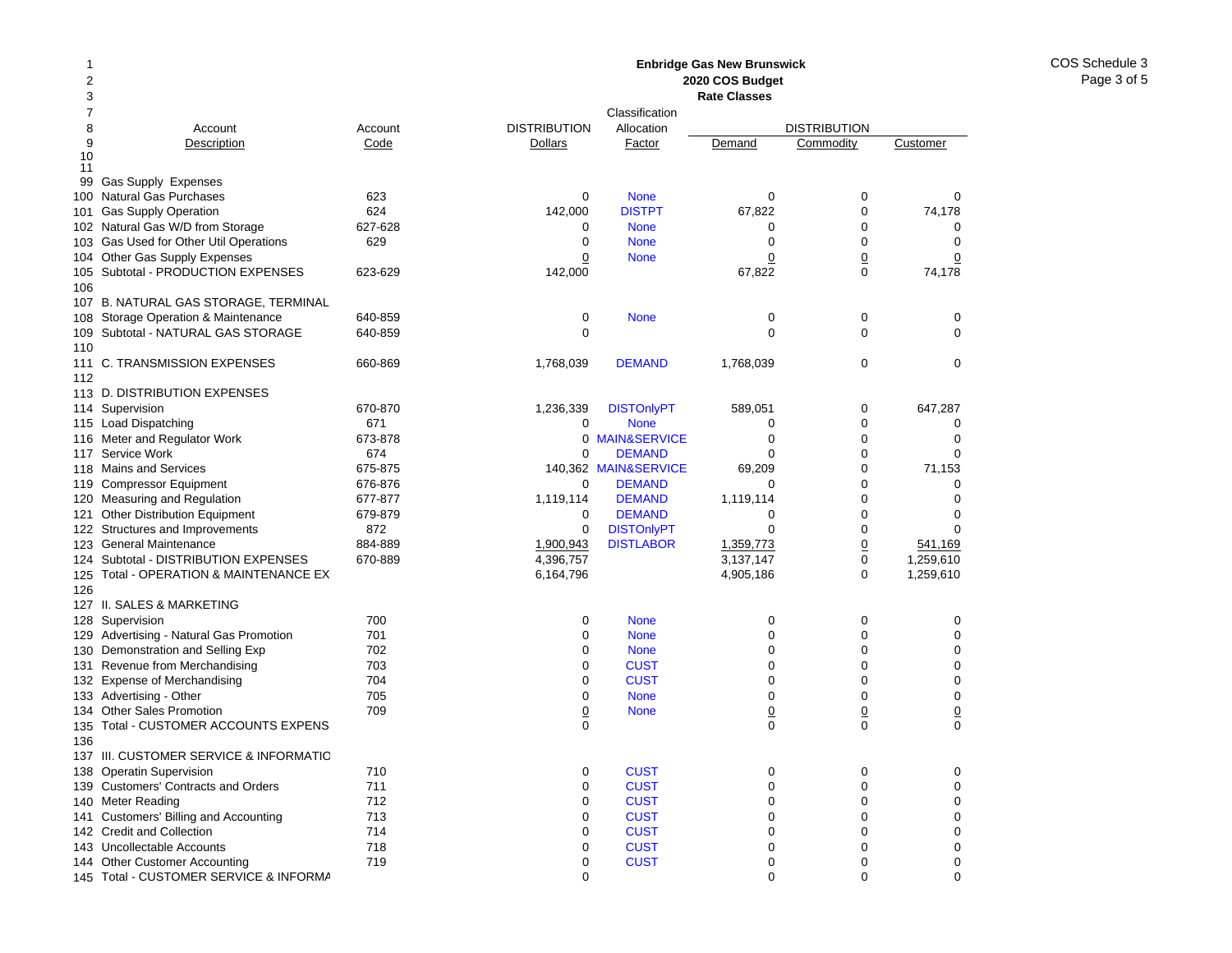COS Schedule 3Page 4 of 5

#### 12 378 Account Account 9Description Code 10 11 146147 Total - CUSTOMER ACCOUNTS, SERVIC 148149IV. ADMINISTRATIVE & GENERAL EXPEI 150151 Administrative & General 721 152Special Services 722 153 Insurance 723 154 Injuries & Damages 724 155 Employee Pensions and Benefits 725 156Other Admin & Gen Expenses 728 157Admin & Gen Expenses Transferred 729 158 Subtotal - O&M Accounts 721-729 159160 TOTAL - OPERATING EXPENSES (Excl D 161162 VI. DEPRECIATION EXPENSE 163 Intangible Plant 163 Ann an 403 164Production Plant 403 165Local Storage Plant 403 166Transmission Plant 403 167Mains-PL 404 168 Mains-ST 404 169Development O&M 404 170Services 404 171 Meters 404 172 Distr Other **404** 173 General Plant 404 174 Amort Ltd-Term Elect/Gas Plant 174 Amort Ltd-Term Elect/Gas 175 Adjustment 176Total - DEPRECIATION EXPENSE 403-404 177178 VII. TAXES OTHER THAN INCOME TAXES 179 A. General Taxes 180 Property Tax- Plant 181 Distribution Tax 182 Payroll related 183 Other taxes 184 Property Tax- Gas 185Total Taxes Other Than Income Taxes 408 186187 B. Franchise and Revenue Taxes 188 Gross Receipts Tax 189 GRT- Uncoll Rider 190 Subtotal- Franchise and Gross Receipts Ta **Enbridge Gas New Brunswick 2020 COS Budget Rate Classes**ClassificationDISTRIBUTION Allocation DISTRIBUTION**Dollars** Factor Demand Commodity Customer 0 0003,887 DISTLABOR 2,780 0 1,106 490,693 DISTLABOR 351,000 0 139,693 0**DISTPT** T 0 0 0 0**DISTLABOR** R 0 0 0 1,567,152 DISTLABOR 1,121,008 0 446,144 2,399,392 DISTLABOR 1,716,322 0 683,070 (2,254,538) DISTLABOR (1,612,706) 0 (641,832) 2,206,585 1,578,404 0 628,181 8,371,381 6,483,590 0 1,887,791 0DISTPT\_INT 0 0 0 0 0 None 000 0 None 000 0 None 000 1,389,151 MAINS-PL 849,163 0 539,988 822,395 **DEMAND** 822,395 0 0 0 2,792,099 DISTPT 1,333,554 0 1,458,546 1,299,379 CUST 0 0 1,299,379 2,170,679 CUST 0 0 2,170,679 484,501 DISTPT 231,406 0 253,095 421,368 DISTLABOR 301,411 0 119,957 3,967,141 DISTPT 1,894,773 0 2,072,368 0 DISTPT 0 0 0 13,346,714 5,432,701 0 7,914,012 1,274,518 PropertyTax 863,130 0 411,388 0 DISTPTT 0 0 0 0**DISTLABOR** R 0 0 0 0 DISTPTT 0 0 0 0**COMMODITY**  0 0 0 1,274,518 863,130 0 411,388 0**CUST** T 0 0 0 0**CUST**  0 0 0 0 000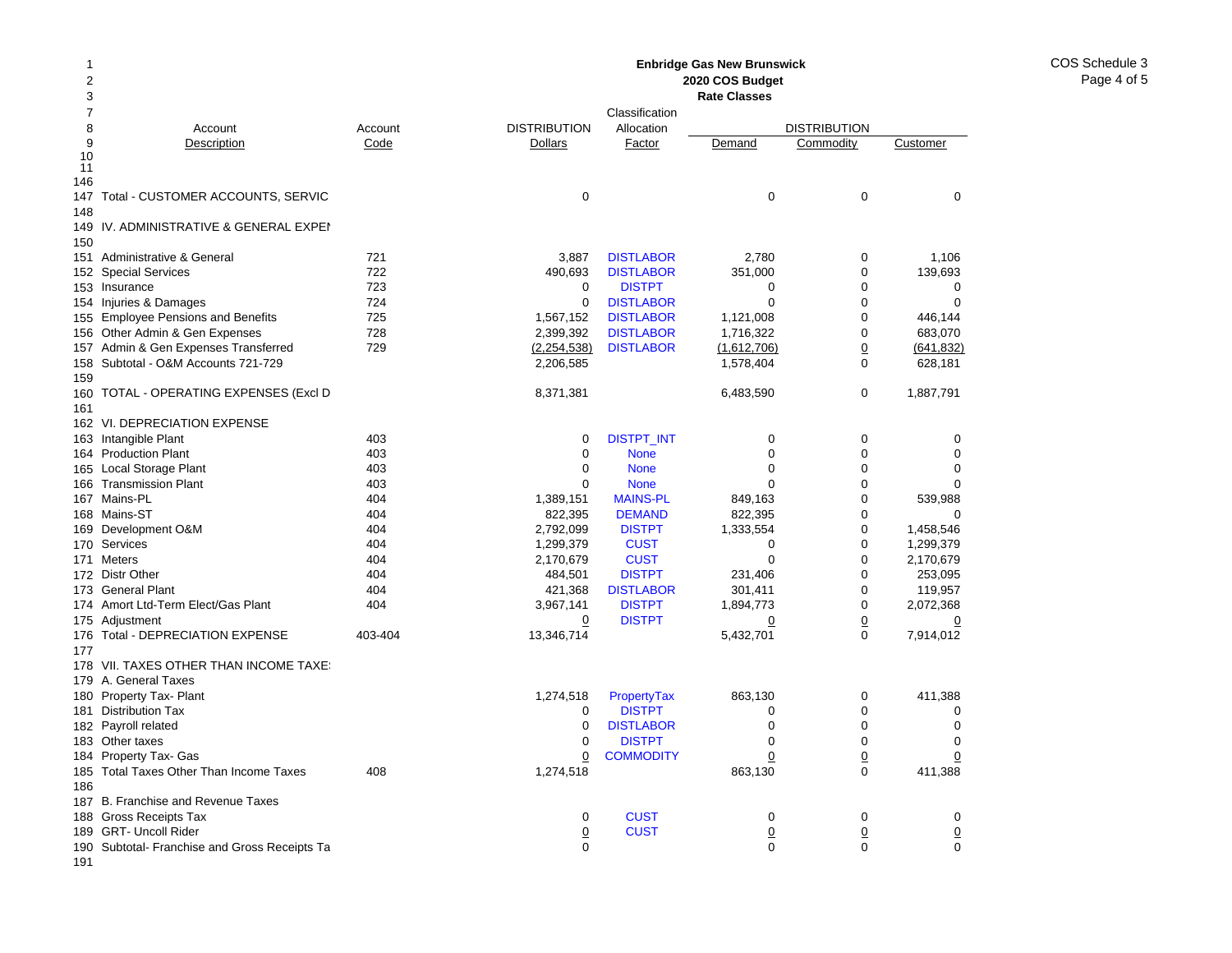| 1                       |                                        |         |                     |                    | <b>Enbridge Gas New Brunswick</b> |                     |            |
|-------------------------|----------------------------------------|---------|---------------------|--------------------|-----------------------------------|---------------------|------------|
| $\overline{\mathbf{c}}$ |                                        |         |                     |                    | 2020 COS Budget                   |                     |            |
| 3                       |                                        |         |                     |                    | <b>Rate Classes</b>               |                     |            |
| 7                       |                                        |         |                     | Classification     |                                   |                     |            |
| 8                       | Account                                | Account | <b>DISTRIBUTION</b> | Allocation         |                                   | <b>DISTRIBUTION</b> |            |
| 9                       | Description                            | Code    | <b>Dollars</b>      | Factor             | Demand                            | Commodity           | Customer   |
| 10                      |                                        |         |                     |                    |                                   |                     |            |
| 11                      |                                        |         |                     |                    |                                   |                     |            |
|                         | 192 C. Income Tax Expense              |         |                     |                    |                                   |                     |            |
|                         | 193 State Income Tax expense           |         | $\Omega$            | PreTax-DIST        | 0                                 | 0                   | 0          |
|                         | 194 Federal Income Tax expense         |         | $\overline{0}$      | PreTax-DIST        | $\overline{0}$                    | $\underline{0}$     | <u>0</u>   |
|                         | 195 Subtotal- Income tax expense       |         | $\Omega$            |                    | $\Omega$                          | $\mathbf 0$         | 0          |
| 196                     | <b>Total- TAX EXPENSE</b>              |         | 1,274,518           |                    | 863,130                           | $\mathbf 0$         | 411,388    |
| 197                     |                                        |         |                     |                    |                                   |                     |            |
| 198                     | <b>TOTAL EXPENSES</b>                  |         | 23,134,612          |                    | 12,847,243                        | $\mathbf 0$         | 10,287,369 |
| 199                     |                                        |         |                     |                    |                                   |                     |            |
|                         | 200 V. REVENUES at Present Rates       |         |                     |                    |                                   |                     |            |
| 201                     | <b>Retail Revenue</b>                  | 520     | 40,286,227          | <b>RevReq_Dist</b> | 21,252,277                        | 0                   | 19,033,950 |
|                         | 202 Commercial Sales                   | 521     | 0                   | <b>RevReq_Dist</b> | 0                                 | 0                   | 0          |
|                         | 203 Industrial Sales                   | 522     | $\mathbf 0$         | <b>RevReg Dist</b> | 0                                 | $\mathbf 0$         |            |
|                         | 204 Other Sales                        | 529     | 170,657             | <b>RevReq_Dist</b> | 90,027                            | $\mathbf 0$         | 80,630     |
| 205                     | <b>Late Payment Penalties</b>          | 560     | 171,889             | <b>RevReg Dist</b> | 90,677                            | 0                   | 81,212     |
| 206                     | Revenue from Service Work              | 561     | 247,593             | <b>RevReq_Dist</b> | 130,613                           | 0                   | 116,980    |
| 207                     | <b>Transportation Revenue</b>          | 570     | 0                   | <b>RevReq_Dist</b> | 0                                 | 0                   | 0          |
| 208                     | <b>Miscellaneous Operating Revenue</b> | 579     | $\mathbf 0$         | <b>RevReq_Dist</b> | $\Omega$                          | $\mathbf 0$         | $\Omega$   |
| 209                     | Other Revenue                          |         | 55,301              | <b>RevReq_Dist</b> | 29,173                            | 0                   | 26,128     |
|                         | 210 Rent from Gas Ppty / Other Rev     |         | 540,564             | <b>DISTPT</b>      | 258,182                           | $\overline{0}$      | 282,382    |
| 211                     | Subtotal Gas Revenues, net             |         | 41,472,230          |                    | 21,850,950                        | $\mathbf 0$         | 19,621,281 |
| 212                     |                                        |         |                     |                    |                                   |                     |            |
|                         | 213 Non-Operating Income               |         | 0                   | <b>None</b>        | 0                                 | 0                   | 0          |
| 214                     | Non-Operating Income                   |         | $\overline{0}$      | <b>None</b>        | $\underline{0}$                   | $\underline{0}$     | <u>0</u>   |
| 215                     | Total Non-Oper Income                  |         | $\Omega$            |                    | $\Omega$                          | $\Omega$            | $\Omega$   |
| 216                     |                                        |         |                     |                    |                                   |                     |            |
| 217                     | <b>Total Revenue</b>                   |         | 41,472,230          |                    | 21,850,950                        | 0                   | 19,621,281 |
| 218                     |                                        |         |                     |                    |                                   |                     |            |
| 219                     | <b>Total Expenses</b>                  |         | 23,134,612          |                    | 12,847,243                        | 0                   | 10,287,369 |
| 220                     |                                        |         |                     |                    |                                   |                     |            |
|                         | 221 NET INCOME at Present Rates        |         | 18,337,618          |                    | 9,003,706                         |                     | 9,333,912  |
|                         |                                        |         |                     |                    |                                   | $\overline{0}$      |            |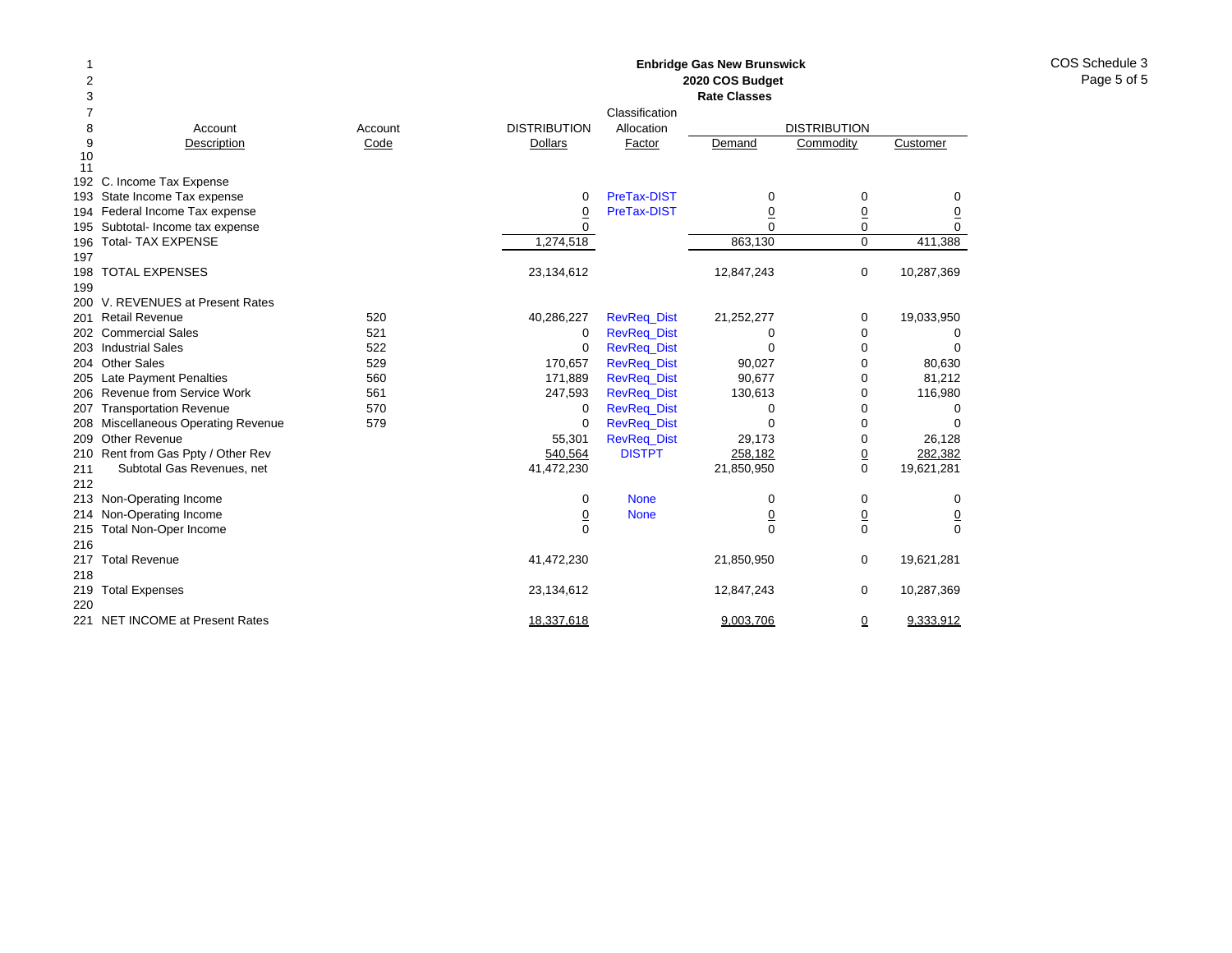| -1<br>$\overline{2}$<br>3 |                                        |         |                         |                           | <b>Enbridge Gas New Brunswick</b><br>2020 COS Budget<br><b>Rate Classes</b> |                      |                           |                                  |                        |                | COS Schedule 4<br>Page 1 of 18 |
|---------------------------|----------------------------------------|---------|-------------------------|---------------------------|-----------------------------------------------------------------------------|----------------------|---------------------------|----------------------------------|------------------------|----------------|--------------------------------|
| $\overline{7}$            |                                        |         | DISTRIBUTION Allocation |                           | <b>DISTRIBUTION DEMAND Class Allocation</b>                                 |                      |                           |                                  |                        |                |                                |
| 8                         | Account                                | Account | <b>DEMAND</b>           | Allocation                | Small General                                                               |                      |                           | Contract                         | Industrial<br>Contract | <b>OPS</b>     | $\mathbf 0$                    |
| 9                         | Description                            | Code    | <b>Dollars</b>          | Factor                    | Residential                                                                 |                      | Mid General Large General | General                          | General                |                |                                |
| 10                        |                                        |         |                         | Embedded                  |                                                                             |                      |                           |                                  |                        |                |                                |
| 11                        |                                        |         |                         |                           | 3                                                                           | 4                    | 5                         | 6                                | $\overline{7}$         | 8              | 9                              |
|                           | 12 I. GAS PLANT IN SERVICE             |         |                         |                           |                                                                             |                      |                           |                                  |                        |                |                                |
|                           | 13 Franchises & Consents               | 401     | 0                       | <b>None</b>               | 0                                                                           | 0                    | 0                         | 0                                | 0                      | 0              | 0                              |
|                           | 14 Other Intangible Plant              | 402     | $\Omega$                | Peak                      | $\Omega$                                                                    | $\mathbf 0$          | 0                         | $\mathbf 0$                      | $\mathbf 0$            | $\mathbf 0$    | $\Omega$                       |
|                           | 15 Subtotal - INTANGIBLE ASSETS        | 401-402 | $\Omega$                |                           | $\Omega$                                                                    | 0                    | 0                         | $\Omega$                         | $\Omega$               | $\Omega$       | $\Omega$                       |
| 16                        |                                        |         |                         |                           |                                                                             |                      |                           |                                  |                        |                |                                |
|                           | 17 B. PRODUCTION PLANT                 |         |                         |                           |                                                                             |                      |                           |                                  |                        |                |                                |
|                           | 18 Production Plant                    | 403-419 | $\overline{0}$          | <b>None</b>               | $\overline{0}$                                                              | $\overline{0}$       | <u>0</u>                  | $\overline{0}$                   | $\overline{0}$         | $\overline{0}$ | $\overline{0}$                 |
|                           | 19 Subtotal - PRODUCTION PLANT         | 403-419 | $\Omega$                |                           | $\Omega$                                                                    | $\mathbf 0$          | 0                         | $\mathbf 0$                      | $\Omega$               | $\Omega$       | $\mathbf 0$                    |
| 20                        |                                        |         |                         |                           |                                                                             |                      |                           |                                  |                        |                |                                |
|                           | 21 C. STORAGE PLANT                    |         |                         |                           |                                                                             |                      |                           |                                  |                        |                |                                |
|                           | 22 Storage Plant                       | 440-459 | $\overline{0}$          | <b>None</b>               | $\overline{0}$                                                              | $\overline{0}$       | $\overline{0}$            | $\overline{0}$                   | $\overline{0}$         | $\overline{0}$ | $\overline{0}$                 |
|                           | 23 Subtotal - STORAGE PLANT            | 440-459 | $\Omega$                |                           | $\Omega$                                                                    | $\mathbf 0$          | $\mathbf 0$               | $\Omega$                         | $\Omega$               | $\Omega$       | $\Omega$                       |
| 24                        |                                        |         |                         |                           |                                                                             |                      |                           |                                  |                        |                |                                |
|                           | 25 D. TRANSMISSION PLANT               | 460-469 | 0                       | <b>None</b>               | $\mathbf 0$                                                                 | $\mathbf 0$          | 0                         | $\mathbf 0$                      | $\mathbf 0$            | $\mathbf 0$    | $\mathbf 0$                    |
| 26                        |                                        |         |                         |                           |                                                                             |                      |                           |                                  |                        |                |                                |
|                           | 27 E. DISTRIBUTION PLANT               |         |                         |                           |                                                                             |                      |                           |                                  |                        |                |                                |
|                           | 28 Land and Land Rights                | 470     | 564,250                 | Peak                      | 71,173                                                                      | 130,672              | 133,564                   | 86,867                           | 141.975                | $\Omega$       | $\Omega$                       |
|                           | 29 Structures and Improvements         | 472     | 0                       | Peak                      | $\mathbf 0$                                                                 | 0                    | 0                         | 0                                | 0                      | $\Omega$       | $\Omega$                       |
|                           | 30 Services                            | 473     | $\Omega$                | Peak                      | $\Omega$                                                                    | $\Omega$             | $\Omega$                  | $\Omega$                         | $\Omega$               | $\Omega$       | $\Omega$                       |
|                           | 31 Regulators and Meter Installations  | 474     | $\Omega$                | Peak                      | 0                                                                           | $\Omega$             | $\Omega$                  | $\Omega$                         | $\Omega$               | $\Omega$       | $\Omega$                       |
|                           | 32 Mains-PL                            | 475     |                         | 52,054,000 MainsDemand-PL | 0                                                                           | 19,373,194           | 19,802,035                | 12,878,771                       | ∩                      | $\Omega$       | ∩                              |
|                           | 33 Mains-ST                            | 475     | 51,292,417              | <b>MainsDemand</b>        | $\Omega$                                                                    | 13,593,130           | 13,894,025                | 9,036,343                        | 14,768,919             | $\Omega$       | $\Omega$                       |
|                           | 34 Compressor Equipment                | 476     | 0                       | Peak                      | $\Omega$                                                                    | 0                    | 0                         | 0                                | $\Omega$               | $\Omega$       | $\Omega$                       |
|                           | 35 Meas. & Reg. Stat. Equip. - General | 477     | 16,831,771              | Peak                      | 2,123,104                                                                   | 3,897,980            | 3,984,265                 | 2,591,271                        | 4,235,151              | $\Omega$       | $\Omega$                       |
|                           | 36 Meters                              | 478     | $\Omega$                | Peak                      | $\mathbf 0$                                                                 | $\Omega$             | 0                         | $\Omega$                         | $\Omega$               | $\Omega$       | $\Omega$                       |
|                           | 37 Other Distribution Equipment        | 479     | 0                       | Peak                      | $\mathbf 0$                                                                 | $\Omega$             | 0                         | 0                                | $\Omega$               | 0              | $\Omega$                       |
|                           | 38 Development O&M                     | 479     | 54,879,002              | <b>DISTPT-D</b>           | 997,327                                                                     | 16,814,696           | <u>17,186,903</u>         | 11,177,952                       | 8,702,125              | $\overline{0}$ | $\overline{0}$                 |
|                           | 39 Subtotal - DISTRIBUTION PLANT       | 470-479 | 175,621,441             |                           | 3,191,603                                                                   | 53,809,672           | 55,000,792                | 35,771,204                       | 27,848,169             | $\mathbf 0$    | 0                              |
| 40                        |                                        |         |                         |                           |                                                                             |                      |                           |                                  |                        |                |                                |
|                           | 41 F. GENERAL PLANT                    |         |                         |                           |                                                                             |                      |                           |                                  |                        |                |                                |
|                           | 42 Land and Land Rights                | 480     | $\mathbf 0$             | <b>DISTLABOR-D</b>        | $\mathbf 0$                                                                 | 0                    | 0                         | $\mathbf 0$                      | $\Omega$               | $\mathbf 0$    | $\Omega$                       |
|                           | 43 Structures and Improvements         | 482     | 49,671                  | <b>DISTLABOR-D</b>        | 4,344                                                                       | 12,834               | 13,118                    | 8,532                            | 10,842                 | $\Omega$       | $\Omega$                       |
|                           | 44 Office Furniture and Equipment      | 483     | 86,332                  | <b>DISTLABOR-D</b>        | 7,551                                                                       | 22,307               | 22,801                    | 14,829                           | 18,845                 | $\Omega$       | ∩                              |
|                           | 45 Transportation Equipment            | 484     | 1,114,593               | <b>DISTLABOR-D</b>        | 97,484                                                                      | 287,993              | 294,368                   | 191,450                          | 243,299                | $\Omega$       | $\Omega$                       |
|                           | 46 Heavy Work Equipment                | 485     | 0                       | <b>DISTLABOR-D</b>        | 0                                                                           | 0                    | 0                         | $\Omega$                         | $\Omega$               | $\Omega$       | $\Omega$                       |
|                           | 47 Tools & Work Equipment              | 486     | 911,362                 | <b>DISTLABOR-D</b>        | 79,709                                                                      | 235,481              | 240,694                   | 156,542                          | 198,936                | $\Omega$       | $\Omega$                       |
|                           | 48 Equipment on Customers' Premises    | 487     | 0                       | <b>DISTLABOR-D</b>        | 0                                                                           | 0                    | 0                         | $\Omega$                         | $\Omega$               | $\Omega$       | $\Omega$                       |
|                           | 49 Communication Structures & Equip    | 488     | $\mathbf 0$             | <b>DISTLABOR-D</b>        | $\mathbf 0$                                                                 | 0                    | 0                         | $\mathbf 0$                      | $\mathbf 0$            | $\Omega$       | $\Omega$                       |
|                           | 50 Computer Hardware & Software        | 490     | 1,855,663               | <b>DISTLABOR-D</b>        | 162,299                                                                     | 479,474              | 490,087                   | 318,741                          | 405,063                | $\Omega$       | $\Omega$                       |
|                           | 51 Other General Equipment             | 489     | 0                       | <b>DISTLABOR-D</b>        | $\overline{0}$                                                              |                      | 0                         | 0                                | 0                      | $\overline{0}$ | 0                              |
|                           | 52 Subtotal - GENERAL PLANT            | 480-490 | 4,017,621               |                           | 351,387                                                                     | 1,038,089            | 1,061,068                 | 690,093                          | 876,985                | $\Omega$       | $\Omega$                       |
| 53                        |                                        |         |                         |                           |                                                                             |                      |                           |                                  |                        |                |                                |
|                           | 54 TOTAL UTILITY PLANT                 |         | 179,639,062             |                           |                                                                             | 3,542,990 54,847,761 |                           | 56,061,860 36,461,298 28,725,154 |                        | $\Omega$       | $\Omega$                       |
| 55                        |                                        |         |                         |                           |                                                                             |                      |                           |                                  |                        |                |                                |

56 II. DEPRECIATION RESERVE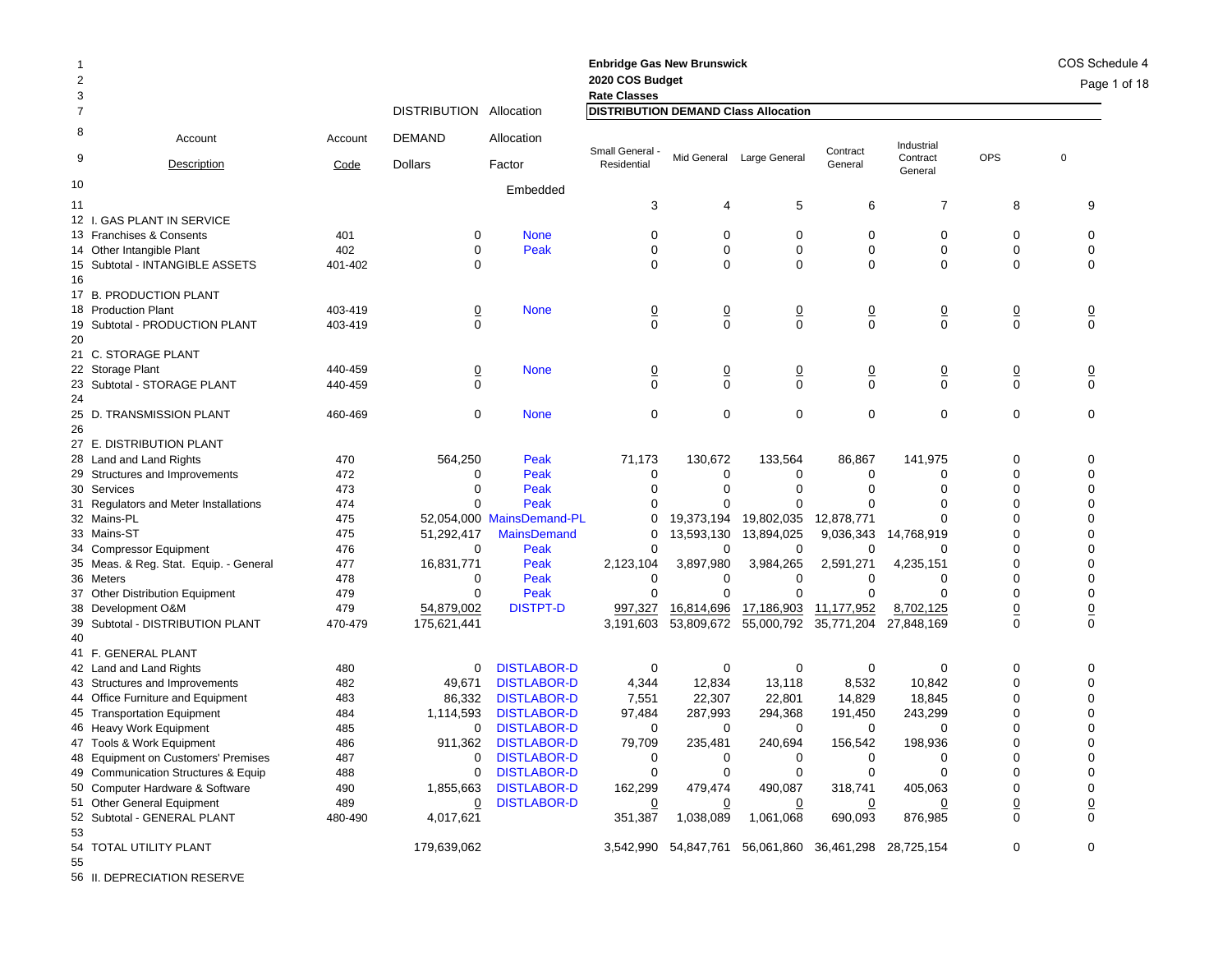|                                                                                             |                    |                         |                           | <b>Enbridge Gas New Brunswick</b>      |                            |                               |                                  |                               |                                | COS Schedule 4                |
|---------------------------------------------------------------------------------------------|--------------------|-------------------------|---------------------------|----------------------------------------|----------------------------|-------------------------------|----------------------------------|-------------------------------|--------------------------------|-------------------------------|
| $\overline{2}$<br>3                                                                         |                    |                         |                           | 2020 COS Budget<br><b>Rate Classes</b> |                            |                               |                                  |                               |                                | Page 2 of 18                  |
| $\overline{7}$                                                                              |                    | DISTRIBUTION Allocation |                           | DISTRIBUTION DEMAND Class Allocation   |                            |                               |                                  |                               |                                |                               |
| 8<br>Account                                                                                | Account            | <b>DEMAND</b>           | Allocation                |                                        |                            |                               |                                  | Industrial                    |                                |                               |
| 9<br>Description                                                                            | Code               | <b>Dollars</b>          | Factor                    | Small General -<br>Residential         | Mid General                | Large General                 | Contract<br>General              | Contract<br>General           | <b>OPS</b>                     | $\overline{0}$                |
| 10                                                                                          |                    |                         | Embedded                  |                                        |                            |                               |                                  |                               |                                |                               |
| 11                                                                                          |                    |                         |                           | 3                                      | 4                          | 5                             | 6                                | 7                             | 8                              | 9                             |
| 57 Intangible Plant                                                                         |                    | 0                       | <b>DISTPT-D INT</b>       | 0                                      | $\Omega$                   | $\mathbf 0$                   | $\Omega$                         | 0                             | $\Omega$                       | $\mathbf 0$                   |
| 58 Production Plant                                                                         |                    | 0                       | <b>None</b>               | $\Omega$                               | $\Omega$                   | $\Omega$                      | $\Omega$                         | $\Omega$                      | $\Omega$                       | $\Omega$                      |
| 59 Local Storage Plant                                                                      |                    | 0                       | <b>None</b>               | $\Omega$                               | O                          | 0                             | 0                                | $\Omega$                      | 0                              | 0                             |
| 60 Transmission Plant                                                                       |                    | $\Omega$                | <b>None</b>               | $\Omega$                               | $\Omega$                   | $\Omega$                      |                                  | U                             | $\Omega$                       | 0                             |
| 61 Mains-PL                                                                                 |                    |                         | 15,679,676 MainsDemand-PL | 0                                      | 5,835,582                  | 5,964,758                     | 3,879,336                        | $\Omega$                      | $\Omega$                       | 0                             |
| 62 Mains-ST                                                                                 |                    | 13,025,748              | <b>MainsDemand</b>        | 0                                      | 3,451,986                  | 3,528,398                     | 2,294,786                        | 3,750,578                     | O                              | 0                             |
| 63 Development O&M                                                                          |                    | 17,812,674              | <b>DISTPT-D</b>           | 323,713                                | 5,457,729                  | 5,578,540                     | 3,628,149                        | 2,824,543                     | $\Omega$                       | 0                             |
| 64 Services                                                                                 |                    | 0                       | <b>None</b>               | 0                                      | 0                          | 0                             | 0                                | 0                             | 0                              | 0                             |
| 65 Meters                                                                                   |                    | $\mathbf 0$             | <b>None</b>               | 0                                      | $\mathbf 0$                | 0                             | 0                                | 0                             | $\mathbf 0$                    | 0                             |
| 66 Distr Other                                                                              |                    | 3,954,418               | <b>DISTPT-D</b>           | 71,864                                 | 1,211,617                  | 1,238,437                     | 805,450                          | 627,049                       | $\mathbf 0$                    | $\mathbf 0$                   |
| 67 General Plant                                                                            |                    | 1,471,040               | <b>DISTLABOR-D</b>        | 128,659                                | 380,093                    | 388,507                       | 252,676                          | 321,105                       | $\underline{0}$                | $\underline{0}$               |
| 68 TOTAL - DEPRECIATION RESERVE<br>69                                                       |                    | 51,943,556              |                           | 524,237                                | 16,337,007                 | 16,698,639                    | 10,860,397                       | 7,523,276                     | $\mathbf 0$                    | $\mathbf 0$                   |
| 70 III. OTHER RATE BASE ITEMS                                                               |                    |                         |                           |                                        |                            |                               |                                  |                               |                                |                               |
| 71 Gas Storage Inventory                                                                    |                    | 0                       | <b>Gas_Deliveries</b>     | 0                                      | 0                          | 0                             | 0                                | 0                             | 0                              | 0                             |
| 72 CWIP                                                                                     |                    | 0                       | <b>DISTPT-D</b>           | $\Omega$                               | $\Omega$                   | 0                             | $\Omega$                         | 0                             | $\Omega$                       | $\mathbf 0$                   |
| 73 Customer Deposits                                                                        |                    | 0                       | <b>None</b>               | $\Omega$                               | $\Omega$                   | $\Omega$                      | $\Omega$                         | $\Omega$                      | $\Omega$                       | 0                             |
| 74 Franchise fee                                                                            |                    | 0                       | <b>DISTPT-D</b>           | $\Omega$                               | $\Omega$                   | $\Omega$                      | $\Omega$                         | $\Omega$                      | 0                              | 0                             |
| 75 Deferred development costs                                                               |                    | 0                       | <b>Gas Deliveries</b>     | $\Omega$                               | $\Omega$                   | $\Omega$                      | $\Omega$                         | $\Omega$                      | $\Omega$                       | 0                             |
| 76 Deferred carrying costs                                                                  |                    | $\mathbf 0$             | <b>DISTPT-D</b>           | $\mathbf 0$                            | 0                          | $\mathbf 0$                   | $\Omega$                         | $\Omega$                      | $\Omega$                       | 0                             |
| 77 Deferred equity offering costs                                                           |                    | $\mathbf{0}$            | <b>DISTPT-D</b>           | 0                                      | 0                          | 0                             | 0                                | $\Omega$                      |                                | 0                             |
|                                                                                             |                    | 1,415,344               | <b>DISTPT-D</b>           | 25,721                                 | 433,656                    | 443,255                       | 288,282                          | 224,430                       | $\mathbf 0$                    | $\Omega$                      |
| 78 Term deposit                                                                             |                    |                         |                           |                                        |                            |                               |                                  |                               |                                |                               |
| 79 Deferral account                                                                         |                    | $\overline{0}$          | <b>DISTPT-D</b>           | $\overline{0}$                         | $\overline{0}$             | $\overline{0}$                | $\overline{0}$                   | 0                             | $\underline{0}$<br>$\mathbf 0$ | $\overline{0}$<br>$\mathbf 0$ |
| Total - OTHER RATE BASE ITEMS<br>80<br>81                                                   |                    | 1,415,344               |                           | 25,721                                 | 433,656                    | 443,255                       | 288,282                          | 224,430                       |                                |                               |
| 82 IV. TOTAL RATE BASE (Excl. Working Ca                                                    |                    | 129,110,851             |                           | 3,044,475                              | 38,944,410                 | 39,806,475                    | 25,889,183                       | 21,426,308                    | $\overline{0}$                 | $\overline{0}$                |
| 83 Working Capital                                                                          | 131                |                         | 721,376 DISTO&MXGAS-D     | 41,763                                 | 203,147                    | 207,644                       | 135,047                          | 133,775                       | $\mathbf 0$                    | $\Omega$                      |
| 84<br>85 V. TOTAL RATE BASE                                                                 |                    | 129,832,227             |                           |                                        | 3,086,238 39,147,557       |                               | 40,014,119 26,024,230 21,560,083 |                               | $\mathbf 0$                    | 0                             |
| 86                                                                                          |                    |                         |                           |                                        |                            |                               |                                  |                               |                                |                               |
| 87 I. OPERATION & MAINTENANCE EXPEN<br>88 A. PRODUCTION EXPENSES                            |                    |                         |                           |                                        |                            |                               |                                  |                               |                                |                               |
| 89 1. Manufactured Gas Production                                                           |                    |                         |                           |                                        |                            |                               |                                  |                               |                                |                               |
| 90 Operation Supv and Engineering                                                           | 610                | 0                       | <b>None</b>               | 0                                      | 0                          | 0                             | 0                                | 0                             | 0                              | 0                             |
| 91 Gas Wells                                                                                | 614                | 0                       | <b>None</b>               | $\Omega$                               | 0                          | $\Omega$                      | $\Omega$                         | $\Omega$                      | $\Omega$                       | 0                             |
| 92 Other Gas Production                                                                     | 619                | 0                       | <b>None</b>               | 0                                      | $\mathbf 0$                | 0                             | 0                                | $\mathbf 0$                   | 0                              | 0                             |
| 93<br>Subtotal - Production                                                                 | 610-619            | 0                       |                           | 0                                      | 0                          | 0                             | 0                                | 0                             | 0                              | 0                             |
| 94 Supervision                                                                              | 810                | $\mathbf 0$             | <b>None</b>               | 0                                      | 0                          | $\mathbf 0$                   | 0                                | 0                             | 0                              | 0                             |
| 95 Gas Production Maintenance                                                               |                    |                         |                           |                                        |                            |                               |                                  |                               |                                |                               |
|                                                                                             | 814                | $\overline{0}$          | <b>None</b>               | $\overline{0}$                         | <u>0</u>                   | $\overline{0}$                | <u>0</u>                         | $\overline{0}$                | $\overline{0}$                 | $\pmb{0}$                     |
| Subtotal - O&M Accounts 617-618<br>96<br>Subtotal - Manufactured Gas Production<br>97<br>98 | 810-819<br>610-819 | $\overline{0}$<br>0     | <b>None</b>               | <u>0</u><br>$\mathbf 0$                | $\overline{0}$<br>$\Omega$ | $\overline{0}$<br>$\mathbf 0$ | $\overline{0}$<br>$\Omega$       | $\overline{0}$<br>$\mathbf 0$ | $\overline{0}$<br>$\mathbf 0$  | $\underline{0}$<br>0          |
| 99 Gas Supply Expenses                                                                      |                    |                         |                           |                                        |                            |                               |                                  |                               |                                |                               |
| 100 Natural Gas Purchases                                                                   | 623                | 0                       | <b>None</b>               | 0                                      | 0                          | 0                             | 0                                | 0                             | 0                              | 0                             |
| 101 Gas Supply Operation                                                                    | 624                | 67,822                  | Peak                      | 8,555                                  | 15,706                     | 16,054                        | 10,441                           | 17,065                        | 0                              | $\mathbf 0$                   |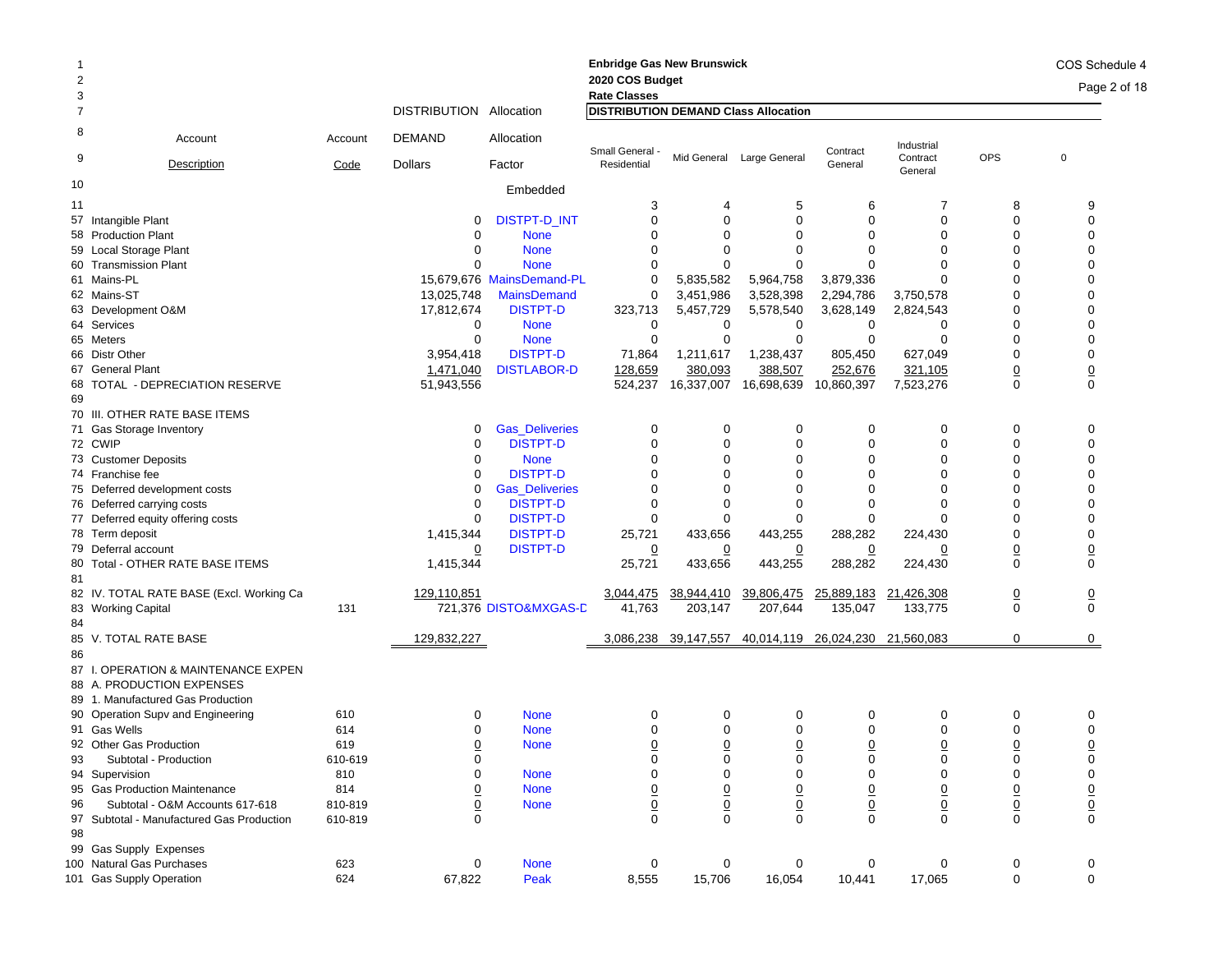| $\overline{2}$<br>3 |                                         |         |                         |                       | <b>Enbridge Gas New Brunswick</b><br>2020 COS Budget<br><b>Rate Classes</b> |                 |                           |                |                     |                 | COS Schedule 4<br>Page 3 of 18 |
|---------------------|-----------------------------------------|---------|-------------------------|-----------------------|-----------------------------------------------------------------------------|-----------------|---------------------------|----------------|---------------------|-----------------|--------------------------------|
| $\overline{7}$      |                                         |         | DISTRIBUTION Allocation |                       | <b>DISTRIBUTION DEMAND Class Allocation</b>                                 |                 |                           |                |                     |                 |                                |
| 8                   | Account                                 | Account | <b>DEMAND</b>           | Allocation            | Small General -                                                             |                 |                           | Contract       | Industrial          |                 |                                |
| 9                   | Description                             | Code    | <b>Dollars</b>          | Factor                | Residential                                                                 |                 | Mid General Large General | General        | Contract<br>General | <b>OPS</b>      | $\mathbf 0$                    |
| 10                  |                                         |         |                         | Embedded              |                                                                             |                 |                           |                |                     |                 |                                |
| 11                  |                                         |         |                         |                       | 3                                                                           | 4               | 5                         | 6              | 7                   | 8               | 9                              |
|                     | 102 Natural Gas W/D from Storage        | 627-628 | 0                       | <b>None</b>           | 0                                                                           | 0               | 0                         | 0              | 0                   | 0               | $\mathbf 0$                    |
|                     | 103 Gas Used for Other Util Operations  | 629     | 0                       | <b>None</b>           | 0                                                                           | 0               | 0                         | 0              | 0                   | 0               | $\mathbf 0$                    |
|                     | 104 Other Gas Supply Expenses           |         | 0                       | <b>None</b>           | $\overline{0}$                                                              | 0               | $\overline{0}$            | $\overline{0}$ | $\overline{0}$      | $\overline{0}$  | $\underline{0}$                |
|                     | 105 Subtotal - PRODUCTION EXPENSES      | 623-629 | 67,822                  |                       | 8,555                                                                       | 15,706          | 16,054                    | 10,441         | 17,065              | $\mathbf 0$     | $\Omega$                       |
| 106                 |                                         |         |                         |                       |                                                                             |                 |                           |                |                     |                 |                                |
|                     | 107 B. NATURAL GAS STORAGE, TERMINAL    |         |                         |                       |                                                                             |                 |                           |                |                     |                 |                                |
|                     | 108 Storage Operation & Maintenance     | 640-859 | 0                       | <b>None</b>           | 0                                                                           | 0               | 0                         | 0              | 0                   | 0               | 0                              |
|                     | 109 Subtotal - NATURAL GAS STORAGE      | 640-859 | 0                       |                       | $\mathbf 0$                                                                 | 0               | 0                         | 0              | $\mathbf 0$         | $\mathbf 0$     | $\Omega$                       |
| 110                 |                                         |         |                         |                       |                                                                             |                 |                           |                |                     |                 |                                |
|                     | 111 C. TRANSMISSION EXPENSES            | 660-869 | 1,768,039               | Peak                  | 223,015                                                                     | 409,451         | 418,514                   | 272,192        | 444,868             | 0               | 0                              |
| 112                 |                                         |         |                         |                       |                                                                             |                 |                           |                |                     |                 |                                |
|                     | 113 D. DISTRIBUTION EXPENSES            |         |                         |                       |                                                                             |                 |                           |                |                     |                 |                                |
|                     | 114 Supervision                         | 670-870 | 589,051                 | <b>DISTOnlyPT-D</b>   | 10,406                                                                      | 180,690         | 184,689                   | 120,118        | 93,148              | $\mathbf 0$     | 0                              |
|                     | 115 Load Dispatching                    | 671     | 0                       | Peak                  | 0                                                                           | 0               | 0                         | 0              | 0                   | $\Omega$        | $\Omega$                       |
|                     | 116 Meter and Regulator Work            | 673-878 | 0                       | Peak                  | 0                                                                           | 0               | 0                         | 0              | 0                   | 0               | $\Omega$                       |
|                     | 117 Service Work                        | 674     | $\mathbf 0$             | Peak                  | 0                                                                           | 0               | 0                         | $\Omega$       | 0                   | 0               | $\Omega$                       |
|                     | 118 Mains and Services                  | 675-875 |                         | 69.209 STMAIN-SERVICE | 0                                                                           | 22,077          | 22,565                    | 14,676         | 9,890               | 0               | $\Omega$                       |
|                     | 119 Compressor Equipment                | 676-876 | $\mathbf 0$             | Peak                  | $\mathbf 0$                                                                 | 0               | 0                         | 0              | 0                   | O               | $\Omega$                       |
|                     | 120 Measuring and Regulation            | 677-877 | 1,119,114               | Peak                  | 141,161                                                                     | 259,170         | 264,907                   | 172,289        | 281,587             | 0               | $\Omega$                       |
|                     | 121 Other Distribution Equipment        | 679-879 | 0                       | Peak                  | 0                                                                           | 0               | 0                         | 0              | 0                   | 0               | 0                              |
|                     | 122 Structures and Improvements         | 872     | 0                       | Peak                  | 0                                                                           | 0               | 0                         | 0              | $\mathbf 0$         | $\Omega$        | $\mathbf 0$                    |
|                     | 123 General Maintenance                 | 884-889 | 1,359,773               | <b>DISTLABOR-D</b>    | 118,928                                                                     | 351,344         | 359,121                   | 233,564        | 296,818             | <u>0</u>        | $\overline{0}$                 |
|                     | 124 Subtotal - DISTRIBUTION EXPENSES    | 670-889 | 3,137,147               |                       | 270,495                                                                     | 813,280         | 831,282                   | 540,646        | 681,444             | $\underline{0}$ | $\underline{0}$                |
|                     | 125 Total - OPERATION & MAINTENANCE E>  |         | 4,905,186               |                       | 493,510                                                                     | 1,222,731       | 1,249,797                 | 812,838        | 1,126,311           | $\underline{0}$ | $\mathbf 0$                    |
| 126                 |                                         |         |                         |                       |                                                                             |                 |                           |                |                     |                 |                                |
|                     | 127 II. SALES & MARKETING               |         |                         |                       |                                                                             |                 |                           |                |                     |                 |                                |
|                     | 128 Supervision                         | 700     | 0                       | <b>None</b>           | 0                                                                           | 0               | 0                         | 0              | 0                   | 0               | 0                              |
|                     | 129 Advertising - Natural Gas Promotion | 701     | 0                       | <b>None</b>           | 0                                                                           | 0               | 0                         | $\Omega$       | 0                   | $\Omega$        | $\mathbf 0$                    |
|                     | 130 Demonstration and Selling Exp       | 702     | 0                       | <b>None</b>           | 0                                                                           | 0               | 0                         | 0              | $\mathbf 0$         | $\Omega$        | $\Omega$                       |
|                     | 131 Revenue from Merchandising          | 703     | 0                       | <b>None</b>           | 0                                                                           | 0               | 0                         | 0              | 0                   | 0               | 0                              |
|                     | 132 Expense of Merchandising            | 704     | $\Omega$                | <b>None</b>           | 0                                                                           | 0               | 0                         | $\Omega$       | 0                   | 0               | $\mathbf 0$                    |
|                     | 133 Advertising - Other                 | 705     | 0                       | <b>None</b>           | 0                                                                           | 0               | 0                         | 0              | 0                   | 0               | $\mathbf 0$                    |
|                     | 134 Other Sales Promotion               | 709     | $\overline{0}$          | <b>None</b>           | $\underline{0}$                                                             | $\underline{0}$ | $\overline{\mathbf{0}}$   | $\overline{0}$ | $\underline{0}$     | $\overline{0}$  | $\underline{0}$                |
|                     | 135 Total - CUSTOMER ACCOUNTS EXPENS    |         | $\mathbf 0$             |                       | $\mathbf 0$                                                                 | $\mathbf 0$     | $\mathbf 0$               | $\mathbf 0$    | $\mathbf 0$         | $\mathbf 0$     | $\mathbf 0$                    |
| 136                 |                                         |         |                         |                       |                                                                             |                 |                           |                |                     |                 |                                |
|                     | 137 III. CUSTOMER SERVICE & INFORMATI(  |         |                         |                       |                                                                             |                 |                           |                |                     |                 |                                |
|                     | 138 Operatin Supervision                | 710     | 0                       | <b>None</b>           | 0                                                                           | 0               | 0                         | 0              | 0                   | 0               |                                |
|                     | 139 Customers' Contracts and Orders     | 711     | 0                       | <b>None</b>           | 0                                                                           | 0               | 0                         | 0              | 0                   | 0               | $\Omega$                       |
|                     | 140 Meter Reading                       | 712     | 0                       | <b>None</b>           | 0                                                                           | 0               | 0                         | 0              | 0                   | $\Omega$        | $\Omega$                       |
|                     | 141 Customers' Billing and Accounting   | 713     | 0                       | <b>None</b>           | 0                                                                           | 0               | 0                         | 0              | 0                   | 0               | $\Omega$                       |
|                     | 142 Credit and Collection               | 714     | $\Omega$                | <b>None</b>           | 0                                                                           | 0               | 0                         | 0              | 0                   | 0               | $\Omega$                       |
|                     | 143 Uncollectable Accounts              | 718     | 0                       | <b>None</b>           | 0                                                                           | 0               | 0                         | 0              | 0                   | 0               | $\Omega$                       |
|                     | 144 Other Customer Accounting           | 719     | 0                       | <b>None</b>           | 0                                                                           | 0               | 0                         | 0              | 0                   | 0               | 0                              |
|                     | 145 Total - CUSTOMER SERVICE & INFORM,  |         | $\mathbf 0$             |                       | $\mathbf 0$                                                                 | $\mathbf 0$     | 0                         | 0              | $\mathbf 0$         | $\mathbf 0$     | $\mathbf 0$                    |
| 146                 |                                         |         |                         |                       |                                                                             |                 |                           |                |                     |                 |                                |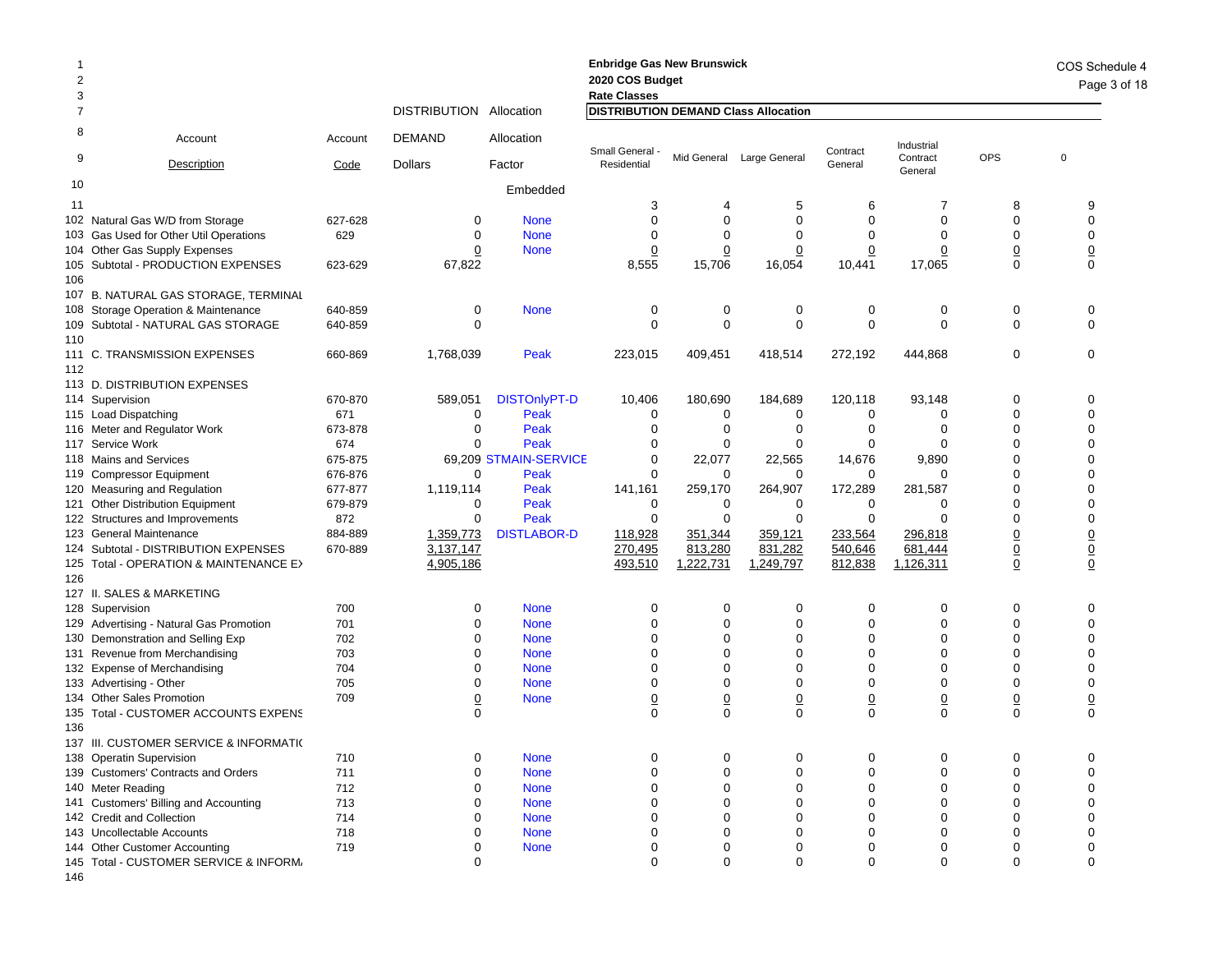| 1      |                                               |         |                         |                            | <b>Enbridge Gas New Brunswick</b>           |                |                |                |                     |                | COS Schedule 4 |
|--------|-----------------------------------------------|---------|-------------------------|----------------------------|---------------------------------------------|----------------|----------------|----------------|---------------------|----------------|----------------|
| 2<br>3 |                                               |         |                         |                            | 2020 COS Budget<br><b>Rate Classes</b>      |                |                |                |                     |                | Page 4 of 18   |
| 7      |                                               |         | DISTRIBUTION Allocation |                            | <b>DISTRIBUTION DEMAND Class Allocation</b> |                |                |                |                     |                |                |
| 8      | Account                                       | Account | <b>DEMAND</b>           | Allocation                 | Small General -                             |                |                | Contract       | Industrial          |                |                |
| 9      | <b>Description</b>                            | Code    | <b>Dollars</b>          | Factor                     | Residential                                 | Mid General    | Large General  | General        | Contract<br>General | <b>OPS</b>     | $\pmb{0}$      |
| 10     |                                               |         |                         | Embedded                   |                                             |                |                |                |                     |                |                |
| 11     |                                               |         |                         |                            | 3                                           | 4              | 5              | 6              | 7                   | 8              | 9              |
|        | 147 Total - CUSTOMER ACCOUNTS, SERVIC         |         | 0                       |                            | $\Omega$                                    | $\mathbf 0$    | $\mathbf 0$    | $\mathbf 0$    | $\mathbf 0$         | $\mathbf 0$    | 0              |
| 148    |                                               |         |                         |                            |                                             |                |                |                |                     |                |                |
| 150    | 149 IV. ADMINISTRATIVE & GENERAL EXPE         |         |                         |                            |                                             |                |                |                |                     |                |                |
|        | 151 Administrative & General                  | 721     | 2,780                   | <b>DISTLABOR-D</b>         | 243                                         | 718            | 734            | 478            | 607                 | 0              | 0              |
|        | 152 Special Services                          | 722     | 351,000                 | <b>DISTLABOR-D</b>         | 30,699                                      | 90,693         | 92,700         | 60,290         | 76,618              | $\mathbf 0$    | $\mathbf 0$    |
|        | 153 Insurance                                 | 723     | 0                       | <b>DISTPT-D</b>            | 0                                           | 0              | 0              | 0              | <sup>0</sup>        | $\Omega$       | 0              |
|        | 154 Injuries & Damages                        | 724     | 0                       | <b>DISTLABOR-D</b>         | $\mathbf 0$                                 | 0              | 0              | 0              | $\Omega$            | $\mathbf 0$    | 0              |
|        | 155 Employee Pensions and Benefits            | 725     | 1,121,008               | <b>DISTLABOR-D</b>         | 98,045                                      | 289,650        | 296,062        | 192,552        | 244,699             | $\Omega$       | 0              |
|        | 156 Other Admin & Gen Expenses                | 728     | 1,716,322               | <b>DISTLABOR-D</b>         | 150,112                                     | 443,470        | 453,287        | 294,807        | 374,647             | 0              | 0              |
|        | 157 Admin & Gen Expenses Transferred          | 729     |                         | (1,612,706) IST-TRANSFER-I | (153, 896)                                  | (407, 795)     | (416, 822)     | (271,091)      | (363, 101)          | $\overline{0}$ | $\pmb{0}$      |
| 159    | 158 Subtotal - O&M Accounts 721-729           |         | 1,578,404               |                            | 125,202                                     | 416,736        | 425,961        | 277,035        | 333,469             | $\mathbf 0$    | $\mathbf 0$    |
| 161    | 160   TOTAL - OPERATING EXPENSES (Excl [      |         | 6,483,590               |                            | 618,712                                     | 1,639,467      | 1,675,758      | 1,089,873      | 1,459,781           | $\mathbf 0$    | $\mathbf 0$    |
|        | 162 VI. DEPRECIATION EXPENSE                  |         |                         |                            |                                             |                |                |                |                     |                |                |
|        | 163 Intangible Plant                          | 403     | 0                       | <b>DISTPT-D_INT</b>        | 0                                           | 0              | 0              | 0              | 0                   | 0              | 0              |
|        | 164 Production Plant                          | 403     | 0                       | <b>None</b>                | 0                                           | $\mathbf 0$    | 0              | 0              | 0                   | 0              | 0              |
|        | 165 Local Storage Plant                       | 403     | 0                       | <b>None</b>                | 0                                           | $\Omega$       | 0              | $\Omega$       | $\Omega$            | $\Omega$       | 0              |
|        | 166 Transmission Plant                        | 403     | $\Omega$                | <b>None</b>                | 0                                           | 0              | 0              | O              | O                   | $\Omega$       | 0              |
|        | 167 Mains-PL                                  | 404     |                         | 849,163 MainsDemand-PL     | $\mathbf 0$                                 | 316,037        | 323,033        | 210,093        | $\Omega$            | O              | 0              |
|        | 168 Mains-ST                                  | 404     | 822,395                 | <b>MainsDemand</b>         | $\mathbf 0$                                 | 217,945        | 222,769        | 144,884        | 236,797             | $\Omega$       | 0              |
|        | 169 Development O&M                           | 404     | 1,333,554               | <b>DISTPT-D</b>            | 24,235                                      | 408,595        | 417,640        | 271,623        | 211,461             | 0              | 0              |
|        | 170 Services                                  | 404     | $\mathbf 0$             | <b>None</b>                | 0                                           | 0              | 0              | 0              | 0                   | $\Omega$       | 0              |
|        | 171 Meters                                    | 404     | 0                       | <b>None</b>                | 0                                           | 0              | 0              | 0              | $\Omega$            | $\Omega$       | 0              |
|        | 172 Distr Other                               | 404     | 231,406                 | <b>DISTPT-D</b>            | 4,205                                       | 70,902         | 72,471         | 47,134         | 36,694              | $\Omega$       | 0              |
|        | 173 General Plant                             | 404     | 301,411                 | <b>DISTLABOR-D</b>         | 26,362                                      | 77,880         | 79,604         | 51,772         | 65,793              | $\Omega$       | 0              |
|        | 174 Amort Ltd-Term Elect/Gas Plant            | 404     | 1,894,773               | <b>DISTPT-D</b>            | 34,434                                      | 580,551        | 593,402        | 385,934        | 300,453             | 0              | 0              |
|        | 175 Adjustment                                |         | $\Omega$                | <b>DISTPT-D</b>            | $\overline{0}$                              | $\overline{0}$ | $\overline{0}$ | $\overline{0}$ | $\overline{0}$      | $\overline{0}$ | $\pmb{0}$      |
| 177    | 176 Total - DEPRECIATION EXPENSE              | 403-404 | 5,432,701               |                            | 89,236                                      | 1,671,909      | 1,708,918      | 1,111,440      | 851,198             | $\mathbf 0$    | $\mathbf 0$    |
|        | 178 VII. TAXES OTHER THAN INCOME TAXE         |         |                         |                            |                                             |                |                |                |                     |                |                |
| 179    |                                               |         |                         |                            |                                             |                |                |                |                     |                |                |
|        | 180 Property Tax- Plant                       |         | 863,130                 | PropertyTax-D              | 27,271                                      | 290,840        | 297,278        | 193,342        | 54,399              | 0              | 0              |
|        | 181 Distribution Tax                          |         | 0                       | <b>RATEBASE</b>            | 0                                           | 0              | 0              | 0              | 0                   | 0              | 0              |
|        | 182 Payroll related                           |         | 0                       | <b>DISTLABOR-D</b>         | $\mathbf 0$                                 | $\mathbf 0$    | $\mathbf 0$    | $\Omega$       | $\Omega$            | $\mathbf 0$    | $\mathbf 0$    |
|        | 183 Other taxes                               |         | 0                       | <b>DISTPT-D</b>            | 0                                           | 0              | 0              | 0              | 0                   | 0              | 0              |
|        | 184 Property Tax- Gas                         |         | $\overline{0}$          | <b>Gas_Deliveries</b>      | $\overline{0}$                              | $\overline{0}$ | $\overline{0}$ | 0              |                     | $\overline{0}$ | 0              |
|        | 185 Total Taxes Other Than Income Taxes       | 408     | 863,130                 |                            | 27,271                                      | 290,840        | 297,278        | 193,342        | 54,399              | 0              | $\mathbf 0$    |
| 186    |                                               |         |                         |                            |                                             |                |                |                |                     |                |                |
|        | 187 B. Franchise and Revenue Taxes            |         |                         |                            |                                             |                |                |                |                     |                |                |
|        | 188 Gross Receipts Tax                        |         | 0                       | <b>None</b>                | 0                                           | 0              | 0              | 0              | 0                   | 0              | 0              |
|        | 189 GRT- Uncoll Rider                         |         | $\overline{0}$          | <b>None</b>                | $\overline{0}$                              | $\overline{0}$ | $\overline{0}$ | $\overline{0}$ | $\overline{0}$      | $\overline{0}$ | $\overline{0}$ |
| 191    | 190 Subtotal- Franchise and Gross Receipts Ta |         | 0                       |                            | $\mathbf 0$                                 | 0              | 0              | 0              | 0                   | 0              | 0              |

192 C. Income Tax Expense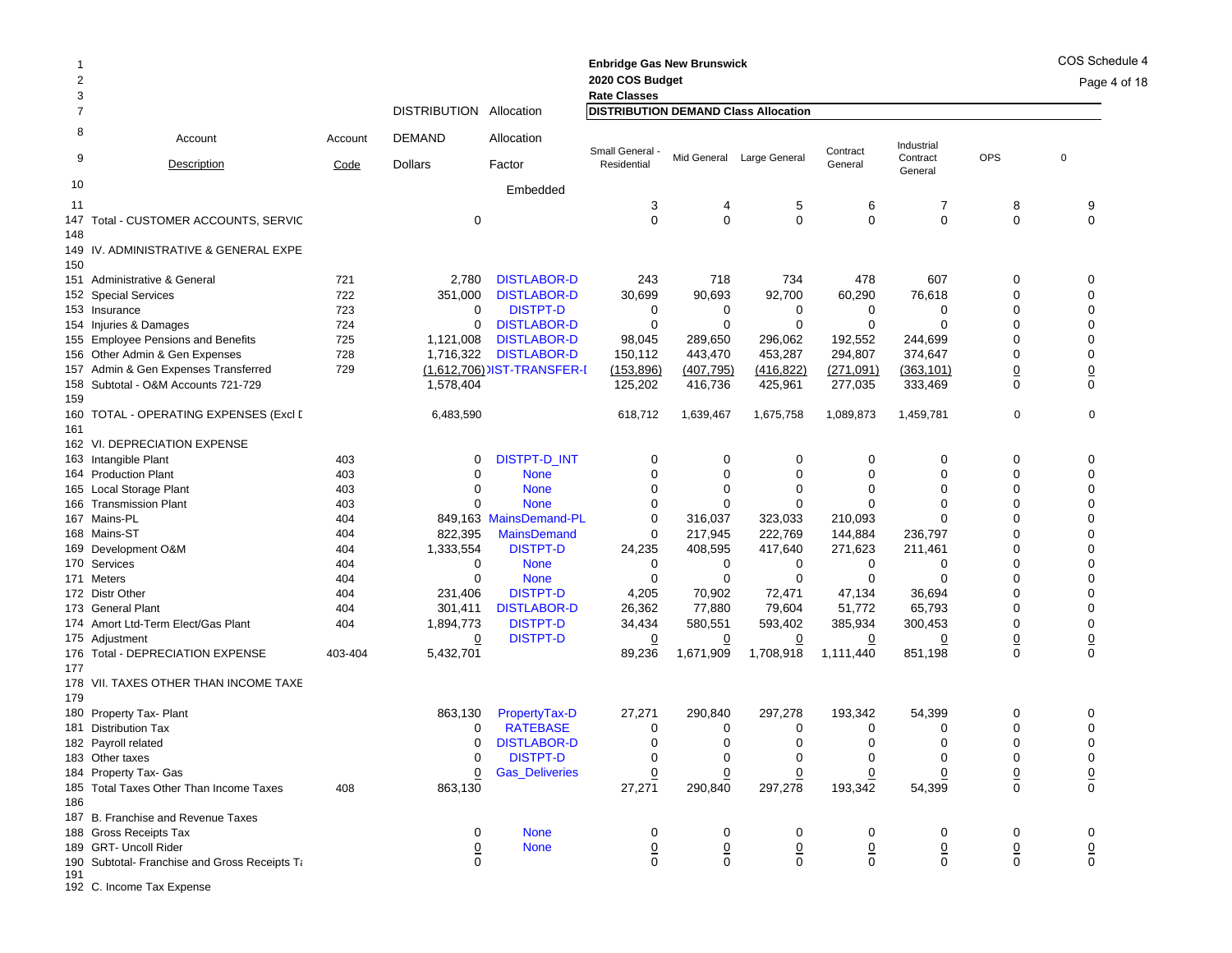| 2<br>3     |                                              |         |                         |                      | <b>Enbridge Gas New Brunswick</b><br>2020 COS Budget<br><b>Rate Classes</b> |                |                           |                |                     |                | COS Schedule 4<br>Page 5 of 18 |
|------------|----------------------------------------------|---------|-------------------------|----------------------|-----------------------------------------------------------------------------|----------------|---------------------------|----------------|---------------------|----------------|--------------------------------|
| 7          |                                              |         | DISTRIBUTION Allocation |                      | <b>DISTRIBUTION DEMAND Class Allocation</b>                                 |                |                           |                |                     |                |                                |
| 8          | Account                                      | Account | <b>DEMAND</b>           | Allocation           | Small General -                                                             |                |                           | Contract       | Industrial          |                |                                |
| 9          | <b>Description</b>                           | Code    | <b>Dollars</b>          | Factor               | Residential                                                                 |                | Mid General Large General | General        | Contract<br>General | <b>OPS</b>     | $\mathbf 0$                    |
| 10         |                                              |         |                         | Embedded             |                                                                             |                |                           |                |                     |                |                                |
| 11         |                                              |         |                         |                      | 3                                                                           |                | 5                         | 6              | 7                   | 8              | 9                              |
|            | 193 State Income Tax expense                 |         | 0                       | PreTax-Dist-D        | 0                                                                           | 0              | 0                         | 0              | 0                   | $\Omega$       | 0                              |
|            | 194 Federal Income Tax expense               |         | $\overline{0}$          | PreTax-Dist-D        | <u>0</u>                                                                    | $\overline{0}$ | <u>0</u>                  | $\overline{0}$ | <u>0</u>            | $\overline{0}$ | $\overline{0}$                 |
|            | 195 Subtotal- Income tax expense             |         | 0                       |                      | 0                                                                           | 0              | 0                         | 0              | 0                   | $\overline{0}$ | $\underline{0}$                |
| 197        | 196 Total- TAX EXPENSE                       |         | 863,130                 |                      | 27,271                                                                      | 290,840        | 297,278                   | 193,342        | 54,399              | 0              | 0                              |
|            | 198 TOTAL EXPENSES                           |         | 12,847,243              |                      | 743,774                                                                     | 3,617,923      | 3,698,008                 | 2,405,096      | 2,382,442           | 0              | 0                              |
| 199        | 200 V. REVENUES at Present Rates             |         |                         |                      |                                                                             |                |                           |                |                     |                |                                |
|            | 201 Retail Revenue                           | 520     | 21,252,277              | Delivery_Rev         | 3,889,070                                                                   | 6,471,836      | 5,521,939                 | 2,612,863      | 2,685,095           | 71,474         | 0                              |
|            | 202 Commercial Sales                         | 521     | 0                       | Delivery_Rev         | 0                                                                           | 0              | 0                         | 0              | 0                   | 0              | 0                              |
|            | 203 Industrial Sales                         | 522     | $\mathbf 0$             | Delivery_Rev         | 0                                                                           | 0              | 0                         | $\mathbf 0$    | $\mathbf 0$         | 0              | $\Omega$                       |
|            | 204 Other Sales                              | 529     | 90,027                  | Delivery_Rev         | 16,475                                                                      | 27,415         | 23,392                    | 11,068         | 11,374              | 303            | $\Omega$                       |
|            | 205 Late Payment Penalties                   | 560     |                         | 90,677 'ENALTY CHARG | 28,471                                                                      | 38,145         | 16,132                    | 4,954          | 2,970               | $\overline{4}$ | 0                              |
|            | 206 Revenue from Service Work                | 561     | 130,613                 | Delivery_Rev         | 23,902                                                                      | 39,775         | 33,937                    | 16,058         | 16,502              | 439            | 0                              |
|            | 207 Transportation Revenue                   | 570     | 0                       | Delivery_Rev         | 0                                                                           | 0              | 0                         | 0              | 0                   | 0              | 0                              |
|            | 208 Miscellaneous Operating Revenue          | 579     | $\mathbf 0$             | Delivery_Rev         | 0                                                                           | $\mathbf 0$    | 0                         | $\mathbf 0$    | 0                   | 0              | $\Omega$                       |
|            | 209 Other Revenue                            |         | 29,173                  | Delivery_Rev         | 5,339                                                                       | 8,884          | 7,580                     | 3,587          | 3,686               | 98             | $\Omega$                       |
|            | 210 Rent from Gas Ppty / Other Rev           |         | 258,182                 | <b>DISTPT-D</b>      | 4,692                                                                       | 79,106         | 80,857                    | 52,588         | 40,940              | $\mathbf 0$    | $\overline{0}$                 |
| 211<br>212 | Subtotal Gas Revenues, net                   |         | 21,850,950              |                      | 3,967,948                                                                   | 6,665,161      | 5,683,837                 | 2,701,118      | 2,760,567           | 72,318         | 0                              |
|            | 213 Non-Operating Income                     |         | 0                       | <b>None</b>          | 0                                                                           | 0              | 0                         | 0              | 0                   | 0              | 0                              |
|            | 214 Non-Operating Income                     |         | <u>0</u>                | <b>None</b>          | $\overline{0}$                                                              | $\overline{0}$ | $\overline{0}$            | $\overline{0}$ | $\overline{0}$      | $\overline{0}$ | $\overline{0}$                 |
| 216        | 215 Total Non-Oper Income                    |         | 0                       |                      | 0                                                                           | 0              | 0                         | $\mathbf 0$    | 0                   | $\Omega$       | 0                              |
| 218        | 217 Total Revenue                            |         | 21,850,950              |                      | 3,967,948                                                                   | 6,665,161      | 5,683,837                 | 2,701,118      | 2,760,567           | 72,318         | 0                              |
| 220        | 219 Total Expenses                           |         | 12,847,243              |                      | 743,774                                                                     | 3,617,923      | 3,698,008                 | 2,405,096      | 2,382,442           | 0              | 0                              |
| 222        | 221 NET INCOME at Present Rates              |         | 9,003,706               |                      | 3,224,174                                                                   | 3,047,239      | 1,985,829                 | 296,021        | 378,125             | 72,318         | 0                              |
| 224        | 223 Tariff Revenue Requirements              |         | 12,277,744              |                      | 670,235                                                                     | 3,433,481      | 3,543,690                 | 2,320,429      | 2,310,656           | (746)          | $\mathbf 0$                    |
|            | 225 SUMMARY                                  |         |                         |                      |                                                                             |                |                           |                |                     |                |                                |
|            | 226 Revenues                                 |         |                         |                      |                                                                             |                |                           |                |                     |                |                                |
|            | 227 Gas revenues                             |         | 21,850,950              |                      | 3,967,948                                                                   | 6,665,161      | 5,683,837                 | 2,701,118      | 2,760,567           | 72,318         | 0                              |
|            | 228 Non-operating income                     |         | 0                       |                      | 0                                                                           | 0              | 0                         | 0              | 0                   | 0              | 0                              |
|            | 229 Total revenues                           |         | 21,850,950              |                      | 3,967,948                                                                   | 6,665,161      | 5,683,837                 | 2,701,118      | 2,760,567           | 72,318         | 0                              |
| 230        |                                              |         |                         |                      |                                                                             |                |                           |                |                     |                |                                |
|            | 231 Operating Expenses                       |         |                         |                      |                                                                             |                |                           |                |                     |                |                                |
|            | 232 Production Expenses                      |         | 67,822                  |                      | 8,555                                                                       | 15,706         | 16,054                    | 10,441         | 17,065              | 0              | 0                              |
|            | 233 Natural Gas Storage, Terminaling & Proc. |         | 0                       |                      | 0                                                                           | 0              | 0                         | 0              | 0                   | 0              | 0                              |
|            | 234 Transmission Expenses                    |         | 1,768,039               |                      | 223,015                                                                     | 409,451        | 418,514                   | 272,192        | 444,868             | 0              | 0                              |
|            | 235 Distribution Expenses                    |         | 3,137,147               |                      | 270,495                                                                     | 813,280        | 831,282                   | 540,646        | 681,444             | $\overline{0}$ | $\underline{0}$                |
|            | 236 Total Operating Expenses                 |         | 4,973,008               |                      | 502,065                                                                     | 1,238,437      | 1,265,851                 | 823,279        | 1,143,376           | 0              | $\mathbf 0$                    |
| 237        |                                              |         |                         |                      |                                                                             |                |                           |                |                     |                |                                |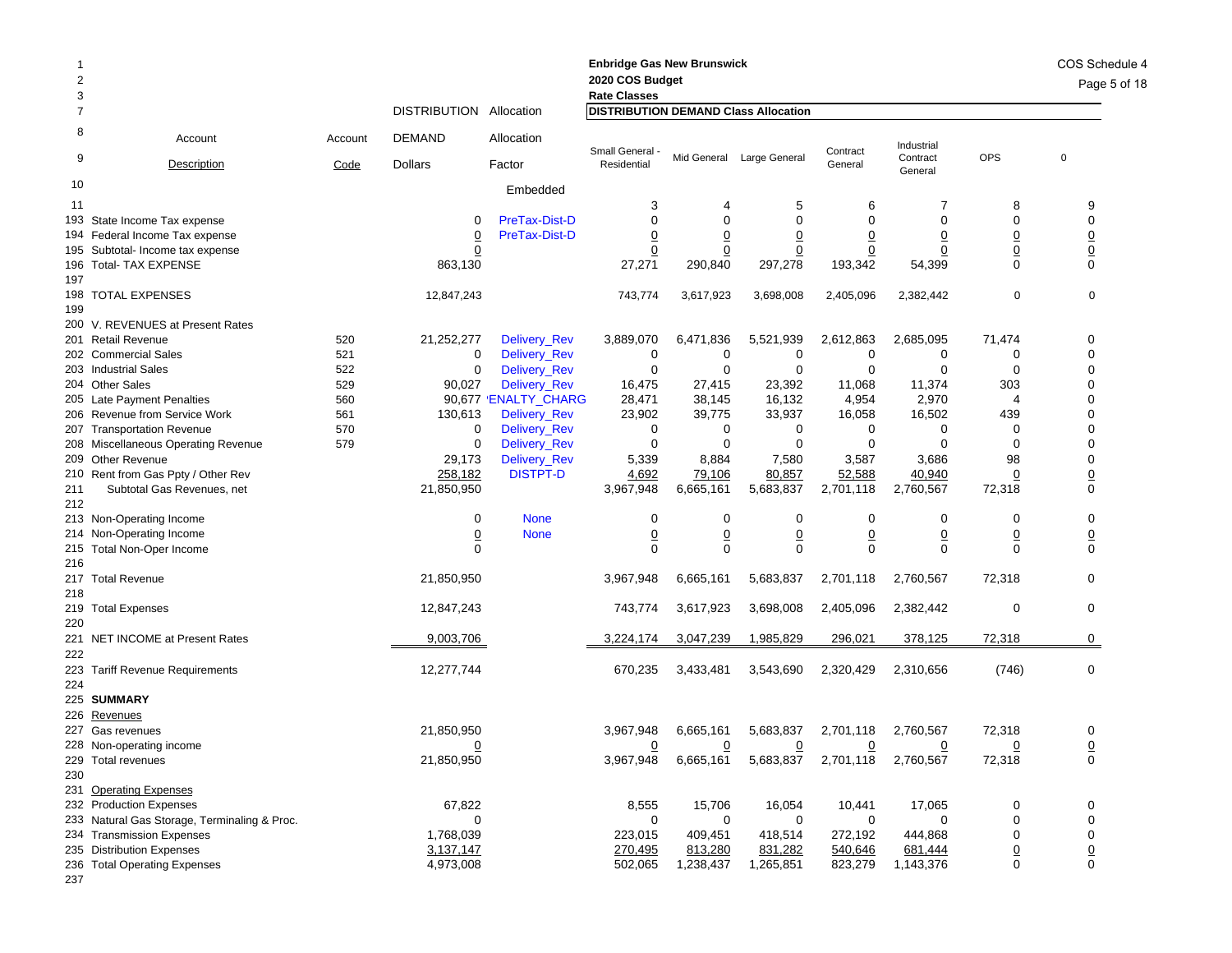| 2<br>3 |                                             |         |                         |             | <b>Enbridge Gas New Brunswick</b><br>2020 COS Budget<br><b>Rate Classes</b> |            |                           |                                  |                     |                 |                 |  |
|--------|---------------------------------------------|---------|-------------------------|-------------|-----------------------------------------------------------------------------|------------|---------------------------|----------------------------------|---------------------|-----------------|-----------------|--|
| 7      |                                             |         | DISTRIBUTION Allocation |             | <b>DISTRIBUTION DEMAND Class Allocation</b>                                 |            |                           |                                  |                     |                 |                 |  |
| 8      | Account                                     | Account | <b>DEMAND</b>           | Allocation  |                                                                             |            |                           |                                  | Industrial          |                 |                 |  |
| 9      | Description                                 | Code    | <b>Dollars</b>          | Factor      | Small General<br>Residential                                                |            | Mid General Large General | Contract<br>General              | Contract<br>General | <b>OPS</b>      | $\mathbf 0$     |  |
| 10     |                                             |         |                         | Embedded    |                                                                             |            |                           |                                  |                     |                 |                 |  |
| 11     |                                             |         |                         |             | 3                                                                           | 4          | 5                         | 6                                | $\overline{7}$      | 8               | 9               |  |
| 238    | Customer Accounts, Services, & Sales Exp    |         | $\mathbf 0$             |             | $\Omega$                                                                    | $\Omega$   | $\Omega$                  | $\Omega$                         | $\Omega$            | $\Omega$        | $\Omega$        |  |
|        | 239 Administrative & General Expenses       |         | 1,578,404               |             | 125,202                                                                     | 416,736    | 425,961                   | 277,035                          | 333,469             | $\Omega$        | $\Omega$        |  |
|        | 240 Depreciation Expense                    |         | 5,432,701               |             | 89,236                                                                      | 1,671,909  | 1,708,918                 | 1,111,440                        | 851,198             | 0               | $\mathbf 0$     |  |
|        | 241 Taxes other than Income, GRT            |         | 863,130                 |             | 27,271                                                                      | 290,840    | 297,278                   | 193,342                          | 54,399              | $\overline{0}$  | $\underline{0}$ |  |
| 243    | 242 Total Other Expenses                    |         | 7,874,236               |             | 241,709                                                                     | 2,379,486  | 2,432,157                 | 1,581,817                        | 1,239,066           | $\Omega$        | $\Omega$        |  |
|        | 244 Income tax expense                      |         | 0                       |             | $\mathbf 0$                                                                 | 0          | $\mathbf 0$               | $\mathbf 0$                      | 0                   | 0               | 0               |  |
|        | 245 Gross receipts tax expense              |         | 0                       |             | $\overline{0}$                                                              |            | $\overline{0}$            | $\overline{0}$                   | <u>0</u>            | <u>0</u>        | $\overline{0}$  |  |
|        | 246 Total expenses                          |         | 12,847,243              |             | 743,774                                                                     | 3,617,923  | 3,698,008                 | 2,405,096                        | 2,382,442           | $\mathbf 0$     | $\mathbf 0$     |  |
| 247    |                                             |         |                         |             |                                                                             |            |                           |                                  |                     |                 |                 |  |
| 249    | 248 NET INCOME at Present Rates             |         | 9,003,706               |             | 3,224,174                                                                   | 3,047,239  | 1,985,829                 | 296,021                          | 378,125             | 72,318          | 0               |  |
|        | 250 Total Rate Base                         |         | 129,832,227             |             | 3,086,238                                                                   | 39,147,557 |                           | 40,014,119 26,024,230 21,560,083 |                     | 0               | 0               |  |
| 251    |                                             |         |                         |             |                                                                             |            |                           |                                  |                     |                 |                 |  |
|        | 252 Return at Present Rates                 |         |                         |             |                                                                             |            |                           |                                  |                     |                 |                 |  |
| 253    |                                             |         |                         |             |                                                                             |            |                           |                                  |                     |                 |                 |  |
|        | 254 REVENUE REQUIREMENTS                    |         |                         |             |                                                                             |            |                           |                                  |                     |                 |                 |  |
| 255    |                                             |         |                         |             |                                                                             |            |                           |                                  |                     |                 |                 |  |
|        | 256 Target ROR                              |         | 7.51%                   |             | 7.51%                                                                       | 7.51%      | 7.51%                     | 7.51%                            | 7.51%               | 7.51%           | 7.51%           |  |
|        | 257 Using Target for System                 |         |                         |             |                                                                             |            |                           |                                  |                     |                 |                 |  |
|        | 258 Rate Base                               |         | 129,832,227             |             | 3,086,238                                                                   | 39,147,557 |                           | 40,014,119 26,024,230 21,560,083 |                     | 0               | $\mathbf 0$     |  |
| 259    |                                             |         |                         |             |                                                                             |            |                           |                                  |                     |                 |                 |  |
|        | 260 Operating expenses                      |         | 6,551,412               |             | 627,267                                                                     | 1,655,173  | 1,691,812                 | 1,100,314                        | 1,476,846           | 0               | $\Omega$        |  |
|        | 261 Depreciation expense                    |         | 5,432,701               |             | 89,236                                                                      | 1,671,909  | 1,708,918                 | 1,111,440                        | 851,198             | $\Omega$        | $\Omega$        |  |
|        | 262 Additional Bad Debt expense             |         | 0                       | <b>None</b> | 0                                                                           | 0          | 0                         | $\Omega$                         | $\Omega$            | 0               | $\mathbf 0$     |  |
|        | 263 Taxes other than Income, GRT            |         | 863,130                 |             | 27,271                                                                      | 290,840    | 297,278                   | 193,342                          | 54,399              | $\underline{0}$ | $\underline{0}$ |  |
|        | 264 Operating expenses to recover           |         | 12,847,243              |             | 743,774                                                                     | 3,617,923  | 3,698,008                 | 2,405,096                        | 2,382,442           | $\Omega$        | $\Omega$        |  |
| 265    |                                             |         |                         |             |                                                                             |            |                           |                                  |                     |                 |                 |  |
|        | 266 Target Return on Rate Base- After taxes |         | 9,749,696               |             | 231,760                                                                     | 2,939,769  | 3,004,843                 | 1,954,278                        | 1,619,045           | 0               | 0               |  |
| 267    |                                             |         |                         |             |                                                                             |            |                           |                                  |                     |                 |                 |  |
|        | 268 Income taxes to recover                 |         | $\Omega$                | 0.0%        | $\Omega$                                                                    | 0          | $\mathbf 0$               | $\mathbf 0$                      | $\mathbf 0$         | 0               | 0               |  |
|        | 269 Subtotal- Rev Reg before GRT            |         | 22,596,939              |             | 975,534                                                                     | 6,557,692  | 6,702,851                 | 4,359,375                        | 4,001,488           | $\underline{0}$ | $\underline{0}$ |  |
|        | 270 GRT needed                              |         | $\Omega$                |             | ∩                                                                           | $\Omega$   | $\Omega$                  | $\Omega$                         | U                   | $\mathbf 0$     | $\pmb{0}$       |  |
|        | 271 TOTAL REVENUE REQUIREMENT               |         | 22,596,939              |             | 975,534                                                                     | 6,557,692  | 6,702,851                 | 4,359,375                        | 4,001,488           | $\Omega$        | $\Omega$        |  |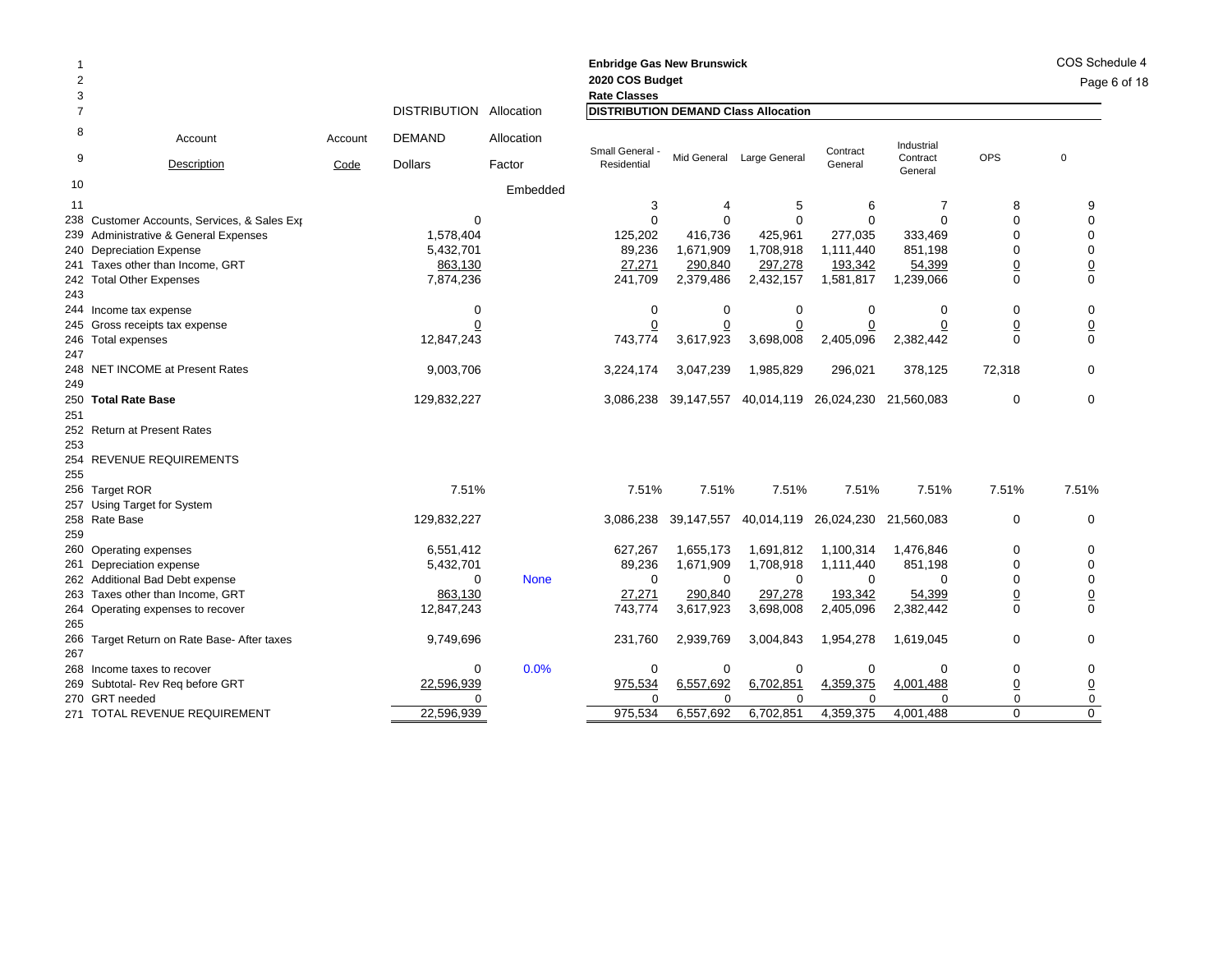| 2                   |                                        |         |                                |                             | 2020 COS Budget                                                      |                            |                           |                            |                        |                |                            |
|---------------------|----------------------------------------|---------|--------------------------------|-----------------------------|----------------------------------------------------------------------|----------------------------|---------------------------|----------------------------|------------------------|----------------|----------------------------|
| 3<br>$\overline{7}$ |                                        |         | <b>DISTRIBUTION Allocation</b> |                             | <b>Rate Classes</b><br><b>DISTRIBUTION CUSTOMER Class Allocation</b> |                            |                           |                            |                        |                |                            |
| 8                   |                                        |         |                                |                             |                                                                      |                            |                           |                            |                        |                |                            |
| 9                   | Account                                | Account | <b>CUSTOMER</b>                | Allocation                  | <b>Small General</b>                                                 |                            | Mid General Large General | Contract                   | Industrial<br>Contract | OPS            | $\mathbf 0$                |
|                     | Description                            | Code    | <b>Dollars</b>                 | Factor                      | Residential                                                          |                            |                           | General                    | General                |                |                            |
| 10                  |                                        |         |                                | Embedded                    |                                                                      |                            |                           |                            |                        |                |                            |
|                     | 12 I. GAS PLANT IN SERVICE             |         |                                |                             |                                                                      |                            |                           |                            |                        |                |                            |
|                     | 13 Franchises & Consents               | 401     | 0                              | <b>TOTALPLANT</b>           | $\mathbf 0$                                                          | $\mathbf 0$                | $\mathbf 0$               | $\mathbf 0$                | 0                      | $\mathbf 0$    | 0                          |
|                     | 14 Other Intangible Plant              | 402     | 0                              | <b>None</b>                 | $\mathbf 0$                                                          | $\mathbf 0$                | $\mathbf 0$               | $\mathbf 0$                | $\mathbf 0$            | $\mathbf 0$    | $\mathbf 0$                |
|                     | 15 Subtotal - INTANGIBLE ASSETS        | 401-402 | 0                              |                             | $\Omega$                                                             | $\Omega$                   | $\mathbf 0$               | $\mathbf 0$                | $\mathbf 0$            | $\mathbf 0$    | $\mathbf 0$                |
| 16                  |                                        |         |                                |                             |                                                                      |                            |                           |                            |                        |                |                            |
|                     | 17 B. PRODUCTION PLANT                 |         |                                |                             |                                                                      |                            |                           |                            |                        |                |                            |
|                     | 18 Production Plant                    | 403-419 | $\underline{0}$                | <b>None</b>                 | $\overline{0}$                                                       | $\frac{0}{0}$              | $\underline{0}$           | $\frac{0}{0}$              | $\frac{0}{0}$          | $\overline{0}$ | $\frac{0}{0}$              |
| 19                  | Subtotal - PRODUCTION PLANT            | 403-419 | $\overline{0}$                 |                             | $\Omega$                                                             |                            | $\mathbf 0$               |                            |                        | $\mathbf 0$    |                            |
| 20                  | 21 C. STORAGE PLANT                    |         |                                |                             |                                                                      |                            |                           |                            |                        |                |                            |
|                     | 22 Storage Plant                       | 440-459 | <u>0</u>                       | <b>None</b>                 |                                                                      |                            | $\overline{0}$            |                            |                        | $\overline{0}$ |                            |
|                     | 23 Subtotal - STORAGE PLANT            | 440-459 | $\mathbf{0}$                   |                             | $\overline{0}$<br>$\Omega$                                           | $\overline{0}$<br>$\Omega$ | $\Omega$                  | $\overline{0}$<br>$\Omega$ | <u>0</u><br>$\Omega$   | $\Omega$       | $\overline{0}$<br>$\Omega$ |
| 24                  |                                        |         |                                |                             |                                                                      |                            |                           |                            |                        |                |                            |
|                     | 25 D. TRANSMISSION PLANT               | 460-469 | $\mathbf 0$                    | <b>None</b>                 | $\Omega$                                                             | $\mathbf 0$                | $\mathbf 0$               | $\mathbf 0$                | $\mathbf 0$            | $\mathbf 0$    | $\mathbf 0$                |
| 26                  |                                        |         |                                |                             |                                                                      |                            |                           |                            |                        |                |                            |
|                     | 27 E. DISTRIBUTION PLANT               |         |                                |                             |                                                                      |                            |                           |                            |                        |                |                            |
|                     | 28 Land and Land Rights                | 470     | 0                              | <b>DISTOnlyPT-C</b>         | 0                                                                    | 0                          | 0                         | $\mathbf 0$                | 0                      | 0              | $\mathbf 0$                |
|                     | 29 Structures and Improvements         | 472     | $\overline{0}$                 | <b>DISTOnlyPT-C</b>         | $\Omega$                                                             | $\Omega$                   | $\Omega$                  | $\Omega$                   | 0                      | $\Omega$       | $\Omega$                   |
|                     | 30 Services                            | 473     | 73,148,927                     | <b>Service Invest</b>       | 41,864,841                                                           | 25,271,050                 | 3,464,888                 | 1,582,011                  | 861,875                | 104,260        | $\mathbf 0$                |
|                     | 31 Regulators and Meter Installations  | 474     | 0                              | Service_Invest              | 0                                                                    | 0                          | 0                         | 0                          | 0                      | O              | $\mathbf 0$                |
|                     | 32 Mains-PL                            | 475     |                                | 33,101,493 MainsCustomer-PL | 23,116,618                                                           | 8,705,684                  | 994,620                   | 248,655                    | $\mathbf 0$            | 35,917         | $\mathbf 0$                |
|                     | 33 Mains-ST                            | 475     | 0                              | <b>MainsCustomer</b>        | $\Omega$                                                             | 0                          | 0                         | 0                          | 0                      | 0              | $\mathbf 0$                |
|                     | 34 Compressor Equipment                | 476     | $\mathbf 0$                    | <b>Service Invest</b>       | $\Omega$                                                             | $\mathbf 0$                | $\mathbf 0$               | $\mathbf 0$                | 0                      | $\mathbf 0$    | $\mathbf 0$                |
|                     | 35 Meas. & Reg. Stat. Equip. - General | 477     | $\mathbf 0$                    | <b>Service Invest</b>       | 0                                                                    | $\Omega$                   | $\Omega$                  | $\mathbf 0$                | $\overline{0}$         | $\Omega$       | $\mathbf 0$                |
|                     | 36 Meters                              | 478     | 25,809,030                     | Meter_Invest                | 4,194,560                                                            | 17,186,439                 | 2,726,071                 | 875,557                    | 755,496                | 70,906         | $\mathbf 0$                |
|                     | 37 Other Distribution Equipment        | 479     | $\Omega$                       | <b>None</b>                 | $\Omega$                                                             | $\Omega$                   | $\Omega$                  | $\Omega$                   | 0                      | $\Omega$       | $\mathbf 0$                |
|                     | 38 Development O&M                     | 479     | 60,022,731                     | <b>DISTPT-C</b>             | 31,441,397                                                           | 23,254,325                 | 3,265,939                 | 1,230,014                  | 735,116                | 95,940         | $\underline{0}$            |
|                     | 39 Subtotal - DISTRIBUTION PLANT       | 470-479 | 192,082,180                    |                             | 100,617,415                                                          | 74,417,500                 | 10,451,518                | 3,936,237                  | 2,352,488              | 307,022        | $\Omega$                   |
| 40                  |                                        |         |                                |                             |                                                                      |                            |                           |                            |                        |                |                            |
|                     | 41 F. GENERAL PLANT                    |         |                                |                             |                                                                      |                            |                           |                            |                        |                |                            |
|                     | 42 Land and Land Rights                | 480     | 0                              | <b>DISTLABOR-C</b>          | 0                                                                    | $\mathbf 0$                | 0                         | 0                          | 0                      | $\mathbf 0$    | $\mathbf 0$                |
|                     | 43 Structures and Improvements         | 482     | 19,768                         | <b>DISTLABOR-C</b>          | 10,504                                                               | 7,544                      | 1,054                     | 400                        | 235                    | 31             | $\mathbf 0$                |
|                     | 44 Office Furniture and Equipment      | 483     | 34,359                         | <b>DISTLABOR-C</b>          | 18,257                                                               | 13,112                     | 1,833                     | 694                        | 409                    | 54             | $\mathbf 0$                |
|                     | 45 Transportation Equipment            | 484     | 443,591                        | <b>DISTLABOR-C</b>          | 235,710                                                              | 169,280                    | 23,662                    | 8.966                      | 5,275                  | 698            | $\mathbf 0$                |
|                     | 46 Heavy Work Equipment                | 485     | 0                              | <b>DISTLABOR-C</b>          | $\mathbf 0$                                                          | 0                          | 0                         | 0                          | 0                      | $\mathbf 0$    | 0                          |
|                     | 47 Tools & Work Equipment              | 486     | 362,708                        | <b>DISTLABOR-C</b>          | 192,731                                                              | 138,414                    | 19,348                    | 7,331                      | 4,313                  | 571            | $\mathbf 0$                |
|                     | 48 Equipment on Customers' Premises    | 487     | $\mathbf 0$                    | <b>DISTLABOR-C</b>          | $\mathbf 0$                                                          | $\mathbf 0$                | 0                         | 0                          | 0                      | $\mathbf 0$    | $\mathbf 0$                |
|                     | 49 Communication Structures & Equip    | 488     | 0                              | <b>DISTLABOR-C</b>          | $\Omega$                                                             | $\Omega$                   | $\Omega$                  | $\Omega$                   | $\Omega$               | $\Omega$       | $\mathbf 0$                |
|                     | 50 Computer Hardware & Software        | 490     | 738.526                        | <b>DISTLABOR-C</b>          | 392,429                                                              | 281,830                    | 39,395                    | 14,927                     | 8,782                  | 1,163          | $\mathbf 0$                |
|                     | 51 Other General Equipment             | 489     | 0                              | <b>DISTLABOR-C</b>          | 0                                                                    | 0                          | 0                         | 0                          | 0                      | 0              | $\overline{0}$             |
|                     | 52 Subtotal - GENERAL PLANT            | 480-490 | 1,598,952                      |                             | 849,632                                                              | 610,179                    | 85,292                    | 32,318                     | 19,015                 | 2,517          | $\mathbf 0$                |
| 53                  |                                        |         |                                |                             |                                                                      |                            |                           |                            |                        |                | $\Omega$                   |
| 55                  | 54 TOTAL UTILITY PLANT                 |         | 193,681,133                    |                             | 101,467,047 75,027,678 10,536,811                                    |                            |                           | 3,968,555                  | 2,371,503              | 309,540        |                            |
|                     | 56 II. DEPRECIATION RESERVE            |         |                                |                             |                                                                      |                            |                           |                            |                        |                |                            |
|                     | 57 Intangible Plant                    |         | 0                              | <b>DISTPT-C INT</b>         | $\mathbf 0$                                                          | $\mathbf 0$                | $\Omega$                  | $\mathbf 0$                | 0                      | $\Omega$       | $\Omega$                   |
|                     |                                        |         |                                |                             |                                                                      |                            |                           |                            |                        |                |                            |

**Enbridge Gas New Brunswick**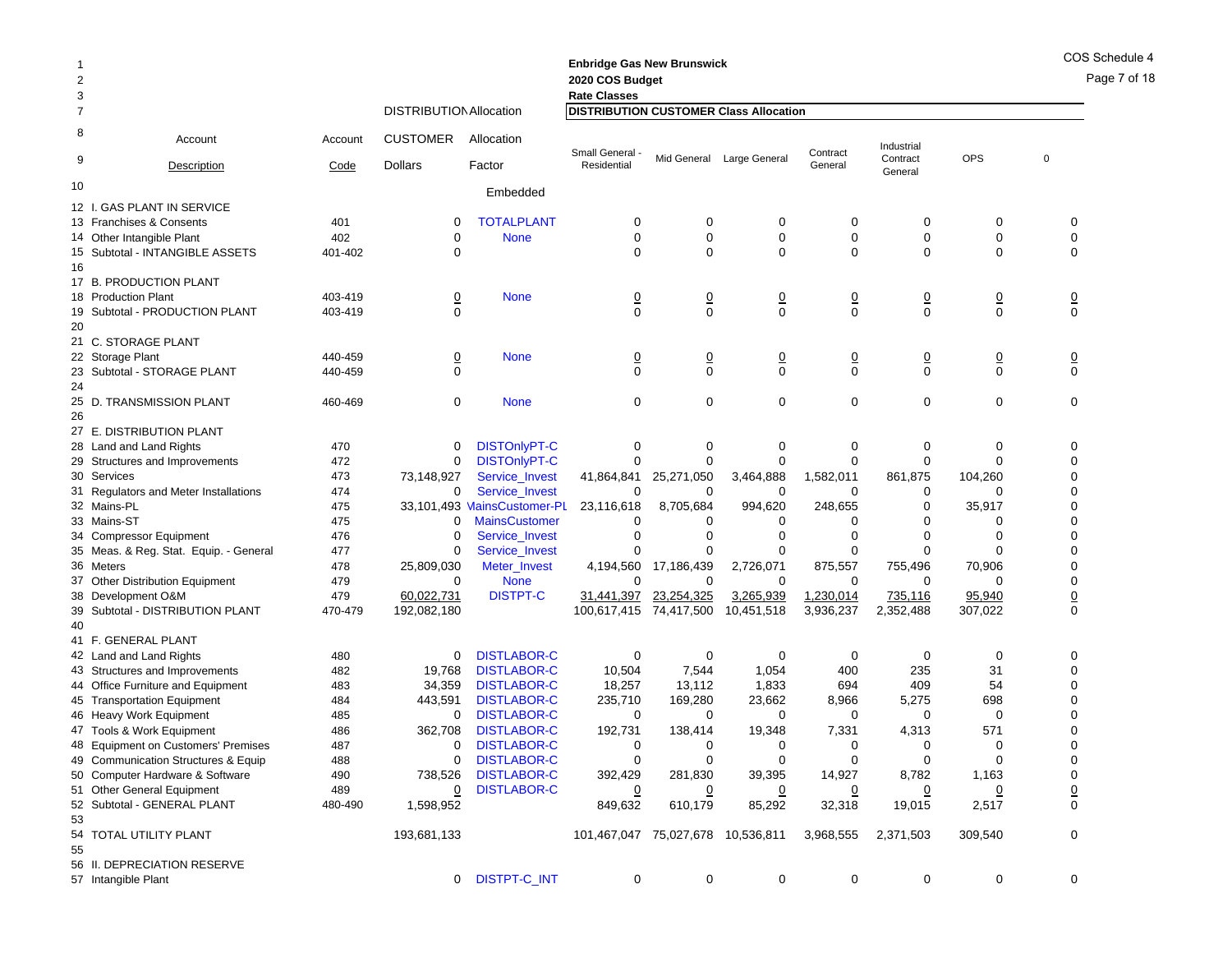Page 8 of 18

| 2  |                                          |         |                                |                            | <b>Enbridge Gas New Brunswick</b><br>2020 COS Budget                 |                  |                           |                            |                        |                          |                 |
|----|------------------------------------------|---------|--------------------------------|----------------------------|----------------------------------------------------------------------|------------------|---------------------------|----------------------------|------------------------|--------------------------|-----------------|
| 3  |                                          |         | <b>DISTRIBUTION Allocation</b> |                            | <b>Rate Classes</b><br><b>DISTRIBUTION CUSTOMER Class Allocation</b> |                  |                           |                            |                        |                          |                 |
| 8  |                                          |         |                                |                            |                                                                      |                  |                           |                            |                        |                          |                 |
| 9  | Account                                  | Account | <b>CUSTOMER</b>                | Allocation                 | Small General                                                        |                  | Mid General Large General | Contract                   | Industrial<br>Contract | OPS                      | $\mathbf 0$     |
|    | Description                              | Code    | <b>Dollars</b>                 | Factor                     | Residential                                                          |                  |                           | General                    | General                |                          |                 |
| 10 |                                          |         |                                | Embedded                   |                                                                      |                  |                           |                            |                        |                          |                 |
|    | 58 Production Plant                      |         | 0                              | <b>None</b>                | 0                                                                    | 0                | 0                         | 0                          | 0                      | 0                        | 0               |
|    | 59 Local Storage Plant                   |         | 0                              | <b>None</b>                | $\Omega$                                                             | $\mathbf 0$      | $\mathbf 0$               | $\Omega$                   | $\mathbf 0$            | $\mathbf 0$              | $\mathbf 0$     |
|    | 60 Transmission Plant                    |         | 0                              | <b>None</b>                | $\Omega$                                                             | $\mathbf 0$      | $\mathbf 0$               | $\Omega$                   | $\mathbf 0$            | $\mathbf 0$              | 0               |
|    | 61 Mains-PL                              |         |                                | 9.970.813 MainsCustomer-PL | 6,963,174                                                            | 2,622,321        | 299,599                   | 74,900                     | 0                      | 10,819                   | $\mathbf 0$     |
|    | 62 Mains-ST                              |         | $\mathbf{0}$                   | <b>MainsCustomer</b>       | 0                                                                    | 0                | 0                         | 0                          | $\mathbf 0$            | $\mathbf 0$              | $\pmb{0}$       |
|    | 63 Development O&M                       |         | 19,482,230                     | <b>DISTPT-C</b>            | 10,205,276                                                           | 7,547,909        | 1,060,061                 | 399.239                    | 238,605                | 31,140                   | $\pmb{0}$       |
|    | 64 Services                              |         | 21,723,217                     | Service_Invest             | 12,432,705                                                           | 7,504,806        | 1,028,976                 | 469,814                    | 255,953                | 30,962                   | 0               |
|    | 65 Meters                                |         | 6,827,980                      | Meter_Invest               | 1,109,704                                                            | 4,546,807        | 721,203                   | 231,635                    | 199,872                | 18,759                   | 0               |
|    | 66 Distr Other                           |         | 4,345,366                      | <b>DISTPT-C</b>            | 2,276,211                                                            | 1,683,505        | 236,439                   | 89,047                     | 53,219                 | 6,946                    | $\pmb{0}$       |
|    | 67 General Plant                         |         | 585,452                        | <b>DISTLABOR-C</b>         | 311,090                                                              | 223,415          | 31,229                    | 11,833                     | 6,962                  | 922                      | $\underline{0}$ |
|    | 68 TOTAL - DEPRECIATION RESERVE          |         | 62,935,058                     |                            | 33,298,159                                                           | 24,128,763       | 3,377,508                 | 1,276,468                  | 754,612                | 99,547                   | $\pmb{0}$       |
| 69 |                                          |         |                                |                            |                                                                      |                  |                           |                            |                        |                          |                 |
|    | 70 III. OTHER RATE BASE ITEMS            |         |                                |                            |                                                                      |                  |                           |                            |                        |                          |                 |
|    | 71 Gas Storage Inventory                 |         | 0                              | <b>None</b>                | 0                                                                    | 0                | 0                         | $\mathbf 0$                | 0                      | 0                        | $\mathbf 0$     |
|    | 72 CWIP                                  |         | $\mathbf 0$                    | <b>DISTPT-C</b>            | $\Omega$                                                             | $\mathbf 0$      | $\mathbf 0$               | $\mathbf 0$                | $\mathbf 0$            | 0                        | 0               |
|    | 73 Customer Deposits                     |         | 0                              | <b>DISTPT-C</b>            | $\Omega$                                                             | $\mathbf 0$      | 0                         | $\Omega$                   | $\mathbf 0$            | $\mathbf 0$              | 0               |
|    | 74 Franchise fee                         |         | 0                              | <b>DISTPT-C</b>            | $\Omega$                                                             | $\Omega$         | 0                         | $\Omega$                   | $\Omega$               | $\Omega$                 | $\mathbf 0$     |
|    | 75 Deferred development costs            |         | 0                              | <b>DISTPT-C</b>            | $\Omega$                                                             | $\mathbf 0$      | 0                         | $\mathbf 0$                | $\mathbf 0$            | $\mathbf 0$              | 0               |
|    | 76 Deferred carrying costs               |         | 0                              | <b>DISTPT-C</b>            | $\Omega$                                                             | $\Omega$         | 0                         | $\Omega$                   | 0                      | $\Omega$                 | $\mathbf 0$     |
|    | 77 Deferred equity offering costs        |         | $\mathbf 0$                    | <b>DISTPT-C</b>            | $\Omega$                                                             | $\Omega$         | $\Omega$                  | $\Omega$                   | $\mathbf 0$            | $\Omega$                 | $\pmb{0}$       |
|    | 78 Term deposit                          |         | 1,555,271                      | <b>DISTPT-C</b>            | 814,689                                                              | 602,551          | 84,625                    | 31,871                     | 19,048                 | 2,486                    | $\pmb{0}$       |
|    | 79 Deferral account                      |         | 0                              | <b>DISTPT-C</b>            | 0                                                                    | 0                | 0                         |                            | 0                      | 0                        |                 |
|    | 80 Total - OTHER RATE BASE ITEMS         |         | 1,555,271                      |                            | 814,689                                                              | 602,551          | 84,625                    | 31,871                     | 19,048                 | 2,486                    | $\frac{0}{0}$   |
| 81 |                                          |         |                                |                            |                                                                      |                  |                           |                            |                        |                          |                 |
|    | 82 IV. TOTAL RATE BASE (Excl. Working Ca |         | 132,301,345                    |                            | 68,983,577                                                           | 51,501,466       | 7,243,927                 | 2,723,958                  | 1,635,939              | 212,478                  | $\underline{0}$ |
|    | 83 Working Capital                       | 131     |                                | 210,039 DISTO&MXGAS-C      | 98,999                                                               | 89,931           | 12,991                    | 4,665                      | 3,061                  | 392                      | $\mathbf 0$     |
| 84 |                                          |         |                                |                            |                                                                      |                  |                           |                            |                        |                          |                 |
|    | 85 V. TOTAL RATE BASE                    |         | 132,511,384                    |                            | 69,082,575 51,591,397                                                |                  | 7,256,919                 | 2,728,623                  | 1,639,000              | 212,870                  | $\mathbf 0$     |
| 86 |                                          |         |                                |                            |                                                                      |                  |                           |                            |                        |                          |                 |
|    | 87 I. OPERATION & MAINTENANCE EXPEN      |         |                                |                            |                                                                      |                  |                           |                            |                        |                          |                 |
|    | 88 A. PRODUCTION EXPENSES                |         |                                |                            |                                                                      |                  |                           |                            |                        |                          |                 |
|    | 89 1. Manufactured Gas Production        |         |                                |                            |                                                                      |                  |                           |                            |                        |                          |                 |
|    |                                          |         |                                |                            |                                                                      |                  |                           |                            |                        |                          |                 |
|    | 90 Operation Supv and Engineering        | 610     | 0<br>0                         | <b>None</b>                | 0<br>$\Omega$                                                        | 0<br>$\mathbf 0$ | $\mathbf 0$               | $\mathbf 0$<br>$\mathbf 0$ | 0                      | 0<br>$\mathbf 0$         | 0               |
|    | 91 Gas Wells                             | 614     |                                | <b>None</b>                |                                                                      |                  | 0                         |                            | 0                      |                          | 0               |
|    | 92 Other Gas Production                  | 619     | $\overline{0}$                 | <b>None</b>                | $\overline{0}$                                                       | $\overline{0}$   | <u>0</u>                  | $\overline{0}$             | $\overline{0}$         | $\overline{0}$           | $\underline{0}$ |
| 93 | Subtotal - Production                    | 610-619 | 0                              |                            | $\Omega$                                                             | $\mathbf 0$      | 0                         | $\mathbf 0$                | $\mathbf 0$            | 0                        | 0               |
|    | 94 Supervision                           | 810     | 0                              | <b>None</b>                | $\Omega$                                                             | $\mathbf 0$      | 0                         | $\mathbf 0$                | 0                      | 0                        | $\mathbf 0$     |
| 95 | <b>Gas Production Maintenance</b>        | 814     | $\overline{0}$                 | <b>None</b>                | $\overline{0}$                                                       | $\overline{0}$   | $\frac{0}{0}$             | $\frac{0}{0}$              | $\overline{0}$         | $\overline{0}$           |                 |
| 96 | Subtotal - O&M Accounts 617-618          | 810-819 | $\underline{0}$                | <b>None</b>                | $\underline{0}$                                                      | $\underline{0}$  |                           |                            | $\mathbf 0$            | $\frac{\overline{0}}{0}$ | $\frac{0}{0}$   |
| 97 | Subtotal - Manufactured Gas Production   | 610-819 | $\Omega$                       |                            | $\Omega$                                                             | $\Omega$         | $\Omega$                  | $\Omega$                   | $\Omega$               |                          |                 |
| 98 |                                          |         |                                |                            |                                                                      |                  |                           |                            |                        |                          |                 |
|    | 99 Gas Supply Expenses                   |         |                                |                            |                                                                      |                  |                           |                            |                        |                          |                 |
|    | 100 Natural Gas Purchases                | 623     | 0                              | <b>None</b>                | 0                                                                    | 0                | 0                         | 0                          | 0                      | 0                        | 0               |
|    | 101 Gas Supply Operation                 | 624     | 74,178                         | <b>DISTPT-C</b>            | 38,856                                                               | 28,739           | 4,036                     | 1,520                      | 908                    | 119                      | $\pmb{0}$       |
|    | 102 Natural Gas W/D from Storage         | 627-628 | 0                              | <b>None</b>                | 0                                                                    | 0                | 0                         | 0                          | 0                      | 0                        | 0               |
|    | 103 Gas Used for Other Util Operations   | 629     | 0                              | <b>None</b>                | 0                                                                    | $\mathbf 0$      | 0                         | 0                          | $\mathbf 0$            | $\mathbf 0$              | 0               |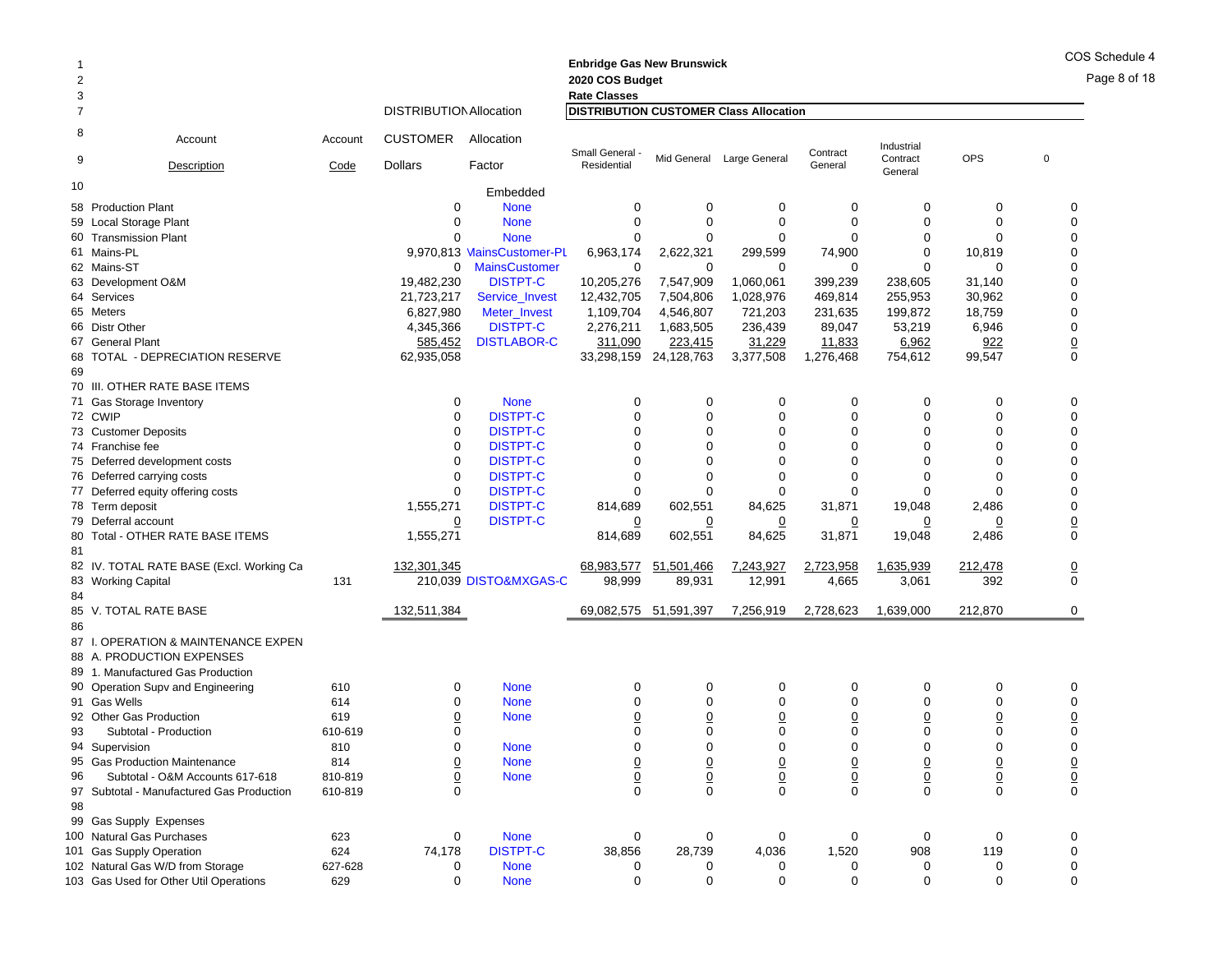**Enbridge Gas New Brunswick**  2 **2020 COS Budget 2020 COS Bud** 3 **Rate Classes Rate Classes** 7 DISTRIBUTIONAllocation **DISTRIBUTION CUSTOMER Class Allocation** 8 Account Account CUSTOMER Allocation9Description Code Dollars Factor 10 Embedded Small General - Residential Mid General Large General Contract General Industrial Contract Generalt OPS 0<br>I 104 Other Gas Supply Expenses 0 None 0 0 0 0 0 0 0 105 Subtotal - PRODUCTION EXPENSES 623-629 74,178 38,856 28,739 4,036 1,520 908 119 0 106107 B. NATURAL GAS STORAGE, TERMINAL 108 Storage Operation & Maintenance 640-859 0 None 000000 0 109Subtotal - NATURAL GAS STORAGE 640-859 0 000000 0 110 111 C. TRANSMISSION EXPENSES 660-869 0 None 000000 0 112113 D. DISTRIBUTION EXPENSES114 Supervision 4 Supervision 670-870 647,287 DISTOnlyPT-C 339,065 250,775 35,220 13,265 7,928 1,035 0 115 Load Dispatching 5 Load Dispatching 671 0 DISTPT-C 0 0 0 0 0 0 116 Meter and Regulator Work 673-878 0 Meter\_Invest 0 0 0 0 0 0 117 Service Work 674 0 None 000000 0 118 Mains and Services 675-875 71,153 STMAIN-SERVICE 43,516 22,753 2,986 1,226 577 94 0 119 Compressor Equipment 676-876 0 None 0 0 0 0 0 120 Measuring and Regulation 677-877 0 None 000000 0 121 Other Distribution Equipment 679-879 0 None 0 0 0 0 0 0 122 Structures and Improvements 872 0 DISTPT-C 000000 0 123 General Maintenance 884-889 541,169 DISTLABOR-C 287,560 206,516 28,867 10,938 6,436 852 0 124 Subtotal - DISTRIBUTION EXPENSES 670-889 1,259,610 670,141 480,045 67,074 25,429 14,940 1,981 0 125 Total - OPERATION & MAINTENANCE EX 1,259,610 670,141 480,045 67,074 25,429 14,940 1,981 0 126127 II. SALES & MARKETING128 Supervision 8 Supervision 700 0 None 0 0 0 0 0 0 129 Advertising - Natural Gas Promotion 701 0 None 0 0 0 0 0 0 130 Demonstration and Selling Exp 702 0 None 000000 0 131 Revenue from Merchandising 703 0 Delivery\_Rev 0 0 0 0 0 0 132 Expense of Merchandising 704 0 Delivery\_Rev 0 0 0 0 0 0 133 Advertising - Other Advertising - Other 705 0 None 000000 0 134 Other Sales Promotion 709 00 None 0 0 0 0 0 0 0 135 Total - CUSTOMER ACCOUNTS EXPENS 0 000000 0 136137 III. CUSTOMER SERVICE & INFORMATI( 138 Operatin Supervision 710 0 None 0 0 0 0 0 0 139 Customers' Contracts and Orders 711 0 None 000000 0 140 Meter Reading 0 Meter Reading 712 0 None 0 0 0 0 0 141 Customers' Billing and Accounting 713 0 None 000000 0 142 Credit and Collection 714 0 None 000000 0 143 Uncollectable Accounts 718 0 None 000000 0 144 Other Customer Accounting 719 0 None 000000 0 145 Total - CUSTOMER SERVICE & INFORMA 0 000000 0 146147 Total - CUSTOMER ACCOUNTS, SERVIC 0 000000 0 148

149 IV. ADMINISTRATIVE & GENERAL EXPE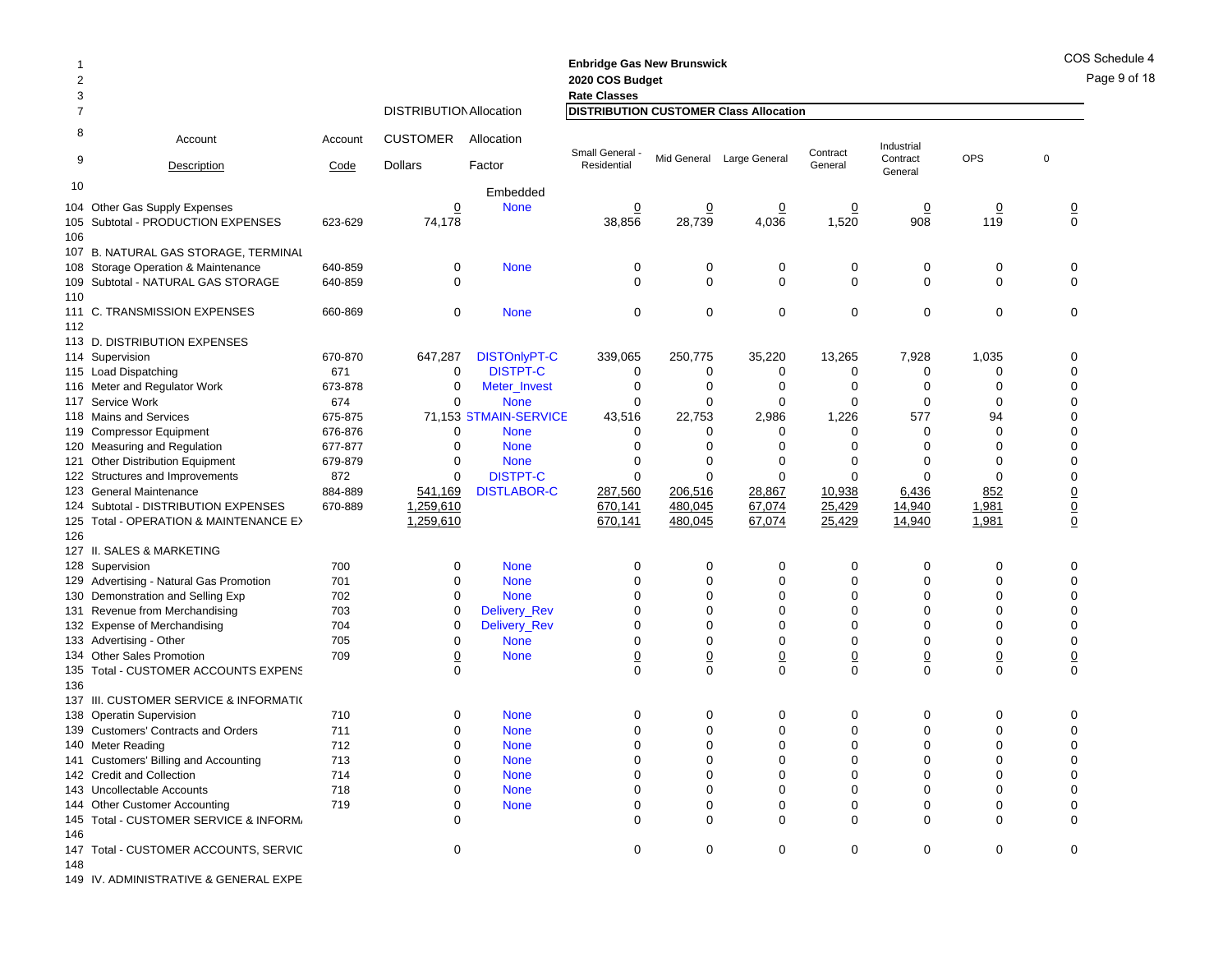#### Page 10 of 18 **Enbridge Gas New Brunswick**  2 **2020 COS Budget 2020 COS Bud** 3 **Rate Classes Rate Classes** 7 DISTRIBUTIONAllocation **DISTRIBUTION CUSTOMER Class Allocation** 8 Account Account CUSTOMER Allocation9Description Code Dollars Factor 10 Embedded Small General - Residential Mid General Large General Contract General Industrial Contract Generalt OPS 0<br>I 150151 Administrative & General 721 1,106 DISTLABOR-C 588 422 59 22 13 2 0 **152 Special Services** 2 Special Services 722 139,693 DISTLABOR-C 74,228 53,308 7,452 2,823 1,661 220 0 153 Insurance 723 00 DISTPT-C  $\begin{array}{ccccccccccccccccccccc} C & & & 0 & & 0 & & 0 & & 0 & & 0 & & 0 \end{array}$ 154 Injuries&Damages 724 0 DISTLABOR-C 0 0 0 0 0 155 Employee Pensions and Benefits 725 446,144 DISTLABOR-C 237,067 170,254 23,798 9,017 5,305 702 0 156 Other Admin & Gen Expenses 728 683,070 DISTLABOR-C 362,961 260,667 36,437 13,806 8,123 1,075 0 157 Admin & Gen Expenses Transferred 729 <u>(641,832)</u> )IST-TRANSFER-( <u>(341,796) (245,155)</u> <u>(34,261)</u> <u>(7,635)</u> <u>0</u> <u>0</u> 158 Subtotal - O&M Accounts 721-7299 628,181 333,048 239,497 33,485 12,684 7,468 2,000 0 159160 TOTAL - OPERATING EXPENSES (Excl I 1,887,791 1,003,189 719,542 100,558 38,113 22,408 3,980 0 161162 VI. DEPRECIATION EXPENSE163 Intangible Plant Intangible Plant 403 0 DISTPT-C\_INT 000000 0 164 Production Plant 403 0 None 000000 0 165 Local Storage Plant 5 Local Storage Plant 403 0 None 0 0 0 0 0 0 166 Transmission Plant 166 Transmission Plant 0 None 000000 0 167 Mains-PL 404 539,988 MainsCustomer-PL 377,104 142,017 16,225 4,056 0 586 0 168 Mains-ST 404 0 MainsCustomer 000000 0 169 Development O&M 9 Development O&M 404 1,458,546 DISTPT-C 764,022 565,078 79,362 29,889 17,863 2,331 0 170 Services 404 1,299,379 Service\_Invest 743,665 448,902 61,548 28,102 15,310 1,852 0 171 Meters 404 2,170,679 Meter\_Invest 352,785 1,445,473 229,277 73,639 63,541 5,964 0 172 Distr Other 404 253,095 DISTPT-C 132,578 98,056 13,771 5,187 3,100 405 0 173 General Plant 404 119,957 DISTLABOR-C 63,741 45,777 6,399 2,425 1,427 189 0 174 Amort Ltd-Term Elect/Gas Plant 174 Amort Ltd-Term 2,072,368 DISTPT-C 1,085,558 802,888 112,761 42,468 25,381 3,312 0 175 Adiustment 5 Adjustment <u>0</u> DISTPT-C <u>0</u> <u>0</u> <u>0</u> <u>0</u> 0 0 176 Total - DEPRECIATION EXPENSE 403-404 7,914,012 3,519,453 3,548,189 519,344 185,766 126,622 14,639 0 177178 VII. TAXES OTHER THAN INCOME TAXE179180 Property Tax- Plant 0 Property Tax- Plant 411,388 PropertyTax-C 287,295 108,195 12,361 3,090 0 446 0 181 Distribution Tax $\mathsf{x}$  0 0 RATEBASE E 0 0 0 0 0 0 0 182 Payroll related 2 Payroll related 0 DISTLABOR-C 0 0 0 0 0 0 183 Other taxes $\sim$  0  $\sim$ 0 DISTPT-C  $\begin{array}{ccccccccccccccccccccc} C & & & 0 & & 0 & & 0 & & 0 & & 0 & & 0 \end{array}$ 184 Property Tax- Gas 4 Property Tax- Gas <u>0</u> None <u>0</u> <u>0</u> <u>0</u> <u>0</u> <u>0</u> <u>0</u> 185 Total Taxes Other Than Income Taxes  $\hspace{1.6cm}$  408 411,388 287,295 108,195 12,361 3,090 0 446 0 186187 B. Franchise and Revenue Taxes 188 Gross Receipts Tax 0 None 000000 0 189 GRT- Uncoll Riderr 0 None 0 0 0 0 0 0 0 190 Subtotal- Franchise and Gross Receipts Ta 0 000000 0 191192 C. Income Tax Expense 193 State Income Tax expense 0 PreTax-Dist-C 000000 0 194 Federal Income Tax expense 0 PreTax-Dist-C 0 0 0 0 0 0 0

195 Subtotal- Income tax expense 0 0 0 0 0 0 0 0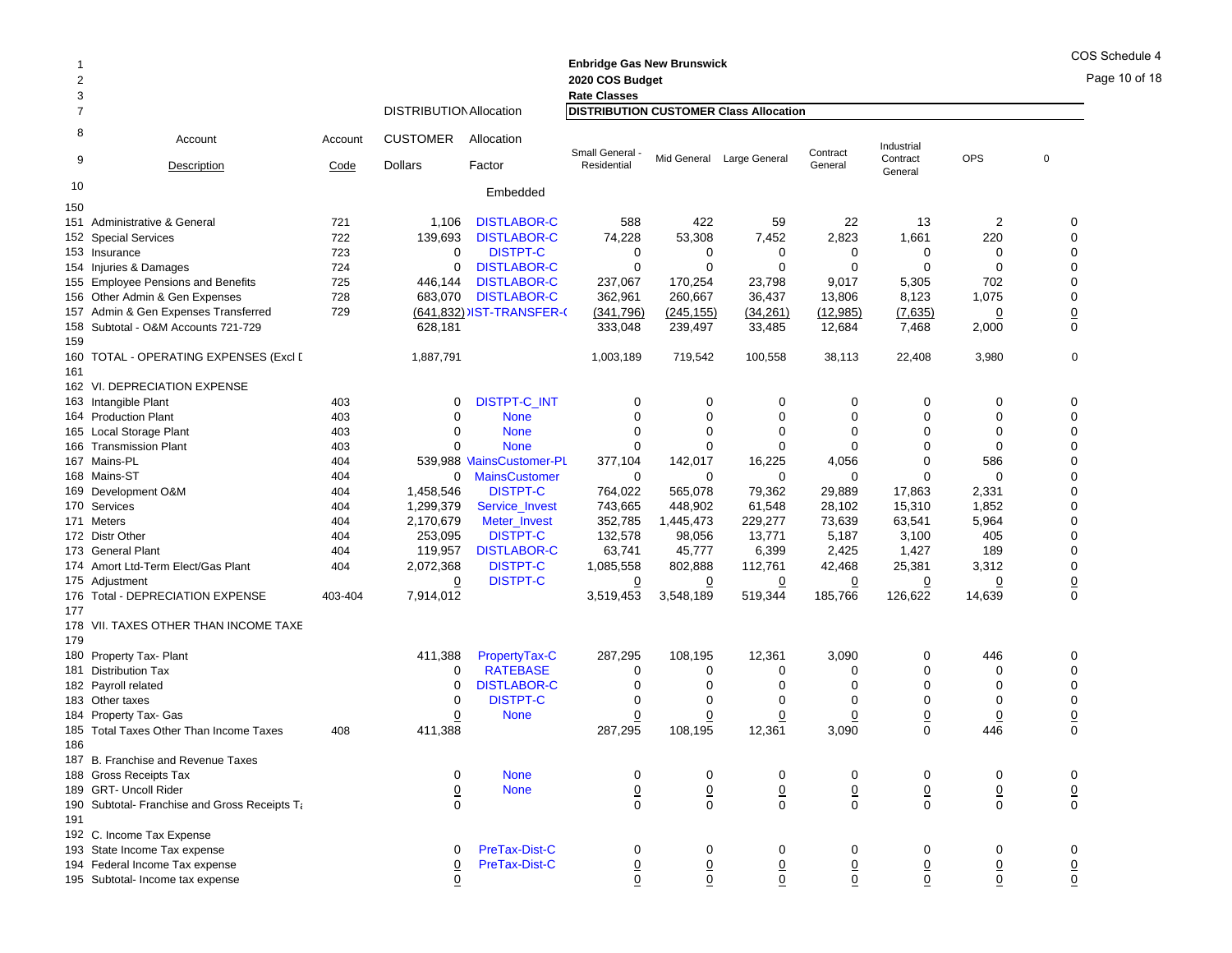| $\overline{2}$<br>3 |                                              |             |                                |                      | <b>Enbridge Gas New Brunswick</b><br>2020 COS Budget<br><b>Rate Classes</b> |                |                           |                 |                     |                 | UL              |
|---------------------|----------------------------------------------|-------------|--------------------------------|----------------------|-----------------------------------------------------------------------------|----------------|---------------------------|-----------------|---------------------|-----------------|-----------------|
| $\overline{7}$      |                                              |             | <b>DISTRIBUTION Allocation</b> |                      | <b>DISTRIBUTION CUSTOMER Class Allocation</b>                               |                |                           |                 |                     |                 |                 |
| 8                   | Account                                      | Account     | <b>CUSTOMER</b>                | Allocation           | Small General -                                                             |                |                           | Contract        | Industrial          |                 |                 |
| 9                   | Description                                  | <u>Code</u> | Dollars                        | Factor               | Residential                                                                 |                | Mid General Large General | General         | Contract<br>General | <b>OPS</b>      | $\mathbf 0$     |
| 10                  |                                              |             |                                | Embedded             |                                                                             |                |                           |                 |                     |                 |                 |
| 196<br>197          | <b>Total- TAX EXPENSE</b>                    |             | 411,388                        |                      | 287,295                                                                     | 108,195        | 12,361                    | 3,090           | 0                   | 446             | 0               |
| 199                 | <b>198 TOTAL EXPENSES</b>                    |             | 10,287,369                     |                      | 4,848,794                                                                   | 4,404,664      | 636,300                   | 228,489         | 149,938             | 19,184          | 0               |
|                     | 200 V. REVENUES at Present Rates             |             |                                |                      |                                                                             |                |                           |                 |                     |                 |                 |
|                     | 201 Retail Revenue                           | 520         | 19,033,950                     | Delivery_Rev         | 3,483,126                                                                   | 5,796,301      | 4,945,555                 | 2,340,131       | 2,404,823           | 64,013          | 0               |
|                     | 202 Commercial Sales                         | 521         | 0                              | Delivery_Rev         | 0                                                                           | 0              | 0                         | 0               | 0                   | 0               | $\mathbf 0$     |
|                     | 203 Industrial Sales                         | 522         | 0                              | Delivery_Rev         | $\mathbf 0$                                                                 | $\mathbf 0$    | 0                         | 0               | 0                   | 0               | $\mathbf 0$     |
|                     | 204 Other Sales                              | 529         | 80,630                         | <b>Delivery_Rev</b>  | 14,755                                                                      | 24,554         | 20,950                    | 9,913           | 10,187              | 271             | $\mathbf 0$     |
|                     | 205 Late Payment Penalties                   | 560         |                                | 81,212 'ENALTY_CHARG | 25,499                                                                      | 34,164         | 14,448                    | 4,437           | 2,660               | 4               | $\mathbf 0$     |
|                     | 206 Revenue from Service Work                | 561         | 116,980                        | Delivery_Rev         | 21,407                                                                      | 35,623         | 30,395                    | 14,382          | 14,780              | 393             | $\mathbf 0$     |
| 207                 | <b>Transportation Revenue</b>                | 570         | 0                              | <b>Delivery_Rev</b>  | 0                                                                           | 0              | 0                         | 0               | 0                   | 0               | $\mathbf 0$     |
|                     | 208 Miscellaneous Operating Revenue          | 579         | 0                              | Delivery_Rev         | 0                                                                           | 0              | 0                         | 0               | 0                   | 0               | $\mathbf 0$     |
|                     | 209 Other Revenue                            |             | 26,128                         | <b>Delivery_Rev</b>  | 4,781                                                                       | 7,957          | 6,789                     | 3,212           | 3,301               | 88              | $\mathbf 0$     |
|                     | 210 Rent from Gas Ppty / Other Rev           |             | 282.382                        | <b>DISTPT-C</b>      | 147,918                                                                     | 109,402        | 15,365                    | 5,787           | 3,458               | 451             | $\underline{0}$ |
| 211                 | Subtotal Gas Revenues, net                   |             | 19,621,281                     |                      | 3,697,487                                                                   | 6,008,000      | 5,033,502                 | 2,377,861       | 2,439,209           | 65,221          | $\mathbf 0$     |
| 212                 |                                              |             |                                |                      |                                                                             |                |                           |                 |                     |                 |                 |
|                     | 213 Non-Operating Income                     |             | 0                              | <b>RATEBASE</b>      | 0                                                                           | 0              | 0                         | 0               | 0                   | 0               | $\mathbf 0$     |
|                     | 214 Non-Operating Income                     |             | $\overline{0}$                 | <b>RATEBASE</b>      | $\underline{0}$                                                             | $\overline{0}$ | $\underline{0}$           | $\underline{0}$ | $\overline{0}$      | $\underline{0}$ | $\frac{0}{0}$   |
| 215<br>216          | <b>Total Non-Oper Income</b>                 |             | $\mathbf 0$                    |                      | $\mathbf 0$                                                                 | $\Omega$       | $\overline{0}$            | $\Omega$        | $\overline{0}$      | $\mathbf 0$     |                 |
| 218                 | 217 Total Revenue                            |             | 19,621,281                     |                      | 3,697,487                                                                   | 6,008,000      | 5,033,502                 | 2,377,861       | 2,439,209           | 65,221          | $\mathbf 0$     |
| 220                 | 219 Total Expenses                           |             | 10,287,369                     |                      | 4,848,794                                                                   | 4,404,664      | 636,300                   | 228,489         | 149,938             | 19,184          | 0               |
|                     | 221 NET INCOME at Present Rates              |             | 9,333,912                      |                      | (1, 151, 307)                                                               | 1,603,336      | 4,397,202                 | 2,149,372       | 2,289,271           | 46,037          | 0               |
| 222                 |                                              |             |                                |                      |                                                                             |                |                           |                 |                     |                 |                 |
|                     | 223 Tariff Revenue Requirements              |             | 9,726,166                      |                      | 4,639,215                                                                   | 4,200,922      | 555,142                   | 193,970         | 118,853             | 18,064          | 0               |
| 224                 |                                              |             |                                |                      |                                                                             |                |                           |                 |                     |                 |                 |
|                     | 225 SUMMARY                                  |             |                                |                      |                                                                             |                |                           |                 |                     |                 |                 |
|                     | 226 Revenues                                 |             |                                |                      |                                                                             |                |                           |                 |                     |                 |                 |
|                     | 227 Gas revenues                             |             | 19,621,281                     |                      | 3,697,487                                                                   | 6,008,000      | 5,033,502                 | 2,377,861       | 2,439,209           | 65,221          | 0               |
|                     | 228 Non-operating income                     |             | $\overline{0}$                 |                      | $\overline{0}$                                                              | $\overline{0}$ | $\overline{0}$            | $\overline{0}$  | $\overline{0}$      | $\overline{0}$  | $\overline{0}$  |
| 230                 | 229 Total revenues                           |             | 19,621,281                     |                      | 3,697,487                                                                   | 6,008,000      | 5,033,502                 | 2,377,861       | 2,439,209           | 65,221          | $\mathbf 0$     |
|                     | 231 Operating Expenses                       |             |                                |                      |                                                                             |                |                           |                 |                     |                 |                 |
|                     | 232 Production Expenses                      |             | 74,178                         |                      | 38,856                                                                      | 28,739         | 4,036                     | 1,520           | 908                 | 119             | 0               |
|                     | 233 Natural Gas Storage, Terminaling & Proc. |             | 0                              |                      | 0                                                                           | 0              | 0                         | 0               | 0                   | 0               | 0               |
|                     | 234 Transmission Expenses                    |             | 0                              |                      | 0                                                                           | $\mathbf 0$    | 0                         | $\Omega$        | 0                   | $\Omega$        | $\mathbf 0$     |
|                     | 235 Distribution Expenses                    |             | 1,259,610                      |                      | 670,141                                                                     | 480,045        | 67,074                    | 25,429          | 14,940              | 1,981           | $\underline{0}$ |
| 237                 | 236 Total Operating Expenses                 |             | 1,333,788                      |                      | 708,998                                                                     | 508,784        | 71,110                    | 26,949          | 15,849              | 2,099           | $\mathbf 0$     |
|                     | 238 Customer Accounts, Services, & Sales Exp |             | 0                              |                      | 0                                                                           | 0              | 0                         | 0               | 0                   | 0               | $\mathbf 0$     |
|                     | 239 Administrative & General Expenses        |             | 628,181                        |                      | 333,048                                                                     | 239,497        | 33,485                    | 12,684          | 7,468               | 2,000           | $\mathbf 0$     |
|                     | 240 Depreciation Expense                     |             | 7,914,012                      |                      | 3,519,453                                                                   | 3,548,189      | 519,344                   | 185,766         | 126,622             | 14,639          | 0               |
|                     | 241 Taxes other than Income, GRT             |             | 411,388                        |                      | 287,295                                                                     | 108,195        | 12,361                    | 3,090           | 0                   | 446             | 0               |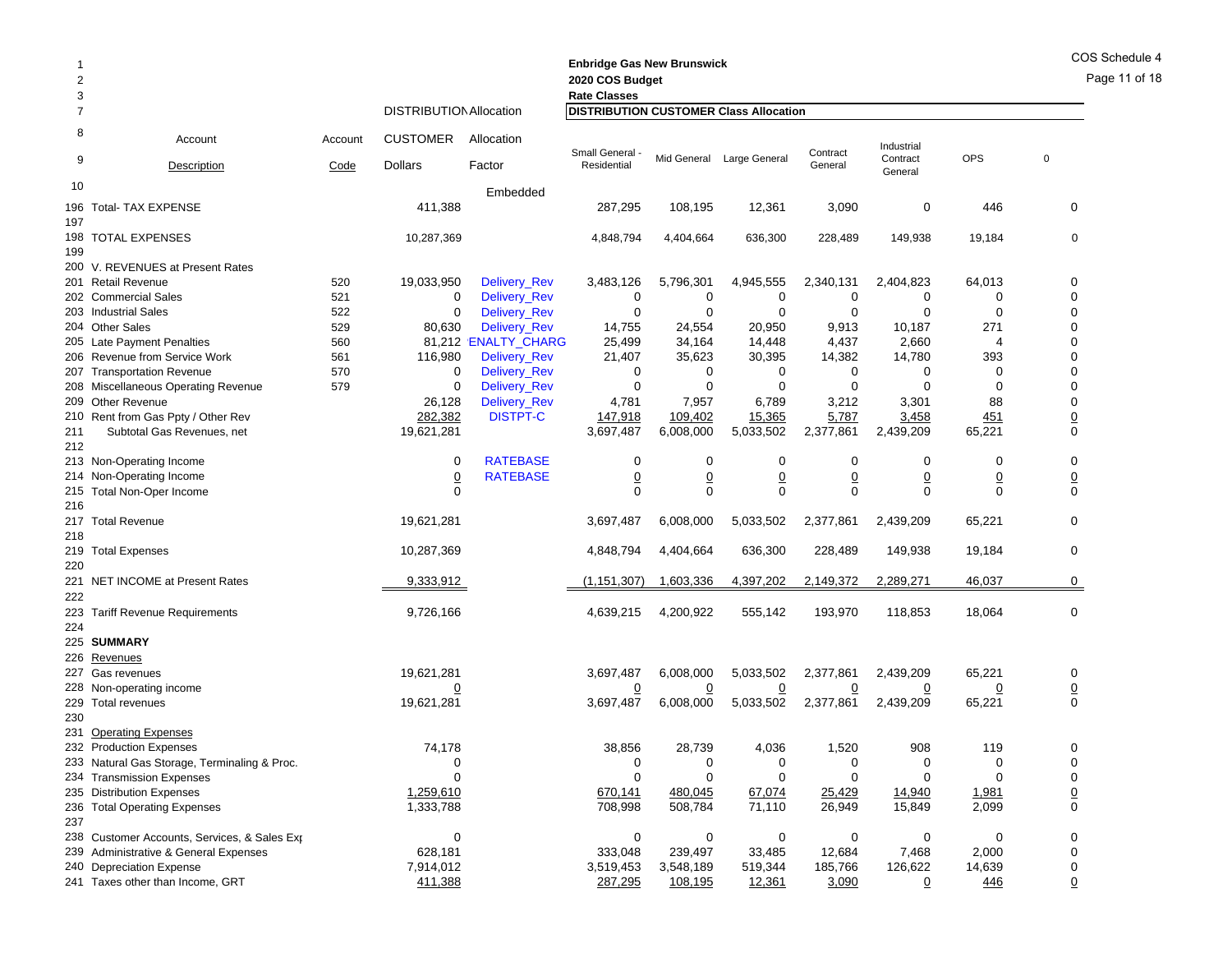|                |                                             |         |                                |             | <b>Enbridge Gas New Brunswick</b>             |                |                           |                |                     |         |                | COS Schedule 4 |
|----------------|---------------------------------------------|---------|--------------------------------|-------------|-----------------------------------------------|----------------|---------------------------|----------------|---------------------|---------|----------------|----------------|
|                |                                             |         |                                |             | 2020 COS Budget                               |                |                           |                |                     |         |                | Page 12 of 18  |
| 3              |                                             |         |                                |             | <b>Rate Classes</b>                           |                |                           |                |                     |         |                |                |
| $\overline{7}$ |                                             |         | <b>DISTRIBUTION Allocation</b> |             | <b>DISTRIBUTION CUSTOMER Class Allocation</b> |                |                           |                |                     |         |                |                |
| 8              | Account                                     | Account | <b>CUSTOMER</b>                | Allocation  | Small General -                               |                |                           | Contract       | Industrial          |         |                |                |
| 9              | Description                                 | Code    | <b>Dollars</b>                 | Factor      | Residential                                   |                | Mid General Large General | General        | Contract<br>General | OPS     | $\mathbf 0$    |                |
| 10             |                                             |         |                                | Embedded    |                                               |                |                           |                |                     |         |                |                |
| 243            | 242 Total Other Expenses                    |         | 8,953,581                      |             | 4,139,796                                     | 3,895,880      | 565,190                   | 201,540        | 134,090             | 17,085  | 0              |                |
|                | 244 Income tax expense                      |         | 0                              |             | 0                                             | 0              | 0                         | 0              | 0                   | 0       | 0              |                |
|                | 245 Gross receipts tax expense              |         | 0                              |             | 0                                             | $\overline{0}$ | $\overline{0}$            | $\overline{0}$ | $\overline{0}$      | 0       | $\overline{0}$ |                |
|                | 246 Total expenses                          |         | 10,287,369                     |             | 4,848,794                                     | 4,404,664      | 636,300                   | 228,489        | 149,938             | 19,184  | $\mathbf 0$    |                |
| 247            |                                             |         |                                |             |                                               |                |                           |                |                     |         |                |                |
| 249            | 248 NET INCOME at Present Rates             |         | 9,333,912                      |             | (1, 151, 307)                                 | 1,603,336      | 4,397,202                 | 2,149,372      | 2,289,271           | 46,037  | 0              |                |
|                | 250 Total Rate Base                         |         | 132,511,384                    |             | 69,082,575 51,591,397                         |                | 7,256,919                 | 2,728,623      | 1,639,000           | 212,870 | 0              |                |
| 251            |                                             |         |                                |             |                                               |                |                           |                |                     |         |                |                |
|                | 252 Return at Present Rates                 |         |                                |             |                                               |                |                           |                |                     |         |                |                |
| 253            |                                             |         |                                |             |                                               |                |                           |                |                     |         |                |                |
|                | 254 REVENUE REQUIREMENTS                    |         |                                |             |                                               |                |                           |                |                     |         |                |                |
| 255            |                                             |         |                                |             |                                               |                |                           |                |                     |         |                |                |
|                | 256 Target ROR                              |         | 7.51%                          |             | 7.51%                                         | 7.51%          | 7.51%                     | 7.51%          | 7.51%               | 7.51%   | 7.51%          |                |
|                | 257 Using Target for System                 |         |                                |             |                                               |                |                           |                |                     |         |                |                |
|                | 258 Rate Base                               | 391,531 | 132,511,384                    |             | 69,082,575 51,591,397                         |                | 7,256,919                 | 2,728,623      | 1,639,000           | 212,870 | 0              |                |
| 259            |                                             |         |                                |             |                                               |                |                           |                |                     |         |                |                |
|                | 260 Operating expenses                      | 156,757 | 1,961,969                      |             | 1,042,046                                     | 748,281        | 104,594                   | 39,633         | 23,317              | 4,099   | 0              |                |
|                | 261 Depreciation expense                    | 22,095  | 7,914,012                      |             | 3,519,453                                     | 3,548,189      | 519,344                   | 185,766        | 126,622             | 14,639  | 0              |                |
|                | 262 Additional Bad Debt expense             |         | $\Omega$                       | <b>None</b> | 0                                             | 0              | $\Omega$                  | $\Omega$       | 0                   | ∩       | $\mathbf 0$    |                |
|                | 263 Taxes other than Income, GRT            | 19,364  | 411,388                        |             | 287,295                                       | 108,195        | 12,361                    | 3,090          | $\overline{0}$      | 446     | $\overline{0}$ |                |
| 265            | 264 Operating expenses to recover           | 198,216 | 10,287,369                     |             | 4,848,794                                     | 4,404,664      | 636,300                   | 228,489        | 149,938             | 19,184  | $\Omega$       |                |
|                | 266 Target Return on Rate Base- After taxes | 35,915  | 9,950,886                      |             | 5,187,727                                     | 3,874,234      | 544,955                   | 204,905        | 123,080             | 15,985  | $\mathbf 0$    |                |
| 267            |                                             |         |                                |             |                                               |                |                           |                |                     |         |                |                |
|                | 268 Income taxes to recover                 | 13,559  | $\mathbf 0$                    | 0.0%        | 0                                             | 0              | 0                         | 0              | 0                   | 0       | 0              |                |
|                | 269 Subtotal- Rev Reg before GRT            | 247,690 | 20,238,255                     |             | 10,036,520                                    | 8,278,898      | 1,181,255                 | 433,394        | 273,018             | 35,169  | $\overline{0}$ |                |
|                | 270 GRT needed                              | 11,474  | $\Omega$                       |             | $\Omega$                                      | 0              |                           | $\Omega$       | $\sqrt{ }$          |         | $\mathsf 0$    |                |
|                | 271 TOTAL REVENUE REQUIREMENT               | 259,165 | 20,238,255                     |             | 10,036,520                                    | 8,278,898      | 1,181,255                 | 433,394        | 273,018             | 35,169  | $\Omega$       |                |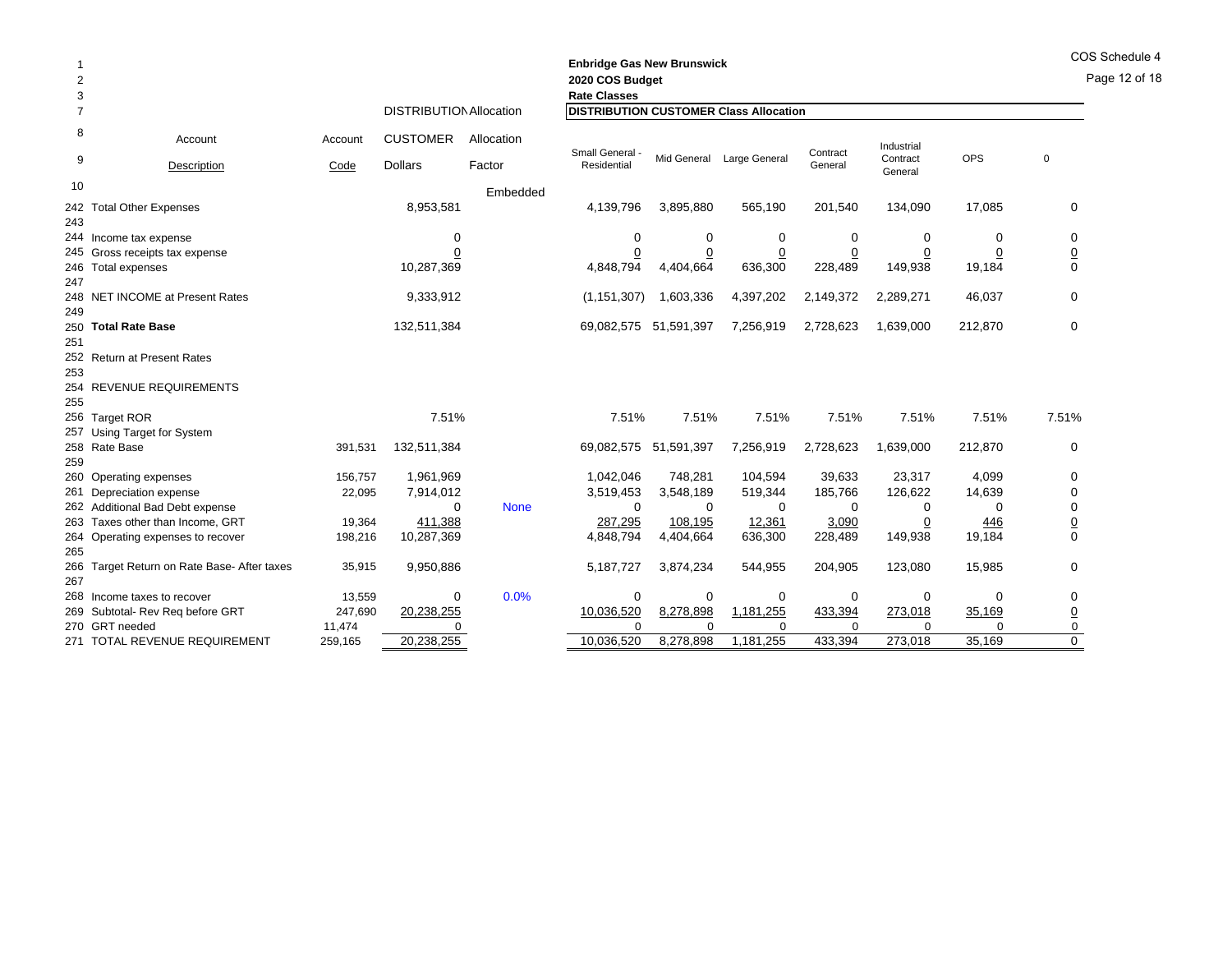| $\overline{2}$<br>3 |                                        |         |                 |                         | <b>Enbridge Gas New Brunswick</b><br>2020 COS Budget           |                |                           |                     |                     |                 |          |                 |
|---------------------|----------------------------------------|---------|-----------------|-------------------------|----------------------------------------------------------------|----------------|---------------------------|---------------------|---------------------|-----------------|----------|-----------------|
| 7                   |                                        |         | <b>ONSITE</b>   | Allocation              | <b>Rate Classes</b><br><b>ONSITE CUSTOMER Class Allocation</b> |                |                           |                     |                     |                 |          |                 |
| 8                   | Account                                | Account | <b>CUSTOMER</b> | Allocation              |                                                                |                |                           |                     | Industrial          |                 |          |                 |
| 9                   | Description                            | Code    | <b>Dollars</b>  | Factor                  | Small General -<br>Residential                                 |                | Mid General Large General | Contract<br>General | Contract<br>General | <b>OPS</b>      | $\Omega$ |                 |
| 10                  |                                        |         |                 | Embedded                |                                                                |                |                           |                     |                     |                 |          |                 |
|                     | 12 I. GAS PLANT IN SERVICE             |         |                 |                         |                                                                |                |                           |                     |                     |                 |          |                 |
|                     | 13 Franchises & Consents               | 401     | 0               | <b>None</b>             | 0                                                              | 0              | 0                         | $\mathbf 0$         | 0                   | 0               |          | 0               |
|                     | 14 Other Intangible Plant              | 402     | $\mathbf 0$     | <b>None</b>             | 0                                                              | $\mathbf 0$    | $\mathbf 0$               | $\pmb{0}$           | $\mathbf 0$         | $\mathbf 0$     |          | 0               |
|                     | 15 Subtotal - INTANGIBLE ASSETS        | 401-402 | 0               |                         | 0                                                              | 0              | $\mathbf 0$               | $\mathbf 0$         | $\mathbf 0$         | $\mathbf 0$     |          | $\mathbf 0$     |
| 16                  |                                        |         |                 |                         |                                                                |                |                           |                     |                     |                 |          |                 |
|                     | 17 B. PRODUCTION PLANT                 |         |                 |                         |                                                                |                |                           |                     |                     |                 |          |                 |
|                     | 18 Production Plant                    | 403-419 | $\underline{0}$ | <b>None</b>             | $\overline{0}$                                                 | $\overline{0}$ | $\overline{0}$            | $\underline{0}$     | $\overline{0}$      | $\pmb{0}$       |          | $\overline{0}$  |
|                     | 19 Subtotal - PRODUCTION PLANT         | 403-419 | $\mathbf 0$     |                         | 0                                                              | $\mathbf 0$    | $\mathbf 0$               | $\pmb{0}$           | $\mathbf 0$         | $\mathbf 0$     |          | $\mathbf 0$     |
| 20                  |                                        |         |                 |                         |                                                                |                |                           |                     |                     |                 |          |                 |
|                     | 21 C. STORAGE PLANT                    |         |                 |                         |                                                                |                |                           |                     |                     |                 |          |                 |
|                     | 22 Storage Plant                       | 440-459 | $\overline{0}$  | <b>None</b>             | $\overline{0}$                                                 | $\overline{0}$ | $\overline{0}$            | $\overline{0}$      | $\overline{0}$      | $\overline{0}$  |          | $\overline{0}$  |
| 23                  | Subtotal - STORAGE PLANT               | 440-459 | $\mathbf 0$     |                         | 0                                                              | $\mathbf 0$    | $\mathbf 0$               | $\mathbf 0$         | $\mathbf 0$         | $\mathbf 0$     |          | $\mathbf 0$     |
| 24                  |                                        |         |                 |                         |                                                                |                |                           |                     |                     |                 |          |                 |
|                     | 25 D. TRANSMISSION PLANT               | 460-469 | 0               | <b>None</b>             | 0                                                              | 0              | $\mathbf 0$               | 0                   | 0                   | 0               |          | 0               |
| 26                  |                                        |         |                 |                         |                                                                |                |                           |                     |                     |                 |          |                 |
|                     | 27 E. DISTRIBUTION PLANT               |         |                 |                         |                                                                |                |                           |                     |                     |                 |          |                 |
|                     | 28 Land and Land Rights                | 470     | 0               | <b>None</b>             | 0                                                              | 0              | 0                         | 0                   | 0                   | 0               |          | 0               |
|                     | 29 Structures and Improvements         | 472     | $\mathbf 0$     | <b>None</b>             | 0                                                              | $\mathbf 0$    | $\mathbf 0$               | $\mathbf 0$         | $\mathbf 0$         | $\mathbf 0$     |          | 0               |
|                     | 30 Services                            | 473     | $\mathbf 0$     | <b>None</b>             | 0                                                              | 0              | $\mathbf 0$               | $\mathbf 0$         | $\mathbf 0$         | 0               |          | 0               |
|                     | 31 Regulators and Meter Installations  | 474     | $\mathbf 0$     | <b>None</b>             | 0                                                              | $\Omega$       | $\mathbf 0$               | $\mathbf 0$         | $\Omega$            | $\Omega$        |          | $\mathbf 0$     |
|                     | 32 Mains-PL                            | 475     | $\mathbf 0$     | <b>None</b>             | 0                                                              | 0              | $\mathbf 0$               | $\mathbf 0$         | $\mathbf 0$         | 0               |          | 0               |
|                     | 33 Mains-ST                            | 475     | $\mathbf 0$     | <b>None</b>             | 0                                                              | 0              | $\mathbf 0$               | $\mathbf 0$         | $\mathbf 0$         | $\Omega$        |          | $\mathbf 0$     |
|                     | 34 Compressor Equipment                | 476     | $\mathbf 0$     | <b>None</b>             | 0                                                              | 0              | $\mathbf 0$               | $\mathbf 0$         | $\mathbf 0$         | 0               |          | 0               |
|                     | 35 Meas. & Reg. Stat. Equip. - General | 477     | $\mathbf 0$     | Meter_Invest            | 0                                                              | 0              | $\mathbf 0$               | $\mathbf 0$         | $\mathbf 0$         | 0               |          | 0               |
|                     | 36 Meters                              | 478     | 0               | <b>Meter_Invest_Res</b> | $\Omega$                                                       | $\Omega$       | $\Omega$                  | $\mathbf 0$         | $\Omega$            | $\Omega$        |          | $\mathbf 0$     |
|                     | 37 Other Distribution Equipment        | 479     | 0               | <b>None</b>             | 0                                                              | 0              | 0                         | 0                   | $\mathbf 0$         | 0               |          | 0               |
|                     | 38 Development O&M                     | 479     | $\underline{0}$ | <b>None</b>             | $\overline{0}$                                                 | $\overline{0}$ | $\overline{0}$            | $\underline{0}$     | $\overline{0}$      | $\underline{0}$ |          | $\underline{0}$ |
|                     | 39 Subtotal - DISTRIBUTION PLANT       | 470-479 | $\mathbf 0$     |                         | $\Omega$                                                       | $\Omega$       | $\mathbf 0$               | $\Omega$            | $\Omega$            | $\Omega$        |          | $\mathbf 0$     |
| 40                  |                                        |         |                 |                         |                                                                |                |                           |                     |                     |                 |          |                 |
|                     | 41 F. GENERAL PLANT                    |         |                 |                         |                                                                |                |                           |                     |                     |                 |          |                 |
|                     | 42 Land and Land Rights                | 480     |                 | 0 ONSITELABOR-C         | $\mathbf 0$                                                    | 0              | 0                         | $\mathbf 0$         | 0                   | 0               |          | 0               |
|                     | 43 Structures and Improvements         | 482     |                 | 37,761 ONSITELABOR-C    | 16,524                                                         | 11,568         | 4,371                     | 3,253               | 1,899               | 145             |          | 0               |
|                     | 44 Office Furniture and Equipment      | 483     |                 | 65,631 ONSITELABOR-C    | 28,720                                                         | 20,105         | 7,598                     | 5,655               | 3,301               | 252             |          | 0               |
|                     | 45 Transportation Equipment            | 484     |                 | 847,334 ONSITELABOR-C   | 370,791                                                        | 259,569        | 98,093                    | 73,006              | 42,622              | 3,253           |          | 0               |
|                     | 46 Heavy Work Equipment                | 485     |                 | 0 ONSITELABOR-C         | 0                                                              | 0              | 0                         | 0                   | 0                   | 0               |          | $\mathbf 0$     |
|                     | 47 Tools & Work Equipment              | 486     |                 | 692,834 ONSITELABOR-C   | 303,182                                                        | 212,240        | 80,207                    | 59,694              | 34,851              | 2,660           |          | 0               |
|                     | 48 Equipment on Customers' Premises    | 487     |                 | 0 ONSITELABOR-C         | 0                                                              | 0              | 0                         | 0                   | 0                   | 0               |          | 0               |
|                     | 49 Communication Structures & Equip    | 488     |                 | 0 ONSITELABOR-C         | 0                                                              | $\Omega$       | $\Omega$                  | $\Omega$            | $\Omega$            | $\Omega$        |          | $\Omega$        |
|                     | 50 Computer Hardware & Software        | 490     |                 | 1,410,708 ONSITELABOR-C | 617,322                                                        | 432,151        | 163,313                   | 121,546             | 70,961              | 5,416           |          | 0               |
|                     | 51 Other General Equipment             | 489     |                 | 0 ONSITELABOR-C         | $\overline{0}$                                                 | <u>0</u>       | $\overline{0}$            | $\overline{0}$      | $\overline{0}$      | $\overline{0}$  |          |                 |
|                     | 52 Subtotal - GENERAL PLANT            | 480-490 | 3,054,268       |                         | 1,336,539                                                      | 935,633        | 353,583                   | 263,153             | 153,634             | 11,725          |          | $\frac{0}{0}$   |
| 53                  |                                        |         |                 |                         |                                                                |                |                           |                     |                     |                 |          |                 |
|                     | 54 TOTAL UTILITY PLANT                 |         | 3,054,268       |                         | 1,336,539                                                      | 935,633        | 353,583                   | 263,153             | 153,634             | 11,725          |          | 0               |
| 55                  |                                        |         |                 |                         |                                                                |                |                           |                     |                     |                 |          |                 |
|                     | 56 II. DEPRECIATION RESERVE            |         |                 |                         |                                                                |                |                           |                     |                     |                 |          |                 |
|                     | 57 Intangible Plant                    |         |                 | 0 ONSITEPT-C_INT        | 0                                                              | 0              | 0                         | 0                   | 0                   | 0               |          | 0               |
|                     | 58 Production Plant                    |         | 0               | <b>None</b>             | 0                                                              | 0              | $\mathbf 0$               | 0                   | $\mathbf 0$         | $\mathbf 0$     |          | 0               |

COS Schedule 4 Page 13 of 18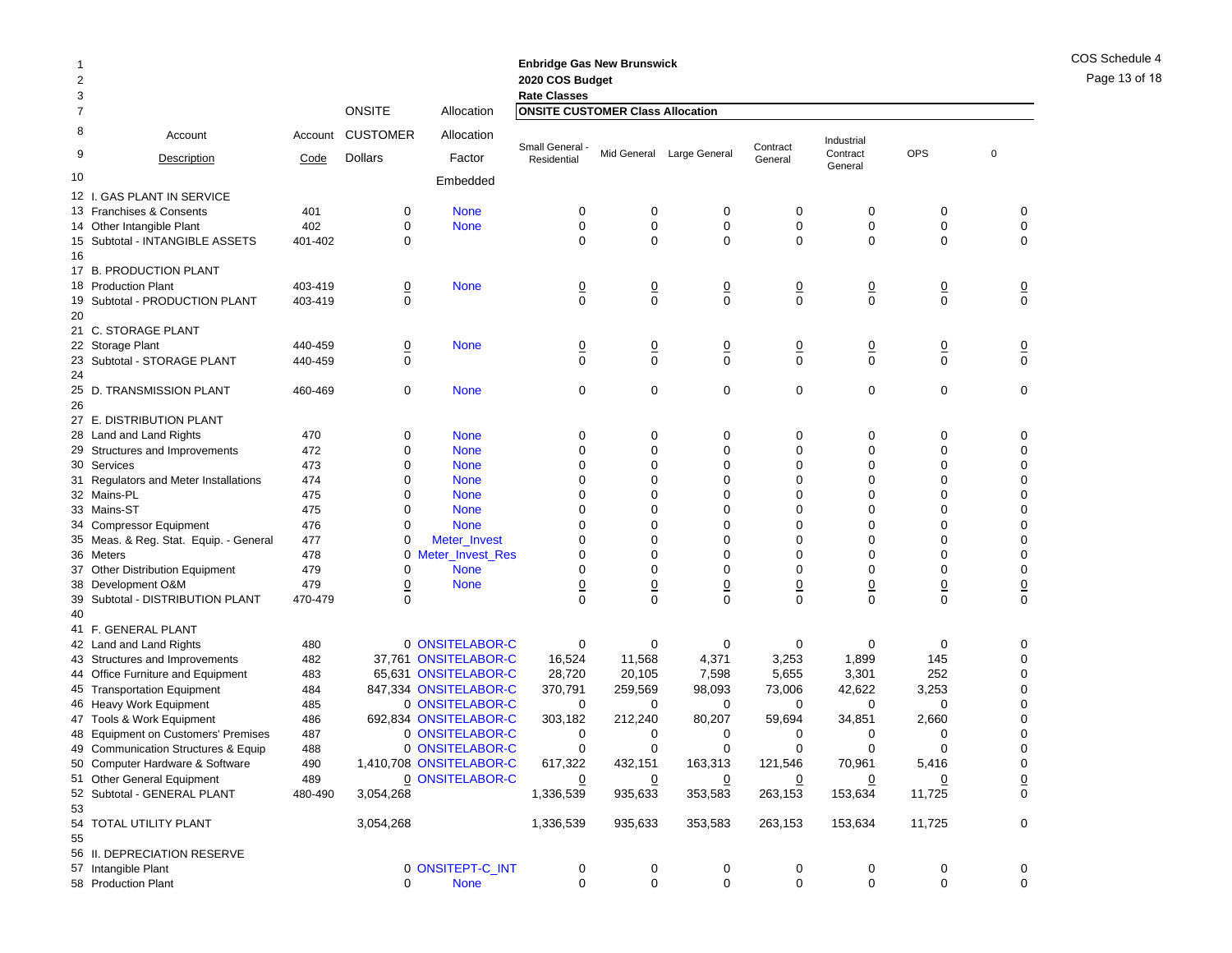| <b>Enbridge Gas New Brunswick</b> |
|-----------------------------------|
| 2020 COS Budget                   |
| <b>Rate Classes</b>               |

| 3              |                                                  |         |                 |                       | <b>Rate Classes</b>                     |                 |                 |                 |                     |                |                 |
|----------------|--------------------------------------------------|---------|-----------------|-----------------------|-----------------------------------------|-----------------|-----------------|-----------------|---------------------|----------------|-----------------|
| $\overline{7}$ |                                                  |         | <b>ONSITE</b>   | Allocation            | <b>ONSITE CUSTOMER Class Allocation</b> |                 |                 |                 |                     |                |                 |
| 8              | Account                                          | Account | <b>CUSTOMER</b> | Allocation            |                                         |                 |                 | Contract        | Industrial          |                |                 |
| 9              | Description                                      | Code    | <b>Dollars</b>  | Factor                | Small General<br>Residential            | Mid General     | Large General   | General         | Contract<br>General | <b>OPS</b>     | $\mathbf 0$     |
| 10             |                                                  |         |                 | Embedded              |                                         |                 |                 |                 |                     |                |                 |
| 59             | <b>Local Storage Plant</b>                       |         | $\mathbf 0$     | <b>None</b>           | $\mathbf 0$                             | 0               | 0               | 0               | 0                   | $\mathbf 0$    | $\mathbf 0$     |
|                | 60 Transmission Plant                            |         | $\mathbf 0$     | <b>None</b>           | $\Omega$                                | $\mathbf 0$     | $\mathbf 0$     | $\mathbf 0$     | 0                   | $\mathbf 0$    | $\mathbf 0$     |
|                | 61 Mains-PL                                      |         | $\Omega$        | <b>None</b>           | $\Omega$                                | $\Omega$        | $\mathbf 0$     | 0               | $\Omega$            | $\Omega$       | $\mathbf 0$     |
|                | 62 Mains-ST                                      |         | $\Omega$        | <b>None</b>           | $\Omega$                                | $\Omega$        | $\Omega$        | 0               | $\Omega$            | $\Omega$       | $\mathbf 0$     |
|                | 63 Development O&M                               |         | $\Omega$        | <b>None</b>           | $\Omega$                                | $\Omega$        | $\Omega$        | 0               | $\Omega$            | $\Omega$       | $\Omega$        |
|                | 64 Services                                      |         | 0               | <b>None</b>           | $\mathbf 0$                             | $\mathbf 0$     | $\mathbf 0$     | 0               | 0                   | $\mathbf 0$    | $\mathbf 0$     |
|                | 65 Meters                                        |         | $\mathbf 0$     | Meter_Invest          | $\Omega$                                | $\mathbf 0$     | $\mathbf 0$     | $\mathbf 0$     | $\Omega$            | $\Omega$       | $\mathbf 0$     |
|                | 66 Distr Other                                   |         | 0               | <b>ONSITE-CxMSM</b>   | $\Omega$                                | $\Omega$        | $\mathbf 0$     | 0               | $\Omega$            | $\Omega$       | $\mathbf 0$     |
|                | 67 General Plant                                 |         | 1,118,311       | <b>ONSITELABOR-C</b>  | 489,370                                 | 342,579         | 129,463         | 96,353          | 56,253              | 4,293          | $\underline{0}$ |
| 68             | TOTAL - DEPRECIATION RESERVE                     |         | 1,118,311       |                       | 489,370                                 | 342,579         | 129.463         | 96,353          | 56,253              | 4,293          | $\Omega$        |
| 69             |                                                  |         |                 |                       |                                         |                 |                 |                 |                     |                |                 |
|                | 70 III. OTHER RATE BASE ITEMS                    |         |                 |                       |                                         |                 |                 |                 |                     |                |                 |
|                | 71 Gas Storage Inventory                         |         | $\mathbf 0$     | <b>None</b>           | $\mathbf 0$                             | $\mathbf 0$     | 0               | $\mathbf 0$     | 0                   | $\mathbf 0$    | $\mathbf 0$     |
|                | 72 CWIP                                          |         | $\mathbf 0$     | <b>ONSITEPT-C</b>     | $\Omega$                                | $\mathbf 0$     | $\mathbf 0$     | 0               | 0                   | $\Omega$       | $\mathbf 0$     |
|                | 73 Customer Deposits                             |         | $\Omega$        | <b>ONSITEPT-C</b>     | $\Omega$                                | $\Omega$        | $\Omega$        | $\overline{0}$  | $\Omega$            | $\Omega$       | $\Omega$        |
|                | 74 Franchise fee                                 |         | $\Omega$        | <b>ONSITEPT-C</b>     | $\Omega$                                | $\Omega$        | $\Omega$        | $\overline{0}$  | $\Omega$            | $\Omega$       | $\Omega$        |
|                | 75 Deferred development costs                    |         | 0               | <b>ONSITEPT-C</b>     | $\Omega$                                | 0               | $\mathbf 0$     | 0               | $\mathbf 0$         | $\mathbf 0$    | 0               |
|                | 76 Deferred carrying costs                       |         | 0               | <b>ONSITEPT-C</b>     | $\Omega$                                | $\Omega$        | $\mathbf 0$     | 0               | $\Omega$            | $\mathbf 0$    | $\mathbf 0$     |
|                | 77 Deferred equity offering costs                |         | 0               | <b>ONSITEPT-C</b>     | $\Omega$                                | $\Omega$        | $\mathbf 0$     | 0               | $\Omega$            | $\Omega$       | 0               |
|                | 78 Term deposit                                  |         | 0               | <b>ONSITEPT-C</b>     | $\Omega$                                | $\Omega$        | $\Omega$        | $\overline{0}$  | $\Omega$            | $\Omega$       | $\mathbf 0$     |
| 79             | Deferral account                                 |         | 0               | <b>ONSITELABOR-C</b>  | $\overline{0}$                          | $\underline{0}$ | $\underline{0}$ | $\overline{0}$  | $\underline{0}$     | $\overline{0}$ | $\underline{0}$ |
|                | 80 Total - OTHER RATE BASE ITEMS                 |         | $\Omega$        |                       | $\Omega$                                | $\Omega$        | $\Omega$        | $\Omega$        | $\Omega$            | $\Omega$       | $\Omega$        |
| 81             |                                                  |         |                 |                       |                                         |                 |                 |                 |                     |                |                 |
|                | 82 IV. TOTAL RATE BASE (Excl. Working            |         | 1,935,957       |                       | 847,169                                 | 593,054         | 224,120         | 166,801         | 97,381              | 7,432          | $\underline{0}$ |
|                | 83 Working Capital                               | 131     |                 | 518,547 NSITEO&MXGAS- | 218,657                                 | 159,845         | 63,721          | 45,896          | 28,025              | 2,403          | $\Omega$        |
| 84             |                                                  |         |                 |                       |                                         |                 |                 |                 |                     |                |                 |
|                | 85 V. TOTAL RATE BASE                            |         | 2,454,503       |                       | 1,065,826                               | 752,899         | 287,840         | 212,697         | 125,407             | 9,835          | $\mathbf 0$     |
| 86             |                                                  |         |                 |                       |                                         |                 |                 |                 |                     |                |                 |
|                | 87 I. OPERATION & MAINTENANCE EXI                |         |                 |                       |                                         |                 |                 |                 |                     |                |                 |
|                | 88 A. PRODUCTION EXPENSES                        |         |                 |                       |                                         |                 |                 |                 |                     |                |                 |
|                | 89 1. Manufactured Gas Production                |         |                 |                       |                                         |                 |                 |                 |                     |                |                 |
|                | 90 Operation Supv and Engineering                | 610     | 0               | <b>None</b>           | $\mathbf 0$                             | $\mathbf 0$     | $\mathbf 0$     | $\mathbf 0$     | $\mathbf 0$         | $\mathbf 0$    | $\mathbf 0$     |
|                | 91 Gas Wells                                     | 614     | 0               | <b>None</b>           | $\mathbf 0$                             | 0               | 0               | 0               | 0                   | $\mathbf 0$    | $\mathbf 0$     |
|                | 92 Other Gas Production                          | 619     | 0               | <b>None</b>           | 0                                       | 0               | $\underline{0}$ | 0               | $\underline{0}$     | $\overline{0}$ | $\mathbf 0$     |
| 93             | Subtotal - Production                            | 610-619 | 0               |                       | $\Omega$                                | $\Omega$        | $\mathbf 0$     | 0               | 0                   | $\mathbf 0$    | $\mathbf{0}$    |
|                | 94 Supervision                                   | 810     | 0               | <b>None</b>           | $\Omega$                                | $\Omega$        | $\Omega$        | 0               | $\Omega$            | $\Omega$       | $\pmb{0}$       |
|                | 95 Gas Production Maintenance                    | 814     | $\overline{0}$  | <b>None</b>           | $\overline{0}$                          | $\underline{0}$ | $\underline{0}$ | $\overline{0}$  | $\overline{0}$      | $\overline{0}$ |                 |
| 96             | Subtotal - O&M Accounts 617-618                  | 810-819 | $\overline{0}$  | <b>None</b>           | $\overline{0}$                          | $\overline{0}$  | $\underline{0}$ | $\underline{0}$ | $\overline{0}$      | $\overline{0}$ | $\frac{0}{0}$   |
|                | 97 Subtotal - Manufactured Gas Productic 610-819 |         | $\Omega$        |                       | $\Omega$                                | $\Omega$        | $\Omega$        | $\Omega$        | $\Omega$            | $\Omega$       | $\Omega$        |
| 98             |                                                  |         |                 |                       |                                         |                 |                 |                 |                     |                |                 |
| 99             | Gas Supply Expenses                              |         |                 |                       |                                         |                 |                 |                 |                     |                |                 |
|                | 100 Natural Gas Purchases                        | 623     | $\Omega$        | <b>None</b>           | $\Omega$                                | $\Omega$        | $\mathbf 0$     | $\mathbf 0$     | $\Omega$            | $\mathbf 0$    | $\Omega$        |
| 101            | <b>Gas Supply Operation</b>                      | 624     | 0               | <b>None</b>           | $\Omega$                                | $\mathbf 0$     | 0               | 0               | 0                   | $\Omega$       | $\mathbf 0$     |
|                | 102 Natural Gas W/D from Storage                 | 627-628 | 0               | <b>None</b>           | $\Omega$                                | $\mathbf 0$     | $\mathbf 0$     | 0               | $\mathbf 0$         | $\mathbf 0$    | $\mathbf 0$     |
| 103            | Gas Used for Other Util Operations               | 629     | 0               | <b>None</b>           | $\Omega$                                | $\Omega$        | $\mathbf 0$     | 0               | 0                   | $\mathbf 0$    | $\mathbf 0$     |
|                | 104 Other Gas Supply Expenses                    |         | 0               | <b>None</b>           | 0                                       | 0               | 0               | 0               | 0                   | 0              | $\underline{0}$ |
|                | 105 Subtotal - PRODUCTION EXPENSES               | 623-629 | 0               |                       | $\Omega$                                | $\Omega$        | $\Omega$        | $\Omega$        | $\Omega$            | $\Omega$       | $\Omega$        |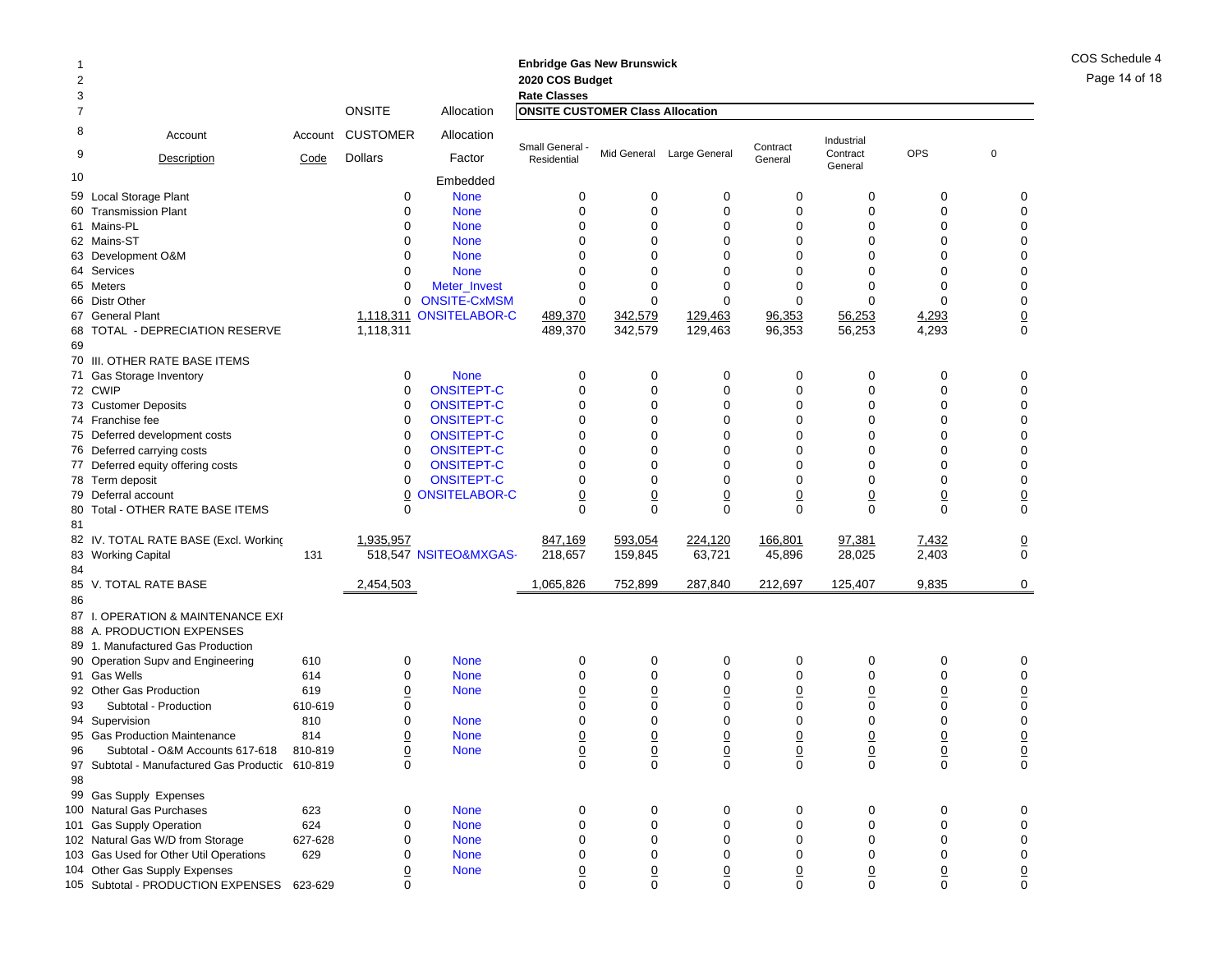| -1<br>2<br>3   |                                                         |            |                 |                               | <b>Enbridge Gas New Brunswick</b><br>2020 COS Budget<br><b>Rate Classes</b> |             |                           |                     |                     |                |             |                 |
|----------------|---------------------------------------------------------|------------|-----------------|-------------------------------|-----------------------------------------------------------------------------|-------------|---------------------------|---------------------|---------------------|----------------|-------------|-----------------|
| $\overline{7}$ |                                                         |            | <b>ONSITE</b>   | Allocation                    | <b>ONSITE CUSTOMER Class Allocation</b>                                     |             |                           |                     |                     |                |             |                 |
| 8              | Account                                                 | Account    | <b>CUSTOMER</b> | Allocation                    |                                                                             |             |                           |                     | Industrial          |                |             |                 |
| 9              | Description                                             | Code       | Dollars         | Factor                        | Small General -<br>Residential                                              |             | Mid General Large General | Contract<br>General | Contract<br>General | <b>OPS</b>     | $\mathbf 0$ |                 |
| 10             |                                                         |            |                 | Embedded                      |                                                                             |             |                           |                     |                     |                |             |                 |
| 106            |                                                         |            |                 |                               |                                                                             |             |                           |                     |                     |                |             |                 |
|                | 107 B. NATURAL GAS STORAGE, TERMI                       |            |                 |                               |                                                                             |             |                           |                     |                     |                |             |                 |
|                | 108 Storage Operation & Maintenance                     | 640-859    | 0               | <b>None</b>                   | 0                                                                           | 0           | 0                         | 0                   | 0                   | 0              |             | 0               |
|                | 109 Subtotal - NATURAL GAS STORAGE                      | 640-859    | 0               |                               | 0                                                                           | 0           | 0                         | $\mathbf 0$         | 0                   | 0              |             | 0               |
| 110            |                                                         |            | 0               | <b>None</b>                   | 0                                                                           | 0           | 0                         | 0                   | $\mathbf 0$         | 0              |             | 0               |
| 112            | 111 C. TRANSMISSION EXPENSES                            | 660-869    |                 |                               |                                                                             |             |                           |                     |                     |                |             |                 |
|                | 113 D. DISTRIBUTION EXPENSES                            |            |                 |                               |                                                                             |             |                           |                     |                     |                |             |                 |
|                | 114 Supervision                                         | 670-870    |                 | 0 ONSITEDistPT-C              | 0                                                                           | 0           | 0                         | 0                   | 0                   | 0              |             | 0               |
|                | 115 Load Dispatching                                    | 671        | 0               | <b>None</b>                   | 0                                                                           | 0           | 0                         | 0                   | 0                   | $\Omega$       |             | 0               |
|                | 116 Meter and Regulator Work                            | 673-878    | 0               | <b>None</b>                   | 0                                                                           | 0           | 0                         | 0                   | 0                   | 0              |             | 0               |
|                | 117 Service Work                                        | 674        | 0               | <b>None</b>                   | 0                                                                           | 0           | 0                         | 0                   | 0                   | 0              |             | 0               |
|                | 118 Mains and Services                                  | 675-875    | 0               | <b>None</b>                   | 0                                                                           | 0           | 0                         | 0                   | 0                   | 0              |             | 0               |
|                | 119 Compressor Equipment                                | 676-876    | 0               | <b>None</b>                   | 0                                                                           | 0           | 0                         | 0                   | 0                   | 0              |             | 0               |
|                | 120 Measuring and Regulation                            | 677-877    | 0               | Meter_Invest                  | 0                                                                           | 0           | 0                         | $\Omega$            | 0                   | $\Omega$       |             | 0               |
|                | 121 Other Distribution Equipment                        | 679-879    | 0               | Meter_Invest                  | 0                                                                           | 0           | 0                         | 0                   | $\Omega$            | 0              |             | 0               |
|                | 122 Structures and Improvements                         | 872        | 0               | <b>ONSITEPT-C</b>             | 0                                                                           | 0           | 0                         | 0                   | 0                   | $\Omega$       |             | 0               |
|                | 123 General Maintenance                                 | 884-889    |                 | 1,033,724 ONSITELABOR-C       | 452,355                                                                     | 316,667     | 119,671                   | 89,065              | 51,998              | 3,969          |             | $\underline{0}$ |
|                | 124 Subtotal - DISTRIBUTION EXPENSES 670-889            |            | 1,033,724       |                               | 452,355                                                                     | 316,667     | 119,671                   | 89,065              | 51,998              | 3,969          |             | $\frac{0}{0}$   |
|                | 125 Total - OPERATION & MAINTENANCI                     |            | 1,033,724       |                               | 452,355                                                                     | 316,667     | 119,671                   | 89,065              | 51,998              | 3,969          |             |                 |
| 126            | 127 II. SALES & MARKETING                               |            |                 |                               |                                                                             |             |                           |                     |                     |                |             |                 |
|                | 128 Supervision                                         | 700        | 827,071         | <b>TOTALPLANT</b>             | 233,496                                                                     | 288,420     | 147,221                   | 89,313              | 67,930              | 691            |             | 0               |
|                | 129 Advertising - Natural Gas Promotion                 | 701        | 352,133         | <b>TOTALPLANT</b>             | 99,413                                                                      | 122,797     | 62,681                    | 38,026              | 28,922              | 294            |             | 0               |
|                | 130 Demonstration and Selling Exp                       | 702        | 177,692         | <b>TOTALPLANT</b>             | 50,165                                                                      | 61,965      | 31,630                    | 19,189              | 14,594              | 148            |             | 0               |
|                | 131 Revenue from Merchandising                          | 703        | 0               | <b>TOTALPLANT</b>             | 0                                                                           | 0           | 0                         | 0                   | 0                   | 0              |             | 0               |
|                | 132 Expense of Merchandising                            | 704        | 0               | <b>TOTALPLANT</b>             | 0                                                                           | 0           | 0                         | 0                   | 0                   | 0              |             | 0               |
|                | 133 Advertising - Other                                 | 705        | 58,550          | <b>TOTALPLANT</b>             | 16,530                                                                      | 20,418      | 10,422                    | 6,323               | 4,809               | 49             |             | 0               |
|                | 134 Other Sales Promotion                               | 709        | 0               | <b>Incentives</b>             | 0                                                                           | 0           | 0                         | $\overline{0}$      | 0                   | $\overline{0}$ |             | $\overline{0}$  |
|                | 135 Total - CUSTOMER ACCOUNTS EXP                       |            | 1,415,447       |                               | 399,605                                                                     | 493,601     | 251,954                   | 152,851             | 116,255             | 1,182          |             | $\mathbf 0$     |
| 136            |                                                         |            |                 |                               |                                                                             |             |                           |                     |                     |                |             |                 |
|                | 137 III. CUSTOMER SERVICE & INFORM.                     |            |                 |                               |                                                                             |             |                           |                     |                     |                |             |                 |
|                | 138 Operatin Supervision                                | 710        | 144,980         | <b>Bills_All</b>              | 101,172                                                                     | 38,101      | 4,353                     | 1,088               | 109                 | 157            |             | 0               |
|                | 139 Customers' Contracts and Orders                     | 711        | 0               | <b>Bills_All</b>              | 0                                                                           | 0           | 0                         | 0                   | 0                   | 0              |             | 0               |
|                | 140 Meter Reading                                       | 712        | 1,500           | <b>MetersRead</b>             | 1,005                                                                       | 379         | 65                        | 32                  | 11                  | 8              |             | 0               |
|                | 141 Customers' Billing and Accounting                   | 713        | 623,238         | <b>Billing</b>                | 401,187                                                                     | 151,087     | 17,262<br>0               | 43,154<br>0         | 4,315<br>0          | 6,233<br>0     |             | 0<br>0          |
|                | 142 Credit and Collection<br>143 Uncollectable Accounts | 714<br>718 | 162,722         | 0 'ENALTY_CHARG<br>Write-offs | 0<br>29,777                                                                 | 0<br>49,553 | 42,280                    | 20,006              | 20,559              | 547            |             | $\Omega$        |
|                | 144 Other Customer Accounting                           | 719        | 0               | <b>Bills_All</b>              | 0                                                                           | $\mathbf 0$ | 0                         | 0                   | 0                   | $\mathbf 0$    |             | 0               |
|                | 145 Total - CUSTOMER SERVICE & INFO                     |            | 932,440         |                               | 533,142                                                                     | 239,119     | 63,959                    | 64,280              | 24,994              | 6,946          |             | 0               |
| 146            |                                                         |            |                 |                               |                                                                             |             |                           |                     |                     |                |             |                 |
|                | 147 Total - CUSTOMER ACCOUNTS, SEF                      |            | 2,347,887       |                               | 932,747                                                                     | 732,720     | 315,913                   | 217,131             | 141,249             | 8,127          |             | 0               |
| 148            |                                                         |            |                 |                               |                                                                             |             |                           |                     |                     |                |             |                 |
| 150            | 149 IV. ADMINISTRATIVE & GENERAL E.                     |            |                 |                               |                                                                             |             |                           |                     |                     |                |             |                 |
|                | 151 Administrative & General                            | 721        |                 | 2,113 ONSITELABOR-C           | 925                                                                         | 647         | 245                       | 182                 | 106                 | 8              |             | 0               |
|                | 152 Special Services                                    | 722        |                 | 266,837 ONSITELABOR-C         | 116,767                                                                     | 81,742      | 30,891                    | 22,990              | 13,422              | 1,024          |             | 0               |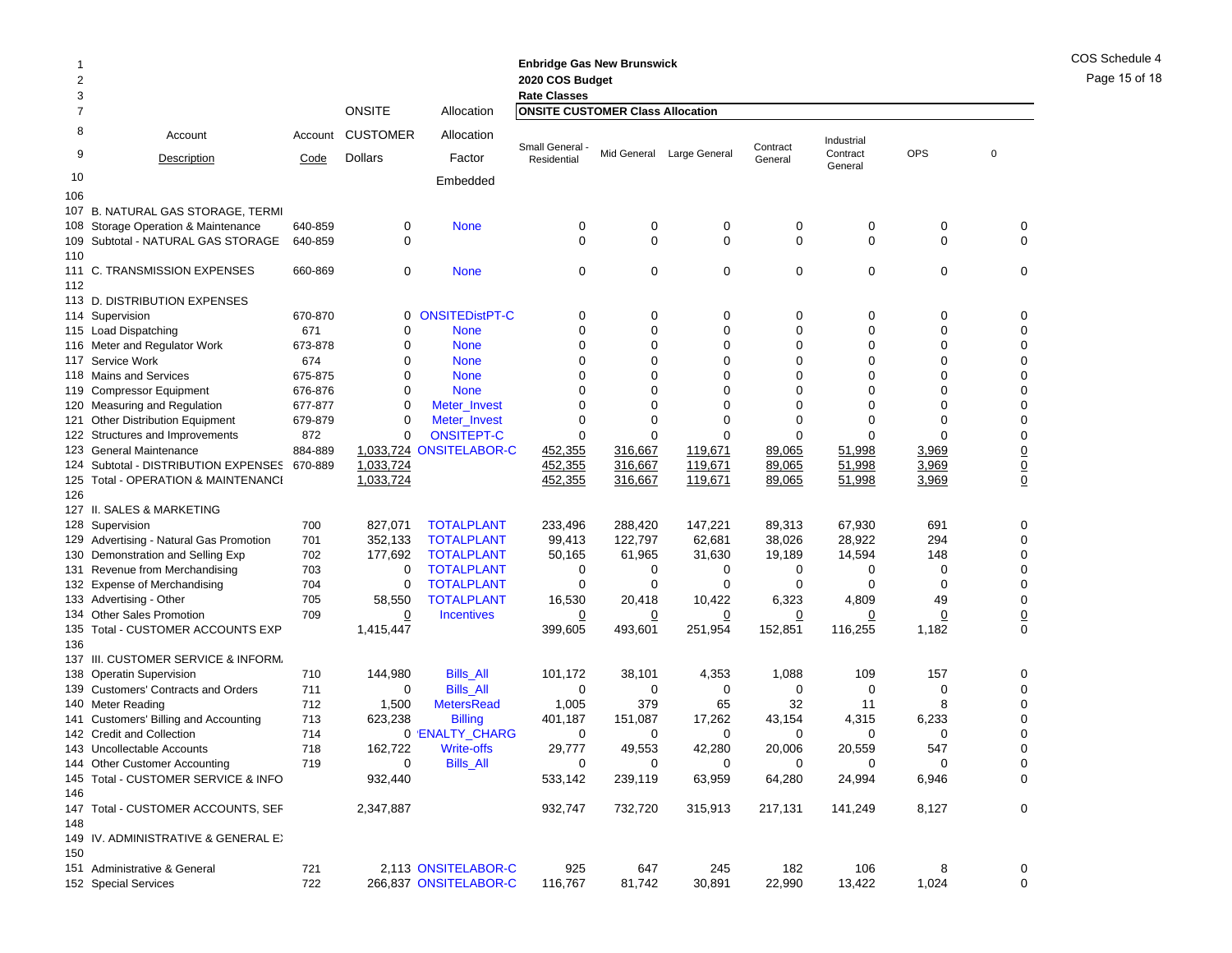| 2<br>3 |                                           |         |                 |                                   | <b>Enbridge Gas New Brunswick</b><br>2020 COS Budget<br><b>Rate Classes</b> |                 |                |                |                        |                |                 |
|--------|-------------------------------------------|---------|-----------------|-----------------------------------|-----------------------------------------------------------------------------|-----------------|----------------|----------------|------------------------|----------------|-----------------|
| 7      |                                           |         | <b>ONSITE</b>   | Allocation                        | <b>ONSITE CUSTOMER Class Allocation</b>                                     |                 |                |                |                        |                |                 |
| 8<br>9 | Account                                   | Account | <b>CUSTOMER</b> | Allocation                        | Small General -                                                             | Mid General     | Large General  | Contract       | Industrial<br>Contract | <b>OPS</b>     | $\mathbf 0$     |
|        | Description                               | Code    | <b>Dollars</b>  | Factor                            | Residential                                                                 |                 |                | General        | General                |                |                 |
| 10     |                                           |         |                 | Embedded                          |                                                                             |                 |                |                |                        |                |                 |
|        | 153 Insurance                             | 723     | 0               | <b>ONSITEPT-C</b>                 | 0                                                                           | 0               | 0              | 0              | 0                      | 0              | 0               |
|        | 154 Injuries & Damages                    | 724     |                 | 0 ONSITELABOR-C                   | 0                                                                           | 0               | 0              | 0              | 0                      | 0              | 0               |
|        | 155 Employee Pensions and Benefits        | 725     |                 | 852,210 ONSITELABOR-C             | 372,925                                                                     | 261,063         | 98,658         | 73,426         | 42,867                 | 3,272          | $\mathbf 0$     |
|        | 156 Other Admin & Gen Expenses            | 728     |                 | 1,304,779 ONSITELABOR-C           | 570,967                                                                     | 399,701         | 151,050        | 112,419        | 65,632                 | 5,009          | 0               |
|        | 157 Admin & Gen Expenses Transferred      | 729     |                 | (1,226,008) <b>JSITE-TRANSFER</b> | (518, 421)                                                                  | (379, 816)      | (151, 802)     | (109, 167)     | (66, 803)              | 0              | 0               |
|        | 158 Subtotal - O&M Accounts 721-729       |         | 1,199,931       |                                   | 543,163                                                                     | 363,337         | 129,042        | 99,850         | 55,226                 | 9,313          | 0               |
| 159    |                                           |         |                 |                                   |                                                                             |                 |                |                |                        |                |                 |
|        | 160 TOTAL - OPERATING EXPENSES (E:        |         | 4,581,542       |                                   | 1,928,264                                                                   | 1,412,724       | 564,626        | 406,046        | 248,472                | 21,409         | $\mathbf 0$     |
| 161    |                                           |         |                 |                                   |                                                                             |                 |                |                |                        |                |                 |
|        | 162 VI. DEPRECIATION EXPENSE              |         |                 |                                   |                                                                             |                 |                |                |                        |                |                 |
|        | 163 Intangible Plant                      | 403     |                 | 0 ONSITEPT-C_INT                  | 0                                                                           | 0               | 0              | 0              | 0                      | 0              | 0               |
|        | 164 Production Plant                      | 403     | 0               | <b>None</b>                       | 0                                                                           | 0               | 0              | 0              | 0                      | 0              | 0               |
|        | 165 Local Storage Plant                   | 403     | $\Omega$        | <b>None</b>                       | $\Omega$                                                                    | $\Omega$        | $\Omega$       | 0              | 0                      | 0              | 0               |
|        | 166 Transmission Plant                    | 403     | 0               | <b>None</b>                       | 0                                                                           | 0               | 0              | 0              | 0                      | 0              | 0               |
|        | 167 Mains-PL                              | 404     | 0               | <b>None</b>                       | $\Omega$                                                                    | $\Omega$        | 0              | 0              | 0                      | $\Omega$       | 0               |
|        | 168 Mains-ST                              | 404     | 0               | <b>None</b>                       | 0                                                                           | 0               | $\Omega$       | 0              | 0                      | 0              | 0               |
|        | 169 Development O&M                       | 404     | 0               | <b>None</b>                       | 0                                                                           | $\Omega$        | 0              | 0              | 0                      | 0              | 0               |
|        | 170 Services                              | 404     | $\Omega$        | <b>None</b>                       | $\Omega$                                                                    | $\Omega$        | $\Omega$       | U              | 0                      | $\Omega$       | $\mathbf 0$     |
|        | 171 Meters                                | 404     | 0               | Meter Invest                      | 0                                                                           | 0               | 0              | 0              | $\Omega$               | 0              | 0               |
|        | 172 Distr Other                           | 404     | 0               | <b>ONSITE-CxMSM</b>               | 0                                                                           | 0               | 0              | 0              | 0                      | 0              | 0               |
|        | 173 General Plant                         | 404     |                 | 229,138 ONSITELABOR-C             | 100,270                                                                     | 70,193          | 26,527         | 19,742         | 11,526                 | 880            | 0               |
|        | 174 Amort Ltd-Term Elect/Gas Plant        | 404     | 0               | <b>ONSITEPT-C</b>                 | 0                                                                           | 0               | 0              | 0              | 0                      | 0              | 0               |
|        | 175 Adjustment                            |         | 0               | <b>ONSITEPT-C</b>                 | 0                                                                           | 0               | 0              | 0              | 0                      | $\overline{0}$ | $\underline{0}$ |
|        | 176 Total - DEPRECIATION EXPENSE          | 403-404 | 229,138         |                                   | 100,270                                                                     | 70,193          | 26,527         | 19,742         | 11,526                 | 880            | $\mathbf 0$     |
| 177    |                                           |         |                 |                                   |                                                                             |                 |                |                |                        |                |                 |
|        | 178 VII. TAXES OTHER THAN INCOME T.       |         |                 |                                   |                                                                             |                 |                |                |                        |                |                 |
| 179    |                                           |         |                 |                                   |                                                                             |                 |                |                |                        |                |                 |
|        | 180 Property Tax- Plant                   |         | $\Omega$        | <b>ONSITEPT-C</b>                 | 0                                                                           | 0               | 0              | 0              | 0                      | 0              | 0               |
|        | 181 Distribution Tax                      |         | 0               | <b>RATEBASE</b>                   | 0                                                                           | 0               | 0              | $\mathbf 0$    | 0                      | 0              | 0               |
|        | 182 Payroll related                       |         |                 | 0 ONSITELABOR-C                   | 0                                                                           | 0               | $\Omega$       | $\Omega$       | 0                      | 0              | 0               |
|        | 183 Other taxes                           |         | 0               | <b>ONSITEPT-C</b>                 | 0                                                                           | $\mathbf 0$     | 0              | 0              | 0                      | 0              | 0               |
|        | 184 Property Tax- Gas                     |         | <u>0</u>        | <b>None</b>                       | $\overline{0}$                                                              | $\pmb{0}$       | $\overline{0}$ | $\overline{0}$ | $\overline{0}$         | $\overline{0}$ | $\underline{0}$ |
|        | 185 Total Taxes Other Than Income Taxes   | 408     | $\Omega$        |                                   | $\Omega$                                                                    | $\Omega$        | $\Omega$       | $\Omega$       | $\Omega$               | $\Omega$       | $\Omega$        |
| 186    |                                           |         |                 |                                   |                                                                             |                 |                |                |                        |                |                 |
|        | 187 B. Franchise and Revenue Taxes        |         |                 |                                   |                                                                             |                 |                |                |                        |                |                 |
|        | 188 Gross Receipts Tax                    |         |                 | 0 NSITE-C_Rev_GR                  | 0                                                                           | 0               | 0              | 0              | 0                      | 0              | 0               |
|        | 189 GRT- Uncoll Rider                     |         | <u>0</u>        | <b>None</b>                       | $\overline{0}$                                                              | $\underline{0}$ | $\overline{0}$ | $\overline{0}$ | $\overline{0}$         | $\overline{0}$ | $\overline{0}$  |
|        | 190 Subtotal- Franchise and Gross Receipt |         | $\Omega$        |                                   | $\Omega$                                                                    | $\Omega$        | $\Omega$       | $\Omega$       | U                      | 0              | $\Omega$        |
| 191    |                                           |         |                 |                                   |                                                                             |                 |                |                |                        |                |                 |
|        | 192 C. Income Tax Expense                 |         |                 |                                   |                                                                             |                 |                |                |                        |                |                 |
|        | 193 State Income Tax expense              |         | 0               | PreTax-OnSi-C                     | 0                                                                           | 0               | 0              | 0              | 0                      | 0              | 0               |
|        | 194 Federal Income Tax expense            |         | $\overline{0}$  | PreTax-OnSi-C                     | $\overline{0}$                                                              | $\underline{0}$ | $\overline{0}$ | $\overline{0}$ | $\overline{0}$         | $\overline{0}$ |                 |
|        | 195 Subtotal- Income tax expense          |         | $\overline{0}$  |                                   | $\overline{0}$                                                              | $\underline{0}$ | $\overline{0}$ | $\overline{0}$ | $\overline{0}$         | $\overline{0}$ | $\frac{0}{0}$   |
|        | 196 Total- TAX EXPENSE                    |         | 0               |                                   | $\mathbf 0$                                                                 | $\mathbf 0$     | 0              | 0              | 0                      | $\mathbf 0$    |                 |
| 197    |                                           |         |                 |                                   |                                                                             |                 |                |                |                        |                |                 |
|        | 198 TOTAL EXPENSES                        |         | 4,810,680       |                                   | 2,028,535                                                                   | 1,482,918       | 591,152        | 425,788        | 259,998                | 22,289         | 0               |

COS Schedule 4 Page 16 of 18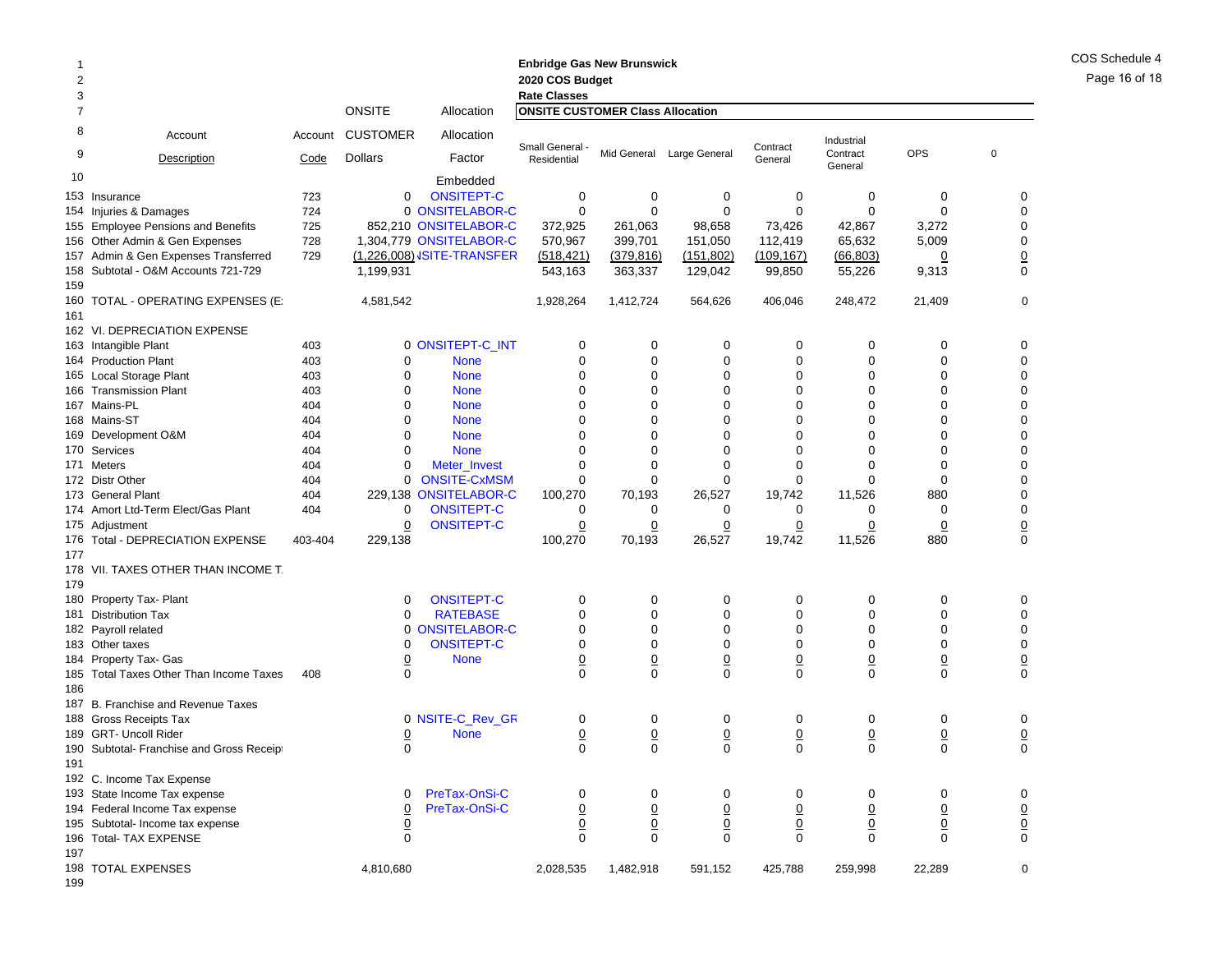| 2<br>3     |                                           |         |                 |                      | <b>Enbridge Gas New Brunswick</b><br>2020 COS Budget<br><b>Rate Classes</b> |                |                           |                |                     |                |                 |
|------------|-------------------------------------------|---------|-----------------|----------------------|-----------------------------------------------------------------------------|----------------|---------------------------|----------------|---------------------|----------------|-----------------|
| 7          |                                           |         | <b>ONSITE</b>   | Allocation           | <b>ONSITE CUSTOMER Class Allocation</b>                                     |                |                           |                |                     |                |                 |
| 8          | Account                                   | Account | <b>CUSTOMER</b> | Allocation           | Small General -                                                             |                |                           | Contract       | Industrial          | <b>OPS</b>     |                 |
| 9          | Description                               | Code    | <b>Dollars</b>  | Factor               | Residential                                                                 |                | Mid General Large General | General        | Contract<br>General |                | $\mathbf 0$     |
| 10         |                                           |         |                 | Embedded             |                                                                             |                |                           |                |                     |                |                 |
|            | 200 V. REVENUES at Present Rates          |         |                 |                      |                                                                             |                |                           |                |                     |                |                 |
|            | 201 Retail Revenue                        | 520     | 4,713,391       | Delivery_Rev         | 862,529                                                                     | 1,435,342      | 1,224,671                 | 579,488        | 595,508             | 15,852         | 0               |
|            | 202 Commercial Sales                      | 521     | 0               | Delivery_Rev         | 0                                                                           | 0              | 0                         | 0              | 0                   | 0              | $\mathbf 0$     |
|            | 203 Industrial Sales                      | 522     | 0               | <b>Delivery Rev</b>  | $\mathbf 0$                                                                 | $\mathbf 0$    | $\mathbf 0$               | 0              | 0                   | $\mathbf 0$    | $\mathbf 0$     |
|            | 204 Other Sales                           | 529     | 19,966          | Delivery_Rev         | 3,654                                                                       | 6,080          | 5,188                     | 2,455          | 2,523               | 67             | 0               |
|            | 205 Late Payment Penalties                | 560     |                 | 20,111 'ENALTY_CHARG | 6,314                                                                       | 8,460          | 3,578                     | 1,099          | 659                 | 1              | 0               |
|            | 206 Revenue from Service Work             | 561     | 28,968          | Delivery_Rev         | 5,301                                                                       | 8,821          | 7,527                     | 3,561          | 3,660               | 97             | 0               |
| 207        | <b>Transportation Revenue</b>             | 570     | 0               | Delivery_Rev         | 0                                                                           | 0              | 0                         | 0              | 0                   | 0              | 0               |
|            | 208 Miscellaneous Operating Revenue       | 579     | 0               | Delivery_Rev         | 0                                                                           | 0              | 0                         | 0              | 0                   | $\mathbf 0$    | 0               |
|            | 209 Other Revenue                         |         | 6,470           | Delivery_Rev         | 1,184                                                                       | 1,970          | 1,681                     | 795            | 817                 | 22             | 0               |
|            | 210 Rent from Gas Ppty / Other Rev        |         | $\overline{0}$  | <b>ONSITEPT-C</b>    | $\overline{0}$                                                              | $\overline{0}$ | <u>0</u>                  | $\overline{0}$ | $\overline{0}$      | $\overline{0}$ | $\frac{0}{0}$   |
| 211<br>212 | Subtotal Gas Revenues, net                |         | 4,788,906       |                      | 878,982                                                                     | 1,460,674      | 1,242,645                 | 587,399        | 603,167             | 16,039         |                 |
|            | 213 Non-Operating Income                  |         | 0               | <b>None</b>          | 0                                                                           | 0              | 0                         | 0              | 0                   | 0              | 0               |
|            | 214 Non-Operating Income                  |         | $\overline{0}$  | <b>None</b>          | $\underline{0}$                                                             | $\overline{0}$ | $\pmb{0}$                 | $\overline{0}$ | $\overline{0}$      | $\overline{0}$ | $\underline{0}$ |
| 215        | Total Non-Oper Income                     |         | $\Omega$        |                      | $\Omega$                                                                    | $\Omega$       | $\Omega$                  | 0              | 0                   | $\Omega$       | $\mathbf 0$     |
| 216        |                                           |         |                 |                      |                                                                             |                |                           |                |                     |                |                 |
| 218        | 217 Total Revenue                         |         | 4,788,906       |                      | 878,982                                                                     | 1,460,674      | 1,242,645                 | 587,399        | 603,167             | 16,039         | $\mathbf 0$     |
| 220        | 219 Total Expenses                        |         | 4,810,680       |                      | 2,028,535                                                                   | 1,482,918      | 591,152                   | 425,788        | 259,998             | 22,289         | 0               |
| 222        | 221 NET INCOME at Present Rates           |         | (21, 775)       |                      | (1, 149, 552)                                                               | (22, 243)      | 651,493                   | 161,610        | 343,168             | (6, 250)       | 0               |
| 224        | 223 Tariff Revenue Requirements           |         | 4,741,635       |                      | 2,013,265                                                                   | 1,459,556      | 574,860                   | 418,674        | 253,157             | 22,123         | $\mathbf 0$     |
|            | 225 SUMMARY                               |         |                 |                      |                                                                             |                |                           |                |                     |                |                 |
|            | 226 Revenues                              |         |                 |                      |                                                                             |                |                           |                |                     |                |                 |
| 227        | Gas revenues                              |         | 4,788,906       |                      | 878,982                                                                     | 1,460,674      | 1,242,645                 | 587,399        | 603,167             | 16,039         | 0               |
|            | 228 Non-operating income                  |         | $\overline{0}$  |                      | $\overline{0}$                                                              | $\overline{0}$ | <u>0</u>                  | $\overline{0}$ | $\overline{0}$      | <u>0</u>       | $\underline{0}$ |
|            | 229 Total revenues                        |         | 4,788,906       |                      | 878,982                                                                     | 1,460,674      | 1,242,645                 | 587,399        | 603,167             | 16,039         | $\mathbf 0$     |
| 230        |                                           |         |                 |                      |                                                                             |                |                           |                |                     |                |                 |
| 231        | <b>Operating Expenses</b>                 |         |                 |                      |                                                                             |                |                           |                |                     |                |                 |
|            | 232 Production Expenses                   |         | 0               |                      | 0                                                                           | 0              | 0                         | 0              | 0                   | 0              | 0               |
|            | 233 Natural Gas Storage, Terminaling & Pr |         | $\Omega$        |                      | 0                                                                           | $\mathbf 0$    | 0                         | 0              | 0                   | 0              | $\mathbf 0$     |
|            | 234 Transmission Expenses                 |         |                 |                      | $\Omega$                                                                    | $\mathbf 0$    | $\Omega$                  | $\Omega$       | $\Omega$            | $\Omega$       | $\mathbf 0$     |
|            | 235 Distribution Expenses                 |         | 1,033,724       |                      | 452,355                                                                     | 316,667        | 119,671                   | 89,065         | 51,998              | 3,969          | $\overline{0}$  |
|            | 236 Total Operating Expenses              |         | 1,033,724       |                      | 452,355                                                                     | 316.667        | 119,671                   | 89,065         | 51,998              | 3,969          | $\mathbf 0$     |
| 237        |                                           |         |                 |                      |                                                                             |                |                           |                |                     |                |                 |
|            | 238 Customer Accounts, Services, & Sales  |         | 2,347,887       |                      | 932,747                                                                     | 732,720        | 315,913                   | 217,131        | 141,249             | 8,127          | 0               |
|            | 239 Administrative & General Expenses     |         | 1,199,931       |                      | 543,163                                                                     | 363,337        | 129,042                   | 99,850         | 55,226              | 9,313          | 0               |
|            | 240 Depreciation Expense                  |         | 229,138         |                      | 100,270                                                                     | 70,193         | 26,527                    | 19,742         | 11,526              | 880            | 0               |
|            | 241 Taxes other than Income, GRT          |         |                 |                      | $\overline{0}$                                                              | $\overline{0}$ | $\overline{0}$            | <u>0</u>       |                     | <u>0</u>       | $\underline{0}$ |
|            | 242 Total Other Expenses                  |         | 3,776,956       |                      | 1,576,180                                                                   | 1,166,250      | 471,481                   | 336,724        | 208,000             | 18,320         | $\mathbf 0$     |
| 243        |                                           |         |                 |                      |                                                                             |                |                           |                |                     |                |                 |
|            | 244 Income tax expense                    |         | 0               |                      | 0                                                                           | 0              | 0                         | 0              | 0                   | 0              | 0               |
|            | 245 Gross receipts tax expense            |         | $\overline{0}$  |                      | $\Omega$                                                                    | $\overline{0}$ | <u>0</u>                  | $\overline{0}$ | $\overline{0}$      | $\overline{0}$ | $\underline{0}$ |
|            | 246 Total expenses                        |         | 4,810,680       |                      | 2,028,535                                                                   | 1,482,918      | 591,152                   | 425,788        | 259,998             | 22,289         | 0               |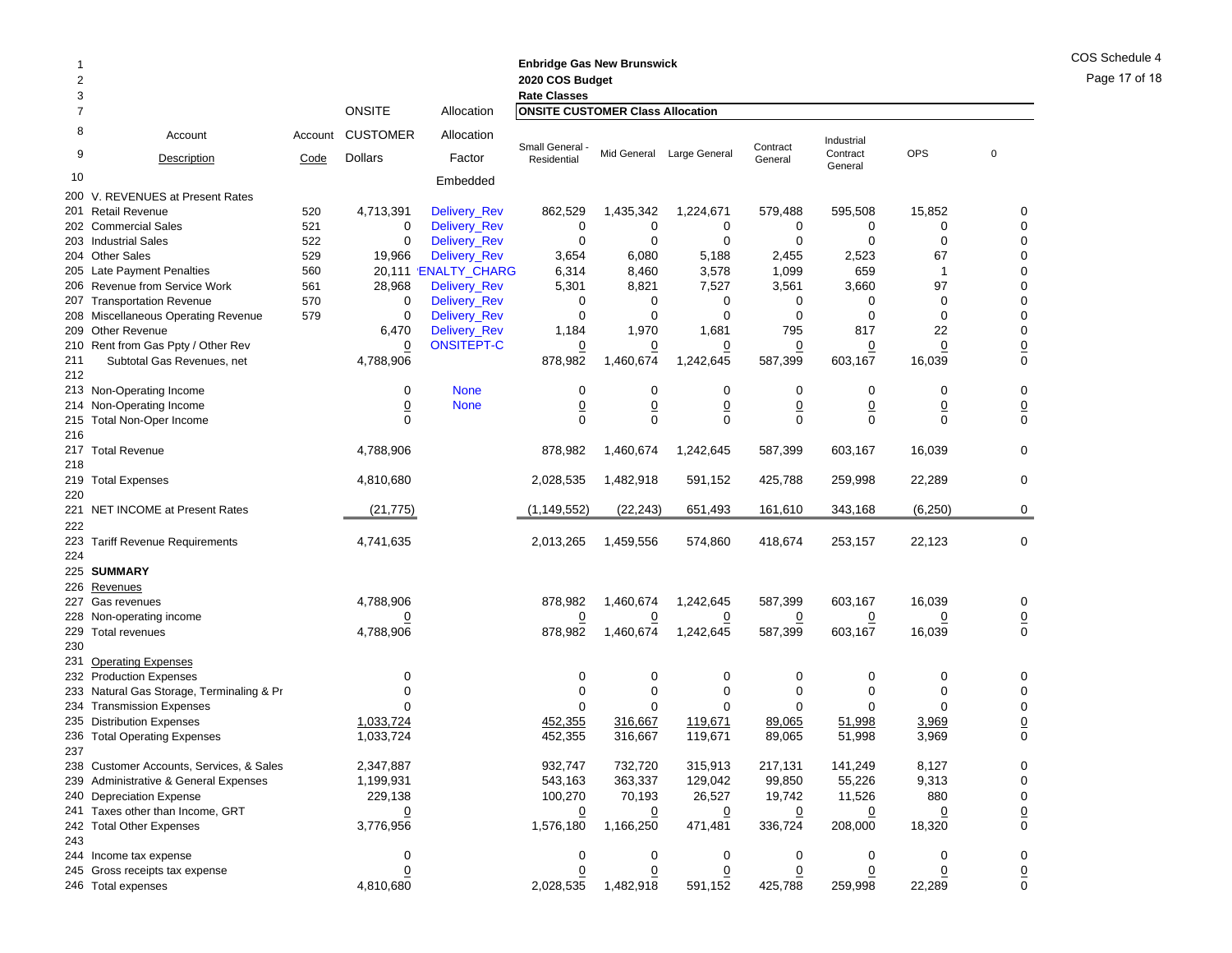| 2<br>3         |                                                             |         |                 |             | <b>Enbridge Gas New Brunswick</b><br>2020 COS Budget<br><b>Rate Classes</b> |             |               |                     |                     |                 |             |
|----------------|-------------------------------------------------------------|---------|-----------------|-------------|-----------------------------------------------------------------------------|-------------|---------------|---------------------|---------------------|-----------------|-------------|
| $\overline{7}$ |                                                             |         | <b>ONSITE</b>   | Allocation  | <b>ONSITE CUSTOMER Class Allocation</b>                                     |             |               |                     |                     |                 |             |
| 8              | Account                                                     | Account | <b>CUSTOMER</b> | Allocation  |                                                                             |             |               |                     | Industrial          |                 |             |
| 9              | Description                                                 | Code    | <b>Dollars</b>  | Factor      | Small General -<br>Residential                                              | Mid General | Large General | Contract<br>General | Contract<br>General | OPS             | $\mathbf 0$ |
| 10             |                                                             |         |                 | Embedded    |                                                                             |             |               |                     |                     |                 |             |
| 247            |                                                             |         |                 |             |                                                                             |             |               |                     |                     |                 |             |
|                | 248 NET INCOME at Present Rates                             |         | (21, 775)       |             | (1, 149, 552)                                                               | (22, 243)   | 651,493       | 161,610             | 343,168             | (6, 250)        | 0           |
| 249            |                                                             |         |                 |             |                                                                             |             |               |                     |                     |                 |             |
| 251            | 250 Total Rate Base                                         |         | 2,454,503       |             | 1,065,826                                                                   | 752,899     | 287,840       | 212,697             | 125,407             | 9,835           | 0           |
|                | 252 Return at Present Rates                                 |         |                 |             |                                                                             |             |               |                     |                     |                 |             |
| 253            |                                                             |         |                 |             |                                                                             |             |               |                     |                     |                 |             |
|                | 254 REVENUE REQUIREMENTS                                    |         |                 |             |                                                                             |             |               |                     |                     |                 |             |
| 255            |                                                             |         |                 |             |                                                                             |             |               |                     |                     |                 |             |
|                | 256 Target ROR                                              |         | 7.51%           |             | 7.51%                                                                       | 7.51%       | 7.51%         | 7.51%               | 7.51%               | 7.51%           | 7.51%       |
|                | 257 Using Target for System                                 |         |                 |             |                                                                             |             |               |                     |                     |                 |             |
|                | 258 Rate Base                                               |         | 2,454,503       |             | 1,065,826                                                                   | 752,899     | 287,840       | 212,697             | 125,407             | 9,835           | $\Omega$    |
| 259            |                                                             |         |                 |             |                                                                             |             |               |                     |                     |                 |             |
|                | 260 Operating expenses                                      |         | 4,581,542       |             | 1,928,264                                                                   | 1,412,724   | 564,626       | 406,046             | 248,472             | 21,409          | 0           |
|                | 261 Depreciation expense<br>262 Additional Bad Debt expense |         | 229,138<br>0    | <b>None</b> | 100,270<br>0                                                                | 70,193<br>0 | 26,527<br>0   | 19,742<br>0         | 11,526<br>0         | 880<br>$\Omega$ | 0           |
|                | 263 Taxes other than Income, GRT                            |         |                 |             | 0                                                                           | 0           | 0             | 0                   | 0                   | 0               |             |
|                | 264 Operating expenses to recover                           |         | 4,810,680       |             | 2,028,535                                                                   | 1,482,918   | 591,152       | 425,788             | 259,998             | 22,289          | $\Omega$    |
| 265            |                                                             |         |                 |             |                                                                             |             |               |                     |                     |                 |             |
|                | 266 Target Return on Rate Base- After taxes                 |         | 184,320         |             | 80,038                                                                      | 56,539      | 21,615        | 15,972              | 9,417               | 739             | 0           |
| 267            |                                                             |         |                 |             |                                                                             |             |               |                     |                     |                 |             |
|                | 268 Income taxes to recover                                 |         | $\Omega$        | 0.0%        | 0                                                                           | 0           | 0             | 0                   | 0                   | $\Omega$        | 0           |
|                | 269 Subtotal- Rev Req before GRT                            |         | 4,995,000       |             | 2,108,572                                                                   | 1,539,456   | 612,768       | 441,761             | 269,416             | 23,027          |             |
|                | 270 GRT needed                                              |         |                 |             | $\Omega$                                                                    | $\Omega$    | $\Omega$      | $\Omega$            | $\Omega$            | $\Omega$        | 0           |
|                | 271 TOTAL REVENUE REQUIREMENT                               |         | 4,995,000       |             | 2,108,572                                                                   | 1,539,456   | 612,768       | 441,761             | 269,416             | 23,027          | $\Omega$    |

COS Schedule 4 Page 18 of 18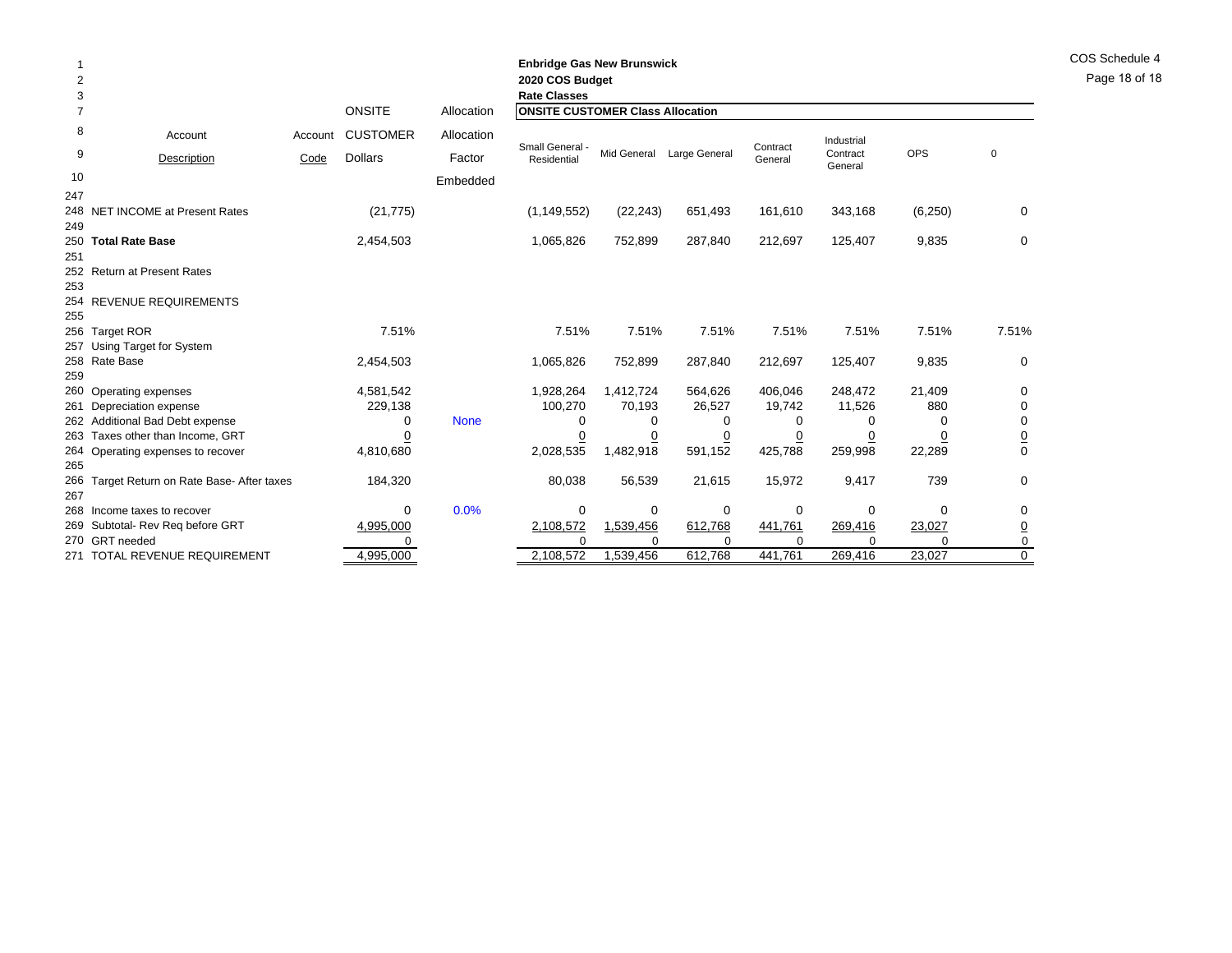### **Enbridge Gas New Brunswick 2020 COS Budget**

**COS Schedule 5Page 1 of 5**

| 3                                      |         |                |                          |                  |                     |           | <b>Rate Classes</b> |               |
|----------------------------------------|---------|----------------|--------------------------|------------------|---------------------|-----------|---------------------|---------------|
| $\overline{7}$                         |         |                |                          |                  | <b>DISTRIBUTION</b> |           |                     | <b>ONSITE</b> |
| 8<br>Account                           |         | Total          | Functional               | Classification   | Demand              | Commodity | Customer            | Customer      |
| 9<br>Description                       | Account | <b>Dollars</b> | Allocator                | Allocator        | Allocator           | Allocator | Allocator           | Allocator     |
| 10                                     |         |                |                          |                  |                     |           |                     |               |
| 11                                     |         |                |                          |                  |                     |           |                     |               |
| 12 I. GAS PLANT IN SERVICE             |         |                |                          |                  |                     |           |                     |               |
| 13 Franchises & Consents               | 401     | 0              |                          |                  |                     |           |                     |               |
| 14 Other Intangible Plant              | 402     | $\mathbf 0$    |                          |                  |                     |           |                     |               |
| 15 Subtotal - INTANGIBLE ASSETS        | 401-402 | $\Omega$       |                          |                  |                     |           |                     |               |
| 16                                     |         |                |                          |                  |                     |           |                     |               |
| 17 B. PRODUCTION PLANT                 |         |                |                          |                  |                     |           |                     |               |
| 18 Production Plant                    | 403-419 | $\mathbf 0$    |                          |                  |                     |           |                     |               |
| 19 Subtotal - PRODUCTION PLANT         | 403-419 | $\mathbf 0$    |                          |                  |                     |           |                     |               |
| 20                                     |         |                |                          |                  |                     |           |                     |               |
| 21 C. STORAGE PLANT                    |         |                |                          |                  |                     |           |                     |               |
| 22 Storage Plant                       | 440-459 | 0              |                          |                  |                     |           |                     |               |
|                                        |         |                |                          |                  |                     |           |                     |               |
| 23 Subtotal - STORAGE PLANT            | 440-459 | $\mathbf 0$    |                          |                  |                     |           |                     |               |
| 24                                     |         |                |                          |                  |                     |           |                     |               |
| 25 D. TRANSMISSION PLANT               | 460-469 | 0              |                          |                  |                     |           |                     |               |
|                                        |         |                |                          |                  |                     |           |                     |               |
| 27 E. DISTRIBUTION PLANT               |         |                |                          |                  |                     |           |                     |               |
| 28 Land and Land Rights                | 470     | 564,250        | <b>DIST</b>              | <b>DEMAND</b>    | Peak                |           |                     |               |
| 29 Structures and Improvements         | 472     | $\Omega$       | $\overline{\phantom{a}}$ |                  |                     |           |                     |               |
| 30 Services                            | 473     | 73,148,927     | <b>DIST</b>              | CUST             |                     |           | Service_Invest      |               |
| 31 Regulators and Meter Installations  | 474     | $\Omega$       | $\overline{\phantom{a}}$ |                  |                     |           |                     |               |
| 32 Mains-PL                            | 475     | 85,155,493     | <b>DIST</b>              | <b>MAINS-PL</b>  | MainsDemand-PL      |           | MainsCustomer-PL    |               |
| 33 Mains-ST                            | 475     | 51,292,417     | <b>DIST</b>              | <b>DEMAND</b>    | MainsDemand         |           |                     |               |
| 34 Compressor Equipment                | 476     | $\mathbf 0$    | $\sim$                   |                  |                     |           |                     |               |
| 35 Meas. & Reg. Stat. Equip. - General | 477     | 16,831,771     | <b>DIST</b>              | <b>DEMAND</b>    | Peak                |           |                     |               |
| 36 Meters                              | 478     | 25,809,030     | <b>DIST</b>              | <b>CUST</b>      |                     |           | Meter_Invest        |               |
| 37 Other Distribution Equipment        | 479     | $\mathbf 0$    | $\overline{\phantom{a}}$ |                  |                     |           |                     |               |
| 38 Development O&M                     | 479     | 114,901,733    | <b>PLANT</b>             | <b>DISTPT</b>    | DISTPT-D            |           | DISTPT-C            |               |
| 39 Subtotal - DISTRIBUTION PLANT       | 470-479 | 367,703,621    |                          |                  |                     |           |                     |               |
| 40                                     |         |                |                          |                  |                     |           |                     |               |
| 41 F. GENERAL PLANT                    |         |                |                          |                  |                     |           |                     |               |
| 42 Land and Land Rights                | 480     | 0              |                          |                  |                     |           |                     |               |
| 43 Structures and Improvements         | 482     | 107,201        | <b>LABOR</b>             | <b>DISTLABOR</b> | DISTLABOR-D         |           | <b>DISTLABOR-C</b>  | ONSITELABOR-C |
| 44 Office Furniture and Equipment      | 483     | 186,322        | <b>LABOR</b>             | <b>DISTLABOR</b> | DISTLABOR-D         |           | <b>DISTLABOR-C</b>  | ONSITELABOR-C |
| 45 Transportation Equipment            | 484     | 2,405,518      | <b>LABOR</b>             | <b>DISTLABOR</b> | DISTLABOR-D         |           | DISTLABOR-C         | ONSITELABOR-C |
| 46 Heavy Work Equipment                | 485     | 0              | $\overline{\phantom{a}}$ |                  |                     |           |                     |               |
| 47 Tools & Work Equipment              | 486     | 1,966,904      | <b>LABOR</b>             | <b>DISTLABOR</b> | <b>DISTLABOR-D</b>  |           | DISTLABOR-C         | ONSITELABOR-C |
| 48 Equipment on Customers' Premises    | 487     | $\mathbf 0$    |                          |                  |                     |           |                     |               |
| 49 Communication Structures & Equip    | 488     | $\mathbf 0$    |                          |                  |                     |           |                     |               |
| 50 Computer Hardware & Software        | 490     | 4,004,897      | <b>LABOR</b>             | <b>DISTLABOR</b> | DISTLABOR-D         |           | <b>DISTLABOR-C</b>  | ONSITELABOR-C |
| 51 Other General Equipment             | 489     | $\mathbf 0$    |                          |                  |                     |           |                     |               |
| 52 Subtotal - GENERAL PLANT            | 480-490 | 8,670,842      |                          |                  |                     |           |                     |               |
| 53                                     |         |                |                          |                  |                     |           |                     |               |
| 54 TOTAL UTILITY PLANT                 |         |                |                          |                  |                     |           |                     |               |
| 55                                     |         |                |                          |                  |                     |           |                     |               |
| 56 II. DEPRECIATION RESERVE            |         |                |                          |                  |                     |           |                     |               |
| 57 Intangible Plant                    |         | 0              |                          |                  |                     |           |                     |               |
| 58 Production Plant                    |         | 0              |                          |                  |                     |           |                     |               |
|                                        |         | 0              |                          |                  |                     |           |                     |               |
| 59 Local Storage Plant                 |         |                |                          |                  |                     |           |                     |               |
| 60 Transmission Plant                  |         | 0              |                          |                  |                     |           |                     |               |
| 61 Mains-PL                            |         | 25,650,489     | <b>DIST</b>              | <b>MAINS-PL</b>  | MainsDemand-PL      |           | MainsCustomer-PL    |               |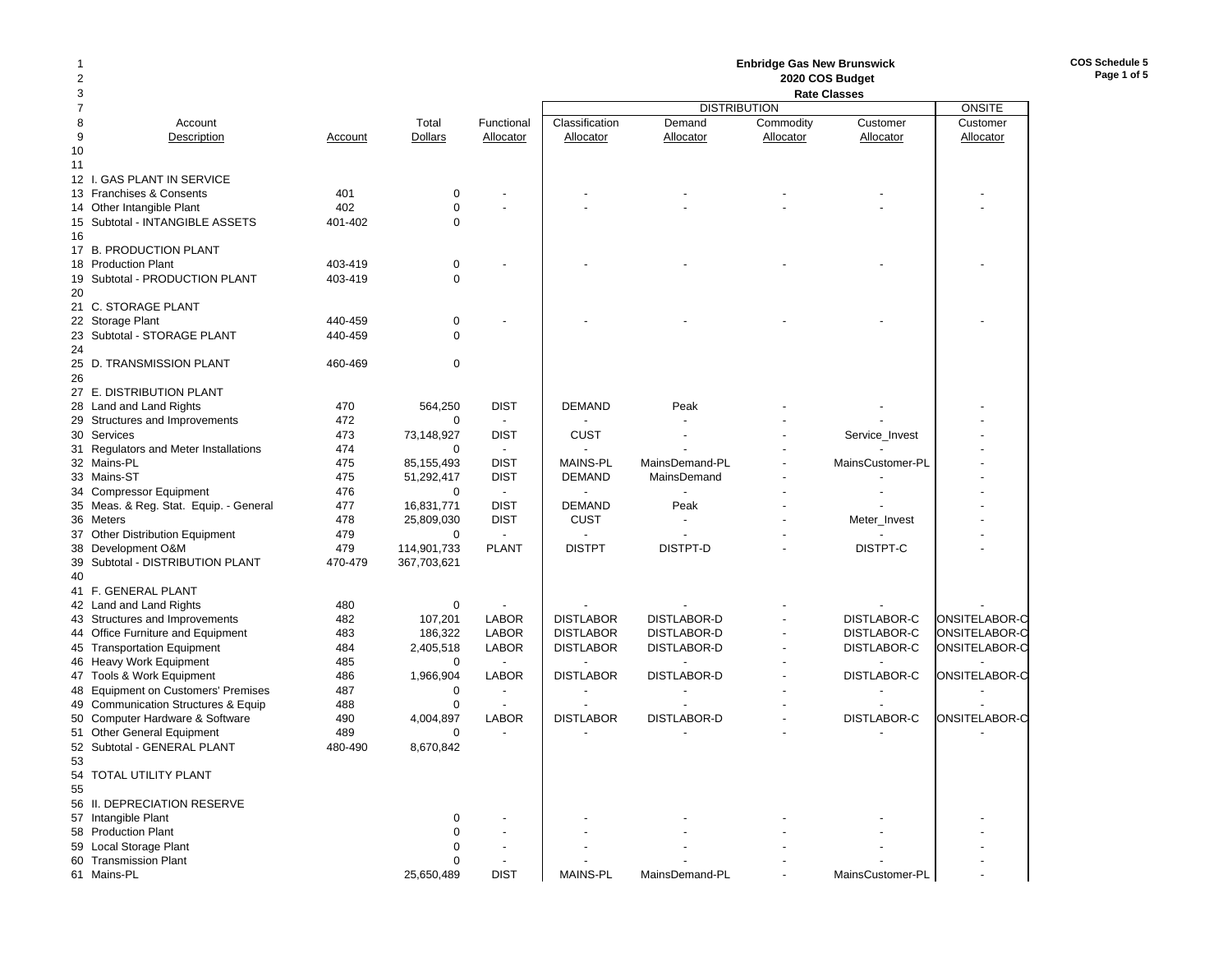| 1<br>2 |                                                                  |                |                      |                          |                   |                           | <b>Enbridge Gas New Brunswick</b> |                                        |                             |
|--------|------------------------------------------------------------------|----------------|----------------------|--------------------------|-------------------|---------------------------|-----------------------------------|----------------------------------------|-----------------------------|
| 3      |                                                                  |                |                      |                          |                   |                           |                                   | 2020 COS Budget<br><b>Rate Classes</b> |                             |
| 7      |                                                                  |                |                      |                          |                   | <b>DISTRIBUTION</b>       |                                   |                                        | <b>ONSITE</b>               |
| 8      | Account                                                          |                | Total                | Functional               | Classification    | Demand                    | Commodity                         | Customer                               | Customer                    |
| 9      | Description                                                      | Account        | <b>Dollars</b>       | Allocator                | <b>Allocator</b>  | Allocator                 | Allocator                         | Allocator                              | Allocator                   |
| 10     |                                                                  |                |                      |                          |                   |                           |                                   |                                        |                             |
|        | 62 Mains-ST                                                      |                | 13,025,748           | <b>DIST</b>              | <b>DEMAND</b>     | <b>MainsDemand</b>        |                                   |                                        |                             |
| 63     | Development O&M                                                  |                | 37,294,904           | <b>PLANT</b>             | <b>DISTPT</b>     | DISTPT-D                  |                                   | DISTPT-C                               |                             |
|        | 64 Services                                                      |                | 21,723,217           | <b>DIST</b>              | <b>CUST</b>       | $\overline{\phantom{a}}$  |                                   | Service_Invest                         |                             |
|        | 65 Meters                                                        |                | 6,827,980            | <b>DIST</b>              | <b>CUST</b>       |                           |                                   | Meter_Invest                           |                             |
| 66     | Distr Other                                                      |                | 8,299,783            | <b>DIST</b>              | <b>DISTOnlyPT</b> | DISTPT-D                  |                                   | DISTPT-C                               |                             |
|        | 67 General Plant                                                 |                | 3,174,804            | <b>LABOR</b>             | <b>DISTLABOR</b>  | DISTLABOR-D               |                                   | DISTLABOR-C                            | ONSITELABOR-C               |
| 68     | TOTAL - DEPRECIATION RESERVE                                     |                | 115,996,925          |                          |                   |                           |                                   |                                        |                             |
| 69     | 70 III. OTHER RATE BASE ITEMS                                    |                |                      |                          |                   |                           |                                   |                                        |                             |
|        |                                                                  |                | 0                    | $\overline{a}$           |                   |                           |                                   |                                        |                             |
|        | 71 Gas Storage Inventory<br>72 CWIP                              |                | $\Omega$             | $\overline{\phantom{a}}$ |                   |                           |                                   |                                        |                             |
|        | 73 Customer Deposits                                             |                | $\mathbf 0$          | $\overline{\phantom{a}}$ |                   |                           |                                   |                                        |                             |
|        | 74 Franchise fee                                                 |                | $\Omega$             |                          |                   |                           |                                   |                                        |                             |
|        | 75 Deferred development costs                                    |                | $\mathbf 0$          | ٠                        |                   |                           |                                   |                                        |                             |
|        | 76 Deferred carrying costs                                       |                | $\mathbf 0$          | $\blacksquare$           |                   |                           |                                   |                                        |                             |
|        | 77 Deferred equity offering costs                                |                | $\mathbf 0$          | $\blacksquare$           |                   |                           |                                   |                                        |                             |
|        | 78 Term deposit                                                  |                | 2,970,615            | <b>DIST</b>              | <b>DISTOnlyPT</b> | <b>DISTPT-D</b>           |                                   | DISTPT-C                               |                             |
|        | 79 Deferral account                                              |                | $\mathbf 0$          | $\blacksquare$           |                   |                           |                                   |                                        |                             |
|        | 80 Total - OTHER RATE BASE ITEMS                                 |                | 2,970,615            |                          |                   |                           |                                   |                                        |                             |
| 81     |                                                                  |                |                      |                          |                   |                           |                                   |                                        |                             |
|        | 82 IV. TOTAL RATE BASE (Excl. Working Ca                         |                | 263,348,153          |                          |                   |                           |                                   |                                        |                             |
|        | 83 Working Capital                                               | 131            | 1,449,961            | O&MXGAS                  |                   | DISTO&MXGAS DISTO&MXGAS-D |                                   |                                        | DISTO&MXGAS-C NSITEO&MXGAS- |
| 84     |                                                                  |                |                      |                          |                   |                           |                                   |                                        |                             |
|        | 85 V. TOTAL RATE BASE                                            |                |                      |                          |                   |                           |                                   |                                        |                             |
| 86     |                                                                  |                |                      |                          |                   |                           |                                   |                                        |                             |
|        | 87 I. OPERATION & MAINTENANCE EXPEN                              |                |                      |                          |                   |                           |                                   |                                        |                             |
|        | 88 A. PRODUCTION EXPENSES                                        |                |                      |                          |                   |                           |                                   |                                        |                             |
|        | 89 1. Manufactured Gas Production                                |                |                      |                          |                   |                           |                                   |                                        |                             |
|        | 90 Operation Supv and Engineering                                | 610            | 0                    |                          |                   |                           |                                   |                                        |                             |
|        | 91 Gas Wells                                                     | 614            | $\mathbf 0$          |                          |                   |                           |                                   |                                        |                             |
|        | 92 Other Gas Production                                          | 619            | $\mathbf 0$          |                          |                   |                           |                                   |                                        |                             |
| 93     | Subtotal - Production                                            | 610-619        | $\Omega$             |                          |                   |                           |                                   |                                        |                             |
|        | 94 Supervision                                                   | 810            | $\Omega$<br>$\Omega$ | $\overline{\phantom{a}}$ |                   |                           |                                   |                                        |                             |
| 96     | 95 Gas Production Maintenance<br>Subtotal - O&M Accounts 617-618 | 814<br>810-819 | $\mathbf 0$          |                          |                   |                           |                                   |                                        |                             |
|        | 97 Subtotal - Manufactured Gas Production                        | 610-819        | $\mathbf 0$          |                          |                   |                           |                                   |                                        |                             |
| 98     |                                                                  |                |                      |                          |                   |                           |                                   |                                        |                             |
|        | 99 Gas Supply Expenses                                           |                | $\mathbf 0$          |                          |                   |                           |                                   |                                        |                             |
|        | 100 Natural Gas Purchases                                        | 623            | $\mathbf 0$          |                          |                   |                           |                                   |                                        |                             |
|        | 101 Gas Supply Operation                                         | 624            | 142,000              | <b>DIST</b>              | <b>DISTPT</b>     | Peak                      |                                   | DISTPT-C                               |                             |
|        | 102 Natural Gas W/D from Storage                                 | 627-628        | $\mathbf 0$          | $\overline{\phantom{a}}$ |                   |                           |                                   |                                        |                             |
|        | 103 Gas Used for Other Util Operations                           | 629            | $\mathbf 0$          | $\overline{\phantom{a}}$ |                   |                           |                                   |                                        |                             |
|        | 104 Other Gas Supply Expenses                                    |                | 0                    |                          |                   |                           |                                   |                                        |                             |
|        | 105 Subtotal - PRODUCTION EXPENSES                               | 623-629        | 142,000              |                          |                   |                           |                                   |                                        |                             |
| 106    |                                                                  |                |                      |                          |                   |                           |                                   |                                        |                             |
|        | 107 B. NATURAL GAS STORAGE, TERMINAL                             |                |                      |                          |                   |                           |                                   |                                        |                             |
|        | 108 Storage Operation & Maintenance                              | 640-859        | 0                    |                          |                   |                           |                                   |                                        |                             |
|        | 109 Subtotal - NATURAL GAS STORAGE                               | 640-859        | 0                    |                          |                   |                           |                                   |                                        |                             |
| 110    |                                                                  |                |                      |                          |                   |                           |                                   |                                        |                             |
|        | 111 C. TRANSMISSION EXPENSES                                     | 660-869        | 1,768,039            |                          |                   |                           |                                   |                                        |                             |
| 112    |                                                                  |                |                      |                          |                   |                           |                                   |                                        |                             |

**COS Schedule 5 Page 2 of 5**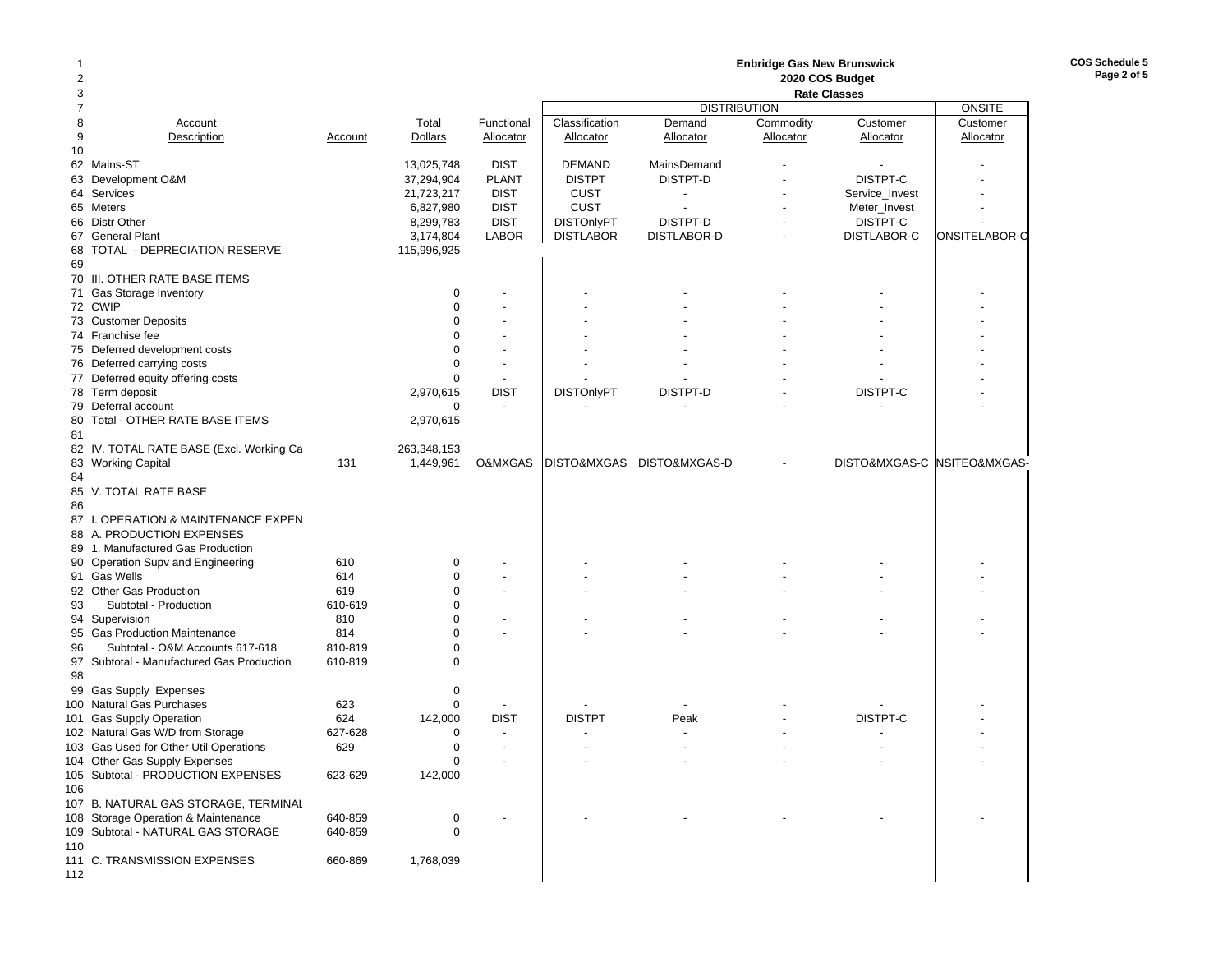| 2   |                                                         |            |             |                                |                   |                                |           | <b>Enbridge Gas New Brunswick</b><br>2020 COS Budget |                      |
|-----|---------------------------------------------------------|------------|-------------|--------------------------------|-------------------|--------------------------------|-----------|------------------------------------------------------|----------------------|
| 3   |                                                         |            |             |                                |                   |                                |           | <b>Rate Classes</b>                                  |                      |
|     |                                                         |            |             |                                |                   | <b>DISTRIBUTION</b>            |           |                                                      | <b>ONSITE</b>        |
| 8   | Account                                                 |            | Total       | Functional                     | Classification    | Demand                         | Commodity | Customer                                             | Customer             |
| 9   | Description                                             | Account    | Dollars     | Allocator                      | Allocator         | Allocator                      | Allocator | Allocator                                            | Allocator            |
| 10  |                                                         |            |             |                                |                   |                                |           |                                                      |                      |
|     | 113 D. DISTRIBUTION EXPENSES                            |            |             |                                |                   |                                |           |                                                      |                      |
| 114 | Supervision                                             | 670-870    | 1,236,339   | <b>DIST</b>                    | <b>DISTOnlyPT</b> | DISTOnlyPT-D                   |           | DISTOnlyPT-C                                         |                      |
| 115 | <b>Load Dispatching</b>                                 | 671        | 0           |                                |                   |                                |           |                                                      |                      |
|     | 116 Meter and Regulator Work                            | 673-878    | $\mathbf 0$ | $\blacksquare$                 |                   |                                |           |                                                      |                      |
| 117 | Service Work                                            | 674        | $\mathbf 0$ | $\blacksquare$                 |                   |                                |           |                                                      |                      |
|     | 118 Mains and Services                                  | 675-875    | 140,362     | <b>DIST</b>                    |                   | MAIN&SERVICEDISTMAIN-SERVICE-E |           | <b>JISTMAIN-SERVICE-</b>                             |                      |
| 119 | <b>Compressor Equipment</b>                             | 676-876    | 0           | $\blacksquare$                 |                   |                                |           |                                                      |                      |
|     | 120 Measuring and Regulation                            | 677-877    | 1,119,114   | <b>DIST</b>                    | <b>DEMAND</b>     | Peak                           |           |                                                      |                      |
| 121 | Other Distribution Equipment                            | 679-879    | 0           | $\overline{a}$                 |                   |                                |           |                                                      |                      |
|     | 122 Structures and Improvements                         | 872        | $\mathbf 0$ | $\overline{a}$                 |                   |                                |           |                                                      |                      |
| 123 | <b>General Maintenance</b>                              | 884-889    | 2,934,667   | <b>LABOR</b>                   | <b>DISTLABOR</b>  | <b>DISTLABOR-D</b>             |           | DISTLABOR-C                                          | ONSITELABOR-C        |
|     | 124 Subtotal - DISTRIBUTION EXPENSES                    | 670-889    | 5,430,481   |                                |                   |                                |           |                                                      |                      |
|     | 125 Total - OPERATION & MAINTENANCE E>                  |            | 7,198,520   |                                |                   |                                |           |                                                      |                      |
| 126 |                                                         |            |             |                                |                   |                                |           |                                                      |                      |
|     | 127 II. SALES & MARKETING                               |            |             |                                |                   |                                |           |                                                      |                      |
|     | 128 Supervision                                         | 700        | 827,071     | <b>ONSITE</b>                  |                   |                                |           |                                                      | <b>TOTALPLANT</b>    |
|     | 129 Advertising - Natural Gas Promotion                 | 701        | 352,133     | <b>ONSITE</b><br><b>ONSITE</b> |                   |                                |           |                                                      | <b>TOTALPLANT</b>    |
|     | 130 Demonstration and Selling Exp                       | 702        | 177,692     |                                |                   |                                |           |                                                      | <b>TOTALPLANT</b>    |
|     | 131 Revenue from Merchandising                          | 703<br>704 | 0           |                                |                   |                                |           |                                                      |                      |
|     | 132 Expense of Merchandising<br>133 Advertising - Other | 705        | 0           | <b>ONSITE</b>                  |                   |                                |           |                                                      | <b>TOTALPLANT</b>    |
|     | 134 Other Sales Promotion                               | 709        | 58,550<br>0 |                                |                   |                                |           |                                                      |                      |
| 135 | Total - CUSTOMER ACCOUNTS EXPENS                        |            | 1,415,447   |                                |                   |                                |           |                                                      |                      |
| 136 |                                                         |            |             |                                |                   |                                |           |                                                      |                      |
|     | 137 III. CUSTOMER SERVICE & INFORMATIO                  |            |             |                                |                   |                                |           |                                                      |                      |
| 138 | <b>Operatin Supervision</b>                             | 710        | 144,980     | <b>ONSITE</b>                  |                   |                                |           |                                                      | Bills_All            |
|     | 139 Customers' Contracts and Orders                     | 711        | $\mathbf 0$ |                                |                   |                                |           |                                                      |                      |
|     | 140 Meter Reading                                       | 712        | 1,500       | <b>ONSITE</b>                  |                   |                                |           |                                                      | MetersRead           |
|     | 141 Customers' Billing and Accounting                   | 713        | 623,238     | <b>ONSITE</b>                  |                   |                                |           |                                                      | Billing              |
|     | 142 Credit and Collection                               | 714        | $\mathbf 0$ |                                |                   |                                |           |                                                      |                      |
|     | 143 Uncollectable Accounts                              | 718        | 162,722     | <b>ONSITE</b>                  |                   |                                |           |                                                      | Write-offs           |
| 144 | <b>Other Customer Accounting</b>                        | 719        | $\mathbf 0$ |                                |                   |                                |           |                                                      |                      |
|     | 145 Total - CUSTOMER SERVICE & INFORM.                  |            | 932,440     |                                |                   |                                |           |                                                      |                      |
| 146 |                                                         |            |             |                                |                   |                                |           |                                                      |                      |
|     | 147 Total - CUSTOMER ACCOUNTS, SERVIC                   |            | 2,347,887   |                                |                   |                                |           |                                                      |                      |
| 148 |                                                         |            |             |                                |                   |                                |           |                                                      |                      |
| 149 | IV. ADMINISTRATIVE & GENERAL EXPE                       |            |             |                                |                   |                                |           |                                                      |                      |
| 150 |                                                         |            |             |                                |                   |                                |           |                                                      |                      |
|     | 151 Administrative & General                            | 721        | 6,000       | <b>LABOR</b>                   | <b>DISTLABOR</b>  | <b>DISTLABOR-D</b>             |           | <b>DISTLABOR-C</b>                                   | ONSITELABOR-C        |
|     | 152 Special Services                                    | 722        | 757,530     | <b>LABOR</b>                   | <b>DISTLABOR</b>  | <b>DISTLABOR-D</b>             |           | DISTLABOR-C                                          | <b>ONSITELABOR-C</b> |
|     | 153 Insurance                                           | 723        | $\mathbf 0$ | $\overline{a}$                 |                   |                                |           |                                                      |                      |
|     | 154 Injuries & Damages                                  | 724        | $\mathbf 0$ |                                |                   |                                |           |                                                      |                      |
|     | 155 Employee Pensions and Benefits                      | 725        | 2,419,362   | LABOR                          | <b>DISTLABOR</b>  | DISTLABOR-D                    |           | DISTLABOR-C                                          | ONSITELABOR-C        |
|     | 156 Other Admin & Gen Expenses                          | 728        | 3,704,170   | <b>LABOR</b>                   | <b>DISTLABOR</b>  | DISTLABOR-D                    |           | DISTLABOR-C                                          | ONSITELABOR-C        |
|     | 157 Admin & Gen Expenses Transferred                    | 729        | (3,480,546) | <b>LABOR</b>                   | <b>DISTLABOR</b>  | DIST-TRANSFER-D                |           | DIST-TRANSFER-C ISITE-TRANSFER                       |                      |
|     | 158 Subtotal - O&M Accounts 721-729                     |            | 3,406,516   |                                |                   |                                |           |                                                      |                      |
| 159 |                                                         |            |             |                                |                   |                                |           |                                                      |                      |
|     | 160 TOTAL - OPERATING EXPENSES (Excl [                  |            | 12,952,923  |                                |                   |                                |           |                                                      |                      |
| 161 |                                                         |            |             |                                |                   |                                |           |                                                      |                      |
|     | 162 VI. DEPRECIATION EXPENSE                            |            |             |                                |                   |                                |           |                                                      |                      |
|     | 163 Intangible Plant                                    | 403        | 0           |                                |                   |                                |           |                                                      |                      |

**COS Schedule 5 Page 3 of 5**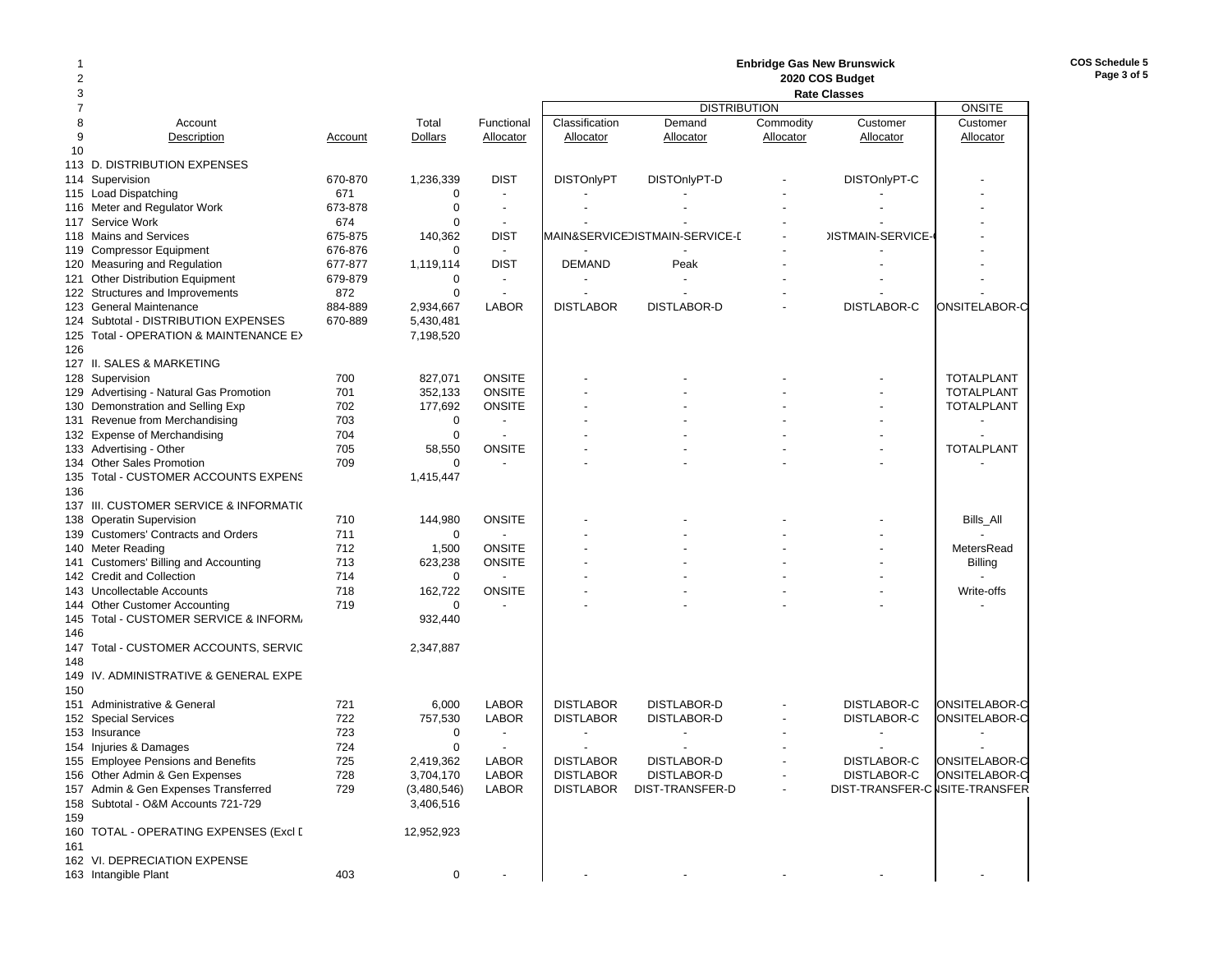| 1              |                                               |         |                |                          |                  |                     | <b>Enbridge Gas New Brunswick</b> |                              |               |
|----------------|-----------------------------------------------|---------|----------------|--------------------------|------------------|---------------------|-----------------------------------|------------------------------|---------------|
| 2              |                                               |         |                |                          |                  |                     |                                   | 2020 COS Budget              |               |
| 3              |                                               |         |                |                          |                  |                     |                                   | <b>Rate Classes</b>          |               |
| $\overline{7}$ |                                               |         |                |                          |                  | <b>DISTRIBUTION</b> |                                   |                              | <b>ONSITE</b> |
| 8              | Account                                       |         | Total          | Functional               | Classification   | Demand              | Commodity                         | Customer                     | Customer      |
| 9              | Description                                   | Account | <b>Dollars</b> | Allocator                | Allocator        | Allocator           | Allocator                         | Allocator                    | Allocator     |
| 10             |                                               |         |                |                          |                  |                     |                                   |                              |               |
|                | 164 Production Plant                          | 403     | 0              |                          |                  |                     |                                   |                              |               |
| 165            | Local Storage Plant                           | 403     | $\mathbf 0$    |                          |                  |                     |                                   |                              |               |
|                | 166 Transmission Plant                        | 403     | 0              | $\overline{\phantom{a}}$ |                  |                     |                                   |                              |               |
|                | 167 Mains-PL                                  | 404     | 1,389,151      | <b>DIST</b>              | <b>MAINS-PL</b>  | MainsDemand-PL      |                                   | MainsCustomer-PL             |               |
|                | 168 Mains-ST                                  | 404     | 822,395        | <b>DIST</b>              | <b>DEMAND</b>    | MainsDemand         |                                   |                              |               |
|                | 169 Development O&M                           | 404     | 2,792,099      | <b>PLANT</b>             | <b>DISTPT</b>    | DISTPT-D            |                                   | DISTPT-C                     |               |
|                | 170 Services                                  | 404     | 1,299,379      | <b>DIST</b>              | <b>CUST</b>      |                     |                                   | Service_Invest               |               |
|                | 171 Meters                                    | 404     | 2,170,679      | <b>DIST</b>              | <b>CUST</b>      |                     |                                   | Meter_Invest                 |               |
|                | 172 Distr Other                               | 404     | 484,501        | <b>DIST</b>              | <b>DISTPT</b>    | DISTPT-D            |                                   | DISTPT-C                     |               |
|                | 173 General Plant                             | 404     | 650,506        | <b>LABOR</b>             | <b>DISTLABOR</b> | DISTLABOR-D         |                                   | DISTLABOR-C                  | ONSITELABOR-C |
|                | 174 Amort Ltd-Term Elect/Gas Plant            | 404     | 3,967,141      | <b>PLANT</b>             | <b>DISTPT</b>    | DISTPT-D            |                                   | DISTPT-C                     |               |
|                | 175 Adjustment                                |         | $\mathbf 0$    | $\blacksquare$           |                  |                     |                                   |                              |               |
|                | 176 Total - DEPRECIATION EXPENSE              | 403-404 | 13,575,852     |                          |                  |                     |                                   |                              |               |
| 177            |                                               |         |                |                          |                  |                     |                                   |                              |               |
|                | 178 VII. TAXES OTHER THAN INCOME TAXE         |         |                |                          |                  |                     |                                   |                              |               |
|                | 179 A. General Taxes                          |         |                |                          |                  |                     |                                   |                              |               |
|                | 180 Property Tax- Plant                       |         | 1,274,518      | <b>DIST</b>              | PropertyTax      | PropertyTax-D       |                                   | PropertyTax-C                |               |
|                | 181 Distribution Tax                          |         | 0              |                          |                  |                     |                                   |                              |               |
|                | 182 Payroll related                           |         | 0              | $\overline{\phantom{a}}$ |                  |                     |                                   |                              |               |
|                | 183 Other taxes                               |         | 0              | $\overline{\phantom{a}}$ |                  |                     |                                   |                              |               |
|                | 184 Property Tax- Gas                         |         | $\Omega$       |                          |                  |                     |                                   |                              |               |
|                | 185 Total Taxes Other Than Income Taxes       | 408     | 1,274,518      |                          |                  |                     |                                   |                              |               |
| 186            |                                               |         |                |                          |                  |                     |                                   |                              |               |
|                | 187 B. Franchise and Revenue Taxes            |         |                |                          |                  |                     |                                   |                              |               |
|                | 188 Gross Receipts Tax                        |         | 0              |                          |                  |                     |                                   |                              |               |
|                | 189 GRT- Uncoll Rider                         |         | $\mathbf 0$    |                          |                  |                     |                                   |                              |               |
|                | 190 Subtotal- Franchise and Gross Receipts Ta |         | $\Omega$       |                          |                  |                     |                                   |                              |               |
| 191            |                                               |         |                |                          |                  |                     |                                   |                              |               |
|                | 192 C. Income Tax Expense                     |         |                |                          |                  |                     |                                   |                              |               |
|                | 193 State Income Tax expense                  |         | 0              |                          |                  |                     |                                   |                              |               |
|                | 194 Federal Income Tax expense                |         | 0              |                          |                  |                     |                                   |                              |               |
|                | 195 Subtotal- Income tax expense              |         | 0              |                          |                  |                     |                                   |                              |               |
|                | 196 Total- TAX EXPENSE                        |         | 1,274,518      |                          |                  |                     |                                   |                              |               |
| 197            |                                               |         |                |                          |                  |                     |                                   |                              |               |
|                | 198 TOTAL EXPENSES                            |         |                |                          |                  |                     |                                   |                              |               |
| 199            |                                               |         |                |                          |                  |                     |                                   |                              |               |
|                | 200 V. REVENUES at Present Rates              |         |                |                          |                  |                     |                                   |                              |               |
|                | 201 Retail Revenue                            | 520     |                | 44,999,618 RevReqxGas    | RevReq_Dist      | Delivery_Rev        |                                   | Delivery_Rev                 | Delivery_Rev  |
|                | 202 Commercial Sales                          | 521     | 0              |                          |                  |                     |                                   |                              |               |
|                | 203 Industrial Sales                          | 522     | $\mathbf 0$    |                          |                  |                     |                                   |                              |               |
|                | 204 Other Sales                               | 529     | 190,623        | <b>RevRegxGas</b>        | RevReq_Dist      | Delivery_Rev        |                                   | Delivery_Rev                 | Delivery_Rev  |
|                | 205 Late Payment Penalties                    | 560     | 192,000        | RevRegxGas               | RevReq_Dist      | PENALTY_CHARGE      |                                   | PENALTY_CHARGE ENALTY_CHARGI |               |
|                | 206 Revenue from Service Work                 | 561     |                | 276,561 RevReqxGas       | RevReq_Dist      | Delivery_Rev        |                                   | Delivery_Rev                 | Delivery_Rev  |
|                | 207 Transportation Revenue                    | 570     | 0              |                          |                  |                     |                                   |                              |               |
|                | 208 Miscellaneous Operating Revenue           | 579     | 0              |                          |                  |                     |                                   |                              |               |
|                | 209 Other Revenue                             |         | 61,771         | RevReqxGas               | RevReq_Dist      | Delivery_Rev        |                                   | Delivery_Rev                 | Delivery_Rev  |
|                | 210 Rent from Gas Ppty / Other Rev            |         | 540,564        | DIST_PT                  | <b>DISTPT</b>    | DISTPT-D            |                                   | DISTPT-C                     |               |
| 211            | Subtotal Gas Revenues, net                    |         | 46,261,136     |                          |                  |                     |                                   |                              |               |
| 212            |                                               |         |                |                          |                  |                     |                                   |                              |               |
|                | 213 Non-Operating Income                      |         | 0              |                          |                  |                     |                                   |                              |               |
|                | 214 Non-Operating Income                      |         | $\pmb{0}$      |                          |                  |                     |                                   |                              |               |
|                |                                               |         |                |                          |                  |                     |                                   |                              |               |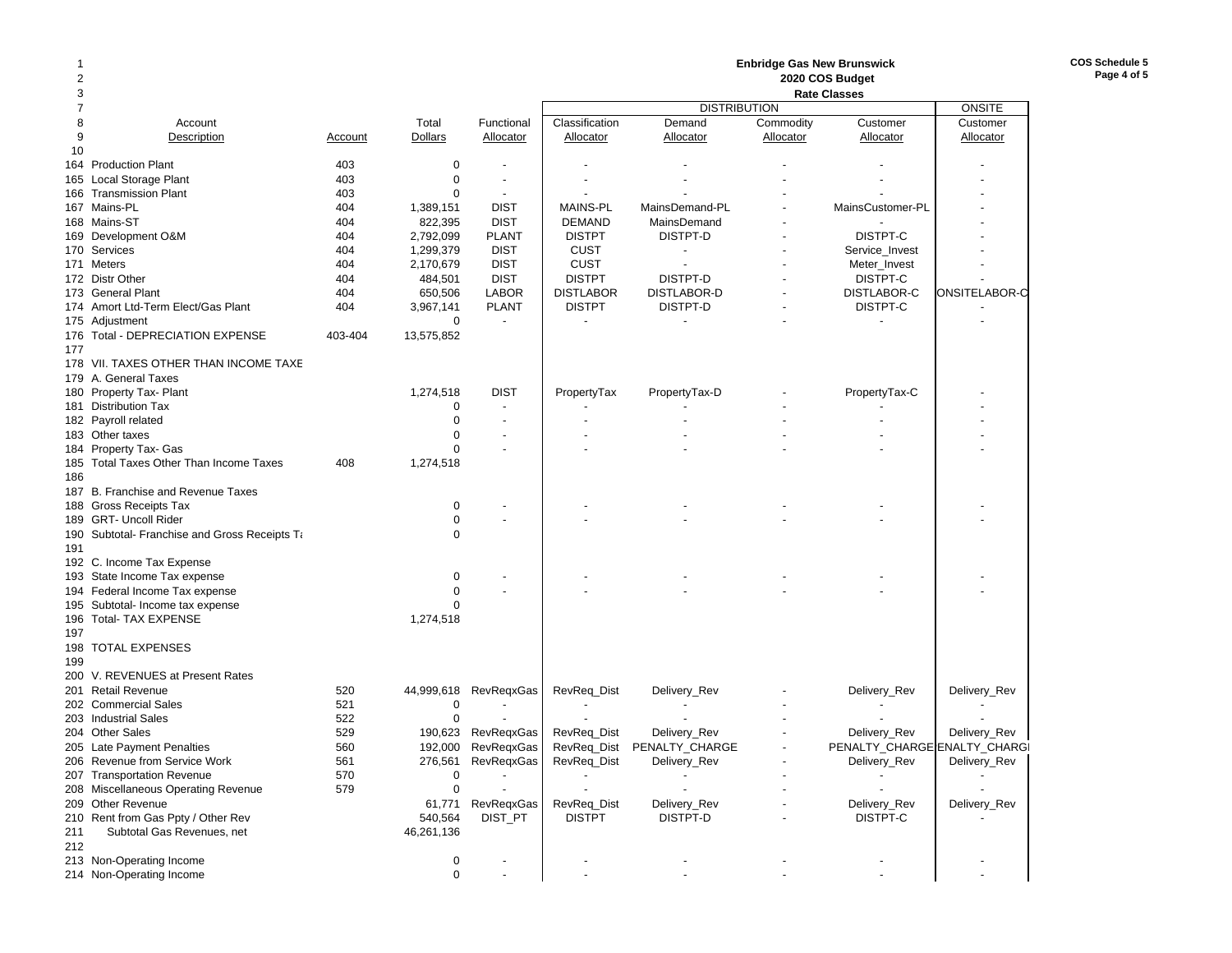|    |                           |         |                |            |                |           | <b>Enbridge Gas New Brunswick</b><br>2020 COS Budget |           |           |
|----|---------------------------|---------|----------------|------------|----------------|-----------|------------------------------------------------------|-----------|-----------|
|    |                           |         |                |            |                |           | <b>Rate Classes</b>                                  |           |           |
|    |                           |         |                |            |                |           | <b>DISTRIBUTION</b>                                  |           | ONSITE    |
|    | Account                   |         | Total          | Functional | Classification | Demand    | Commodity                                            | Customer  | Customer  |
|    | Description               | Account | <b>Dollars</b> | Allocator  | Allocator      | Allocator | Allocator                                            | Allocator | Allocator |
| 10 |                           |         |                |            |                |           |                                                      |           |           |
|    | 215 Total Non-Oper Income |         |                |            |                |           |                                                      |           |           |
|    |                           |         |                |            |                |           |                                                      |           |           |